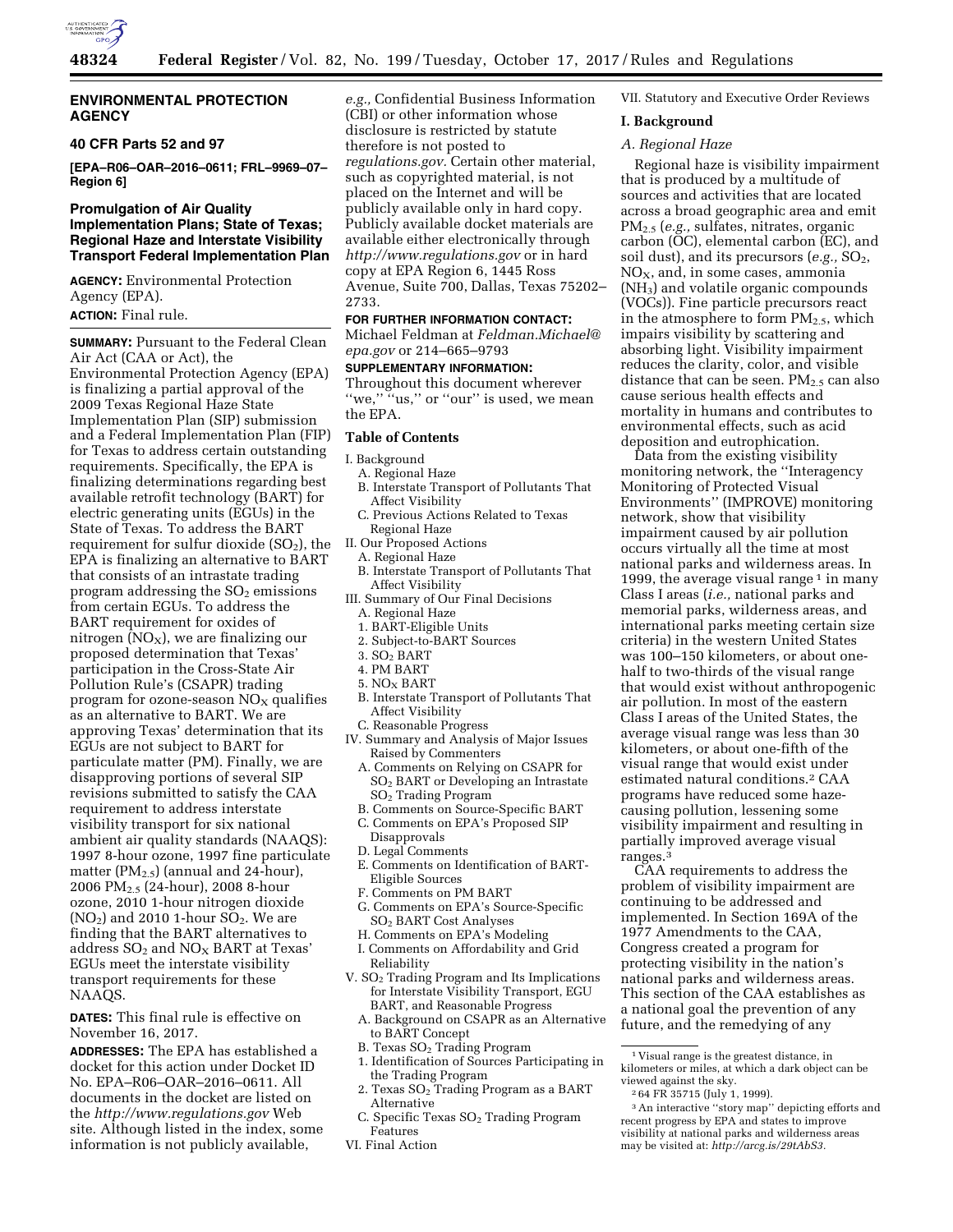existing man-made impairment of visibility in 156 national parks and wilderness areas designated as mandatory Class I Federal areas.4 On December 2, 1980, EPA promulgated regulations to address visibility impairment in Class I areas that is ''reasonably attributable'' to a single source or small group of sources, *i.e.,*  ''reasonably attributable visibility impairment.'' 5 These regulations represented the first phase in addressing visibility impairment. EPA deferred action on regional haze that emanates from a variety of sources until monitoring, modeling, and scientific knowledge about the relationships between pollutants and visibility impairment were improved.

Congress added section 169B to the CAA in 1990 to address regional haze issues, and we promulgated regulations addressing regional haze in 1999.6 The Regional Haze Rule revised the existing visibility regulations to integrate into the regulations provisions addressing regional haze impairment and established a comprehensive visibility protection program for Class I areas. The requirements for regional haze, found at 40 CFR 51.308 and 51.309, are included in our visibility protection regulations at 40 CFR 51.300–51.309. The requirement to submit a regional haze SIP applies to all 50 states, the District of Columbia, and the Virgin Islands. States were required to submit the first implementation plan addressing regional haze visibility impairment no later than December 17, 2007.7

Section 169A of the CAA directs states to evaluate the use of retrofit controls at certain larger, often undercontrolled, older stationary sources in order to address visibility impacts from

5 45 FR 80084 (Dec. 2, 1980).

6 64 FR 35714 (July 1, 1999), codified at 40 CFR part 51, subpart P (Regional Haze Rule).

these sources. Specifically, section 169A(b)(2)(A) of the CAA requires states to revise their SIPs to contain such measures as may be necessary to make reasonable progress toward the natural visibility goal, including a requirement that certain categories of existing major stationary sources 8 built between 1962 and 1977 procure, install and operate the ''Best Available Retrofit Technology'' (BART). Larger ''fossil-fuel fired steam electric plants'' are included among the BART source categories. Under the Regional Haze Rule, states are directed to conduct BART determinations for ''BART-eligible'' sources that may be anticipated to cause or contribute to any visibility impairment in a Class I area. The evaluation of BART for EGUs that are located at fossil-fuel-fired power plants having a generating capacity in excess of 750 megawatts must follow the ''Guidelines for BART Determinations Under the Regional Haze Rule'' at appendix Y to 40 CFR part 51 (hereinafter referred to as the ''BART Guidelines''). Rather than requiring source-specific BART controls, states also have the flexibility to adopt an emissions trading program or alternative program as long as the alternative provides greater reasonable progress towards improving visibility than BART. 40 CFR 51.308(e)(2) specifies how a state must conduct the demonstration to show that an alternative program will achieve greater reasonable progress than the installation and operation of BART. 40 CFR 51.308(e)(2)(i)(E) requires a determination under 40 CFR 51.308 (e)(3) or otherwise based on the clear weight of evidence that the trading program or other alternative measure achieves greater reasonable progress than would be achieved through the installation and operation of BART at the covered sources. Specific criteria for determining if an alternative measure achieves greater reasonable progress than source-specific BART are set out in 40 CFR 51.308(e)(3). Finally, 40 CFR 51.308(e)(4) states that states participating in CSAPR need not require BART-eligible fossil fuel-fired steam electric plants to install, operate, and maintain BART for the pollutant covered by CSAPR.

Under section 110(c) of the CAA, whenever we disapprove a mandatory SIP submission in whole or in part, we are required to promulgate a FIP within two years unless the state corrects the

deficiency and we approve the new SIP submittal.

# *B. Interstate Transport of Pollutants That Affect Visibility*

Section 110(a) of the CAA directs states to submit a SIP that provides for the implementation, maintenance, and enforcement of each NAAQS, which is commonly referred to as an infrastructure SIP. Among other things, CAA section  $110(a)(2)(D)(i)(II)$  requires that SIPs contain adequate provisions to prohibit interference with measures required to protect visibility in other states. This is referred to as ''interstate visibility transport.'' SIPs addressing interstate visibility transport are due to the EPA within three years after the promulgation of a new or revised NAAQS (or within such shorter period as we may prescribe). A state's failure to submit a complete, approvable SIP for interstate visibility transport creates an obligation for the EPA to promulgate a FIP to address this requirement.

# *C. Previous Actions Related to Texas Regional Haze*

On March 31, 2009, Texas submitted a regional haze SIP to the EPA that included reliance on Texas' participation in the Clean Air Interstate Rule (CAIR) as an alternative to BART for  $SO_2$  and  $NO_X$  emissions from EGUs.<sup>9</sup> This reliance was consistent with the EPA's regulations at the time that Texas developed its regional haze plan,<sup>10</sup> but at the time that Texas submitted this SIP to the EPA, the D.C. Circuit had remanded CAIR (without vacatur).11 The court left CAIR and our CAIR FIPs in place in order to ''temporarily preserve the environmental values covered by CAIR'' until we could, by rulemaking, replace CAIR consistent with the court's opinion. The EPA promulgated CSAPR, a revised multistate trading program to replace CAIR, in 2011 12 (and revised it in 2012 13). CSAPR established FIP requirements for a number of states, including Texas, to address the states' interstate transport obligation under CAA section  $110(a)(2)(D)(i)(I)$ . CSAPR requires affected EGUs in these states to

<sup>4</sup>Areas designated as mandatory Class I Federal areas consist of National Parks exceeding 6,000 acres, wilderness areas and national memorial parks exceeding 5,000 acres, and all international parks that were in existence on August 7, 1977. 42 U.S.C. 7472(a). In accordance with section 169A of the CAA, EPA, in consultation with the Department of Interior, promulgated a list of 156 areas where visibility is identified as an important value. 44 FR 69122 (November 30, 1979). The extent of a mandatory Class I area includes subsequent changes in boundaries, such as park expansions. 42 U.S.C. 7472(a). Although states and tribes may designate as Class I additional areas which they consider to have visibility as an important value, the requirements of the visibility program set forth in section 169A of the CAA apply only to ''mandatory Class I Federal areas.'' Each mandatory Class I Federal area is the responsibility of a ''Federal Land Manager.'' 42 U.S.C. 7602(i). When we use the term ''Class I area'' in this action, we mean a ''mandatory Class I Federal area.''

<sup>7</sup>*See* 40 CFR 51.308(b). EPA's regional haze regulations require subsequent updates to the regional haze SIPs.  $40 \text{ CFR } 51.308(g)$ -(i).

<sup>8</sup>*See* 42 U.S.C. 7491(g)(7) (listing the set of ''major stationary sources'' potentially subject-to-BART).

<sup>9</sup>CAIR required certain states, including Texas, to reduce emissions of  $SO_2$  and  $NO_X$  that significantly contribute to downwind nonattainment of the 1997 NAAQS for fine particulate matter and ozone. See 70 FR 25152 (May 12, 2005).

<sup>10</sup>*See* 70 FR 39104 (July 6, 2005).

<sup>11</sup>*See North Carolina* v. *EPA,* 531 F.3d 896 (D.C. Cir. 2008), *modified,* 550 F.3d 1176 (D.C. Cir. 2008).

<sup>12</sup> 76 FR 48207 (Aug. 8, 2011).

<sup>13</sup>CSAPR was amended three times in 2011 and 2012 to add five states to the seasonal  $NO<sub>x</sub>$  program and to increase certain state budgets. 76 FR 80760 (December 27, 2011); 77 FR 10324 (February 21, 2012); 77 FR 34830 (June 12, 2012).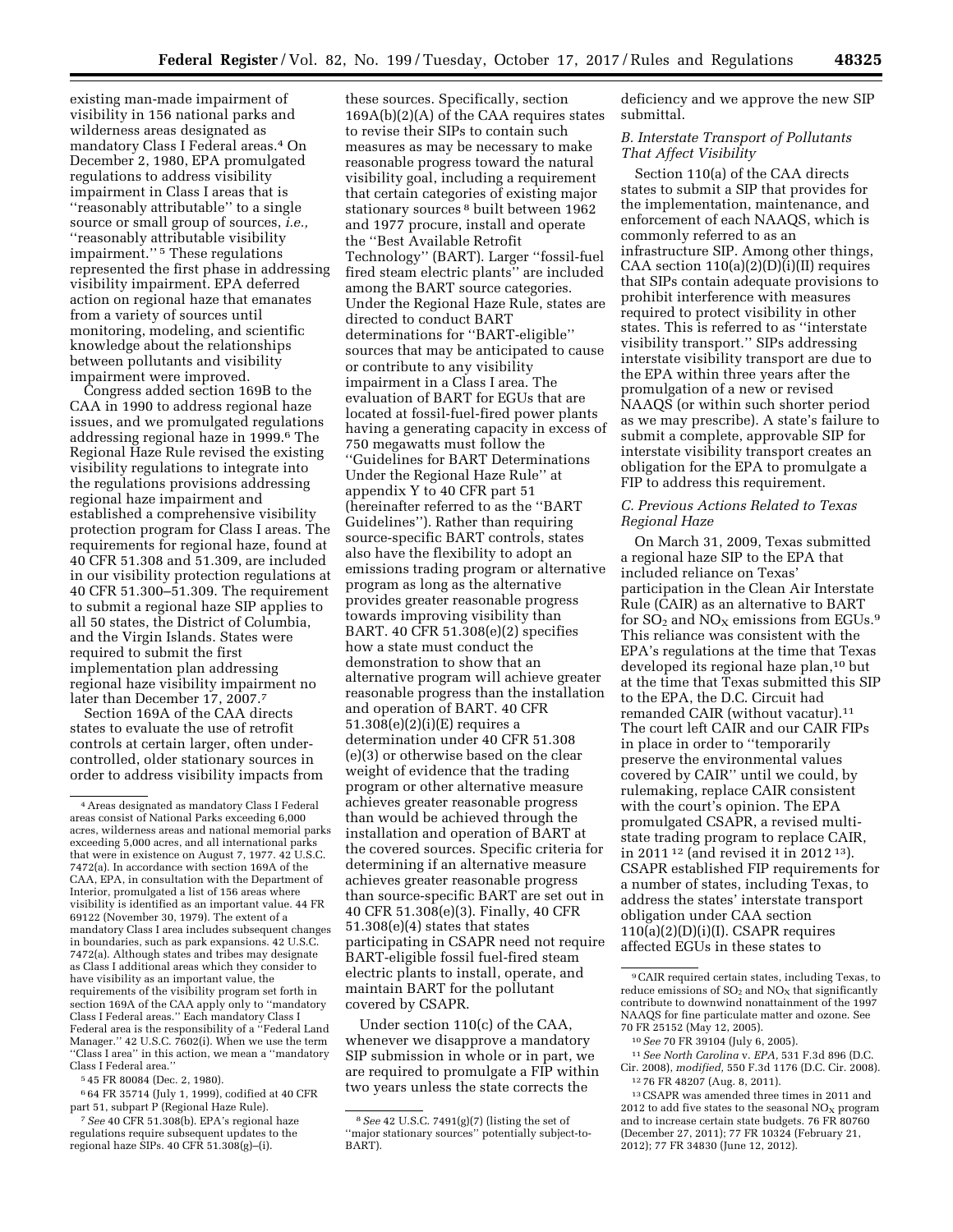participate in the CSAPR trading programs and establishes emissions budgets that apply to the EGUs' collective annual emissions of  $SO<sub>2</sub>$  and  $NO<sub>X</sub>$ , as well as seasonal emissions of NO<sub>X</sub>. Following issuance of CSAPR, the EPA determined that CSAPR would achieve greater reasonable progress towards improving visibility than would source-specific BART in CSAPR states.14 We revised the Regional Haze Rule to allow states that participate in CSAPR to rely on participation in the trading programs in lieu of requiring EGUs in the state to install BART controls.

In the same action that EPA determined that states could rely on CSAPR to address the BART requirements for EGUs, EPA issued a limited disapproval of a number of states' regional haze SIPs, including the 2009 SIP submittal from Texas, due to the states' reliance on CAIR, which had been replaced by CSAPR.15 The EPA did not immediately promulgate a FIP to address the limited disapproval of Texas' regional haze SIP in order to allow more time for the EPA to assess the remaining elements of the 2009 Texas SIP submittal. In December 2014, we proposed an action to address the remaining regional haze obligations for Texas.16 In that action, we proposed, among other things, to rely on CSAPR to satisfy the  $NO<sub>X</sub>$  and  $SO<sub>2</sub>$  BART requirements for Texas' EGUs; we also proposed to approve the portions of the SIP addressing PM BART requirements for the state's EGUs. Before that rule was finalized, however, the D.C. Circuit issued a decision on a number of challenges to CSAPR, denying most claims, but remanding the CSAPR emissions budgets of several states to the EPA for reconsideration, including the Phase 2  $SO_2$  and seasonal  $NO_X$ budget for Texas.17 Due to potential impacts of the remanded budgets on the EPA's 2012 determination that CSAPR would provide for greater reasonable progress than BART, we did not finalize our decision to rely on CSAPR to satisfy the  $SO_2$  and  $NO_X$  BART requirements for Texas EGUs.18 Additionally, because our proposed action on the PM BART provisions for EGUs was dependent on how  $SO<sub>2</sub>$  and  $NO<sub>X</sub>$  BART were satisfied, we did not take final action on the PM BART elements of Texas' regional haze SIP. In January 2016, we finalized action on the remaining aspects of the

December 2014 proposal. That rulemaking was challenged, however, and in December 2016, following the submittal of a request by the EPA for a voluntary remand of the parts of the rule under challenge, the Fifth Circuit Court of Appeals remanded the rule in its entirety.19

On October 26, 2016, the EPA finalized an update to CSAPR to address the interstate transport requirements of CAA section  $110(a)(2)(D)(i)(I)$  with respect to the 2008 ozone NAAQS (CSAPR Update).20 The EPA also responded to the D.C. Circuit's remand of certain CSAPR seasonal  $NO<sub>x</sub>$  budgets in that action. As to Texas, the EPA withdrew Texas's seasonal  $NO<sub>x</sub>$  budget finalized in CSAPR to address the 1997 ozone NAAQS. However, in that same action, the EPA promulgated a FIP with a revised seasonal  $NO<sub>X</sub>$  budget for Texas to address the 2008 ozone NAAQS.21 Accordingly, Texas remains subject to the CSAPR seasonal  $NO<sub>x</sub>$  requirements.

On November 10, 2016, in response to the D.C. Circuit's remand of Texas's CSAPR SO2 budget, we proposed to withdraw the FIP provisions requiring EGUs in Texas to participate in the CSAPR trading programs for annual emissions of  $SO_2$  and  $NO<sub>X</sub>$ <sup>22</sup> We also proposed to reaffirm that CSAPR continues to provide for greater reasonable progress than BART following our actions taken to address the D.C. Circuit's remand of several CSAPR emissions budgets. On September 21, 2017, we finalized the withdrawal of the FIP provisions for annual emissions of  $SO_2$  and  $NO_X$  for EGUs in Texas 23 and affirmed our proposed finding that the EPA's 2012 analytical demonstration remains valid and that participation in CSAPR as it now exists meets the Regional Haze Rule's criteria for an alternative to BART.

### **II. Our Proposed Actions**

#### *A. Regional Haze*

On January 4, 2017, we proposed a FIP to address the BART requirements for Texas' EGUs. In that action, we proposed to replace Texas' reliance on CAIR with reliance on CSAPR to address the NOX BART requirements for EGUs.24 This portion of our proposal was based on the CSAPR Update and

23Texas continues to participate in CSAPR for ozone season  $NO<sub>X</sub>$ . See final action signed September 21, 2017 available at *regulations.gov* in Docket No. EPA–HQ–OAR–2016–0598. 24 82 FR 912, 914–15 (Jan. 4, 2017).

our separate November 10, 2016 proposed finding that the EPA's actions in response to the D.C. Circuit's remand would not adversely impact our 2012 demonstration that participation in CSAPR meets the Regional Haze Rule's criteria for alternatives to BART.25 We noted that we could not finalize this portion of our proposed FIP unless and until we finalized our proposed finding that the set of actions taken by the EPA in response to the D.C. Circuit's remand of certain CSAPR budgets would not adversely impact our prior determination that CSAPR provides for greater reasonable progress than BART. As noted in section I.C, on September 21, 2017, we finalized our proposed finding that EPA's 2012 analytical demonstration remains valid and that participation in CSAPR as it now exists meets the Regional Haze Rule's criteria for an alternative to BART.

Also as noted in section I.C, as part of our November 10, 2016 proposed action in response to the D.C. Circuit's remand of Texas'  $SO<sub>2</sub>$  CSAPR budget, we also proposed to withdraw the FIP provisions requiring EGUs in Texas to participate in the CSAPR trading programs for annual emissions of  $SO<sub>2</sub>$ and  $NO<sub>X</sub>$ .<sup>26</sup> In our January 4, 2017 proposed action on BART requirements for Texas EGUs, we accordingly proposed that because Texas would no longer be participating in the CSAPR program for  $SO<sub>2</sub>$ , and thus would no longer be eligible to rely on participation in CSAPR as an alternative to source-specific EGU BART for  $SO<sub>2</sub>$ under 40 CFR 51.308(e)(4), our regional haze FIP would need to include the identification of BART-eligible EGU sources, screening of sources to identify subject-to-BART sources, and source-bysource determinations of  $SO<sub>2</sub> BART$ controls as appropriate. For those EGU sources we proposed to find subject to BART, we proposed to promulgate source-specific  $SO<sub>2</sub>$  requirements. We also proposed to disapprove Texas' BART determinations for PM from EGUs. In place of these determinations, we proposed to promulgate sourcespecific PM BART requirements for EGUs that we proposed to find subject to BART. Previously, we proposed to approve the EGU BART determinations for PM in the Texas regional haze SIP and this proposal has never been withdrawn.27 At that time, CSAPR was an appropriate alternative for  $SO<sub>2</sub>$  and  $NO<sub>x</sub>$  BART for EGUs. The Texas Regional Haze SIP included a pollutantspecific screening analysis for PM to

<sup>14</sup> 77 FR 33641 (June 7, 2012).

 $15$  *Id.* 

<sup>16</sup> 79 FR 74818 (Dec. 16, 2014).

<sup>17</sup>*EME Homer City Generation, L.P.* v. *EPA,* 795 F.3d 118, 132 (D.C. Cir. 2015).

<sup>18</sup> 81 FR 296 (Jan. 5, 2016).

<sup>19</sup>*Texas* v. *EPA,* 829 F.3d 405 (5th Cir. 2016).

<sup>20</sup> 81 FR 74504 (Oct. 26, 2016).

<sup>21</sup> 81 FR 74504, 74524–25.

<sup>22</sup> 81 FR 78954.

<sup>25</sup> 81 FR 74504 (Nov. 10, 2016).

<sup>26</sup> 81 FR 78954.

<sup>27</sup> 79 FR 74817, 74853–54 (Dec. 16, 2014).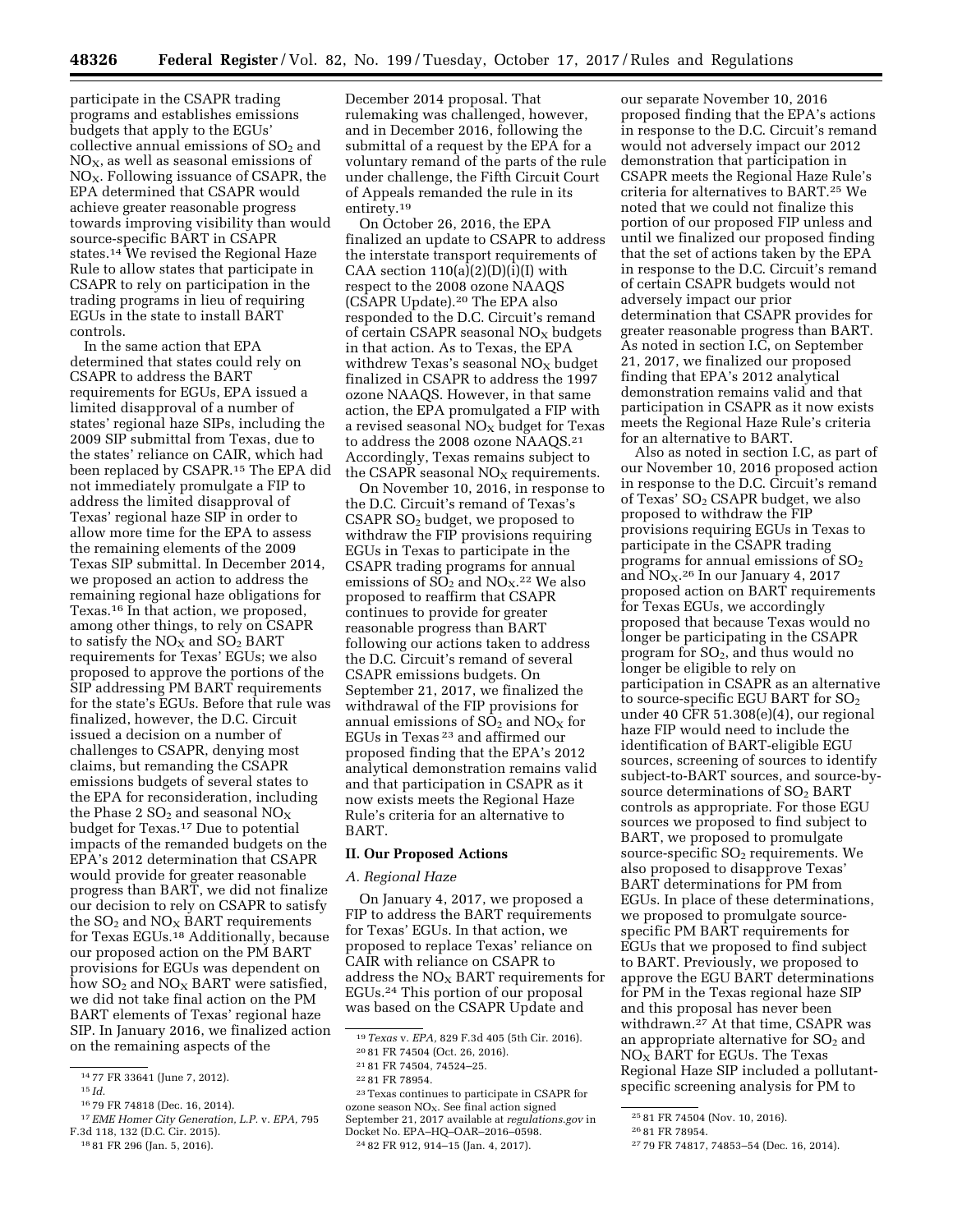demonstrate that Texas EGUs were not subject to BART for PM. In a 2006 guidance document,28 the EPA stated that pollutant-specific screening can be appropriate where a state is relying on a BART alternative to address both  $NO<sub>x</sub>$ and  $SO<sub>2</sub> BART$ .

# *B. Interstate Transport of Pollutants That Affect Visibility*

In our January 5, 2016 final action 29 we disapproved the portion of Texas' SIP revisions intended to address interstate visibility transport for six NAAQS, including the 1997 8-hour ozone and 1997 PM<sub>2.5</sub>.<sup>30</sup> That rulemaking was challenged, however, and in December 2016, following the submittal of a request by the EPA for a voluntary remand of the parts of the rule under challenge, the Fifth Circuit Court of Appeals remanded the rule in its entirety without vacatur.31 In our January 4, 2017 proposed action we proposed to reconsider the basis of our prior disapproval of Texas' SIP revisions addressing interstate visibility transport under CAA section 110(a)(2)(D)(i)(II) for six NAAQS. We proposed that Texas' SIP submittals addressing interstate visibility transport for the six NAAQS were not approvable because they relied solely on Texas' 2009 Regional Haze SIP to ensure that emissions from Texas did not interfere with required measures in other states. Texas' Regional Haze SIP, in turn, relied on the implementation of CAIR as an alternative to EGU BART for  $\mathrm{SO}_2$  and  $\mathrm{NO_X}.^{32}$  We proposed a FIP to fully address Texas' interstate visibility transport obligations for: (1) 1997 8-hour ozone,  $(2)$  1997 PM<sub>2.5</sub> (annual and 24hour), (3) 2006  $PM_{2.5}$  (24-hour), (4) 2008 8-hour ozone,  $(5)$  2010 1-hour NO<sub>2</sub> and  $(6)$  2010 1-hour SO<sub>2</sub>. The proposed FIP was based on our finding that our proposed action to fully address the BART requirements for Texas EGUs was adequate to ensure that emissions from Texas do not interfere with measures to protect visibility in nearby states in

31*Texas* v. *EPA,* 829 F.3d 405 (5th Cir. 2016).

accordance with CAA section  $110(a)(2)(D)(i)(II).$ 

### **III. Summary of Our Final Decisions**

# *A. Regional Haze*

When we finalized a limited disapproval of Texas' 2009 regional haze SIP for its reliance on CAIR participation as a BART alternative, we did not immediately finalize a CSAPRbetter-than-BART FIP for Texas, as we had proposed for Texas and ultimately finalized for twelve other states. Instead of finalizing a CSAPR-better-than-BART FIP for Texas, the EPA acknowledged that we needed more time to assess the Texas regional haze SIP in regard to aspects other than its reliance on CAIR as an alternative to BART.33 As the EPA has continued to assess how best to address the regional haze obligations for Texas, Texas has not submitted a SIP revision to address the prior disapproval, so the EPA has a remaining obligation to address BART requirements for Texas EGUs.

After assessing how we should address BART for Texas EGUs, we believe that our initial 2011 proposal, to treat Texas like other similarly situated CSAPR states, was an appropriate and regionally consistent approach. As discussed above, in 2014, we proposed that CSAPR would satisfy the  $NO<sub>X</sub>$  and SO2 BART requirements for Texas EGUs.34 However, we did not finalize this part of the 2014 proposal in the action taken on January 5, 2016.35 Given EPA's response to the D.C. Circuit remand of certain CSAPR emission budgets, we can no longer rely on CSAPR for Texas'  $SO<sub>2</sub>$  BART requirements. Based on comments we received in response to our January 2017 proposal, and giving particular weight to the views expressed by Texas, we are finalizing various determinations to ensure satisfaction of the BART requirement for EGUs in Texas. Of particular note, in making our final decision for the  $SO<sub>2</sub>$  BART requirement for EGUs, we centered our focus on a timely comment letter received from the Texas Commission on Environmental Quality (TCEQ) and the Public Utility Commission of Texas (PUC). This comment urged us to consider as a BART alternative the concept of

emission caps using CSAPR allocations. We also received similar comments from Luminant and American Electric Power (AEP). Based upon the comments, we are proceeding to address the SO2 BART requirement for EGUs under a BART alternative. The EPA finds that, because this BART alternative will result in  $SO<sub>2</sub>$  emissions from Texas EGUs that will be similar to emissions anticipated under CSAPR, the alternative is an appropriate approach for addressing Texas' SO<sub>2</sub> BART obligations.

Specifically, the BART alternative is justified ''based on the clear weight of the evidence'' that the alternative achieves greater reasonable progress than would be achieved through BART. *See* 40 CFR 51.308(e)(2)(i)(E). The program is designed to accomplish environmental and visibility results by achieving emission levels that will be the same as or better than the emission levels that would have been obtained by state participation in the interstate CSAPR program as finalized and amended in 2011 and 2012, which EPA first deemed to be better than BART for  $NO<sub>X</sub>$  and  $SO<sub>2</sub>$  in a 2012 regulatory action.36 The TCEQ and EPA recently signed a memorandum of agreement (MOA) to work together to develop a SIP revision addressing interstate visibility transport requirements and BART requirements for EGUs with a BART alternative trading program starting from CSAPR as allowed under the Regional Haze Rule (40 CFR 51.308(e)).37 Texas envisions that the FIP measures that serve to satisfy this BART requirement will be replaced by a future SIP submission following the approach described in the MOA that may be approved as meeting the requirements of the CAA and the Regional Haze Rule. EPA policy consistently favors that states will exercise their SIP authority to avoid need for promulgation and continued implementation of measures under FIP authority. In the absence of a SIP to address the SO2 BART requirement for Texas EGUs, however, EPA finds it necessary to address the requirement under its FIP authority, and the details of how this is addressed and the accompanying justification are further discussed below under Section III.A.3, ''SO2 BART.''

<sup>28</sup>*See* discussion in Memorandum from Joseph Paisie to Kay Prince, ''Regional Haze Regulations and Guidelines for Best Available Retrofit Technology (BART) Determinations,'' July 19, 2006.

<sup>29</sup> 81 FR 296 (Jan. 5, 2016).

<sup>30</sup>Specifically, we previously disapproved the relevant portion of these Texas' SIP submittals: April 4, 2008: 1997 8-hour Ozone, 1997  $PM_{2.5}$  (24hour and annual); May 1, 2008: 1997 8-hour Ozone, 1997 PM2.5 (24-hour and annual); November 23, 2009: 2006 24-hour PM2.5; December 7, 2012: 2010 NO2; December 13, 2012: 2008 8-hour Ozone; May 6, 2013: 2010 1-hour SO2 (Primary NAAQS). 79 FR 74818, 74821; 81 FR 296, 302.

<sup>32</sup>*EME Homer City Generation, L.P.* v. *EPA,* 795 F.3d 118, 133–34 (D.C. Cir. 2015) (holding that SIPs based on CAIR were unapprovable to fulfill good neighbor obligations).

<sup>33</sup> 77 FR 33641, 33654 (June 7, 2012). 34 79 FR 74817, 74823 (December 16, 2014) (''We propose to replace Texas' reliance on CAIR to satisfy the BART requirement for EGUs with reliance on CSAPR.''). This part of the 2014 proposal was not finalized in the action taken on January 5, 2016, that has since been remanded by the Fifth Circuit Court of Appeals. 81 FR 295.

<sup>35</sup>Final action taken on January 5, 2016, that has since been remanded by the Fifth Circuit Court of Appeals. 81 FR 295.

<sup>36</sup> 77 FR 33641 (June 7, 2012).

<sup>37</sup>See Memorandum of Agreement Between the Texas Commission on Environmental Quality and the Environmental Protection Agency Regarding a State Implementation Plan to Address Certain Regional Haze and Interstate Visibility Transport Requirements Pursuant to Sections 110 and 169A of the Clean Air Act, Signed August 14, 2017.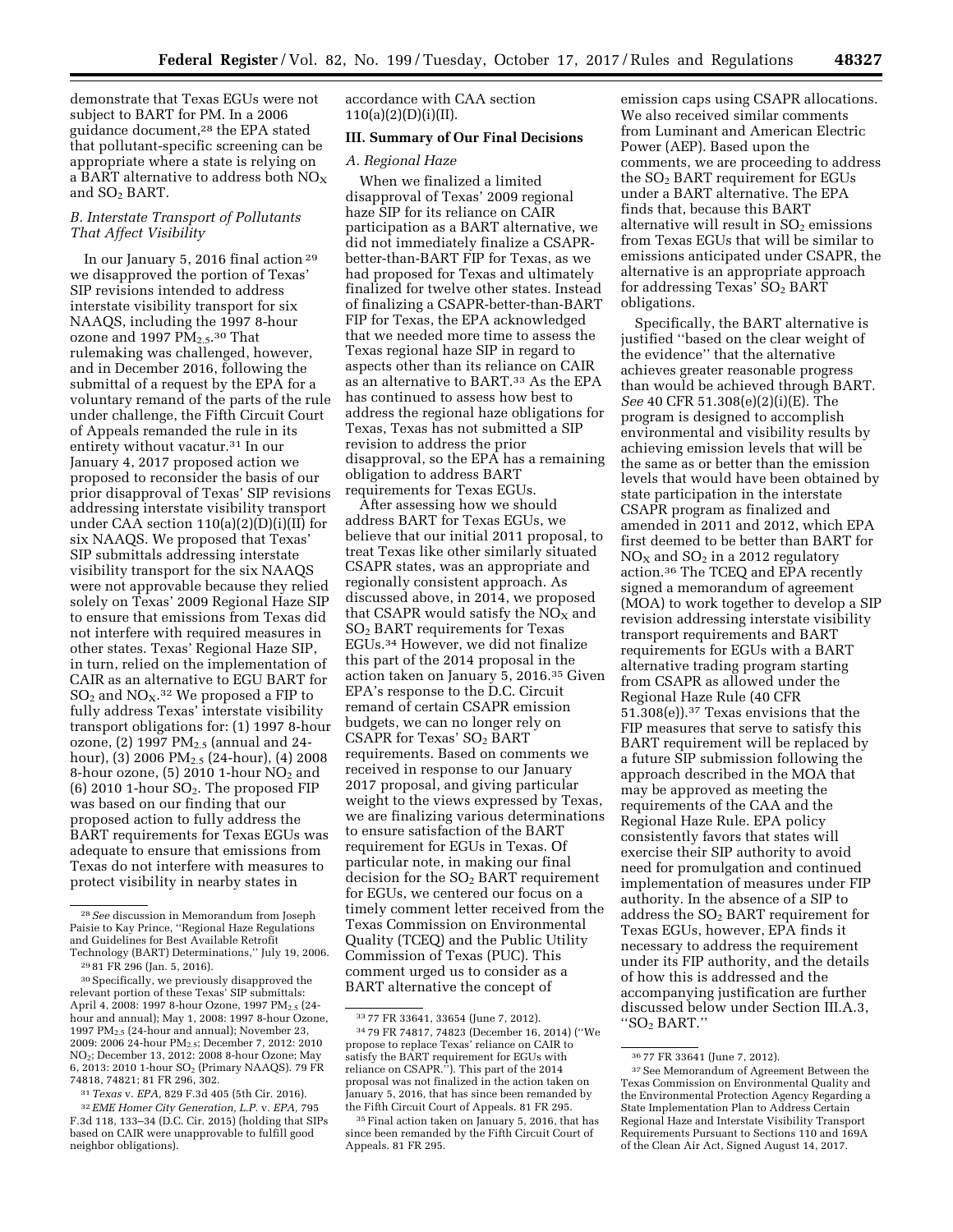The Regional Haze Rule requires that SIP or FIP measures be in place to ensure that BART is satisfied for all subject-to-BART EGUs and all hazecausing pollutants. For ease of summarization, we will detail the relevant final decisions for each of the haze-causing pollutants: PM,  $NO<sub>X</sub>$ , and SO2.38 In our final decisions today, the relevant BART requirement for all BART-eligible coal-fired units and a number of BART-eligible gas- or gas/fuel oil-fired units will be encompassed by BART alternatives for  $NO<sub>X</sub>$  and  $SO<sub>2</sub>$ such that we do not deem it necessary to finalize subject-to-BART findings for these EGUs for these pollutants. The remaining BART-eligible EGUs not covered by the  $SO<sub>2</sub>$  BART alternative have been determined to be not subject to BART based on the methodologies utilizing model plants and CALPUFF modeling as described in our proposed rule and BART Screening technical support document (TSD). Therefore, we are approving the portion of the Texas Regional Haze SIP that addresses the BART requirement for EGUs for PM, we are relying upon Texas EGUs' continued participation in the CSAPR program to serve as a BART alternative for  $NO<sub>X</sub>$ , and we are promulgating an intrastate trading FIP to address the  $SO<sub>2</sub> BART$ requirements for EGUs.

### 1. BART-Eligible Units

BART-eligible sources are those sources which have the potential to emit 250 tons per year or more of a visibilityimpairing air pollutant, which were ''in existence'' on August 7, 1977 but not ''in operation'' before August 7, 1962, and whose operations fall within one or more of 26 specifically listed source categories.39 As discussed in detail in our proposal and the BART FIP TSD, our analysis of BART-eligible EGUs started with the list of BART-eligible sources provided by TCEQ in the 2009 Texas Regional Haze SIP. Based on additional information from potential BART-eligible sources and the U.S. Energy Information Administration (EIA), we converted Texas' facilityspecific BART-eligible EGU list to a unit-specific BART-eligible EGU list, eliminated those units that have retired, and verified the BART-eligibility of each remaining unit. We noted in our proposal that Texas' list omitted some sources that we had identified as BARTeligible. We are finalizing the identification of BART-eligible units as proposed. A ''BART-eligible source'' is

the collection of BART-eligible units at a facility. Table 1 shows the list of EGUs in Texas that are BART-eligible:

# TABLE 1—SUMMARY OF BART-ELIGIBLE UNITS

| Facility                                             | Unit            |
|------------------------------------------------------|-----------------|
| Barney M. Davis (Talen/Topaz)                        | 1.              |
| Big Brown (Luminant)                                 | 1.              |
| Big Brown (Luminant)                                 | 2.              |
| Cedar Bayou (NRG)                                    | CBY1.           |
| Cedar Bayou (NRG)                                    | CBY2.           |
| Coleto Creek (Dynegy <sup>40</sup> )                 | 1.              |
| Dansby (City of Bryan)                               | 1.              |
| Decker Creek (Austin Energy)                         | 1.              |
| Decker Creek (Austin Energy)                         | 2.              |
| Fayette (LCRA)                                       | 1.              |
| Fayette (LCRA)                                       | 2.              |
| Graham (Luminant)                                    | 2.              |
| Greens Bayou (NRG)                                   | 5.              |
| Handley (Exelon)                                     | З.              |
| Handley (Exelon)                                     | 4.              |
| Handley (Exelon)                                     | 5.              |
| Harrington Station (Xcel)                            | 061B.           |
| Harrington Station (Xcel)                            | 062B.           |
| J T Deely (CPS Energy)                               | 1.              |
| J T Deely (CPS Energy)                               | 2.              |
| Jones Station (Xcel)                                 | 151B.           |
| Jones Station (Xcel)                                 | 152B.           |
| Knox Lee Power Plant (AEP)                           | 5.              |
| Lake Hubbard (Luminant)                              | 1.              |
| Lake Hubbard (Luminant)                              | 2.              |
| Lewis Creek (Entergy)                                | 1.              |
| Lewis Creek (Entergy)                                | 2.              |
| Martin Lake (Luminant)                               | 1.              |
| Martin Lake (Luminant)                               | 2.              |
| Martin Lake (Luminant)                               | З.              |
| Monticello (Luminant)<br>Monticello (Luminant)       | 1.<br>2.        |
| Monticello (Luminant)                                | 3.              |
| Newman (El Paso Electric)                            | 2.              |
| Newman (El Paso Electric)                            | З.              |
| Newman (El Paso Electric)                            | 4.              |
| Nichols Station (Xcel)                               | 143B.           |
| O W Sommers (CPS Energy)                             | 1.              |
| O W Sommers (CPS Energy)                             | 2.              |
|                                                      | 4.              |
| Powerlane (City of Greenville)                       | ST1.            |
| Powerlane (City of Greenville)                       | ST2.            |
| Powerlane (City of Greenville)                       | ST <sub>3</sub> |
| R W Miller (Brazos Elec. Coop)                       | 1.              |
| R W Miller (Brazos Elec. Coop)<br>$\cdots$           | 2.              |
| R W Miller (Brazos Elec. Coop)                       | З.              |
| Sabine (Entergy)                                     | 2.              |
| Sabine (Entergy)                                     | З.              |
|                                                      | 4.              |
|                                                      | 5.              |
| Sim Gideon (LCRA)                                    | 1.              |
| Sim Gideon (LCRA)                                    | 2.              |
| Sim Gideon (LCRA)                                    | З.              |
| Spencer (City of Garland)                            | 4.              |
| Spencer (City of Garland)                            | 5.              |
| Stryker Creek (Luminant)                             | ST <sub>2</sub> |
| Trinidad (Luminant)                                  | 6.              |
| Ty Cooke (City of Lubbock)                           | 1.              |
| Ty Cooke (City of Lubbock)                           | 2.              |
| V H Braunig (CPS Energy)<br>V H Braunig (CPS Energy) | 1.<br>2.        |
|                                                      |                 |

<sup>40</sup> Dynegy purchased the Coleto Creek power plant from Engie in February, 2017. Note that Coleto Creek may still be listed as being owned by Engie in some of our supporting documentation which was prepared before that sale.

# TABLE 1—SUMMARY OF BART-ELIGIBLE UNITS—Continued

| Facility                 | Unit  |
|--------------------------|-------|
| V H Braunig (CPS Energy) | 3.    |
| WA Parish (NRG)          | WAP4. |
| WA Parish (NRG)          | WAP5. |
| WA Parish (NRG)          | WAP6. |
| Welsh Power Plant (AEP)  | 1.    |
| Welsh Power Plant (AEP)  | 2.    |
| Wilkes Power Plant (AEP) | 1.    |
| Wilkes Power Plant (AEP) | 2.    |
| Wilkes Power Plant (AEP) | 3.    |

#### 2. Subject-to-BART Sources

As discussed elsewhere, it is unnecessary to finalize the subject-to-BART determinations for BART-eligible sources that are covered by the BART alternatives for  $SO_2$  and  $NO_X$ . The BART alternatives cover both BARTeligible and non-BART eligible sources. This combination provides for greater reasonable progress than source-specific BART. Even if a unit were individually found to not be subject to BART, its participation in the BART alternative contributes to the finding that the program provides greater reasonable progress than BART. We note that all BART-eligible EGUs in Texas are either covered by the BART alternative or have screened out of being subject to BART. The section below that discusses our final  $SO<sub>2</sub>$  BART determination lists those units covered by the BART alternative program and identifies which of those units are BART-eligible. As discussed in section III.A.4 below, we are approving the portion of the 2009 Texas Regional Haze SIP that determined that no PM BART determinations are needed for BARTeligible EGUs in Texas.

For those BART-eligible EGUs that are not covered by the BART alternative for SO2, we are finalizing determinations that those EGUs are not subject-to-BART for  $NO<sub>X</sub>$ ,  $SO<sub>2</sub>$  and PM as proposed, based on the methodologies utilizing model plants and CALPUFF modeling as described in our proposed rule and BART Screening TSD.

The following sources are determined to be BART-eligible, but not subject-to-BART:

# TABLE 2—SOURCES DETERMINED TO BE BART-ELIGIBLE BUT NOT SUB-JECT-TO-BART FOR  $NO<sub>X</sub>$ ,  $SO<sub>2</sub>$ , and PM

| Facility                                                                                            | Units |
|-----------------------------------------------------------------------------------------------------|-------|
| Barney M. Davis (Talen/<br>Topaz).<br>Cedar Bayou (NRG)  CBY1 & CBY2.<br>Dansby (City of Bryan)  1. |       |

<sup>38</sup> In this action, we did not consider VOCs and ammonia among visibility-impairing pollutants for several reasons, as discussed in the TSD. 39 40 CFR 51.301.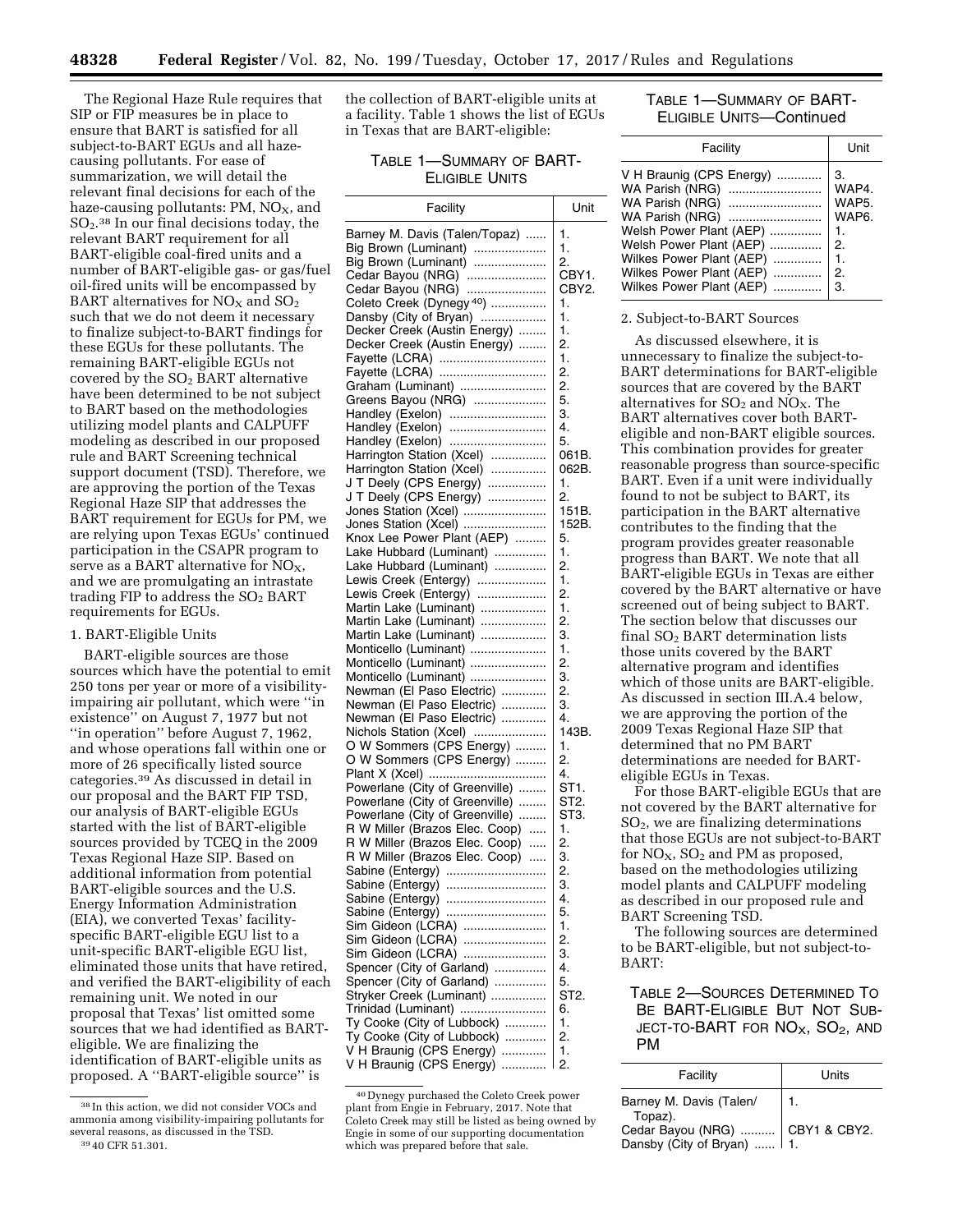TABLE 2—SOURCES DETERMINED TO BE BART-ELIGIBLE BUT NOT SUB-JECT-TO-BART FOR  $NO<sub>X</sub>$ ,  $SO<sub>2</sub>$ , and PM—Continued

| Facility                             | Units              |
|--------------------------------------|--------------------|
| Decker Creek (Austin En-<br>ergy).   | 1 & 2.             |
| Greens Bayou (NRG)                   | 5.                 |
| Handley (Exelon)                     | 3, 4 & 8 & 5.      |
| Jones (Xcel)                         | 151B & 152B.       |
| Knox Lee (AEP)                       | 5.                 |
| Lake Hubbard (Luminant)              | 1 & 2.             |
| Lewis Creek (Entergy)                | 1 & 2.             |
| Nichols Station (Xcel)               | 143B.              |
| Plant X (Xcel)                       | 4.                 |
| Powerlane (City of Green-<br>ville). | ST1. ST2 &<br>ST3. |
| R W Miller (Brazos Elec.             | 1, 2 & 3.          |
| Coop).                               |                    |
| Sabine (Entergy)                     | 2, 3, 4 & 5.       |
| Sim Gideon (LCRA)                    | 1, 2, 8, 3.        |
| Spencer (City of Garland)            | 4 & 5.             |
| Trinidad (Luminant)                  | 6.                 |
| Ty Cooke (City of Lubbock)           | 1 & 2.             |

TABLE 2—SOURCES DETERMINED TO BE BART-ELIGIBLE BUT NOT SUB-JECT-TO-BART FOR  $NO<sub>X</sub>$ ,  $SO<sub>2</sub>$ , and PM—Continued

| Facility                             | Units |
|--------------------------------------|-------|
| V H Braunig (CPS Energy)   1, 2 & 3. |       |

3. SO2 BART

The BART alternative will achieve SO2 emission levels that are functionally equivalent to those projected for Texas' participation in the original CSAPR program. The BART alternative applies the CSAPR allowance allocations for  $SO<sub>2</sub>$  to all BART-eligible coal-fired EGUs, several additional coal-fired EGUs, and several BART-eligible gas-fired and gas/fuel oilfired EGUs. In addition to being a sufficient alternative to BART, it secures reductions consistent with visibility

transport requirements and is part of the long-term strategy to meet the reasonable progress requirements of the Regional Haze Rule.

The combination of the source coverage for this program, the total allocations for EGUs covered by the program, and recent and foreseeable emissions from EGUs not covered by the program will result in future EGU emissions in Texas that are similar to the  $SO<sub>2</sub>$  emission levels forecast in the 2012 better-than-BART demonstration for Texas EGU emissions assuming CSAPR participation. In line with the comment from the TCEQ/PUC, we are finalizing a BART alternative that will encompass the SO2 BART requirements for coal-fired EGUs and a number of gasand gas/fuel oil-fired EGUs under a program that will include the sources in the following table. See Section V.B for a discussion on identification of participating sources.

TABLE 3-TEXAS EGUS SUBJECT TO THE FIP SO<sub>2</sub> TRADING PROGRAM

| Owner/operator | Units                                               | <b>BART-eligible</b> |
|----------------|-----------------------------------------------------|----------------------|
|                |                                                     | Yes.                 |
|                |                                                     | Yes.                 |
|                |                                                     | No.                  |
|                |                                                     | No.                  |
|                |                                                     | Yes.                 |
|                | Wilkes Unit 2* …………………………………………………………………………………………   | Yes.                 |
|                |                                                     | Yes.                 |
|                |                                                     | Yes.                 |
|                |                                                     | Yes.                 |
|                |                                                     | Yes.                 |
|                |                                                     | Yes.                 |
|                |                                                     | Yes.                 |
|                |                                                     | Yes.                 |
|                |                                                     | Yes.                 |
|                |                                                     | Yes.                 |
|                |                                                     | Yes.                 |
|                |                                                     | Yes.                 |
|                | Martin Lake Unit 2 …………………………………………………………………………………… | Yes.                 |
|                |                                                     | Yes.                 |
|                |                                                     | Yes.                 |
|                |                                                     | Yes.                 |
|                | Monticello Unit 3 ……………………………………………………………………………………… | Yes.                 |
|                |                                                     | No.                  |
|                |                                                     | Yes.                 |
|                |                                                     | Yes.                 |
| NRG.           |                                                     | No.                  |
|                |                                                     | No.                  |
|                |                                                     | Yes.                 |
|                |                                                     | Yes.                 |
|                |                                                     | Yes.                 |
|                |                                                     | No.                  |
|                |                                                     | No.                  |
|                |                                                     | No.                  |
|                |                                                     | Yes.                 |
|                |                                                     | Yes.                 |
|                |                                                     | No.                  |
|                |                                                     | Yes.                 |
|                |                                                     | Yes.                 |
|                | Newman Unit 4* ………………………………………………………………………………………    | Yes.                 |

\* Gas-fired or gas/fuel oil-fired units.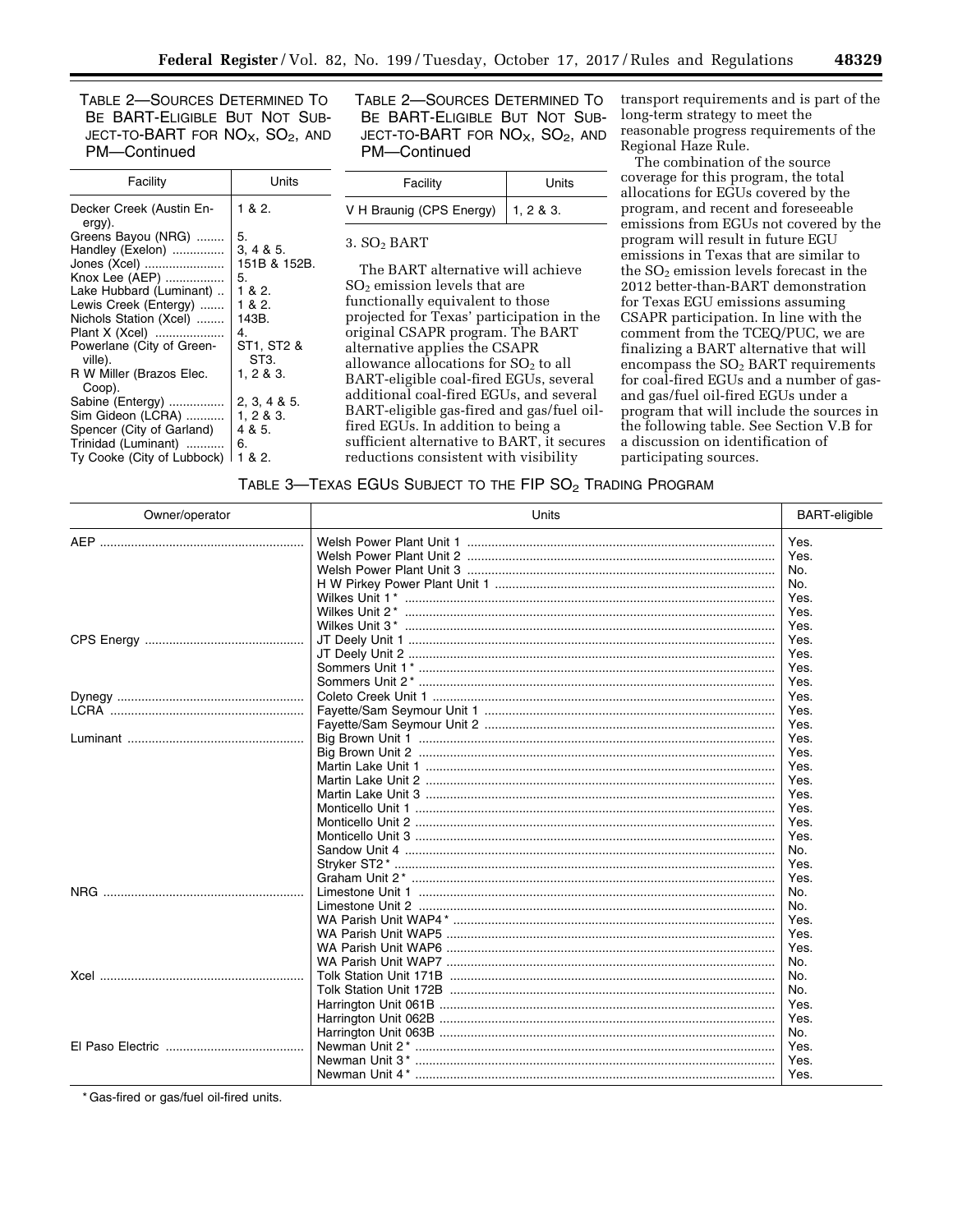This BART alternative includes all BART-eligible coal-fired units in Texas, additional coal-fired EGUs, and some additional BART-eligible gas and gas/ fuel oil-fired units. Moreover, we believe that the differences in source coverage between CSAPR and this BART alternative are either not significant or, in fact, work to demonstrate the relative stringency of the BART alternative as compared to CSAPR (See Section V of this preamble for detailed information). This relative stringency can be understood in reference to the following points:

A. Covered sources under the BART alternative in this FIP represent 89% <sup>41</sup> of all SO<sub>2</sub> emissions from all Texas EGUs in 2016, and approximately 85% of CSAPR allocations for existing units in Texas.

B. The remaining 11% (100 minus 89) of 2016 emissions from sources not covered by the BART alternative come from gas units that rarely burn fuel oil or coal-fired units that on average are better controlled for  $SO<sub>2</sub>$  than the covered sources and generally are less relevant to visibility impairment. (A fuller discussion of this point is provided in Section V of this preamble.) As such, any shifting of generation to non-covered sources, as might occur if a covered source reduces its operation in order to remain within its  $SO<sub>2</sub>$ emissions allowance allocation, would result in less emissions to generate the same amount of electricity.

C. Furthermore, the non-inclusion of a large number of gas-fired units that rarely burn fuel oil reduces the amount of available allowances for units that would typically and collectively be expected to use only a fraction of CSAPR emissions allowances. Many of these sources typically emit at levels much lower than their allocation level. Sources not participating in the program may choose to opt in, thereby increasing the number of available allowances. This will serve to make the program more closely resemble CSAPR.

D. The BART alternative does not allow purchasing of allowances from out-of-state sources. Emission projections under CAIR and CSAPR showed that Texas sources were anticipated to purchase allowances from out-of-state sources.42

Based on these points, and borrowing to the greatest extent possible from the

rules and program design of CSAPR, but applying them for Texas only, we are proceeding with the commenters', including the State of Texas', suggested consideration for SO<sub>2</sub> BART coverage for EGUs by means of a BART alternative under an intrastate trading program. As with any FIP, we also would welcome Texas submitting a future SIP, as discussed in the MOA, that meets the Regional Haze Rule and the Act's requirements so as to enable future withdrawal of this FIP-based BART alternative.43

In 2014 we had originally proposed that CSAPR would satisfy the  $SO<sub>2</sub>$  BART requirement for Texas EGUs.44 Although we never finalized that proposal, functionally, the final decision relies on substantially the same technical elements. In contrast to the 2014 proposal, however, we are not finalizing this  $SO<sub>2</sub>$  BART alternative as meeting the terms of 40 CFR 51.308(e)(4), as amended, because that regulatory provision, by its terms, provides BART coverage for pollutants covered by the CSAPR trading program in the State but on September 21, 2017, EPA finalized its proposed action to remove Texas from the CSAPR SO2 trading program.45 Instead we are relying on the BART alternative option provided under 40 CFR 51.308(e)(2). The BART alternative being finalized today is supported by our determination that the clear weight of the evidence is that the trading program achieves greater reasonable progress than BART. The BART alternative is designed to achieve  $SO<sub>2</sub>$  emission levels from Texas sources similar to the  $SO<sub>2</sub>$  emission levels that would have been achieved under CSAPR. By a quantitative and qualitative assessment of the operation of the BART alternative, we are able to conclude that emission levels will be on average no greater than the emission levels from Texas EGUs that would have been realized from the  $SO<sub>2</sub>$  trading program under CSAPR. (See Section V of this preamble for detailed information). Accordingly, by the measure of CSAPR better than BART,

the SO2 BART FIP for Texas' BARTeligible EGUs participating in the trading program will achieve greater reasonable progress than BART with respect to SO2. BART-eligible EGUs not participating in the program are demonstrated to not cause or contribute to visibility impairment, and we are finalizing our determination in this action that these units are not subject to BART.

The Regional Haze Rule at 40 CFR 51.308(e)(2)(iii) requires that the emission reductions from BART alternatives occur ''during the period of the first long-term strategy for regional haze." The  $SO<sub>2</sub>$  BART alternative that EPA is finalizing here will be implemented beginning in January 2019, and thus emission reductions needed to meet the allowance allocations must take place by the end of 2019. For the purpose of evaluating Texas's BART alternative, the end of the first planning period of the first longterm strategy for Texas is 2021. This is a result of recent changes to the regional haze regulation, revising the requirement for states to submit revisions to their long-term strategy from 2018 to 2021.46 Therefore, the emission reductions from the Texas  $SO<sub>2</sub>$ trading program will be realized prior to that date and within the period of Texas' first long-term strategy for regional haze.

In promulgating the regulatory terms and rules for implementing the BART alternative, we are mindful of the minimally required elements for a BART alternative emissions trading program that are specified in the provisions of 40 CFR  $51.308(e)(2)(vi)(A)–(L)$ . In general, these types of provisions are foundational, in a generic sense, to the establishment of allowance markets. CSAPR is a prominent example of such an allowance market, and by transferring and generally incorporating program rules and terms from the well-tested provisions of CSAPR we have ensured that the BART alternative will conform in detail and coverage to the breadth of provisions that are needed for an emissions trading program covered by a cap (See Section V of this preamble for additional discussion). To the extent that Texas would submit a future SIP revision under its SIP authority to implement  $SO_2$  BART or an  $SO_2$  BART alternative for its EGUs as described in the MOA to meet the Regional Haze Rule and CAA requirements, it may look to the provisions promulgated under FIP authority or it may examine its flexibilities and the extent of its

 $41$  In 2016, 218, 291 tons of SO<sub>2</sub> were emitted from sources included in the program and 27,446 tons from other EGUs (11.1%).

<sup>42</sup>See CAIR 2018 emission projections of approximately 350,000 tons  $\overline{SO_2}$  emitted from Texas EGUs compared to CAIR budget for Texas of 225,000 tons. See section 10 of the 2009 Texas Regional Haze SIP.

<sup>43</sup>See Memorandum of Agreement Between the Texas Commission on Environmental Quality and the Environmental Protection Agency Regarding a State Implementation Plan to Address Certain Regional Haze and Interstate Visibility Transport Requirements Pursuant to Sections 110 and 169A of the Clean Air Act, signed August 14, 2017.

<sup>44</sup> 79 FR 74817, 74823 (December 16, 2014) (''We propose to replace Texas' reliance on CAIR to satisfy the BART requirement for EGUs with reliance on CSAPR.''). This part of the 2014 proposal was not finalized in the action taken on January 5, 2016, that has since been remanded by the Fifth Circuit Court of Appeals. 81 FR 295.

<sup>45</sup>See final action signed September 21, 2017 available at *regulations.gov* in Docket No. EPA–HQ–

<sup>46 82</sup> FR 3078 (Jan. 10, 2017).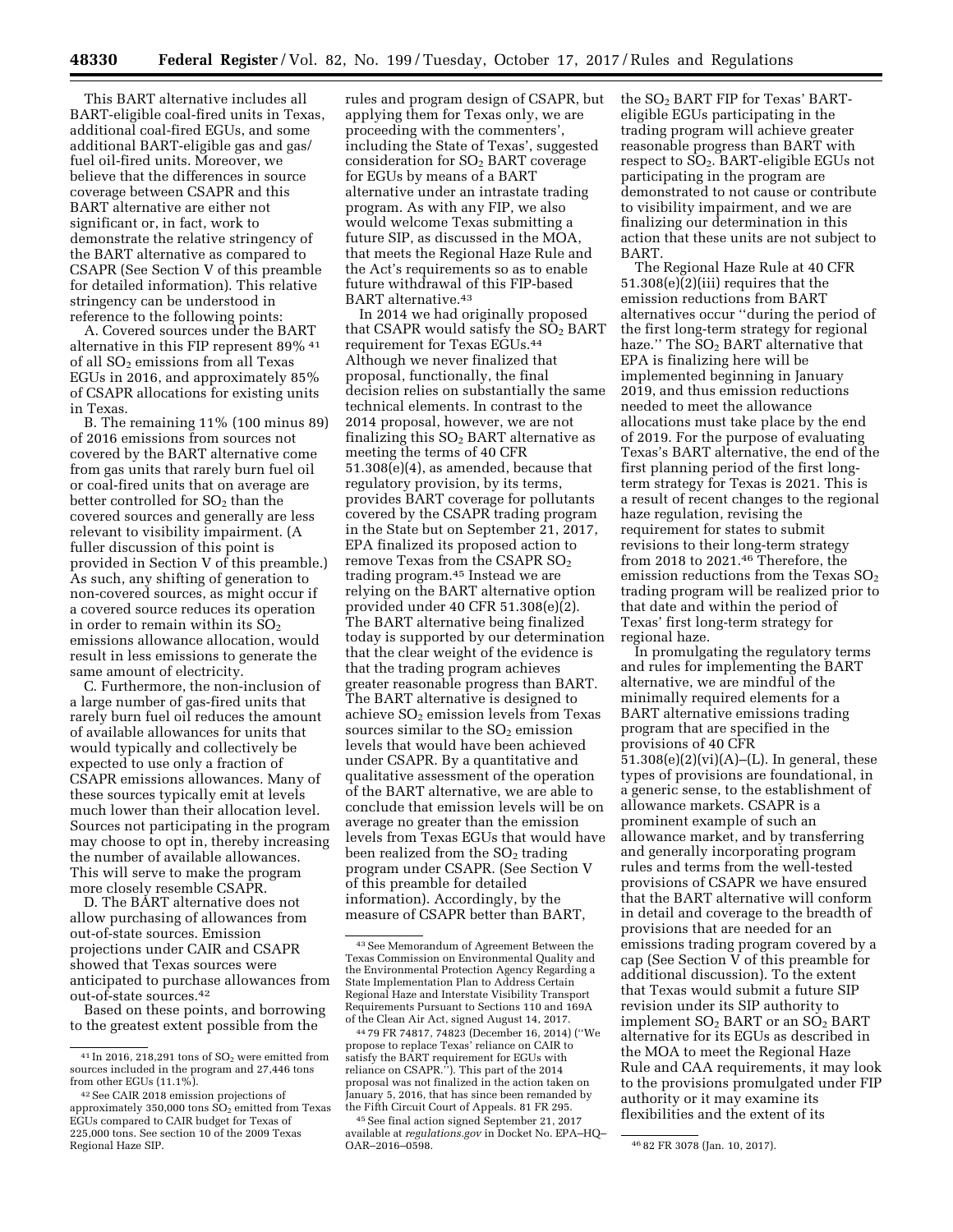discretion regarding essential provisions detailed at 40 CFR 51.308(e)(2)(vi).

# 4. PM BART

In our January 2017 proposal, we proposed to disapprove Texas' technical evaluation and determination that PM BART emission limits are not required for any of Texas' EGUs. The Texas Regional Haze SIP included a pollutantspecific screening analysis for PM to demonstrate that Texas EGUs were not subject to BART for PM. This approach was consistent with a 2006 guidance document 47 in which the EPA stated that pollutant-specific screening can be appropriate where a state is relying on a BART alternative to address both  $NO_X$ and  $SO<sub>2</sub>$  BART. Because we proposed to address SO2 BART on a source-specific basis, however, Texas' pollutant-specific screening was not appropriate and we proposed source-specific PM BART emission limits consistent with existing practices and controls. In this final action, we are not finalizing sourcespecific  $SO<sub>2</sub>$  BART determinations. Instead, for the majority of Texas' BART-eligible EGUs, we are relying on BART alternatives for both  $SO<sub>2</sub>$  and  $NO<sub>x</sub>$  emissions. Therefore, we now conclude that Texas' pollutant-specific screening analysis was appropriate. All of the BART-eligible sources participating in the intrastate trading program have visibility impacts from PM alone below the subject-to-BART threshold of  $0.5$  deciviews  $\frac{dv}{dt}$ .<sup>48</sup> Furthermore, the BART-eligible sources not participating in the intrastate trading program screened out of BART for all visibility impairing pollutants. As such, we are approving the portion of the Texas Regional Haze SIP that determined that PM BART emission limits are not required for any Texas EGUs.

As we explained in the January 2017 proposal, the Texas Regional Haze SIP did not evaluate PM impacts from all BART-eligible EGUs. We have evaluated and determined this omission does not affect Texas' conclusion that no BARTeligible EGUs should be subject-to-BART for PM emissions. In our proposal, we identified several facilities as BART-eligible that Texas did not identify as BART eligible in the Texas Regional Haze SIP. Specifically, we identified the following additional

BART-eligible sources: Coleto Creek Unit 1 (Dynegy), Dansby Unit 1 (City of Bryan), Greens Bayou Unit 5 (NRG), Handley Units 3,4, and 5 (Excelon), Lake Hubbard Units 1 and 2 (Luminant), Plant X Unit 4 (Xcel), Powerlane Units ST1, ST2, and ST3 (City of Greenville), R W Miller Units 1, 2, and 3 (Brazos Elec.), Spencer Units 4 and 5 (City of Garland), and Stryker Creek Unit ST2 (Luminant). In our proposal, we used CALPUFF modeling and a model-plant analysis and found that all of these facilities except Coleto Creek and Stryker Creek had impacts from  $NO<sub>X</sub>$ , SO2 and PM below the BART screening level.49 CALPUFF modeling showed that Stryker Creek Unit ST2 had a visibility impact of 0.786 dv from  $NO<sub>X</sub>$ , SO2 and PM. However, Stryker Creek Unit ST2 is now covered by a BART alternative for  $NO<sub>X</sub>$  and  $SO<sub>2</sub>$ , so we evaluated the visibility impact of Stryker Creek Unit ST2's PM emissions alone. The CALPUFF modeling files and spreadsheets included in our proposal indicate that light extinction from PM (PM $_{\rm Fine}$  and PM $_{\rm Coarse}$ ) is less than 1% of total light extinction at all Class I areas. Therefore, because the visibility impact of PM emissions from Stryker Creek Unit ST2 would be a small fraction of 0.786 dv (roughly 1%), the source is not subject to BART for PM under EPA's 2006 guidance.

We also evaluated the potential visibility impact of PM emissions from Coleto Creek Unit 1 using the CAMx modeling that Texas used for PM BART screening of its EGU sources in its SIP.50 Specifically, we evaluated the modeling results for two facilities (LCRA Fayette and Sommers Deely) with stack parameters similar to Coleto Creek's, but which are located closer to Class I Areas than Coleto Creek. Texas grouped the LCRA Fayette Facility in Group 2 of their PM screening modeling along with other sources and found that their maximum aggregate impacts at all Class I areas were less than 0.25 deciviews (dv). Texas also explicitly modeled the City Public Service Sommers Deely Facility's PM impacts. Maximum impacts at all Class I areas from Sommers Deely were less than 0.32 dv. To extend these model results to Coleto Creek, we used the Q/D ratio where Q is the maximum annual PM emissions 51

and D is the distance to the nearest receptor of a Class I area. If the Q/D ratio of Coleto Creek is smaller than the ratios for the two modeling results (Fayette and Sommers Deely) then Coleto Creek impacts can be estimated as less than the impacts of these source(s) and thus be screened out. We evaluated the closest Class I Areas (Big Bend, Guadalupe Mountains, Carlsbad, Wichita Mountains, and Caney Creek) and the Q/D ratios were: Coleto Creek (0.59–0.86), Fayette (4.25–6.1), and Sommers Deely (6.0–10.05).52 The Q/D ratio for Fayette is 6 to 8 times larger than for Coleto Creek, while the Q/D ratio for Sommers Deely is 9 to 11.6 times higher than for Coleto Creek. Therefore, if we were to model the PM impacts from Coleto Creek, they would be an order of magnitude smaller than the impacts from these facilities, which are well below the threshold of 0.5 dv. Therefore, Coleto Creek is not subject to BART for PM emissions.

In finalizing an approval of Texas' determinations regarding PM BART, we offer one additional note. We originally proposed to approve Texas' screening approach in 2014,53 and our final action today essentially conforms to our technical evaluation in that proposal.

### $5. NO<sub>X</sub> BART$

We are finalizing our proposed determination that Texas EGUs' continued participation in the CSAPR program for interstate transport for ozone will serve as a BART alternative for  $NO<sub>X</sub>$  for EGUs in the State of Texas. Our action to address  $NO<sub>X</sub>$  BART for EGUs as it applies to Texas is based on two other recent rulemakings concerning CSAPR. The first is the rulemaking to update CSAPR to address interstate transport of ozone pollution with respect to the 2008 ozone NAAQS, which established a new ozone season budget for  $NO<sub>X</sub>$  emissions in Texas.<sup>54</sup> The second is the determination that CSAPR continues to be a better than BART alternative, on a pollutant specific basis, for states that participate in the CSAPR program as it now exists.55 Because our FIP relies on CSAPR as a BART alternative for  $NO<sub>x</sub>$ for Texas EGUs, we are not required in this action to promulgate source-specific

53*See* 79 FR 74817, 74848 (Dec. 16, 2014).

54 81 FR 74504 (Oct. 16, 2016).

<sup>47</sup>*See* discussion in Memorandum from Joseph Paisie to Kay Prince, ''Regional Haze Regulations and Guidelines for Best Available Retrofit Technology (BART) Determinations,'' July 19, 2006.

<sup>&</sup>lt;sup>48</sup> Stryker Creek is covered by CSAPR for NO<sub>x</sub> and by the  $SO<sub>2</sub>$  trading program but was not included in the 2009 Regional Haze SIP. How Stryker Creek is screened out for PM is discussed below.

<sup>49</sup>EPA's Proposal screened out Dansby, Greens Bayou, Handley, Lake Hubbard, Plant X, Powerlane, R W Miller, and Spencer using CALPUFF direct

<sup>50</sup> Environ Report—"Final Report Screening Analysis of Potential BART-Eligible Sources in Texas'', September 27, 2006; ''Addendum 1—BART Exemption Screening Analysis", Draft December 6,<br>2006; and "BART modeling parameters V2.csv".

<sup>&</sup>lt;sup>51</sup> This is calculated by using the maximum daily  $PM_{10}$  daily emission rate, adding the maximum

daily  $PM_2$ , emission rate and then calculating the total emissions in tons per year if this max daily rate happened every day.

<sup>52</sup>*See* 'Coleto\_Creek\_Screen\_analysis.xlsx.'

<sup>55</sup>See final action signed September 21, 2017 available at *regulations.gov* in Docket No. EPA–HQ– OAR–2016–0598.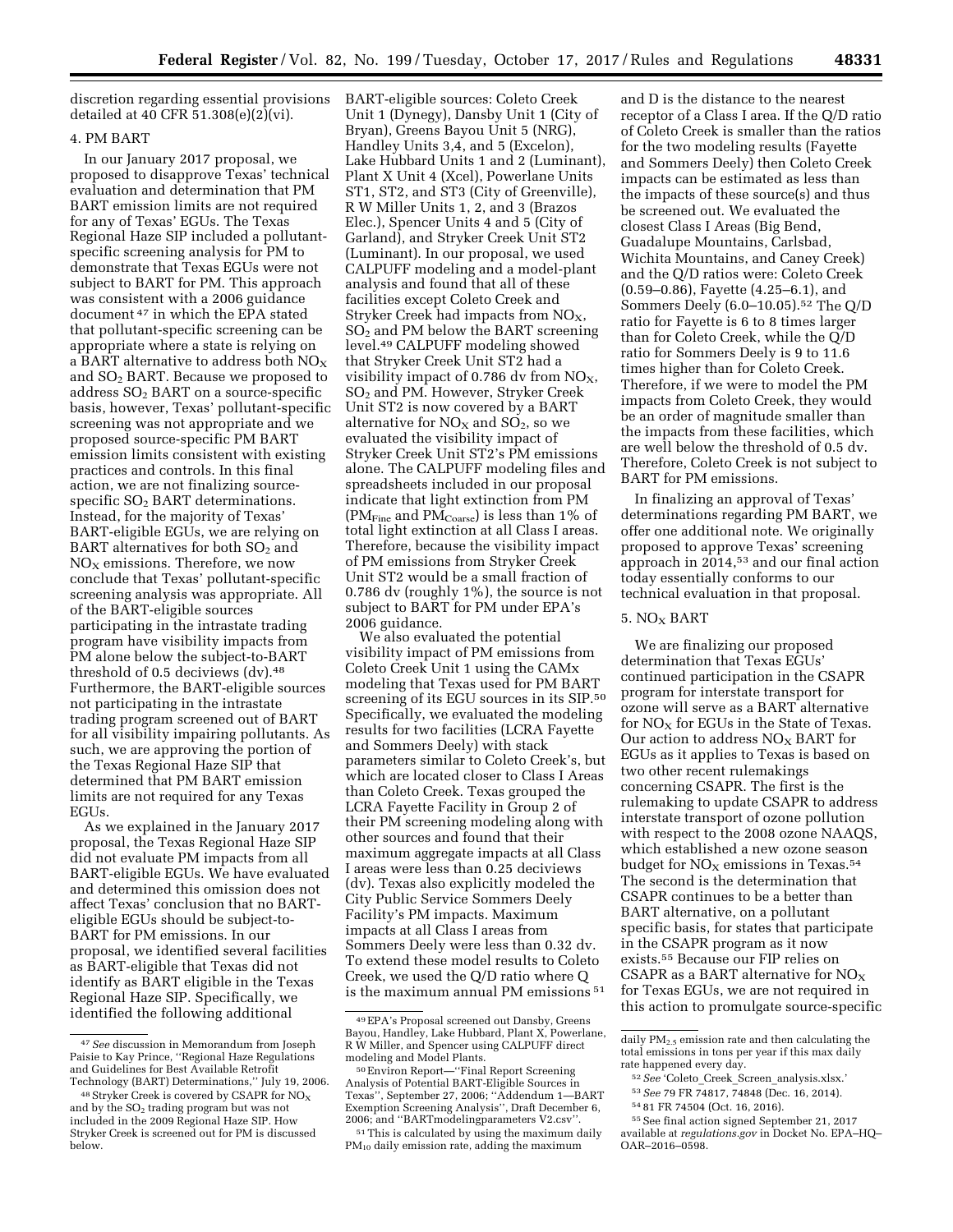$NO<sub>x</sub>$  BART determinations for those sources.

We note that Texas may opt to use its SIP planning authority, as was noted in its 2009 Regional Haze SIP in a similar context, to address the  $NO<sub>x</sub>$  BART requirement for EGUs without relying on CSAPR. If Texas instead wishes to rely upon the CSAPR program to address the  $NO<sub>x</sub>$  BART requirement, it may submit a SIP revision to establish its reliance on the program to satisfy the requirement for  $N\overline{O}_X$  BART for EGUs. By using the SIP pathway, Texas would be exercising the primary responsibility for air pollution control that is embodied in the Act. *See* CAA section 101(a)(3). Recognizing that the 2009 Regional Haze SIP did not, by its terms, provide an approvable means to address the requirement, however, we are now required to exercise our FIP authority to address it.56 We are therefore finalizing the determination as proposed.

### *B. Interstate Transport of Pollutants That Affect Visibility*

We are finalizing our proposal to disapprove Texas' SIP revisions addressing interstate visibility transport under CAA section 110(a)(2)(D)(i)(II) for six NAAQS. As explained further in our proposal, Texas' infrastructure SIPs for these six NAAQS relied on the 2009 Regional Haze SIP, including its reliance on CAIR as an alternative to EGU BART for  $SO<sub>2</sub>$  and  $NO<sub>X</sub>$  to meet the interstate visibility transport requirements.57 We are finalizing a FIP to fully address Texas' interstate visibility transport obligations for the following six NAAQS: (1) 1997 8-hour ozone,  $(2)$  1997 PM<sub>2.5</sub> (annual and 24 hour), (3) 2006  $PM_{2.5}$  (24-hour), (4) 2008 8-hour ozone,  $(5)$  2010 1-hour  $NO<sub>2</sub>$  and  $(6)$  2010 1-hour SO<sub>2</sub>.

An EPA guidance document (2013 Guidance) on infrastructure SIP elements states that CAA section  $110(a)(2)(D)(i)(II)'$ s interstate visibility transport requirements can be satisfied by approved SIP provisions that the EPA has found to adequately address a state's contribution to visibility impairment in other states.58 The EPA

interprets interstate visibility transport to be pollutant-specific, such that the infrastructure SIP submission need only address the potential for interference with protection of visibility caused by the pollutant (including precursors) to which the new or revised NAAQS applies.59 The 2013 Guidance lays out two ways in which a state's infrastructure SIP submittal may satisfy interstate visibility transport. One way is through a state's confirmation in its infrastructure SIP submittal that it has an EPA approved regional haze SIP in place. In the absence of a fully approved regional haze SIP, a demonstration that emissions within a state's jurisdiction do not interfere with other states' plans to protect visibility meets this requirement. Such a demonstration should point to measures that limit visibility-impairing pollutants and ensure that the resulting reductions conform with any mutually agreed emission reductions under the relevant regional haze regional planning organization (RPO) process.60

To develop its 2009 Regional Haze SIP, TCEQ worked through its RPO, the Central Regional Air Planning Association (CENRAP), to develop strategies to address regional haze, which at that time were based on emissions reductions from CAIR. To help states in establishing reasonable progress goals for improving visibility in Class I areas, the CENRAP modeled future visibility conditions based on the mutually agreed emissions reductions from each state. The CENRAP states then relied on this modeling in setting their respective reasonable progress goals.

This FIP is adequate to ensure that emissions from Texas do not interfere with measures to protect visibility in nearby states because the BART FIP emission reductions are consistent with the level of emissions reductions relied upon by other states during consultation. The 2009 Texas Regional Haze SIP relied on CAIR to meet  $SO<sub>2</sub>$ and  $NO<sub>x</sub>$  BART requirements. Under CAIR, Texas EGU sources were projected to emit approximately 350,000 tpy of  $SO<sub>2</sub>$ . As discussed elsewhere, Texas EGU emissions for sources covered by the trading program will be constrained by the number of available allowances. Average annual emissions for the covered sources will be less than or equal to 248,393 tons with some year to year variability constrained by the

number of banked allowances and number of allowances that can be allocated in a control period from the supplemental pool. Sources not covered by the program emitted less than 27,500 tons of  $SO<sub>2</sub>$  in 2016 and are not projected to significantly increase from this level. Any new units would be required to be well controlled and similar to the existing units not covered by the program, they would not significantly increase total emissions of SO2. Additionally, this FIP relies on CSAPR as an alternative to EGU BART for  $NO<sub>X</sub>$ , which exceeds the emissions reductions relied upon by other states during consultation. As such, this BART FIP is sufficient to address the interstate visibility transport requirement under CAA section  $110(a)(2)(D)(i)(II)$  for the six NAAQS.

### *C. Reasonable Progress*

This final action is part of the longterm strategy for Texas and will contribute to making reasonable progress toward natural visibility conditions at Texas' and downwind Class I areas. However, the EPA is not determining at this time that this final action fully resolves the EPA's outstanding obligations with respect to reasonable progress that resulted from the Fifth Circuit's remand of our reasonable progress FIP. We intend to take future action to address the Fifth Circuit's remand.

# **IV. Summary and Analysis of Major Issues Raised by Commenters**

We received both written and oral comments at the public hearings we held in Austin. We also received comments by the internet and the mail. The full text of comments received from these commenters, except what was claimed as CBI, is included in the publicly posted docket associated with this action at *[www.regulations.gov.](http://www.regulations.gov)* The CBI cannot be posted to *[www.regulations.gov,](http://www.regulations.gov)* but is part of the record of this action. We reviewed all public comments that we received on the proposed action. Below we provide a summary of certain comments and our responses. First, we provide a summary of all of the relevant technical comments we received and our responses to these comments. We do not consider some of the technical comments as relevant to the final action. For these comments we provide a brief summary of the comments and a discussion as to why they are not relevant. Second, we provide a summary below of the more significant legal comments with a summary of our responses. All of the legal comments we received that are relevant to our final

<sup>56</sup>As explained in our proposal, our ongoing authority and obligation to address the  $\overline{NO_X}$  BART requirement for Texas EGUs under CAA section 110(c) traces to EPA's limited disapproval of the 2009 Texas Regional Haze SIP in 2012 due to the State's reliance on the remanded and replaced CAIR as an alternative to  $NO<sub>x</sub>$  BART. See also EME *Homer City Generation, L.P.* v. *EPA,* 795 F.3d 118, 133–34 (D.C. Cir. 2015) holding that SIPs based on CAIR were unapprovable to fulfill good neighbor obligations.

<sup>57</sup> 82 FR 912, 916 (Jan. 4, 2017).

<sup>58</sup>*See* ''Guidance on Infrastructure State Implementation Plan (SIP) Elements under Clean Air Act Sections 110(a)(1) and (2)'' included in the docket for this action.

<sup>59</sup>*See Id.,* at 33. 60*See Id.,* at 34, and 76 FR 22036 (April 20, 2011) containing EPA's approval of the visibility requirement of  $110(a)(2)(D)(i)(II)$  based on a demonstration by Colorado that did not rely on the Colorado Regional Haze SIP.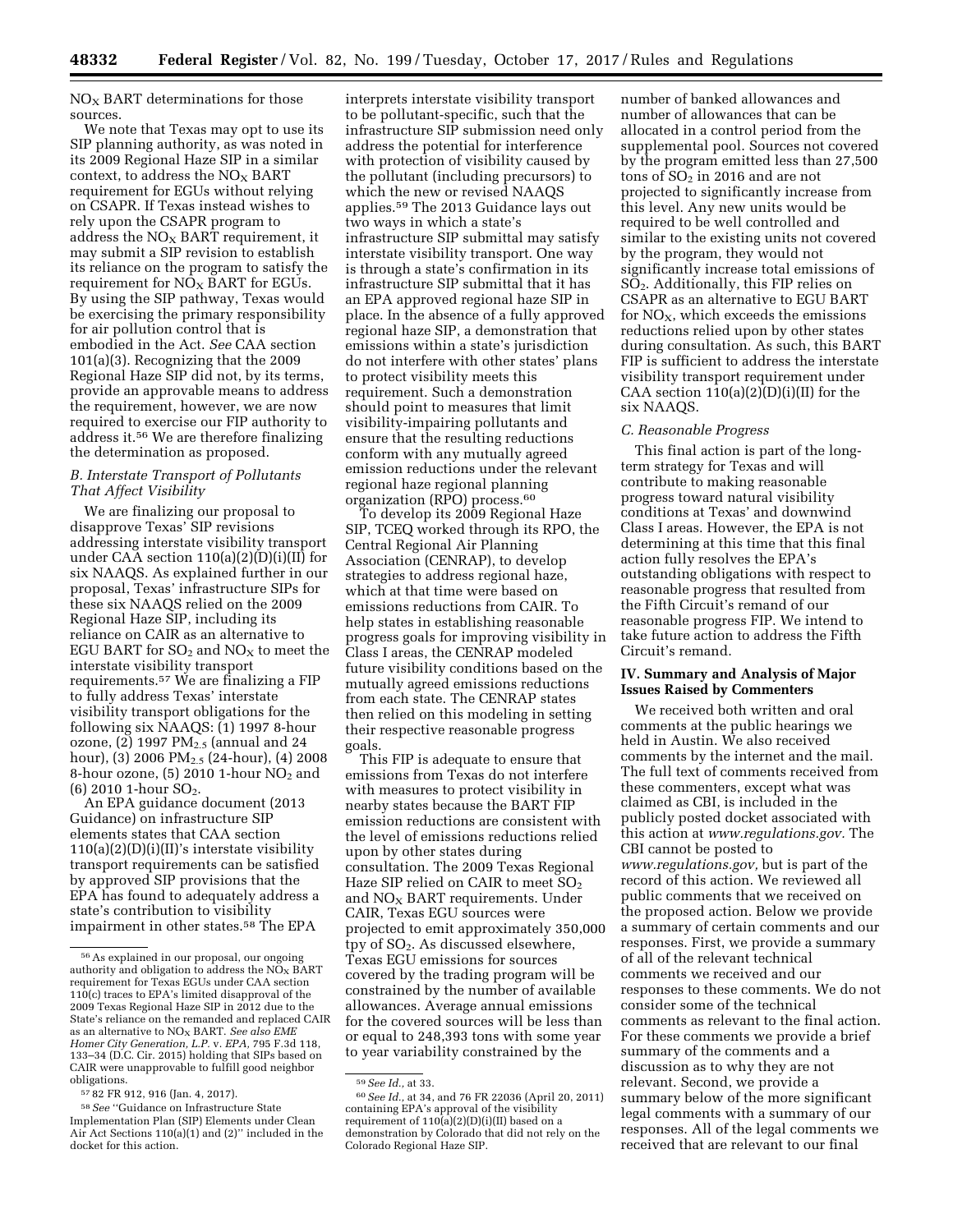action are found in a separate document, titled the Legal Response To Comments (RTC) document. Therefore, if additional information is desired concerning how we addressed a particular legal comment, the reader should refer to the Legal RTC document. Third, we provide a summary of the more significant/relevant modeling related comments with a summary of our responses. The entirety of the modeling comments and our responses thereto are contained in a separate document titled the Modeling RTC document.

### *A. Comments on Relying on CSAPR for SO2 BART or Developing an Intrastate SO2 Trading Program*

*Comment:* We received comments from TCEQ that our proposed  $SO<sub>2</sub>$ controls for the coal-fired power plants represents more control than is necessary to satisfy BART. The EPA should consider an alternate control approach for these BART-affected units using source or system caps. Because the CSAPR level of control is better than BART, the EPA should have considered an equivalent control level in its BART analysis. For example, a potential alternative is the concept of systemwide emission caps using CSAPR allocations. A  $SO<sub>2</sub>$  system-cap approach for BART would be based on establishing a cap on all the BART subject units under common ownership and control based on CSAPR allocations to those specific units. System-wide caps for these BART subject units based on CSAPR allocations would provide flexibility while actually being more stringent than CSAPR because the companies would not have the ability to trade allocations with non-BART facilities or with companies in other states. Furthermore, the EPA has approved system-cap approaches under the TCEQ's Chapter 117 rules for  $NO<sub>X</sub>$ . If such an approach using CSAPR allocations or some other similar variation can be demonstrated to be more stringent than CSAPR itself, then the EPA's CSAPR-is-better-than-BART determination should satisfy some of the demonstration requirements for BART alternatives. Even if not based on CSAPR allocations, the EPA should consider a source-cap or system cap approach as an alternative to unit-byunit rate-based standards. Source and system cap strategies achieve equivalent reductions by setting mass-based limits (*e.g.,* ton per day) for a group of units derived from rate-based standards and baseline levels of activity for the units. In this context, the rate-based standards used to set the caps would be the emission rates determined to represent

BART. These types of cap approaches allow companies to consider a broader range of alternative strategies. Under a FIP with only unit-by-unit rate-based limits, as proposed by EPA, such an alternative strategy would not be allowed and EPA would have to revise its FIP to allow the company to pursue the alternative. A similar approach using system-caps would provide additional flexibility for companies. If the EPA is averse to creating a systemcap trading program for a single state, an alternative would be to allow for a state system-cap trading program that would allow companies to trade between systems once the EPA has approved the state program.

We received a comment from American Electric Power (AEP) stating that in the proposed Texas BART FIP, EPA states that it encourages Texas to consider adopting SIP provisions that would allow EPA to fully approve the Regional Haze SIP with respect to Regional Haze and Interstate Visibility Transport. AEP also suggests that alternatively, Texas may also elect to satisfy its obligations by demonstrating an alternative. Although AEP views the most expeditious resolution for satisfying BART is finalization of CSAPR as a better-than-BART alternative, AEP would also welcome and support working with the State and EPA to develop a satisfactory BART compliance alternative. For example, AEP is open to consideration of a cap and trade program or other option for BART compliance. AEP is prepared to engage in such discussions as soon as possible.

We also received a comment from Luminant stating that the EPA can and should address BART for Texas, not through EPA-mandated controls on individual units but through one of several available BART alternatives that will ensure equivalent or greater benefits at far less costs, as demonstrated by EPA's own prior analyses of Texas EGUs' emissions. Among those available alternatives is EPA's original proposed BART plan for EGUs in Texas—reliance on Texas EGUs' participation in the CSAPR annual  $SO<sub>2</sub>$  and  $NO<sub>X</sub>$  trading programs as BART compliance. Since CSAPR became effective in 2015,  $SO<sub>2</sub>$  emissions from Texas EGUs have declined substantially and are well below the levels that EPA previously determined are ''better-than-BART.'' EPA itself calculated ''major visibility improvements at Class I areas in and around Texas'' from the CSAPR-for-BART alternative for Texas. The CSAPR-for-BART alternative remains the most expeditious and cost effective

path for finalizing a BART solution for Texas EGUs. Indeed, EPA's only lawful path forward to finalize a BART FIP for Texas by the current September 9, 2017 deadline in EPA's consent decree with Sierra Club is to finalize a CSAPR-for-BART FIP for Texas EGUs, as EPA proposed to do in December 2014. That proposal was not withdrawn, remains a valid and defensible alternative, is supported by the record and prior EPA technical analyses, and has been fully vetted with substantial public review and comments.

*Response:* Due to these comments requesting a BART alternative in lieu of source-specific EGU BART, we are finalizing an intrastate  $SO<sub>2</sub>$  trading program as an alternative to source-bysource BART and to meet the interstate visibility transport requirements. This program will provide the commenters, and other owners of covered EGUs, with many of the benefits that they attributed to CSAPR. The premise in the comment that Texas EGUs are subject to CSAPR's SO2 trading program is no longer true, given our recent action to remove Texas from that trading program.61 Hence, we cannot take the commenter's recommended action of addressing SO<sub>2</sub> BART through reliance on CSAPR.

#### *B. Comments on Source-Specific BART*

*Comment:* We received a number of comments in favor or against our proposals regarding BART-eligibility status, subject-to-BART status, and source-specific BART technologies and emission limits. Some were general and some were very specific.

*Response:* Due to the comments we received requesting a BART alternative in lieu of source-specific BART determinations, we are finalizing an intrastate  $SO<sub>2</sub>$  trading program as an alternative to source-by-source BART and to meet the interstate visibility transport requirements. As a consequence, we believe that it is not necessary to respond to comments concerning the merits of the proposed source-specific BART technologies and emission limits. Comments related to BART-eligibility status and subject-to-BART status are addressed elsewhere in this preamble.

# *C. Comments on EPA's Proposed SIP Disapprovals*

*Comment:* The root of EPA's flawed proposal is EPA's departure from the cooperative federalism principles underlying the Clean Air Act. The State of Texas developed its regional haze SIP

<sup>61</sup>See final action signed September 21, 2017 available at *regulations.gov* in Docket No. EPA–HQ– OAR–2016–0598.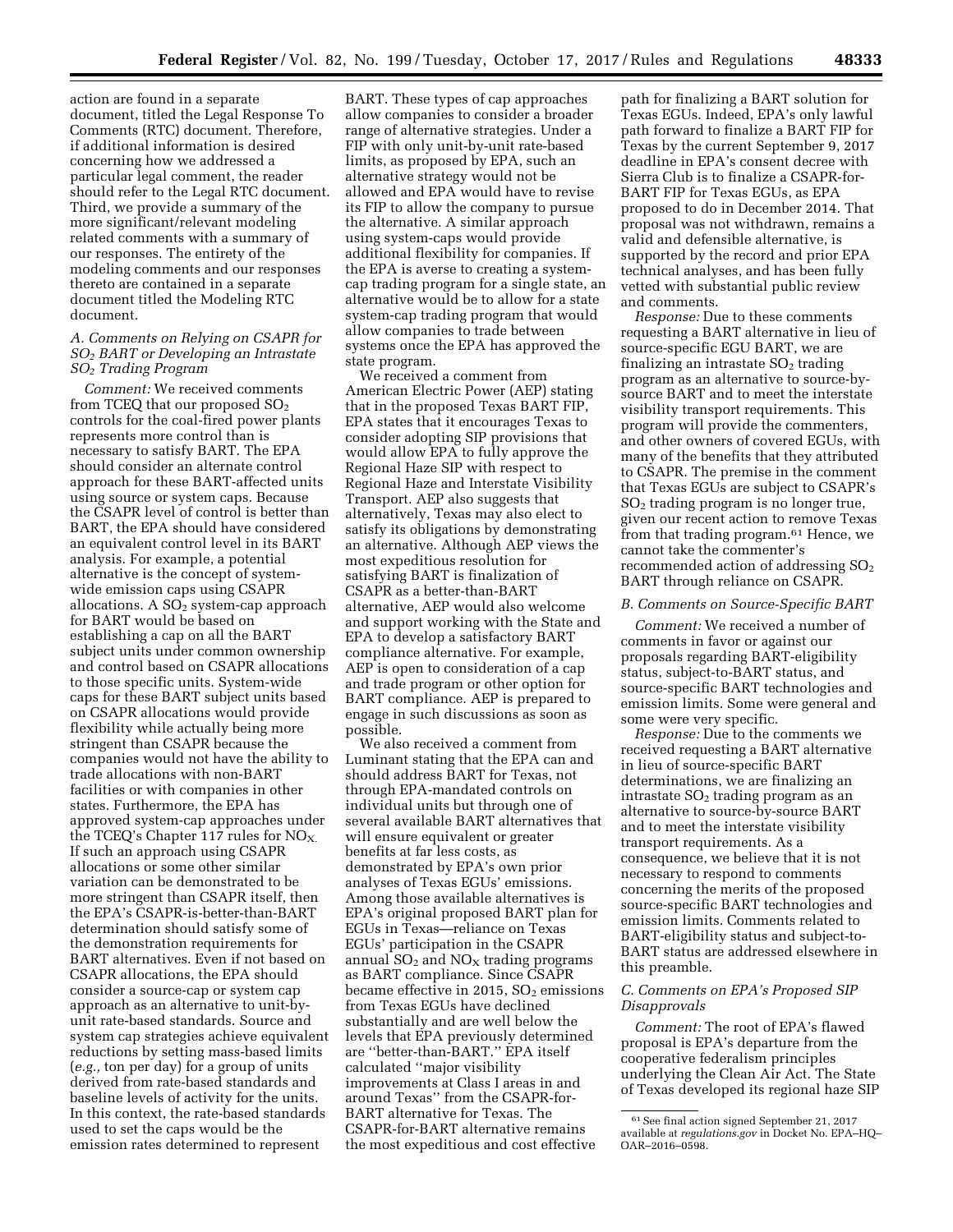after years of work, technical analysis, and coordination with other States. For BART, Texas relied on the participation of Texas EGUs in CAIR and EPA's determination that CAIR was betterthan-BART. EPA should have approved Texas's SIP at the time because it complied with all statutory requirements and was supported by EPA's own modeling. In no way does the Proposed Texas BART FIP—which starts over from scratch and creates an entirely new approach to BART for Texas EGUs—respect the State's primary role under the statute. At a minimum, to more closely align with the State of Texas's original choice to meet BART through a regional trading program, EPA should now finalize its prior proposal that CSAPR serve as a complete BART alternative for Texas EGUs.

*Response:* Our action in 2012 to disapprove Texas' 2009 SIP submission due to its reliance on CAIR is not the subject of this rulemaking and we do not address here the comment opposing that final action. We agree that CSAPR continues to be available on a pollutantspecific basis as a BART alternative for participating states for those pollutants subject to trading by CSAPR program participation; hence, we are finalizing a determination that CSAPR is better than BART for  $NO<sub>X</sub>$  at Texas EGUs. However, the premise in the comment that Texas EGUs are subject to CSAPR's SO2 trading program is no longer true, given our recent action to remove them from that trading program.62 Hence, we cannot take the specific action recommended in this comment. Due to these comments requesting a BART alternative in lieu of source-specific EGU BART determinations, we are, however, finalizing a  $SO<sub>2</sub>$  trading program as an alternative to source-bysource BART and as meeting the interstate visibility requirements.

### *D. Legal Comments*

We received comments addressing EPA's authority to promulgate a Federal Implementation Plan (FIP), the use of CSAPR as a better-than-BART alternative, cooperative federalism, deference to the State, the new Administration's policies, Executive Orders, and litigation. These comments, and the response to comments, can be found in the document titled Legal RTC in the docket for this action. Below is a summary of some of the more significant comments we received. For a detailed review of all legal comments

and responses, we refer the reader to this separate document.

1. EPA's Obligation and Authority To Promulgate a FIP

*Comment:* Texas' and industry's challenge to CSAPR does not relieve EPA of its mandatory duty to issue a source-specific BART FIP for Texas. Although EPA would have permitted Texas to rely on CSAPR's modest capand-trade program to avoid sourcespecific BART controls, Texas, Luminant, AEP, and Southwestern Public Service Company all chose to challenge CSAPR. They were ultimately successful in defeating EPA's inclusion of Texas in the program for  $SO<sub>2</sub>$  and ozone-season  $\overline{NO_X}$ . Ever since the D.C. Circuit remanded the Texas  $NO<sub>x</sub>$  and SO2 budgets to EPA in July 2015, Texas has been on notice that source-specific BART could well be necessary to meet its BART obligations. Yet Texas has not put forward either a new interstate transport SIP to replace CSAPR or a new BART SIP to address the Regional Haze Rule.

*Response:* We agree that we have a mandatory duty to address the BART requirements for Texas EGUs but we do not agree that we must address these requirements through a FIP establishing source specific BART limits. We understand the comment to be referencing the court action, *EME Homer City Generation* v. *EPA,* 795 F.3d 118 (D.C. Cir., July 28, 2015). At all times since the original submission of the 2009 Regional Haze SIP, Texas has been entitled to submit updated or new SIP revisions to address BART or interstate transport. A State is also entitled to submit a SIP that may be approved to replace a FIP after a FIP's promulgation. When and whether Texas has been ''on notice'' regarding a potential need for source-specific BART is not material to the present need to address the EGU BART requirements through either a SIP or FIP. We do note that the 2009 Regional Haze SIP stated, ''The TCEQ will take appropriate action if CAIR is not replaced with a system that the US EPA considers to be equivalent to BART.'' See 2009 SIP at 9– 1. The 2009 SIP further acknowledged, ''Some EGUs may become subject to BART pending resolution of the CAIR at the federal level.'' See 2009 SIP at 9–17. As circumstances now apply to Texas (and, as this comment suggests, may have been earlier projected), the State can take appropriate action to develop a SIP to address the EGU BART and interstate visibility transport requirements. The TCEQ and EPA recently signed a MOA to work together to develop a SIP revision addressing

interstate visibility transport requirements and BART requirements for EGUs with a BART alternative trading program starting from CSAPR.63 However, without such a SIP, the Clean Air Act requires a promulgation of a FIP to address the outstanding BART and interstate transport requirements.

*Comment:* Texas's decision to not meet the BART requirements for its EGUs through voluntary participation in CSAPR does not relieve EPA of its mandatory duty to issue a sourcespecific BART FIP for Texas. Even if Texas were willing to voluntarily incorporate EPA's invalidated CSAPR emission budgets into its SIP, the state cannot simply opt in and avoid sourcespecific BART. Because Texas cannot reverse course and adopt emissions budgets that it demonstrated were unnecessary, as a matter of law, and because the agency cannot achieve ''all'' of the CSAPR reductions by 2018 (the end of the first planning period), it cannot voluntarily adopt CSAPR.

*Response:* We agree that we have a mandatory duty to address the BART requirement for Texas EGUs, but we do not agree that we must address it through a source-specific BART FIP. We understand this comment to refer to a hypothetical scenario based on the development and submission of a SIP by Texas providing for voluntary participation in CSAPR as a means of addressing the  $SO_2$  and/or  $NO_X$  BART requirements for Texas EGUs. The possibility of such an option was detailed in a June 27, 2016 memorandum entitled, ''The U.S. Environmental Protection Agency's Plan for Responding to the Remand of the Cross-State Air Pollution Rule Phase 2 SO2 Budgets for Alabama, Georgia, South Carolina and Texas.'' That memorandum was provided and available to Texas and other states. Several other states have pursued this option, but Texas has not, and it is not within the scope of our proposal. We are not opining on the operation of state law or otherwise responding to this comment. We address the issue of whether emission reductions from a BART alternative must be achieved by 2018 in our response to another comment.

*Comment:* EPA withdrawal of Texas from CSAPR does not relieve EPA of its mandatory duty to issue a sourcespecific BART FIP for Texas. After

<sup>62</sup>See final action signed September 21, 2017 available at *regulations.gov* in Docket No. EPA–HQ– OAR–2016–0598.

<sup>63</sup>See Memorandum of Agreement Between the Texas Commission on Environmental Quality and the Environmental Protection Agency Regarding a State Implementation Plan to Address Certain Regional Haze and Interstate Visibility Transport Requirements Pursuant to Sections 110 and 169A of the Clean Air Act, Signed August 14, 2017.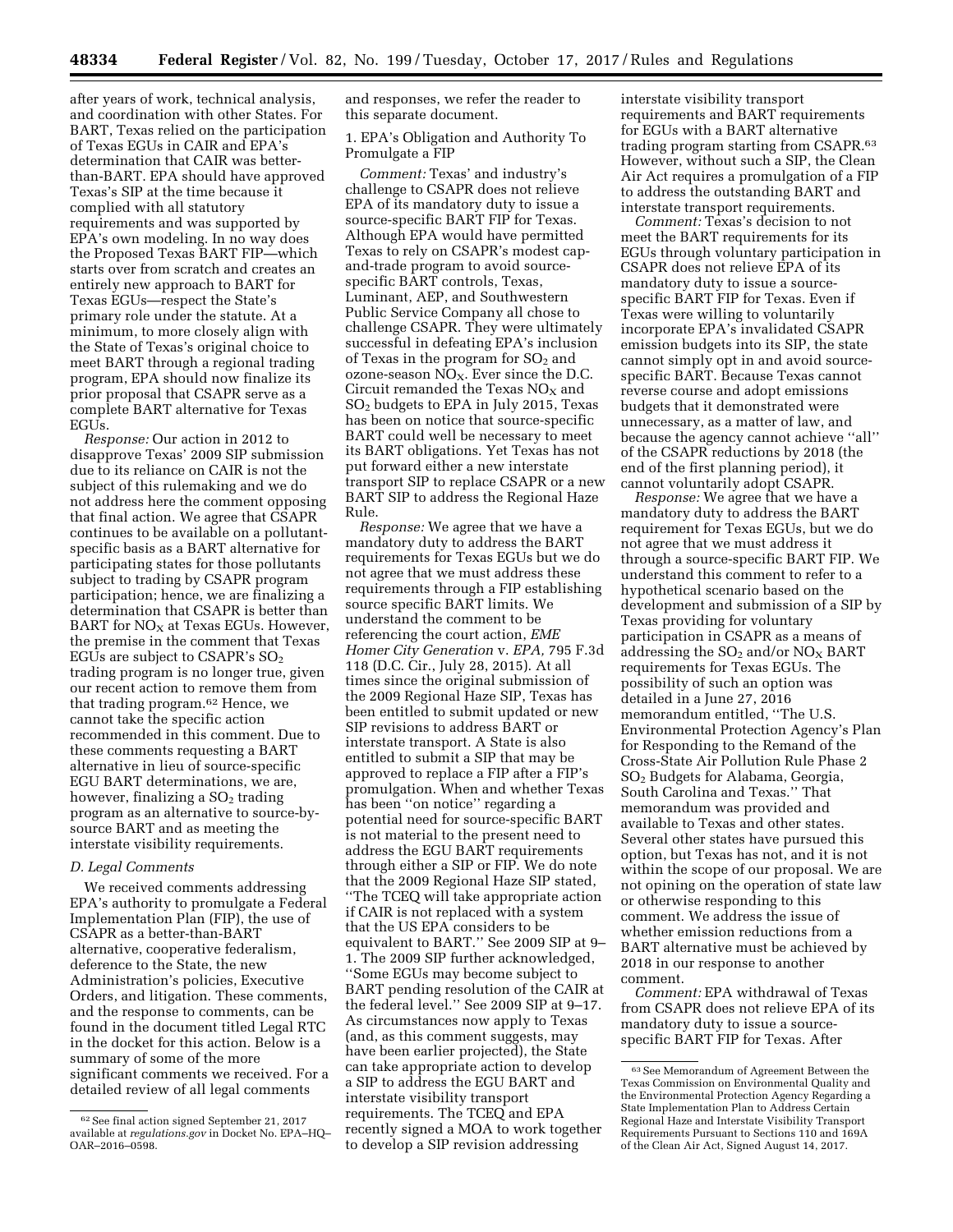having given Texas four months' notice of its intent to fully withdraw the state from the CSAPR program, and made clear the implication that there would no longer be any doubt that Texas sources would need to comply with source-specific BART obligations, EPA formally issued its proposal to withdraw its federal plan to include Texas in the CSAPR emissions trading program one month before issuing the BART proposal. 81 FR 78954 (Nov. 10, 2016). EPA again made clear the situation: ''[I]f and when this [CSAPR withdrawal] proposal is finalized, Texas will no longer be eligible to rely on CSAPR participation as an alternative to certain regional haze obligations including the determination and application of source-specific  $SO<sub>2</sub>$  BART. Any such remaining obligations are not addressed in this proposed action and would be addressed through other state implementation plan (SIP) or FIP actions as appropriate.'' *Id.* at 78,956. EPA has informed the U.S. District Court for the District of Columbia that it intends to finalize this proposal by October 31, 2017.

After challenging the state's inclusion in CSAPR for years, industry has done an about face in response to EPA's Texas BART Proposal and now opposes EPA's withdrawal of Texas from CSAPR. But EPA has gone on record that the agency does not currently have an analytical basis to support new CSAPR budgets for Texas. As EPA has noted, there was no such thing as a legally compliant CSAPR budget for Texas following the remand. Texas has had many years to submit a state SIP equivalent to CSAPR or other BART alternative to avoid source-specific BART, but Texas has taken no action to address its contribution to interstate pollution or regional haze.

*Response:* We agree that we have a mandatory duty to address the BART requirement for Texas EGUs, but we do not agree that we must address it through a source-specific BART FIP. We also have a mandatory duty to address the interstate visibility transport requirements.

*Comment:* We have strongly opposed the CSAPR-Better-than-BART rule since its inception. It is unlawful and unsupported by the scientific record. Legal challenges to EPA's rule which purports to authorize reliance on CSAPR to satisfy BART are currently pending in the D.C. Circuit Court of Appeals. Until the D.C. Circuit rules on the validity of the CSAPR-Better-than-BART rule, neither EPA nor Texas should assume that CSAPR is an appropriate substitute for BART.

*Response:* The legal and technical determinations of the CSAPR-Betterthan-BART rule are subject to judicial review under existing challenges and a separate administrative record, as indicated by the comment. Any challenges raised with regard to the present rulemaking and outside that litigation may be time-barred or directed to the wrong forum. As such, we do not believe that the incorporation of arguments from a brief filed with the D.C. Circuit concerning a separate regulatory determination warrants responses here, in this rulemaking, and that to offer responses here would suggest some basis for collateral, timebarred arguments that are out of the scope of this action.

*Comment:* In addition to the legal uncertainty surrounding the national CSAPR-Better-than-BART rule, it is too late for Texas to rely on a BART alternative like CSAPR or any other program. Under EPA's Regional Haze Rule, any BART *alternative* must include a ''requirement that all necessary emission reductions take place during the period of the first longterm strategy for regional haze''—*i.e.,* no later than 2018. There are no plans in place, or even in development, for any federal or state program that would ensure the necessary reductions take place by the end of the first planning period in 2018.

With the exception of a BART alternative approved for the Navajo Generating Station, which relied on the Tribal Authority Rule to provide additional flexibility, EPA has never proposed or approved a BART alternative that would allow the necessary emission reductions to be delayed past 2018. In *Texas* v. *EPA,* 829 F.3d 405 (5th Cir. 2016), Texas and industry persuaded the Fifth Circuit of a likelihood that EPA could not require controls beyond the first planning period for reasonable progress. While neither the statute nor regulation precludes emission reductions relative to *reasonable progress requirements* to occur beyond the planning period deadline, the *BART alternative requirements* contain a provision directly on point. Accordingly, emission reductions under a BART alternative must be implemented by the end of the first planning period.

*Response:* The Regional Haze Rule at 40 CFR 51.308(e)(2)(iii) requires that the emission reductions from BART alternatives occur ''during the period of the first long-term strategy for regional haze." The  $SO_2$  BART alternative that EPA is finalizing here will be implemented beginning in January 2019, and thus emission reductions

needed to meet the allowance allocations must take place by the end of 2019. For the purpose of evaluating Texas's BART alternative, the end of the first planning period of the first longterm strategy for Texas is 2021. This is a result of recent changes to the regional haze regulation, revising the requirement for states to submit revisions to their long-term strategy from 2018 to 2021.64 Therefore, the emission reductions from the Texas  $SO<sub>2</sub>$ trading program will be realized prior to that date and within the period of Texas' first long-term strategy for regional haze. Moreover, we expect that source owners in 2018 will already be taking steps, including appropriate source-level compliance planning (*e.g.,*  purchase contracts for coal), to be ready for the compliance year beginning on January 1, 2019. Adding to this, the State has already experienced reductions in  $SO<sub>2</sub>$  emissions in response to market conditions and, to some extent, periods of compliance with CSAPR, including its allocations for SO2, when those measures were in effect or otherwise part of source owner planning considerations.

We note that the BART alternative is projected to be implemented before any of the earlier-proposed compliance dates for source-specific  $SO<sub>2</sub>$  BART for coal-fired units.

The last year for which Texas EGUs must meet CSAPR requirements for  $SO<sub>2</sub>$ is 2016. We considered and decided not to make the Texas SO<sub>2</sub> trading program effective for 2017 because that would be unreasonably short notice to the affected EGUs in light of the late date in 2017 on which this action will become effective. We considered and decided not to make the program effective for 2018 because that also would be unreasonably short notice given that affected EGU owners should be allowed more than a few months to determine their strategy for compliance with the program in light of it having some features that are different from the CSAPR trading program they have been operating under until recently, for example the fact that they will no longer be able to purchase and use allowances from out-of-state EGUs.

*Comment:* Adopting an emissions trading program for Texas that allows anywhere close to the tonnage of  $SO<sub>2</sub>$ permitted by the emissions caps in CSAPR would also fail to meet the substantive requirements for a BART alternative. While the D.C. Circuit is considering whether CSAPR meets these substantive requirements in the CSAPR-Better-than-BART litigation, Texas's situation is unique in that EPA has

<sup>64</sup> 82 FR 3078 (Jan. 10, 2017).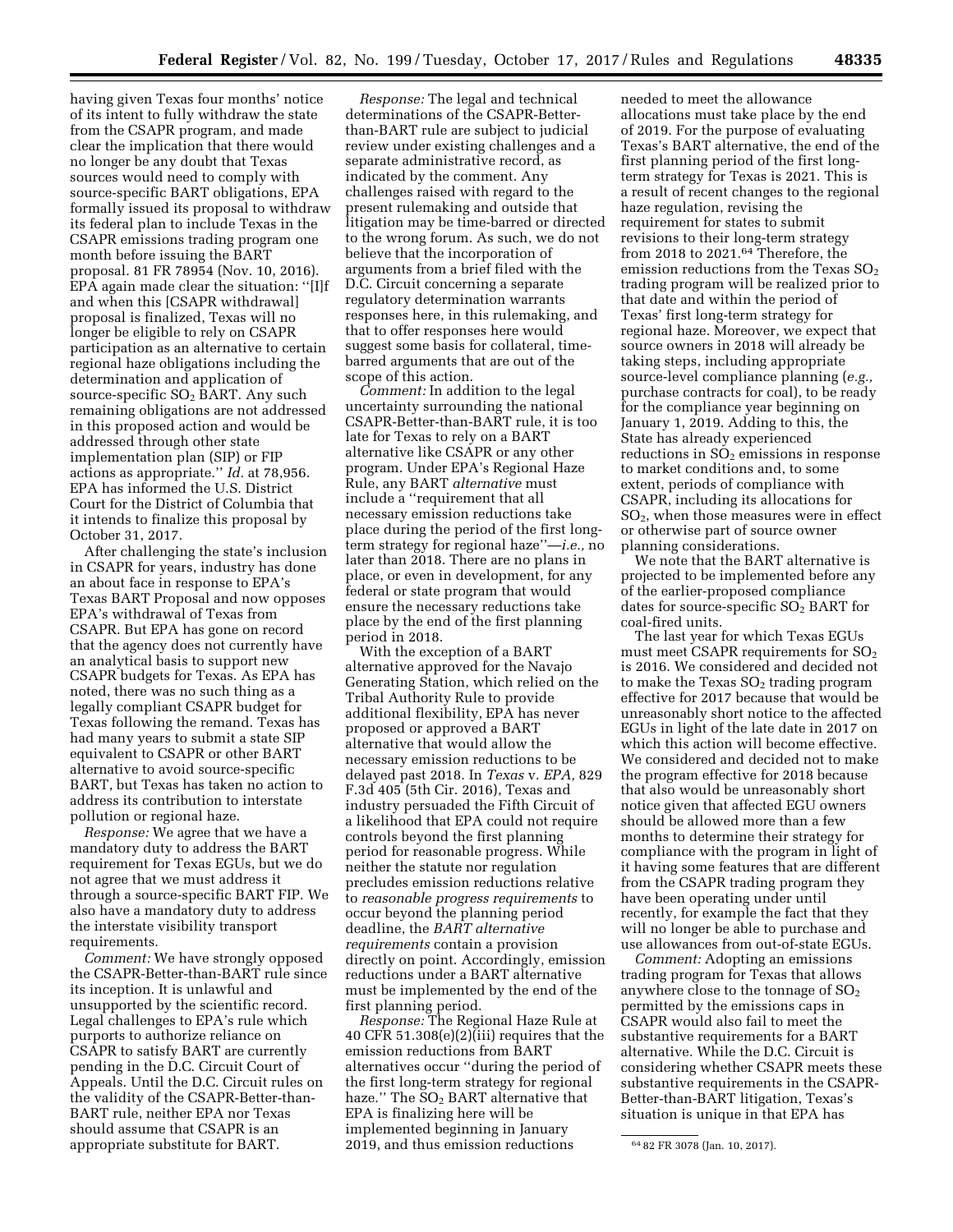actually completed a source-specific BART proposal that can be directly compared with the CSAPR program. Thus, even if the CSAPR-Better-than-BART rule is upheld as a national rule that EPA has the option of relying upon in certain states, and even if Texas were to join CSAPR or voluntarily adopt its budgets, it would be arbitrary for EPA to rely on CSAPR as a BART alternative without actually comparing the CSAPR or CSAPR-like program with its BART proposal. When comparing the two head-to-head, it is obvious as a practical matter that allowing Texas's coal-fired power fleet to essentially continue emitting the same levels of  $SO<sub>2</sub>$  as the status quo is not going to achieve equivalent visibility gains as the BART proposal would. As detailed in ''EPA's Fact Sheet for the Open House on EPA's Clean Air Plan Proposal for Texas Regional Haze'', the proposed BART limits are expected to reduce emissions of SO2 from 16 EGUs and would cut emissions from approximately 89 to 98 percent—a reduction of over 194,000 tons of  $SO<sub>2</sub>$  every year.

To satisfy the requirements for a BART ''alternative,'' an emissions trading program must make a technical demonstration that the trading program ''will achieve greater reasonable progress [towards natural visibility] than would have resulted from the installation and operation of BART at all sources subject to BART.'' *Id.*  § 51.308(e)(2)(i). Under EPA's regulations, if the distribution of emissions is different under an alternative program, a state ''must conduct dispersion modeling'' to determine differences in visibility between BART and the trading program for each impacted Class I area, for the worst and best 20 percent of days. The modeling only demonstrates ''greater reasonable progress'' if both of the following two criteria are met: (i) Visibility does not decline in any Class I area, and (ii) There is an overall improvement in visibility, determined by comparing the average differences between BART and the alternative over all affected Class I areas. *Id.*  § 51.308(e)(3).

*Response:* The comment addresses the approvability of a hypothetical SIP offered to meet the requirements of 40 CFR 51.308(e)(2). First, we do not agree with the premise of the comment that merely proposed determinations of BART in the context of a possible FIP set a stringency threshold for a demonstration set forth in a hypothetical SIP. Proposed determinations are only proposals and the facts put forth to support those proposals are themselves subject to

correction via public comment and new information. Second, we also do not agree with any extension of the commenter's assertion to a FIP. While the comment does not address all the pertinent requirements for a BART alternative, we have done so elsewhere in this preamble. For example, as allowed by the requirements for a BART alternative in  $\S 51.308(e)(2)(i)(C)$ , we are declining to conduct the analysis that would include making determinations of BART for each source subject to BART and we are instead exercising the exception allowed when the alternative measure ''has been designed to meet a requirement other than BART (such as the core requirement to have a long-term strategy to achieve the reasonable progress goals established by States).'' 65 Third, we disagree that 51.308(e)(3) applies to this action. Rather, we find justification for the BART alternative under the ''clear weight of the evidence'' that the trading program will provide greater reasonable progress than would be achieved through the installation and operation of BART at the covered sources. This means of validating a BART alternative, described by one Court as the ''catch-all,'' is permitted by 40 CFR 51.308(e)(2)(i)(E). We are allowed but not required to validate the BART alternative under the test set out in 40 CFR 51.308(e)(3). Although we are not applying that test here, we believe this intrastate trading program meets the intent of (e)(3). When promulgating the 2012 CSAPR-Betterthan-BART rule, the EPA relied on an analysis showing that CSAPR would result in greater reasonable progress than BART under the test in 40 CFR 51.308(e)(3). In this action we are relying, in part, on that demonstration to show that the clear weight of evidence demonstrates that the  $SO<sub>2</sub>$ Trading Program will provide for greater reasonable progress than BART in Texas. This is based on a showing that the emissions in Texas under the BART alternative will be on average no greater than the emission levels from Texas EGUs that was forecast in the demonstration for Texas EGU emissions assuming CSAPR participation.

### 2. Statutory or Regulatory Text

*Comment:* A state should be able to independently rely on EPA's CSAPR-isbetter-than-BART determination if the state can demonstrate that a state-only program for EGUs is more stringent than CSAPR. While the TCEQ has not proposed any action to implement a Texas-only program for EGUs based in some way on CSAPR as a means of

satisfying BART, and these comments in no way represent a commitment to propose such an action, the TCEQ should be able to rely on the EPA's CSAPR-is-better-than-BART determination to satisfy certain aspects of the BART alternative provisions in 40 CFR part 51, § 51.308(e)(2) if such a program can be demonstrated to be more stringent than CSAPR. Specifically, the state should be able to rely on the EPA's determination that CSAPR resulted in greater reasonable progress than source-specific BART to satisfy the requirements of § 51.308(e)(2)(i)(E) and (e)(3).

We acknowledge that other requirements of § 51.308(e)(2) would still need to be satisfied, such as monitoring, recordkeeping, reporting, and provisions for emission trading programs. While the CSAPR option is specifically listed at § 51.308(e)(4), the EPA's Regional Haze rules do not prohibit a state from relying on EPA's modeling demonstration that CSAPR resulted in greater reasonable progress when using an alternative under  $\S 51.308(e)(2)$ . If a state-only program is more stringent than CSAPR, for example a program based on CSAPR allocations but without interstate trading, requiring a state to conduct extensive modeling to demonstrate what the EPA has already demonstrated for a less stringent program is illogical and places an unnecessary and wasteful burden on states.

*Response:* We agree with this comment. In response to this comment, our final FIP establishes an intrastate trading program that operates much like the CSAPR program did in Texas. This program is discussed in more detail elsewhere.

### 3. EPA's Reliance on CSAPR for  $NO<sub>X</sub>$ BART

*Comment:* Agree with EPA's proposal regarding CSAPR as a BART alternative for  $NO<sub>X</sub>$  which is proposed for separate finalization. EPA could have followed the D.C. Circuit's directive and updated  $NO<sub>X</sub>$  (and  $SO<sub>2</sub>$ ) budgets for Texas. EPA could have but declined to do so. EPA notes that finalization of CSAPR as better-than-BART for  $NO<sub>X</sub>$  is contingent on a separate finalization that the D.C. Circuit remands would not adversely impact 2012 demonstrations. Uncertainty in this proposal does not seem to be an issue for  $NO<sub>x</sub>$  and EPA is again basing a proposal on an action yet to be finalized.

*Response:* Whether we were in a position to provide updated annual  $NO<sub>X</sub>$ and SO2 budgets for Texas is not relevant to this rulemaking. Because Texas EGUs are required to continue

<sup>65</sup>See 40 CFR 51.308(e)(2)(i)(C).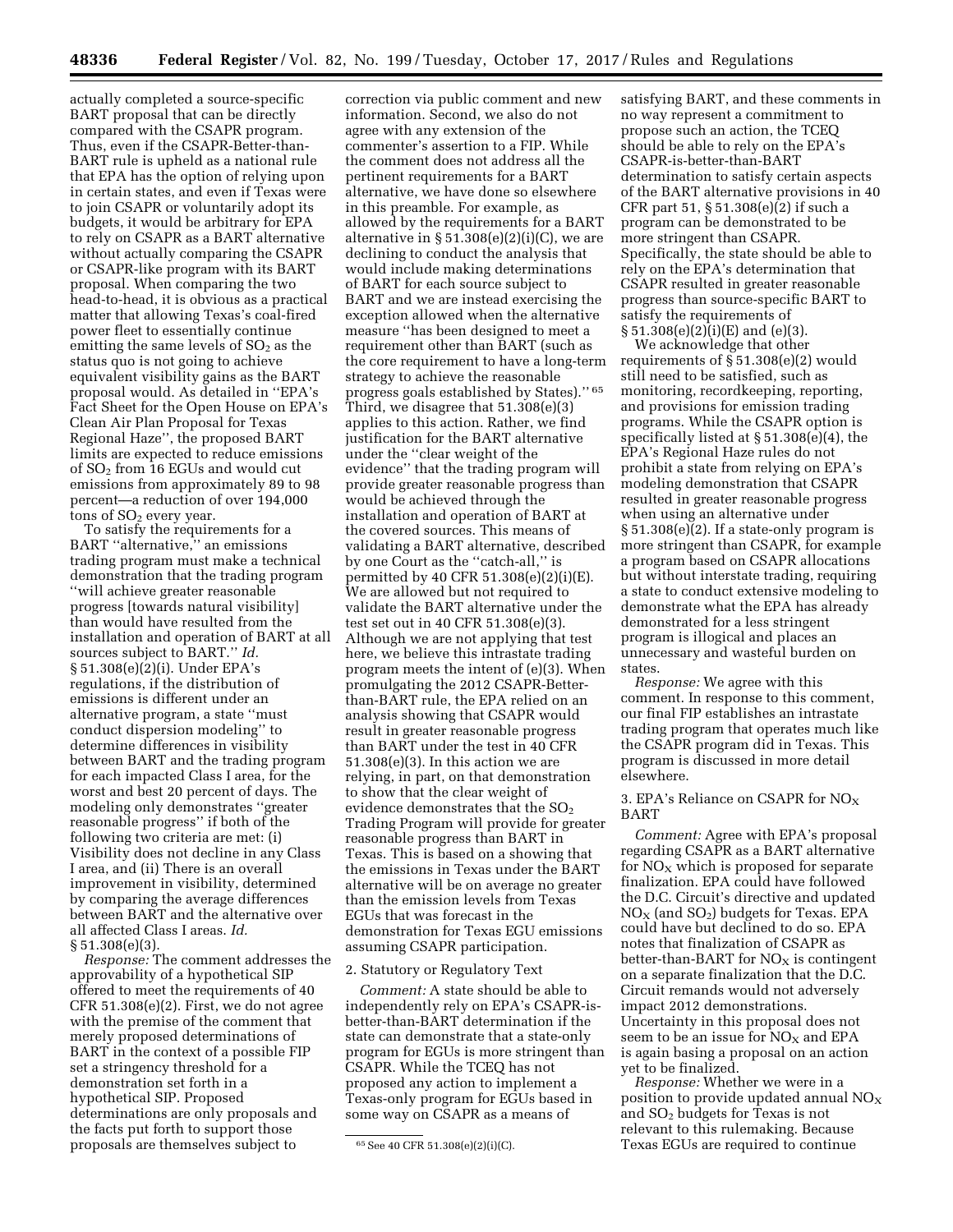participation in CSAPR for ozone transport, which involves  $NO<sub>x</sub>$  trading, we are determining that the  $NO<sub>x</sub> BART$ requirement for EGUs continues to be met through our determination that CSAPR is better than BART.

We interpret the comment as supporting this action, even as it appears to criticize our reference to another proposed action, which has since been finalized, as part of the proposal for the  $NO<sub>X</sub>$  aspect of this action. Our proposed and finalized action for the  $NO<sub>x</sub>$  BART requirement addresses the Act's requirements for Texas. This action and our recent action to remove Texas EGUs from CSAPR's  $SO<sub>2</sub>$  trading program are distinct actions, but we have provided appropriate transparency and notice regarding how the proposed actions relate and have given careful consideration to comments received that have bearing on each of the actions.

*Comment:* EPA's proposal is unlawful because it exempts sources from installing BART controls without going through the exemption process Congress prescribed. The visibility protection provisions of the Clean Air Act include a ''requirement'' that certain sources ''install, and operate'' BART controls. 42 U.S.C. 7491(b)(2)(A). Congress specified the standard by which sources could be exempted from the BART requirements, which is that the source is not reasonably anticipated to cause or contribute to a significant impairment of visibility in any Class I area. Appropriate federal land managers must concur with any proposed exemption. EPA has not demonstrated that any of the Texas EGUs subject to BART meet the standards for an exemption, nor has EPA obtained the concurrence of federal land managers. Therefore, EPA must require source-specific BART for each power plant subject to BART.

*Response:* To the extent the comment is directed to the prior rules that determined and redetermined that CSAPR is better than BART and may be relied upon as an alternative to BART, we disagree that relying on CSAPR is in conflict with the CAA provision regarding exemptions from BART. In addition, the commenter's objection does not properly pertain to this action, but instead to our past action that established 40 CFR 51.308(e)(4). We believe this comment to fall outside of the scope of our action here. To the extent the comment objects to BART alternatives generally, we also disagree. In addition, that objection does not properly pertain to this action, but instead to our past regulatory action that provided for BART alternatives.

*Comment:* Even if EPA could use a BART alternative without going through the statutory exemption process, the CSAPR-Better-than-BART Rule was fatally flawed, and even if it were valid in 2012, is now woefully outdated. EPA's regulations purport to allow the use of an alternative program in lieu of source-specific BART only if the alternative makes ''greater reasonable progress'' than would BART. 40 CFR 51.308(e)(2). To demonstrate greater reasonable progress, a state or EPA must show that the alternative program does not cause visibility to decline in any Class I area and results in an overall improvement in visibility relative to BART at all affected Class I areas. *Id.*   $§ 51.308(e)(3)(i)–(ii).$ 

EPA compared CSAPR to BART in the Better-than-BART Rule by using CSAPR allocations that are more stringent than now required as well as by using presumptive BART limits that are less stringent than are actually required under the statute. Even under EPA's skewed 2012 comparison, CSAPR achieves barely more visibility improvement than BART at Big Bend and Guadalupe Mountains. The  $NO<sub>x</sub>$ emissions allowed under CSAPR from Texas EGUs are higher than would be allowed under BART. This was true even before EPA revised CSAPR to increase the emissions allocations for all Texas EGUs.

If it were assumed that the CSAPR-Better-than-BART Rule were valid in 2012, it is based on assumptions for both CSAPR and BART emissions which are now woefully outdated. The CSAPR-Better-than-BART Rule's reliance on presumptive BART emission limits is now outdated, given that EPA has issued or approved source-specific BART determinations for dozens of sources since 2012. In particular, for Texas sources, EPA has proposed  $SO<sub>2</sub>$ BART limits which are far below the presumptive BART limits EPA used in the Better-than-BART Rule. For units other than Martin Lake, EPA proposes SO2 BART limits of 0.04 to 0.06 lbs/ MMBtu, which are well below the presumptive SO2 BART limit of 0.15 lbs/MMBtu; even at Martin Lake, EPA proposes limits of 0.11 to 0.12, which are still below presumptive BART for  $SO<sub>2</sub>$ .

Similarly, the CSAPR-Better-than-BART Rule is based on a version of CSAPR that no longer exists. Accordingly, any conclusion that EPA made in the 2012 Better than BART rule regarding whether CSAPR achieves greater reasonable progress than BART is no longer valid. Since 2012, EPA has significantly changed the allocations and the compliance deadlines for

CSAPR. Of particular relevance here, after 2012, EPA dramatically increased the CSAPR allocations for every covered EGU in Texas. EPA later withdrew the February 21, 2012 rule revision, but issued a new rule that included both the changes in the February 21, 2012 rule as well as additional changes to state budgets.

By the time EPA finalized the Betterthan-BART-Rule in June 2012, EPA had changed the state emissions budgets by tens of thousands of tons, yet EPA proceeded to finalize the Better-than-BART Rule based solely on the emissions budgets in the original, 2011 CSAPR rule. EPA also extended the compliance deadlines by three years, such that the phase 1 emissions budgets take effect in 2015–2016 and the phase 2 emissions budgets take effect in 2017 and beyond. Even more changes to CSAPR have occurred as a result of the D.C. Circuit's decision in *EME Homer City II Generation,* including the proposed withdrawal of Texas from the annual  $NO<sub>X</sub>$  and  $SO<sub>2</sub>$  trading programs. Given the large number of final BART determinations made since 2012, and the significant changes to CSAPR budgets since 2012, it is arbitrary and capricious to rely on the outdated assumptions about emissions which were made in the CSAPR-Better-than-BART Rule.

*Response:* As we had proposed, our finalized determination that CSAPR participation will resolve  $NO<sub>X</sub>$  BART requirements for Texas EGUs is based on a separately proposed and finalized action. This comment falls outside of the scope of our action here.

*Comment:* EPA's November 2016 ''Sensitivity Analysis'' purports to update its CSAPR-Better-than-BART analysis to show that CSAPR still makes greater reasonable progress than BART. We agree with EPA that the 2016 Sensitivity Analysis is not a proper legal basis for demonstrating that CSAPR makes greater reasonable progress than BART, because the 2016 analysis is merely a proposed rule. It would be unlawful to issue a final BART rule relying on CSAPR to satisfy the  $NO<sub>x</sub>$ BART requirements in the absence of a final rule demonstrating that the CSAPR Update makes greater reasonable progress than BART.

To demonstrate that CSAPR makes greater reasonable progress than BART, EPA must show that (1) visibility does not decline in any Class I area under CSAPR, and (2) there is an overall improvement in visibility, based on comparing the average differences between CSAPR and BART across all affected Class I areas. EPA's analysis falls well short of making such a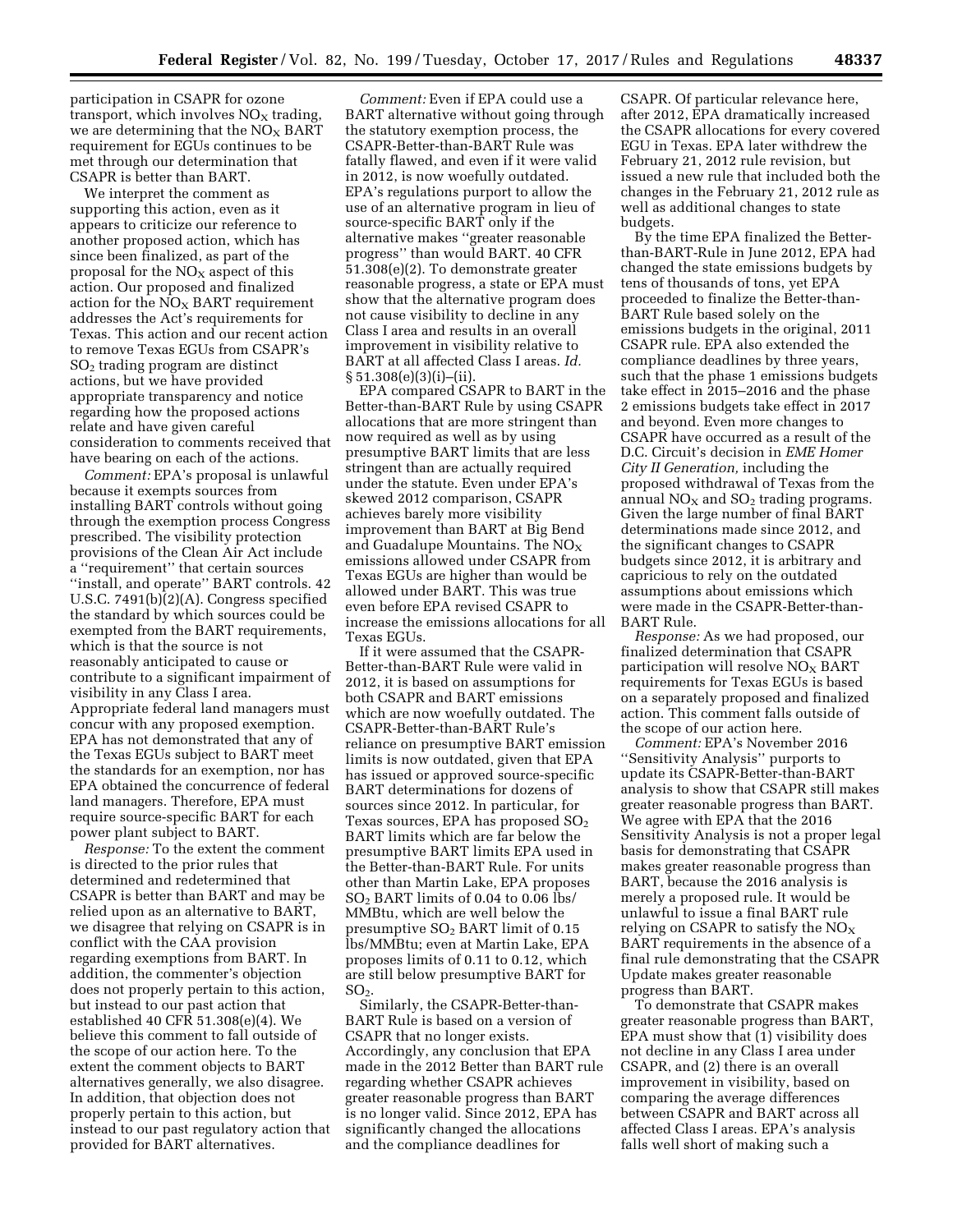demonstration, as we noted in our prior comments on EPA's 2016 Sensitivity Analysis.

EPA's 2016 analysis is markedly different from the CSAPR-Better-than-BART Rule, which relied on quantitative modeling of electric power section emissions, using the Integrated Planning Model, and quantitative modeling of visibility at all affected Class I areas, using CAMx. Instead of updating that modeling, EPA's 2016 analysis consists of a back-of-theenvelope, qualitative discussion. This is wholly insufficient. There have been enormous changes in the electric power sector since EPA issued the Better-than-BART Rule in 2012, including changes in regulatory requirements (*e.g.,* CSAPR revisions, NAAQS updates, etc.) and changes in unit operations caused by changes in fuel prices, demand, etc. Given that EPA believed in 2012 that it was necessary to conduct quantitative modeling of power sector emissions and the visibility impacts of such emissions, EPA must update that modeling in order to prove that CSAPR still makes greater reasonable progress than BART.

EPA's failure to update the modeling upon which it relied in the 2012 Better than BART Rule is even more arbitrary given EPA's assumption, in the 2016 Sensitivity Analysis, that no trading of CSAPR allowances would occur across state lines. The Sensitivity Analysis uses ''emissions that would occur if the state budgets are increased as proposed assuming that all of the additional allowances are used by sources in the respective state (*i.e.,* we did not remodel trading).'' This assumption bears no relationship to reality, in which CSAPR—both the original rule, and the updated rule—expressly allows trading across state lines. EPA's failure to create a realistic depiction of the geographic distribution of emissions under the updated CSAPR budgets dooms its Sensitivity Analysis, as EPA must demonstrate that visibility does not decline in any Class I area. Trading across state lines can increase emissions from particular sources, which in turn can degrade visibility at particular Class I areas. Having failed to consider how inter-state trading will affect the distribution of emissions under CSAPR, EPA cannot possibly show that visibility will not decline in any Class I area under CSAPR.

Similarly, EPA failed to account for intra-state trading under CSAPR. Even assuming all changes in budgets would apply only within the affected state that is, assuming interstate emissions trading did not change at all—EPA has not accounted for trading within the states. A 20% reduction in statewide

emissions does not imply that each unit will reduce its emissions by 20%; indeed, some units could increase emissions while statewide emissions went down. EPA does not seem to have accounted for this in its analysis. Thus, even within EPA's scenario whereby no changes to reflect current conditions need to be made, EPA's *ad hoc* analysis fails to demonstrates that the ''Betterthan-BART'' test above would be met because EPA has failed to account for changes in emissions distribution based on the altered budgets.

In addition, EPA cannot simply assume that the visibility improvement averaged across all Class I areas, 40 CFR 51.308(e)(3)(ii), will still be better under the updated CSAPR than under BART. Without updated visibility modeling, EPA has no data to demonstrate that the second prong of the BART alternative test will be met in spite of the substantial changes in coverage and budgets under CSAPR.

*Response:* In part, the comment makes the point that this final action cannot rely on another action that has only been proposed. We agree with this aspect of the comment, but this part of the comment is no longer relevant because the other action has now been finalized. As we had proposed, our finalized determination that CSAPR participation will resolve  $NO<sub>x</sub>$  BART requirements for Texas EGUs is based on a separately proposed and now finalized action. This comment in its discussion of the 2016 sensitivity analysis and other particulars raises issues that are addressed in the record for that separately finalized action. This comment falls outside of the scope of our action here.

*Comment:* Under the updated version of CSAPR, Texas will not have allowances for annual  $NO<sub>x</sub>$  emissions. Instead, Texas will have a CSAPR budget for  $NO<sub>x</sub>$  for only the ozone season, which runs a few months each year. But BART is not a seasonal requirement; BART requires continuous operation of pollution controls. ''The determination of BART must be based on an analysis of the best system of continuous emission control technology available and associated emission reductions achievable for each BARTeligible source that is subject to BART within the State.'' It violates EPA's regulations to use seasonal emissions reductions under CSAPR to satisfy the BART requirement to install and operate ''continuous emission control technology.''

*Response:* We disagree with this comment, but also note that it should not be directed to this action but rather to the past rulemaking determination

that provided BART coverage for pollutant trading under CSAPR as specified at 40 CFR 51.308(e)(4). In any event, the argument that BART must be based on ''continuous'' control does not transfer to the application and operation of a BART alternative. Sources that would operate under an annual trading program that provides tons per year allocations for a unit are not necessarily applying ''continuous'' controls either. In fact, they are also free to operate seasonally or with intermittent use of controls so long as they operate within the allocation or purchase allowances whenever emissions may exceed that allocation. We necessarily disagree that EPA regulations would bar seasonal emissions reductions to satisfy requirements for a BART alternative.

#### 4. Other CSAPR Comments

*Comment:* The EPA should proceed to finalize CSAPR as a better-than-BART alternative not only as to  $NO<sub>x</sub>$  but also as to  $SO_2$ . In the Texas Regional Haze SIP, Texas relied on EPA's Regional Haze Rule that allows states to implement an alternative to BART as long as the alternative has been demonstrated to achieve greater reasonable progress toward the national visibility goal than BART. EPA made such a demonstration for CAIR and many states, including Texas, relied on CAIR's cap and trade programs as a BART alternative for EGU emissions of  $SO<sub>2</sub>$  and  $NO<sub>X</sub>$  in their SIP submittals. Following EPA's demonstration in 2005 that CAIR is better-than-BART and after Texas submitted the Regional Haze SIP, the D.C. Circuit Court remanded CAIR to EPA but ultimately did not vacate the CAIR rule. EPA approved certain States' SIPs that implemented CAIR as a BART alternative, yet, EPA did not do so for Texas.

CSAPR was issued to replace CAIR and because of EPA's action on CAIR, EPA subsequently withdrew reliance on CAIR as a BART alternative and finalized the demonstration that compliance with CSAPR is better than application of BART. This action occurred after Texas had submitted its SIP.

On December 16, 2014, EPA published a proposed FIP program to ''replace reliance on CAIR with reliance on the trading programs of CSAPR as an alternative to BART for  $SO_2$  and  $NO_X$ emissions for EGUs.'' The CSAPR rule had been challenged in the D.C. Circuit and the court held that EPA had overcontrolled certain States' budgets and remanded the CSAPR rule without vacatur for further revision by EPA. In January 2016, EPA did not finalize BART controls for EGUs, citing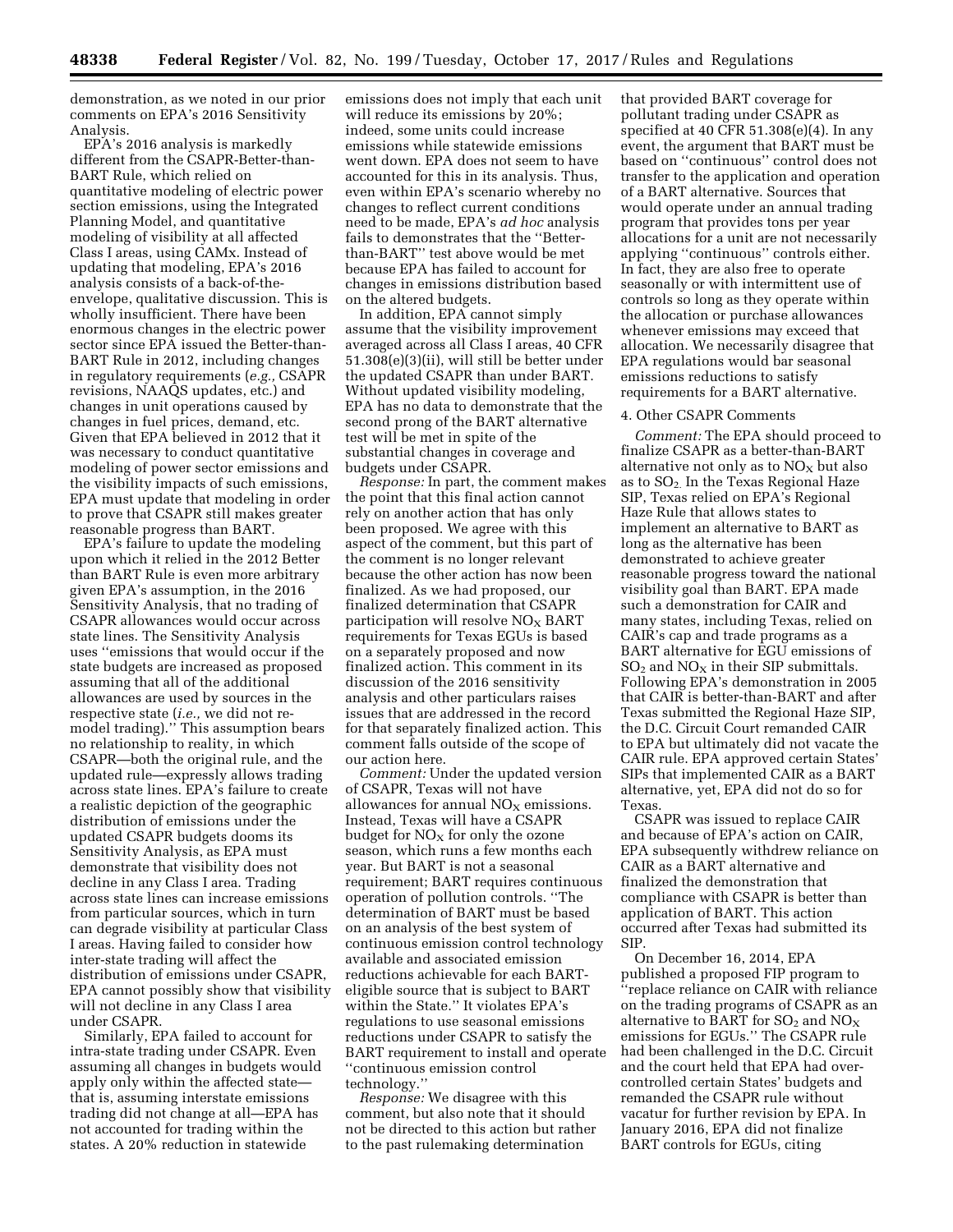uncertainty. EPA issued the CSAPR Update on October 24, 2016 but did not revise  $SO_2$  or  $NO<sub>X</sub>$  annual budgets for Texas.

EPA's Proposed FIP and the imposition of source-specific BART relies on the EPA's proposed rulemaking for the withdrawal of Texas from the CSAPR Phase 2 trading budgets for SO2. In November 2016, EPA published a proposal to withdraw the FIP provisions that required affected EGUs to participate in Phase 2 of the CSAPR trading programs for annual emissions of  $SO<sub>2</sub>$  and  $NO<sub>X</sub>$  purportedly to address a decision of the U.S. Court of Appeals for the District of Columbia Circuit that had remanded for further consideration the CSAPR Phase 2 SO<sub>2</sub> budgets for Texas and other states.

EPA's proposed withdrawal of Texas from the Phase 2 CSAPR program for SO2 included a ''sensitivity analysis'' indicating that removal of Texas from the Phase  $2 \text{ }*S*O<sub>2</sub>$  budget trading program (and including the removal of the Florida trading program) would not adversely impact the demonstration that CSAPR participation continued to qualify as an alternative to compliance with BART, in other states that were relying on CSAPR for BART compliance.

EPA also noted that ''[n]o changes to the Regional Haze Rule are proposed as part of the rulemaking.'' *Id.* However, in support of this FIP proposal addressing Regional Haze, EPA notes that it, ''had earlier proposed to rely on CSAPR participation to address these BARTrelated deficiencies in Texas' SIP submittals referencing its December, 2014 proposed FIP.'' EPA did not address the D.C. Circuit Court's remand as directed.

The D.C. Circuit had remanded without vacatur the Phase 2 budgets in *EME Homer City Generation, L.P.* v. *EPA, 795 F.3d 118* (D.C. Circuit 2015) and directed the EPA to reconsider the emission budgets and propose revised budgets. AEP said they did not support EPA's proposal to withdraw Texas from CSAPR, stating that the EPA had provided insufficient justification and explanation for the proposal and had not considered the impact on the trading market. AEP noted that the court had specifically not vacated the Phase 2 budgets due to concerns that such a decision would disrupt the trading markets. AEP also expressed concern that withdrawing Texas from CSAPR would impact the compliance strategies facilities have developed for compliance with BART, as BART eligible facilities had developed compliance strategies assuming BART compliance would be achieved through compliance with

CSAPR. AEP said they supported the CSAPR trading programs because of their flexibility and administrative convenience, cost-effectiveness and the ''remarkable reductions that have occurred across the electric utility industry.'' AEP also considered EPA's analysis of the impact of sources in Texas on nonattainment areas in other states was inadequate and the explanation provided by EPA for its decision to change the initial determination was insufficient and potentially exposed Texas EGUs to future liability for the impact of  $PM_{2.5}$ emissions on Madison County and other upwind locations. AEP concluded their comments on 81 FR 78954 by recommending the EPA finalize CSAPR as a compliance alternative to BART for SO2 and revise the Phase 2 budgets, instead of withdrawing Texas from CSAPR.

The D.C. Circuit requires EPA to propose acceptable budgets consistent and confirm that those budgets are a BART alternative and allow Texas to remain in the CSAPR trading program. Source specific controls, then, would no longer be necessary since CSAPR as a BART alternative would provide a more cost-effective, less burdensome and flexible program for compliance with Texas' visibility obligations.

By EPA's reliance on the proposed withdrawal of Texas from the CSAPR trading program for  $SO<sub>2</sub>$  as the basis for the proposed Texas BART FIP, EPA is illegally proposing BART controls on facilities premised on a proposed rule. Buttressing the proposed FIP on a proposed-not-yet-finalized rule is inconsistent with the APA. EPA seems concerned with uncertainty created by the remand yet, this action by EPA creates its own uncertainty with regard to whether the proposed withdrawal will be finalized as proposed. The APA requires that an agency provide notice and an opportunity to comment on proposed rules. 5 U.S.C. 553(c). An agency must be open to taking comments and responding to them. This necessarily requires that EPA must consider comments from the public *before* finalizing a proposed rule. In fact, the comment period for the proposed withdrawal of Texas from the  $SO_2$ CSAPR budgets ended *after* the date of the proposed BART FIP. Clearly, EPA gave itself no opportunity to consider public comment on the proposed withdrawal prior to relying on it as if it were final as proposed to justify the need for proposing source-specific BART. EPA's actions demonstrate that it had no intention of accepting public comment and had already made up its mind that the proposal would be

finalized as proposed, a direct contravention of the APA.

*Response:* Several contentions provided by this commenter are relevant to the action withdrawing Texas from Phase 2 CSAPR program budget, but given the finalization of that action they are not relevant to this action. We are required to address the BART requirements for both pollutants under our CAA FIP authority, in the absence of an approvable SIP. We are finalizing our proposal that  $NO<sub>X</sub>$  BART is met by continued participation in CSAPR and we are finalizing a BART alternative to address the SO2 BART requirement. The BART alternative applies the CSAPR allowance allocations for  $SO<sub>2</sub>$  to all BART-eligible coal-fired EGUs, several additional coal-fired EGUs, and several BART-eligible gas-fired and gas/fuel oilfired EGUs. In addition to being a sufficient alternative to BART, it secures reductions consistent with visibility transport requirements and is part of the long-term strategy to meet the reasonable progress requirements of the Regional Haze Rule.

We do not agree with the commenter's suggestion that we were not open to the consideration of comments in our proposed action or in any related actions in violation of the APA. Moreover, the assertion that EPA had made up its mind that any proposal would be finalized as proposed regardless of comments that might be offered is not correct. For efficiency and because of time constraints, our proposal for the  $NO<sub>x</sub>$  aspect of this action was based on a scenario of later finalization of the CSAPR remand response rule, but that does not mean that we did not fairly consider all comments on the CSAPR remand response rule or pre-decided the outcome of that rule. Our final decisions in this action reflect the final CSAPR remand rule, and consideration of comments on our proposal for this action.

*Comment:* Recommend the CSAPR budgets be revised. Revising the CSAPR budgets is supported by actual  $SO<sub>2</sub>$ emissions. The Texas EGU  $SO_2$  and  $NO_X$ emissions have steadily decreased and have fallen well below 2017 CSAPR budgets. These emissions are well below the original better-than-BART budgets for  $SO<sub>2</sub>$ . EPA's determinations that CSAPR is better-than-BART is still valid and supported even if emissions were increased.

We anticipate that EPA may respond that a September 9, 2017 Consent Decree deadline (derived from a case in which the EGUs were not party) did not permit time to consider comments before proposing the Texas BART FIP.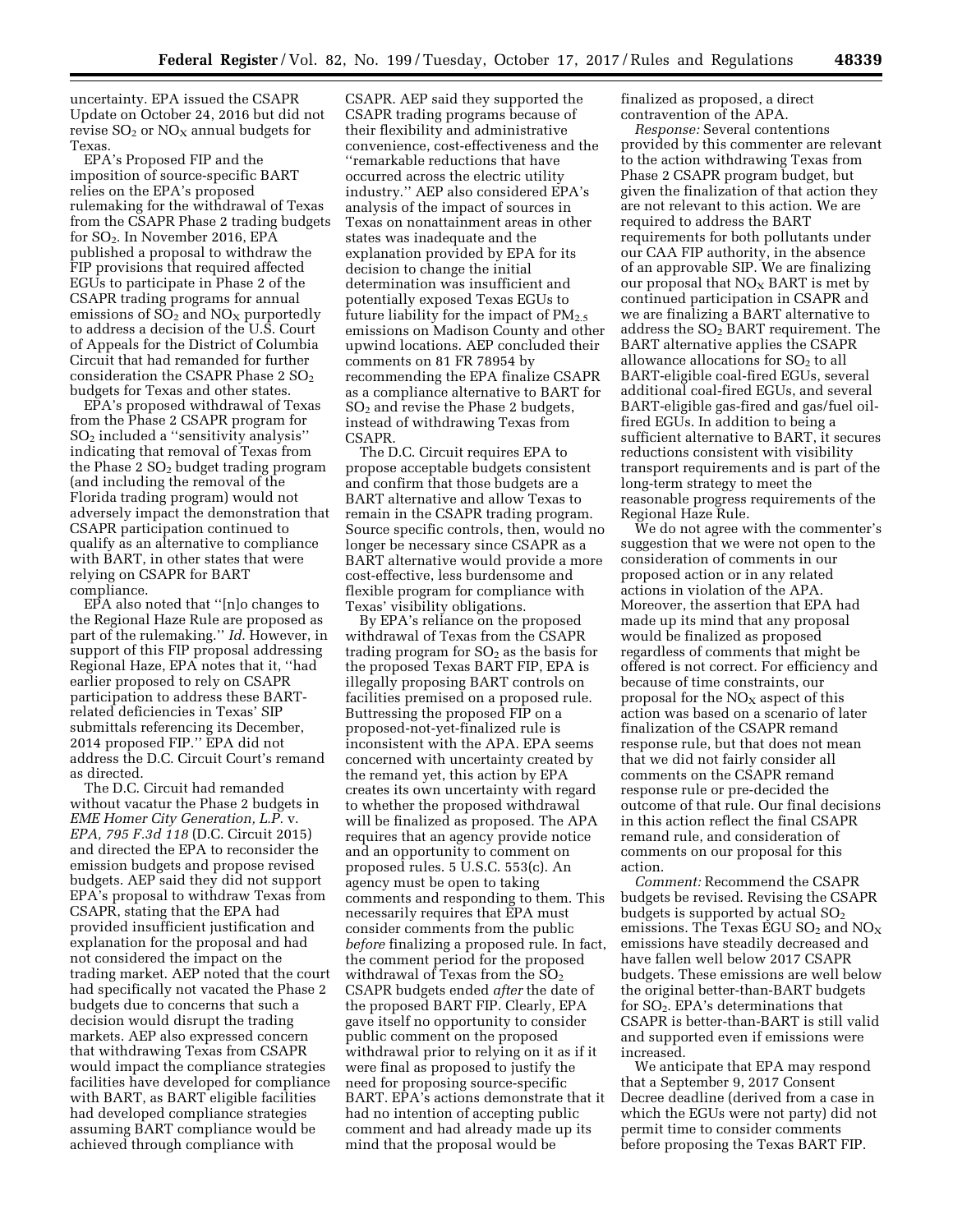Clearly, the most expeditious approach would be for EPA to revise the invalid Phase 2 CSAPR budgets for Texas and propose that reliance on the revised budgets satisfies BART compliance. Any delays in addressing Texas' BART obligations are the result of EPA not establishing an acceptable CAIR or CSAPR program, and EPA's refusal to revise CSAPR Phase 2 budgets and not Texas' failure to agree to accept invalid CSAPR budgets. In fact, the D.C. Circuit instructed EPA to act ''promptly'' in revising the budgets.

Additionally, EPA's attempt to comply with a court deadline does not justify noncompliance with the APA. With its current proposal (Texas BART FIP), EPA has done nothing but create further uncertainty and violate the APA. EPA could have requested an extension of the deadline to revise the budgets, but did not. Consistent with the Administration's Executive Order on Reducing Regulation and Controlling Regulatory Costs, EPA could revise the CSAPR budgets adhere to CSAPR is better-than-BART, as they have in many other states, and remove two proposed regulations in doing so without the promulgation of another rule (proposed withdrawal of Texas from the CSAPR Phase 2 program and proposed sourcespecific BART for Texas source.) EPA should update the Phase  $2 SO<sub>2</sub>$  budgets as directed and post-haste proceed to finalize CSAPR as a better an alternative to the application of source-specific BART.

*Response:* Texas declined to submit a SIP to voluntarily participate in CSAPR and we have addressed our remand obligations for Phase  $2 SO<sub>2</sub>$  budgets by ending Texas EGU participation in CSAPR for  $PM_{2.5}$  transport. We agree, however, that Texas sources can  $\text{continue NO}_X$  BART coverage under CSAPR and we are finalizing a BART alternative for SO<sub>2</sub> instead of establishing source-specific SO<sub>2</sub> BART determinations for units at those sources. The BART alternative applies the CSAPR allowance allocations for SO2 to all BART-eligible coal-fired EGUs, several additional coal-fired EGUs, and several BART-eligible gasfired and gas/fuel oil-fired EGUs. In addition to being a sufficient alternative to BART, it secures reductions consistent with visibility transport requirements and is part of the longterm strategy to meet the reasonable progress requirements of the Regional Haze Rule.

*Comment:* EPA is now proposing to require stringent emission control technology on units that have already met the BART obligations by participation in the regional trading

programs, CAIR, and its replacement, CSAPR. In this proposal, EPA has effectively removed a cost-effective compliance mechanism which has been in place for the duration of the first planning period, with costs and reductions that far exceed the regulatory obligation, with limited or no benefit to visibility. Because it was only late last week that EPA made available the technical documents that it claims would support its action and EPA has yet to provide us with the specific modeling supporting the proposal that we requested several weeks ago, We have not yet had an opportunity to thoroughly evaluate EPA's technical justification for the proposal.

*Response:* Our proposal did not effectively remove CSAPR, and we disagree with the comment's characterization of how and when CSAPR has been ''in place.'' Regardless, we agree with the premise of the comment that  $SO_2$  BART and  $NO_X$ BART for Texas EGUs can be addressed by the BART alternatives we rely on in our final action. We also disagree that our proposal would have provided limited or no benefit to visibility to the extent it suggests our final action is not providing visibility benefits. Visibility benefits are being secured and preserved into the future by the final FIP measures.

*Comment: Texas' SO<sub>2</sub>* emissions are below the levels that EPA has found to be better-than-BART, and any reasonable assessment would conclude that trends of anticipated emissions in Texas will remain below those levels. EPA conducted two sensitivity analyses that both demonstrate that revised CSAPR emission levels for Texas are better-than-BART. We compared actual Texas EGU  $SO<sub>2</sub>$  emissions in 2015 and 2016 to the  $SO<sub>2</sub>$  emission levels that EPA found are better-than-BART. In both cases, Texas' actual emissions are well below the budgets that EPA has determined are better-than-BART.

*Response:* We are finalizing a BART alternative that applies the CSAPR allowance allocations for  $SO<sub>2</sub>$  to all BART-eligible coal-fired EGUs, several additional coal-fired EGUs, and several BART-eligible gas-fired and gas/fuel oilfired EGUs. In addition to being a sufficient alternative to BART, it secures reductions consistent with visibility transport requirements and is part of the long-term strategy to meet the reasonable progress requirements of the Regional Haze Rule. To the extent, the comment suggests that current and anticipated emissions alone are enough to satisfy requirements for BART or a BART alternative, we disagree. As a fundamental matter, emissions

reductions must be enforceable to prevent undesired and unexpected increases in future years. Pointing to ''trends''—*i.e.,* unenforceable emissions levels without legal requirements against future increases—does not meet CAA requirements.

*Comment:* EPA must promulgate or approve a BART alternative for Texas, and must not finalize the unlawful and cost-prohibitive proposed Texas BART FIP. EPA should not, and lawfully may not, finalize its Proposed Texas BART FIP. The Proposed Texas BART FIP like the predecessor Reasonable Progress Rule that is stayed and was remanded by the Fifth Circuit for reconsideration—is fundamentally flawed, cost-prohibitive to implement, and contrary to reasoned decisionmaking. EPA should address BART for Texas—not through federally-mandated specific controls on individual units but through one of several available BART alternatives that will achieve equivalent or greater benefits at far less costs, as demonstrated by EPA's own prior modeling and sensitivity analyses.

Among those available alternatives is EPA's original proposed BART action for EGUs in Texas—reliance on Texas EGUs' participation in CSAPR's annual  $SO<sub>2</sub>$  and  $NO<sub>X</sub>$  trading Programs as BART compliance. That alternative remains the most expeditious and defensible path for finalizing a BART solution for Texas EGUs, and it is fully supported by EPA's previous CSAPR better-than BART modeling and sensitivity analyses. Indeed, EPA's *only* lawful path forward to finalize a BART FIP for Texas by the current September 9, 2017 deadline in EPA's consent decree with Sierra Club is to finalize a CSAPR-for-BART FIP for Texas EGUs, as EPA signed in December 2014. For the many reasons discussed in Section II of these comments, EPA would be acting unlawfully were it to finalize the Proposed Texas BART FIP as issued in December 2016.

As an alternative to finalizing a CSAPR-for-BART FIP in September 2017, EPA could seek an extension of the consent decree deadline and proceed to work cooperatively with the State of Texas and Texas EGU operators to develop and propose for comment a different BART alternative for Texas, as it has done in other states. Such an alternative could, for example, establish SO2 emission caps for Texas EGUs that are comparable to CSAPR budgets and would thus fall squarely within EPA's previous CSAPR=BART demonstration and sensitivity analyses for Texas. EPA has frequently worked with states and stakeholders to develop workable BART alternatives for EGUs, and it should do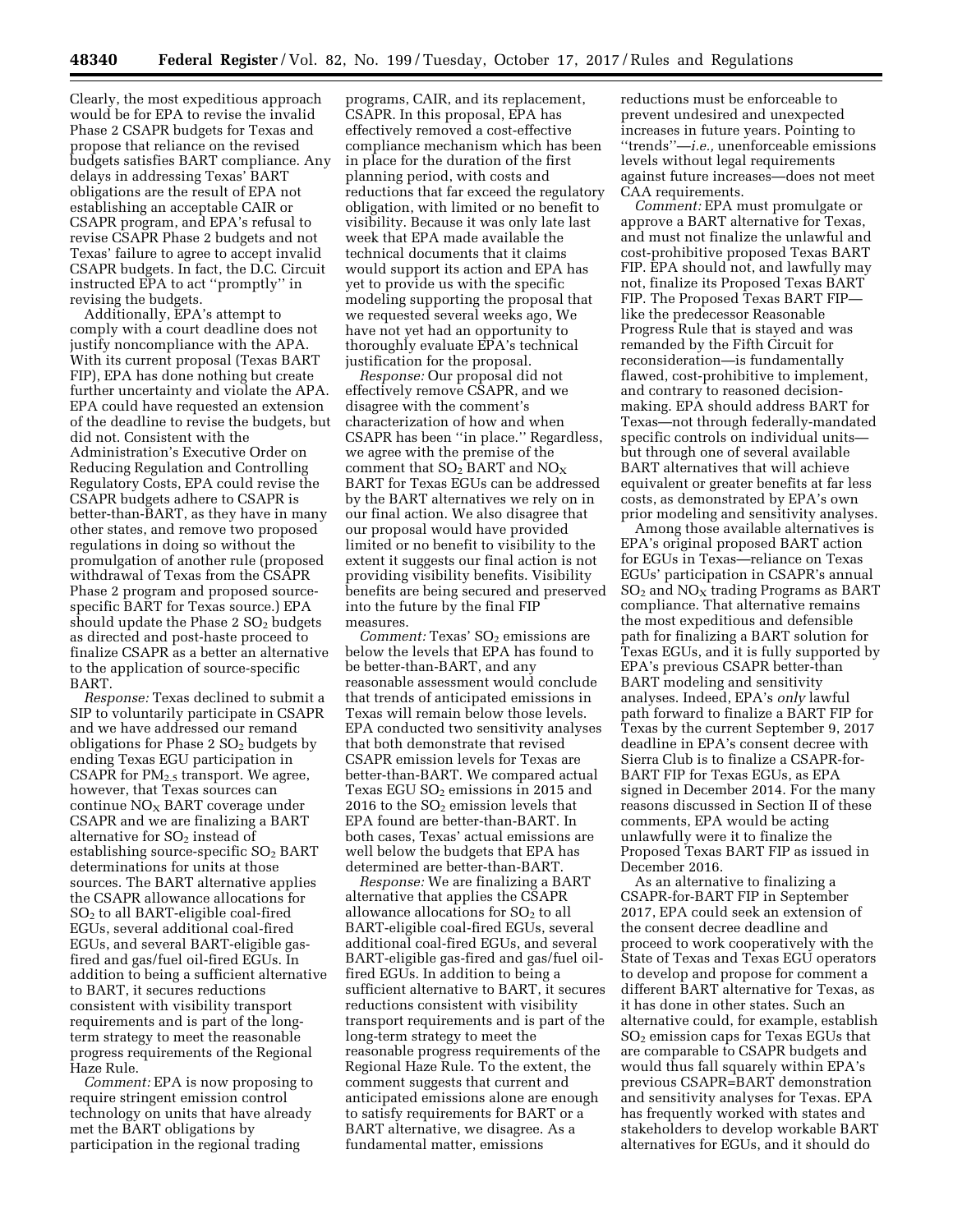the same here with Texas and Texas stakeholders, including Luminant.

Promulgation of a CSAPR-for-BART FIP is EPA's only lawful option for meeting the September 9, 2017 consent decree deadline. If EPA believes that it must finalize a BART rule for Texas EGUs by September 2017, EPA's only valid legal option is to finalize its 2014 proposed CSAPR-for-BART FIP. In that proposal, EPA specifically stated that it was proposing ''a FIP to replace reliance on CAIR with reliance on the trading programs of CSAPR as an alternative to BART for  $SO_2$  and  $NO_X$  emissions from EGUs in the regional haze plan for Texas.'' In support, EPA explained that it ''determined that [1] CSAPR provides for greater reasonable progress towards the national goal than would BART and [2] Texas is included in CSAPR for  $NO<sub>x</sub>$ and  $SO_2$ ." The same is true today, and, indeed, recent emission trends and EPA's sensitivity analyses for Texas confirm that CSAPR is and remains better-then-BART for Texas EGUs. Texas remains in the CSAPR annual programs for  $NO<sub>X</sub>$  and  $SO<sub>2</sub>$ , and EPA's determination that CSAPR provides for greater reasonable progress than the installation of BART remains scientifically sound. EPA has determined that ''[CSAPR] achieves greater reasonable progress towards the national goal of achieving natural visibility conditions than sourcespecific BART.'' That conclusion remains valid today, and EPA has not undertaken any action to revise or rescind that rulemaking. In fact, the Eighth Circuit recently upheld EPA's conclusion that CSAPR is better than BART, stating that ''EPA's explanation that the Transport Rule is better than source-specific BART is rational.'' There is no legal or technical barrier to EPA finalizing its original proposal of CSAPR-for-BART for Texas EGUs, and, indeed, that is EPA's only lawful current option if it were to meet the September 2017 deadline.

EPA's consent decree with Sierra Club does not prevent EPA from finalizing its original CSAPR-for-BART proposal in Texas. The consent decree that EPA entered into with Sierra Club was revised in December 2015 to provide two alternative deadlines for issuing a final rule that implements BART for Texas. First, the revised consent decree provides that by ''[n]o later than December 9, 2016,'' EPA was to promulgate a final BART FIP for Texas, unless EPA had approved Texas's SIP or promulgated ''a partial SIP'' meeting the BART requirements under the regional haze program. Alternatively, the December 2016 deadline would be ''extended to September 9, 2017,'' if

EPA signed a new proposed rule for BART by December 9, 2016. EPA signed the Proposed Texas BART FIP on December 9, 2016, thereby triggering the extension in the consent decree.

The consent decree, however, does not (and cannot) dictate the substance of EPA's final BART rulemaking under the extended deadline of September 9, 2017; the only prerequisite to invoking this extension is the signing of a proposal by December 9, 2016. EPA is not bound by the consent decree to finalize the terms of the current proposal or any similar source-specific BART rule; in fact, established principles of administrative law require EPA to remain open-minded during the rulemaking process. The consent decree merely established deadlines for EPA's pending course of action. Accordingly, for purposes of meeting the upcoming deadline of September 9, 2017, EPA is not prohibited by the consent decree from reverting to its 2014 proposal to finalize CSAPR as a BART alternative for Texas EGUs.

*Response:* We agree that the existence of the consent decree deadline does not dictate the substance of our action to address Clean Air Act requirements to meet the deadline. We disagree that our only possible lawful action for meeting the deadline is to impose a FIP based on CSAPR. 40 CFR 51.308(e) requires that states submit a SIP containing emission limitations that represent BART for BART eligible sources that may reasonably be anticipated to cause or contribute to any impairment of visibility in any mandatory Class I Federal area. Alternatively, 40 CFR 51.308(e) allows states to establish an emissions trading program or other alternative as long as the trading program or other alternative will achieve greater reasonable progress toward natural visibility conditions than BART. Where a state has failed to submit a SIP by the applicable deadline or has submitted a SIP that has been disapproved by the EPA, the CAA authorizes and requires EPA to promulgate a FIP that meets the requirements of the applicable federal statutes and regulations. Thus, EPA has the authority to promulgate a FIP containing emission limits that represent BART for BART eligible sources that may reasonably be anticipated to cause or contribute to any impairment of visibility in any mandatory Class I Federal area. Alternatively, EPA may establish an emissions trading program or other alternative which will achieve greater reasonable progress than BART. We are meeting requirements with valid use of discretion where appropriate to finalize

NOX BART as proposed, and to finalize a BART alternative with emission levels similar to CSAPR to address  $SO<sub>2</sub>$  BART. We are not able to revive the 2014 proposal to satisfy SO<sub>2</sub> BART for Texas EGUs because remand obligations have led to the removal of  $SO<sub>2</sub>$  trading requirements for Texas. We agree that this might have been a viable solution, but Texas declined to submit a SIP to voluntarily participate in CSAPR to fully preserve and accommodate this option.

*Comment:* The Proposed Texas BART FIP is not only cost-prohibitive, it is not necessary to achieve the goals of the Regional Haze Program and satisfy the requirements of the CAA. EPA's own prior modeling and analysis show that BART for these units is more than met by current  $SO<sub>2</sub>$  emission levels from Texas EGUs, and the stringent additional limits in the Proposed Texas BART FIP are not necessary.

EPA's sensitivity analyses for Texas's SO2 CSAPR budgets and recent emission trends in Texas demonstrate that CSAPR remains better-than-BART. EPA's sensitivity analyses definitively confirm that EPA's determination that CSAPR is better-than-BART in Texas remains scientifically sound. When EPA issued the final rule promulgating the CSAPR-for-BART provision in June 2012, EPA confirmed that the upward adjustments to Texas's budgets under CSAPR did not adversely impact visibility conditions in nearby Class I areas. EPA initially calculated visibility improvements for nearby Class I areas based on a  $SO<sub>2</sub>$  budget for Texas of 243,954 tons/year. Following EPA's upward adjustments to the CSAPR budget due to errors in EPA's initial calculation, EPA revised its visibility improvement estimates based on a  $SO<sub>2</sub>$ budget of 294,471 tons/year. EPA's methodology demonstrates the expected visibility improvement as a result of implementing the CSAPR is better-than-BART provision under the original budget and the revised budget. Even with an  $SO<sub>2</sub>$  budget of nearly 300,000 tons for Texas, visibility at these Class I areas was projected to improve (not degrade).

Recent emissions data confirm EPA's prior determination—*i.e.,* that Texas's emissions are well below the threshold that was previously determined to be better-than-BART. Implementation of CSAPR Phase 1 began in 2015, and implementation of Phase 2 began in 2017. For 2015 and 2016—during CSAPR Phase 1—Texas maintained its annual emissions of  $SO<sub>2</sub>$  and  $NO<sub>X</sub>$  well under the budgets established by EPA. The state-wide budget for annual  $SO<sub>2</sub>$  in Texas is 294,471 tons, and the state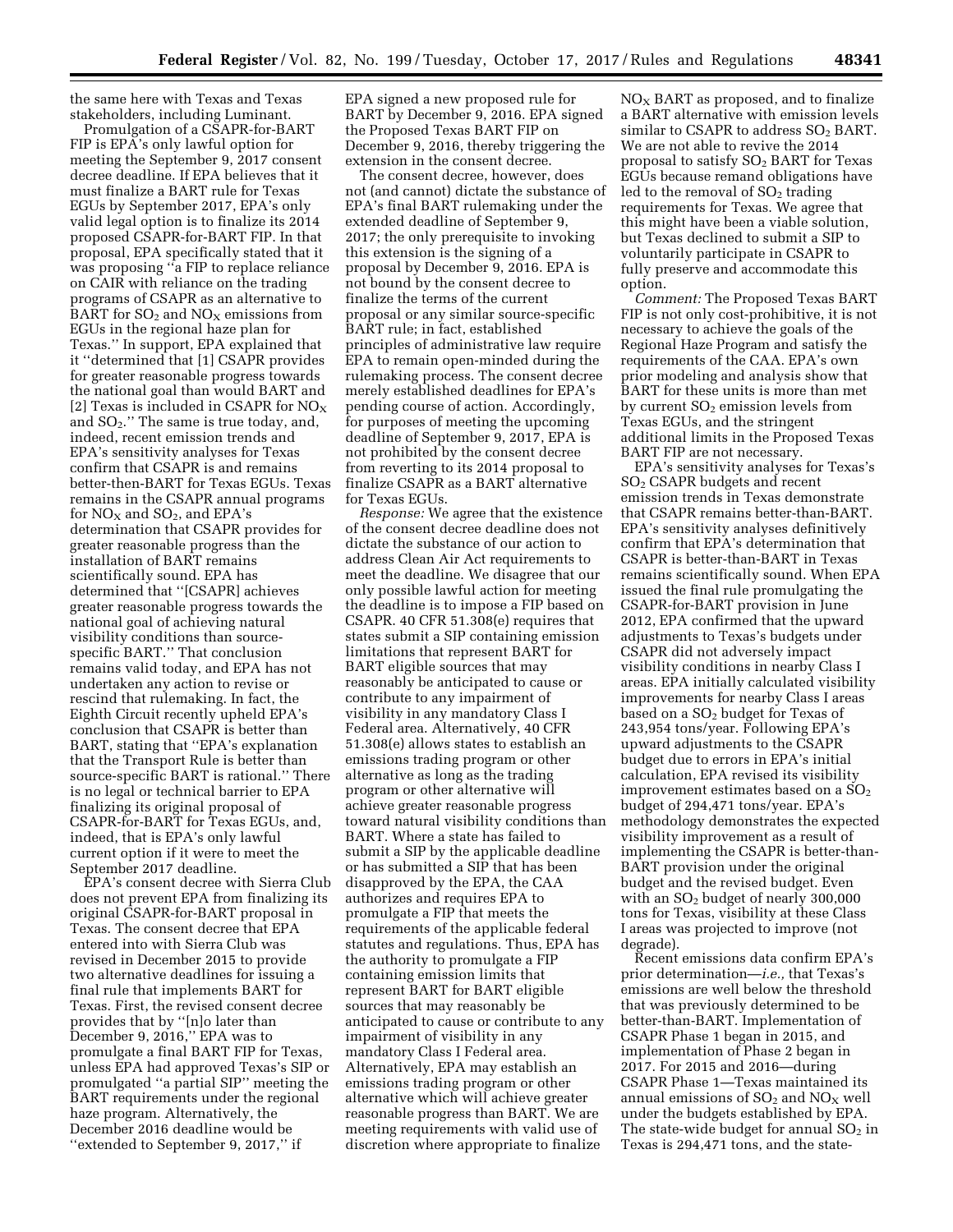wide budget for annual  $NO<sub>X</sub>$  in Texas is 137,701 tons. These same budgets will apply during Phase 2, and there is no expectation that Texas EGUS will exceed these thresholds. In fact, EPA's own data demonstrate that Texas has not exceeded, or even approached, its annual allowance allocations for either SO<sub>2</sub> or NO<sub>X</sub> during Phase I of CSAPR. Emissions of  $SO<sub>2</sub>$  from Texas EGUs were 260,122 tons in 2015 and 244,233 tons in 2016. As for  $NO<sub>X</sub>$ , emissions from Texas EGUs were 107,921 tons in 2015 and 106,625 tons in 2016. Once CSAPR became effective in Texas in 2015,  $SO<sub>2</sub>$ emissions from Luminant's coal-fired EGUs dropped dramatically and have trended downward. There is no reason to believe, and EPA presented no reason, that this trend will reverse—and certainly not to a degree that Texas EGU SO2 emissions would exceed CSAPR budgets or call into question EPA's CSAPR better-than-BART demonstration.

Texas has maintained its emissions well below the budgets established by CSAPR. The record establishes that BART for these units can be no more stringent than current emission levels, which are well below CSAPR budgets. In 2012, EPA concluded that ''[CSAPR] achieves greater reasonable progress towards the national goal of achieving natural visibility conditions than source-specific BART.'' EPA confirmed this determination in subsequent sensitivity analyses. So long as Texas's emissions remain below the CSAPR budgets, the operation of Texas EGUs in such a manner will continue to be better-than-BART.

Thus, the Proposed Texas BART FIP is based on a fundamental flaw by EPA—that BART for Texas EGUs must be ''more emission reductions than projected under CAIR or CSAPR.'' To the contrary, because Texas validly remains in the annual CSAPR programs for  $SO<sub>2</sub>$  and  $NO<sub>X</sub>$  combined with the fact that Texas EGU  $SO<sub>2</sub>$  emissions are well below the annual allocations, EPA has no valid basis to change course from its 2014 proposal to finalize CSAPR for BART in Texas in order to impose more stringent source-specific BART controls. EPA should proceed to finalize a FIP for Texas that approves CSAPR as a BART alternative for Texas EGUs.

*Response:* We agree that emissions similar to the CSAPR budgets would be better than BART and can be justified as a BART alternative. To the extent the comment suggests that merely pointing to current emissions level can satisfy the requirements of a BART alternative, we disagree. Those emissions levels must be made enforceable, and our final action accomplishes that.  $NO<sub>x</sub>$  BART for EGUs is addressed by continued participation in CSAPR program for ozone transport. With regard to  $SO<sub>2</sub>$ , the BART alternative is designed to achieve SO2 emission levels from Texas EGUs similar to the  $SO<sub>2</sub>$  emission levels that would have been realized from the  $SO<sub>2</sub>$ trading program under CSAPR. These measures will assure Texas' recent reductions of  $SO_2$  and  $NO<sub>x</sub>$  will be maintained and improved upon in the future.

*Comment:* The D.C. Circuit's remand of CSAPR budgets does not create ''uncertainty'' that prevents EPA from finalizing CSAPR-for-BART for Texas EGUs. EPA says that it did not finalize its initial CSAPR-for-BART proposal for Texas EGUs because it noted some ''uncertainty arising from the remand of Texas' CSAPR budgets'' by the D.C. Circuit. EPA made that claim in the now-stayed January 2016 Reasonable Progress Rule. That claim was wrong when it was made then, and it is clearly wrong now. There is no ''uncertainty.'' The D.C. Circuit's remand does not prevent EPA from finalizing CSAPR as an SO2 BART alternative for Texas EGUs.

First, EPA's claim that there is an "absence of CSAPR coverage for  $SO_2$ " in Texas following the D.C. Circuit's remand is simply wrong. Texas EGUs are and have been regulated by a BART equivalent trading program for the entirety of the first planning period to date—first through CAIR and, after CAIR's replacement and up to the present day, through CSAPR. Texas EGUs are presently subject to CSAPR's annual  $SO_2$  and  $NO_X$  programs under the budgets remanded by the D.C. Circuit, which are budgets that EPA has confirmed as better-than-BART. EPA's prior determination that CSAPR is better-than-BART for all states, including Texas, is scientifically sound and remains a binding part of EPA's regulations. EPA may properly respond to the D.C. Circuit's remand by revising Texas's annual  $SO<sub>2</sub>$  budget (as instructed by the D.C. Circuit) *after* it finalizes the proposed CSAPR-for-BART FIP for Texas.

Second, regardless of when EPA responds to the D.C. Circuit's remand, EPA's own sensitivity analyses confirm that were EPA to properly respond to the remand by increasing Texas's annual  $SO<sub>2</sub>$  budgets so they do not overcontrol as instructed by the D.C. Circuit, those revised budgets would remain better-than-BART. EPA established a multi-step methodology to analyze whether increases in Texas's  $SO<sub>2</sub>$  annual budgets would change EPA's CSAPR better-than-BART determination (which remains part of EPA's binding

regulations). First, EPA's methodology for conducting a revised sensitivity analysis requires the identification of the Class I areas in and near Texas that that are most likely affected by Texas emissions. Second, EPA's analysis then ''employ[s] [the] very conservative'' assumption that ''all of the visibility improvement'' that EPA's CSAPR betterthan-BART modeling predicted for these nine areas as a result of *all* CSAPR reductions from *all* covered states is ''solely due to [reductions] from Texas.'' Third, with this conservative assumption, EPA then ''proportionally reduce[s]'' the modeled visibility improvements at these nine Class I areas based on the corrected higher  $SO<sub>2</sub>$ budget for Texas. For example, if, in response to the D.C. Circuit's remand, EPA were to adjust Texas's budget to 350,000 tons, CSAPR would still be better-than-BART for Texas and other states. Such an adjustment would be equivalent to a 57% reduction in the number of  $SO<sub>2</sub>$  tons reduced compared to the original Texas CSAPR reductions that were modeled for EPA's original CSAPR better-than-BART modeling. EPA's methodology would thus reduce the visibility benefit accordingly by multiplying the visibility improvement at the Class I areas affected by Texas by a factor of 0.43. Thus, for example, the visibility improvement at Wichita Mountains from CSAPR, even after increasing Texas's budget to 350,000 tons, would be 0.688 deciview [1.6 deciview  $\times$  0.43 = 0.688]. This methodology could be applied to other budgets as well. Visibility improvements at nine Class I areas in or around Texas result from the application of EPA's sensitivity analysis of a hypothetical adjustment of Texas's CSAPR SO2 budget to 350,000 tons per year. Thus, EPA's own modeling shows that visibility at these Class I areas is projected to improve (not degrade) and that the BART requirements are met even if the CSAPR budgets are increased.

*Response:* We have completed our response to the CSAPR remand by withdrawing Texas EGUs from CSAPR requirements for PM2.5 transport. We did not act to upward adjust Texas'  $SO<sub>2</sub>$ budget. Whether that was a proper response to the remand or whether upward adjustments would have preserved the analytic demonstration that CSAPR is better than BART are not issues of concern with the present finalized action. To the extent the comment asserts that CSAPR budgets can be used to support a better than BART alternative, we agree with the comment and this concept is part of the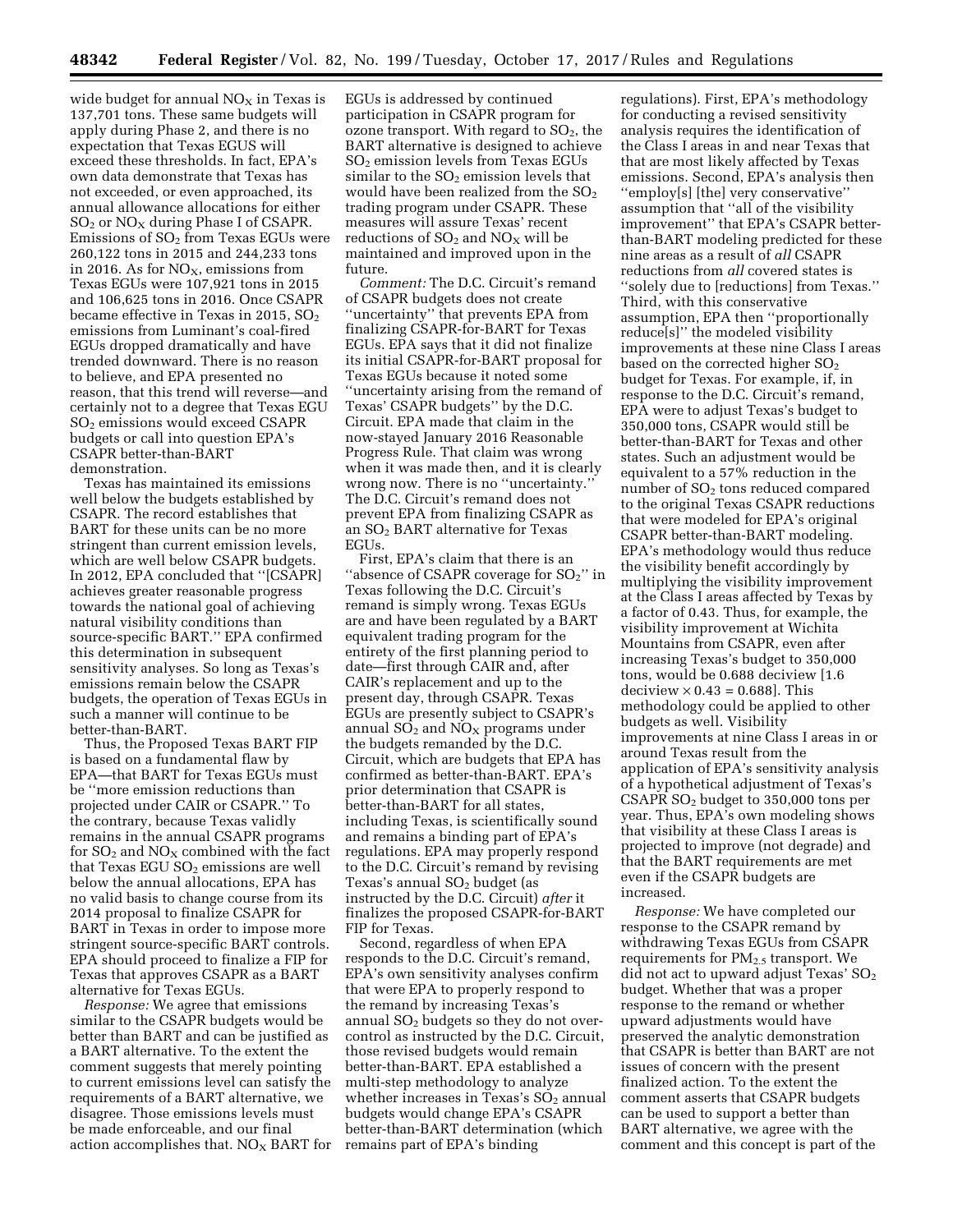BART alternative and weight of the evidence that we deem to justify it.

*Comment:* The proposed rule is legally dependent on other pending proposed rulemakings. EPA may not proceed with this action without first finalizing other proposed rules under the CAA on which this action is based.

Since 2009, Texas EGUs have been subject to federal regulatory programs that have resulted in substantial reductions in the  $NO<sub>X</sub>$  and  $SO<sub>2</sub>$ emissions that have been targeted by EPA as contributing to interstate transport and haze. In compliance with EPA rules and precedent, Texas relied on CAIR, and then its replacement CSAPR as achieving reductions in haze precursors from EGUs that are ''better than BART'' in its Texas Regional Haze SIP submittal. In the unlawful proposed rule, EPA rejects its prior position that Texas EGUs are exempt from BART due to participation in CSAPR. Yet, Texas EGUs continue to this day to be subject to CSAPR requirements for  $NO<sub>X</sub>$  and SO2. While EPA has proposed to withdraw CSAPR  $SO<sub>2</sub>$  requirements for Texas EGUs, it has not yet done so and those EGUs remain subject to CSAPR allocations for both  $\mathrm{NO}_X$  and  $\mathrm{SO}_2$  under federal and state laws and permits. Additionally, EPA's proposal to withdraw the CSAPR FIP with respect to SO2 has been challenged in that rulemaking docket as unlawful and not in accordance with the court decision remanding that action to EPA.

As a result, EPA may not proceed with the disapproval of Texas' reliance on CSAPR as ''better than BART'' until such time that the proposal is legally finalized in compliance with the Court decision that remanded that rule to EPA. Once that rule is legally finalized, then Texas should be given an opportunity to address whether and how that affects the state's regional haze program before a FIP is considered.

*Response:* As was made clear by our proposal, we agree our rule is dependent on other proposed and now finalized rulemakings. Nothing in our proposal or final action prevents Texas from addressing the State's regional haze program under its SIP planning authorities. Texas did not request that we withhold our action to withdraw  $CSAPR SO<sub>2</sub>$  requirements for Texas EGUs, and it did not submit comments to oppose that action. We disagree that anything in the sequencing of actions would allow us to suspend our FIP obligations when there is no SIP to address the requirements.

*Comment:* The effort to impose BART controls is the result of the proposed withdrawal of Texas from the CSAPR Phase 2 or annual trading program for

SO2. Compliance with regional haze obligations for BART-eligible facilities in Texas has depended on CAIR-equal BART and CSAPR-equal BART and removing Texas from CSAPR results in significant disruption and costs to planned future compliance for these facilities. EPA seeks these excessive controls which will achieve limited visibility benefits. EPA should take the proper approach and follow the remand without vacatur of the D.C. Circuit, revise the trading budgets and then finalize CSAPR as compliance strategy for BART in lieu of this proposal.

*Response:* We completed our response to the CSAPR remand in a separate action and refer Commenter there. We are finalizing a BART alternative for  $SO<sub>2</sub>$ BART.

# *E. Comments on the Identification of BART-Eligible Sources*

*Comment:* We received comment from the owners of Coleto Creek stating that in the Texas Regional Haze SIP, TCEQ determined that Coleto Creek Unit 1 was not a BART-eligible source, based on its interpretation and application of its SIPapproved regional haze rules at 30 TAC Chapter 116, Subchapter M. In implementing its rules, TCEQ prepared questionnaires that sought the information needed to render its BARTeligibility determinations.66 As a result of this TCEQ-led process, TCEQ determined that Coleto Creek Unit 1 was not BART-eligible because it was not built, and did not commence operation, until 1980, which is well after the August 7, 1977 applicability date. Coleto Creek Unit 1 has reasonably relied on the state's eligibility determination in evaluating its obligations under the Regional Haze Rule program. EPA's decision to reject TCEQ's BART-eligibility determination for Coleto Creek Unit 1 under 30 TAC 116.1500 is unsupported.

*Response:* The commenter states that because Coleto Creek Unit 1 did not commence operations until 1980, it should be determined to be not BARTeligible, as was determined by the TCEQ. However, we believe the TCEQ erred in not listing Coleto Creek Unit 1 as being BART-eligible. The date test for BART-eligibility is whether the units was ''in existence on August 7, 1977,'' and began operation after August 7, 1962. The BART rule defines as ''in existence on August 7, 1977'' as follows (70 FR 39159):

What does ''in existence on August 7, 1977'' mean?

2. The regional haze rule defines ''in existence'' to mean that: ''the owner or operator has obtained all necessary preconstruction approvals or permits required by Federal, State, or local air pollution emissions and air quality laws or regulations and either has (1) begun, or caused to begin, a continuous program of physical on-site construction of the facility or (2) entered into binding agreements or contractual obligations, which cannot be canceled or modified without substantial loss to the owner or operator, to undertake a program of construction of the facility to be completed in a reasonable time.'' 40 CFR 51.301.

The owner of Coleto Creek Unit 1 provided information that onsite construction began prior to August 7, 1977. Thus, Coleto Creek Unit 1 satisfies the above criteria as being ''in existence on August 7, 1977.'' Therefore, we disagree with the commenter and continue to find that Coleto Creek Unit 1 is BART-eligible. The  $NO<sub>X</sub>$  BART requirement for Coleto Creek is met by relying on CSAPR as an alternative to EGU BART for  $NO<sub>x</sub>$ . The  $SO<sub>2</sub>$  BART requirement is met by the intrastate trading program FIP that we are finalizing in this action and to which Coleto Creek will be subject. The PM BART requirement is met by our determination that the visibility impacts of PM emissions from Coleto Creek are too small to be considered to cause or contribute to visibility impairment at any Class I area and we determined the facility screens out and is not subject to PM BART.

#### *F. Comments on PM BART*

We previously proposed to disapprove the SIP's subject-to-BART determinations for PM, on the grounds that the SIP had based these determinations on reliance on a BART alternative for  $SO_2$  and  $NO_X$  and, as a result, considered only the contribution of PM emissions to visibility impairment, and to adopt sourcespecific PM emission limits to fill the SIP gap. In that context, we received several comments related to PM BART issues. Now, however, we have determined it is appropriate to adopt a BART alternative to address  $SO<sub>2</sub>$  and  $NO<sub>x</sub>$  and therefore find Texas' original SIP was correct in considering only the contribution of PM emissions. Considering only PM emissions, all sources considered in the Texas SIP were demonstrated to screen out of the need for source specific PM BART emission limits.

Also, as explained above, we have identified additional sources as BARTeligible that were not considered in the

<sup>66</sup>*See* October 24, 2005 letter from Al Espinosa, Coleto Creek Power Station, #TX187–0023–0001, Docket Item No. EPA–R06–OAR–2016–0611–0023 at p. 6.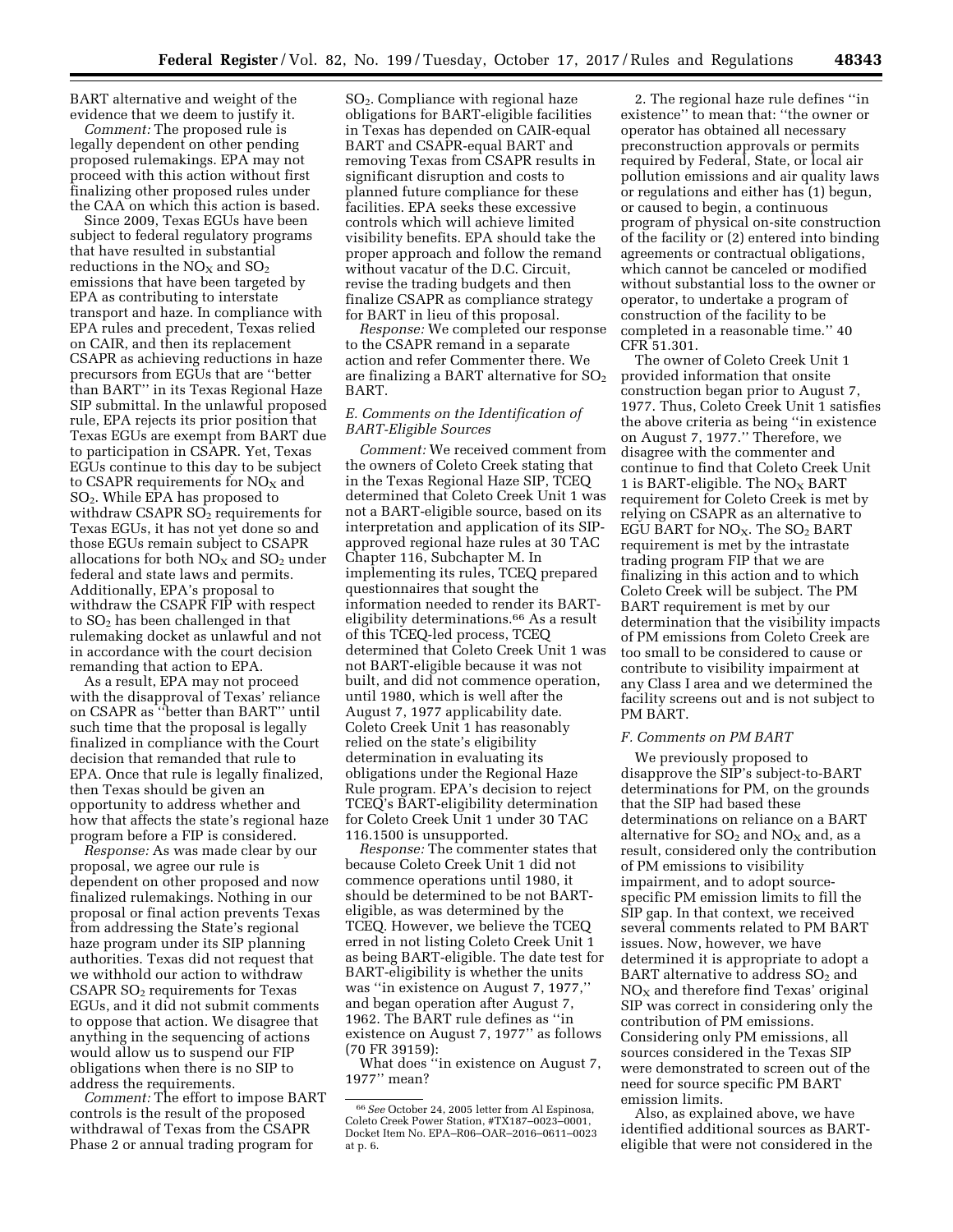2009 Texas Regional Haze SIP. As discussed elsewhere, we have determined that the impact due to PM emissions from these additional sources are also below the BART screen level. Thus, the SIP's determination that none of the BART-eligible EGUs are subjectto-BART for PM is correct and approvable. As a consequence, there is no SIP gap needing to be filled by a FIP. Because we are approving EGU PM BART screening determinations that result in no EGUs being subject to PM BART analysis, comments supporting or alleging errors in the details of our PM BART five-factor analysis and our proposed PM BART technology selections and emission limits are not relevant. We address in this section comments that are relevant to whether it is appropriate to approve the portion of this 2009 SIP submission and EPA's analysis in our proposal that determined that no PM emission limits for Texas EGUs are needed to satisfy the BART requirement because the visibility impacts of PM emissions from BARTeligible EGUs do not cause or contribute to visibility impairment. The information in section III.A. on the history of our proposals regarding the EGU PM BART element of the 2009 Texas SIP submission and EPA's proposals is useful background for understanding the comments and our responses on this topic.

Although we are not finalizing the MATS-based PM limits proposed as PM BART for the coal-fired EGUs, this regional haze action does not affect the existing MATS requirements for these units. We are also not finalizing the fuel oil sulfur percentage limits that we proposed for gas/fuel oil-fired EGUs; the same limits in existing permits for these sources are not affected by our action.

*Comments:* AEP states that we provide no basis for not approving the TCEQ's PM BART determination in 2016 or logical support for our decision to proceed with modeling PM in the proposed Texas BART FIP. AEP believes that when a state is provided statutory deference in implementing the Regional Haze program, EPA must support its decision for not approving the state's determination. While AEP also agrees that current PM requirements for sources complying with MATS are sufficient for meeting PM BART for Welsh Unit 1, it disagrees that PM BART is even warranted at all or that EPA has provided adequate basis for declaring that TCEQ's screening analysis is no longer reliable. AEP says that buried in a footnote, EPA grasps at some claim of error that Texas' PM BART determinations only looked at the impact of PM emissions on visibility,

that Texas can only take this approach when the BART requirements of  $NO<sub>x</sub>$ and  $SO<sub>2</sub>$  are satisfied, and that Texas' error of not identifying several PM BART eligible sources is grounds for disapproval. AEP believes this logic is unfounded and the situation is created by EPA's piecemeal approach to rulemaking. AEP agrees with EPA's conclusion that gas-fired units that occasionally burn fuel oil should have no further control. AEP will limit burning fuel oil with a sulfur content of 0.7% as currently required by its permit. However, EPA has not provided sufficient reasons to be addressing PM BART. EPA should finalize its earlier proposal to approve Texas' determination that sources in Texas are not subject to PM BART.

The Lower Colorado River Authority disagrees with the disapproval of the Texas PM BART demonstration.

The TCEQ and the Public Utilities Commission of Texas stated that our reliance on language in a guidance memo 67 to bar TCEQ from conducting pollutant-specific modeling to determining BART eligibility was incorrect. The TCEQ believes this memo did not state that the TCEQ's pollutantspecific modeling is only appropriate when BART for other pollutants is satisfied with a BART alternative such as the CAIR or CSAPR. The TCEQ believes the memo states that such modeling may be appropriate where an alternative program is used for other pollutants. The TCEQ also believes we incorrectly claimed that its SIP acknowledges PM-only modeling is inappropriate where an alternative to BART is not employed.68

The TCEQ states that our CAMx modeling supports the conclusions from the screening modeling conducted by it that shows these same units did not meet the 0.5 deciview (dv) threshold.<sup>69</sup> Furthermore, the TCEQ states that we found that for gas-fired units, PM emissions are ''inherently low,'' and that existing controls plus compliance with the MATS filterable PM limit of 0.03 lb/MMBtu is already BART, further supporting its conclusion that there are no significant visibility impacts from PM emissions from these sources and BART controls for PM are unnecessary. Thus, the TCEQ reasons, a FIP for PM BART is unnecessary and the EPA

should approve the screening modeling the TCEQ conducted, as we proposed to do in January 2015.

Luminant provided comments similar to those above. Luminant added that it believes that Texas remains in CSAPR so there is no basis for us to deviate from our prior proposal to approve Texas's PM BART determination. Luminant also stated that our reliance on a Ninth Circuit Court decision to support our rejection of pollutantspecific BART screening is incorrect because the case in point relied upon the BART de minimis exemption, which does not apply in this instance.

*Response:* We are approving the EGU PM BART element of Texas's 2009 SIP submittal. Under the combination of reliance on the CSAPR ozone-season  $NO<sub>x</sub>$  trading program to satisfy  $NO<sub>x</sub>$ BART and reliance on the FIP's intrastate trading program for  $SO<sub>2</sub>$ emissions to satisfy  $SO<sub>2</sub> BART$ , it is appropriate for determinations of whether a BART-eligible EGU is subject to BART for PM to be based only on the visibility impact of the source's PM emissions. It is not necessary for us to respond to the comments stating that a PM-only analysis would be appropriate even if both  $SO_2$  and  $NO_X$  were not addressed by trading programs.

In particular, TCEQ's comments are correct that the BART Guidelines do not prohibit pollutant-specific screening. The July 19, 2006 guidance memo states that EPA does not generally recommend a pollutant-specific screening approach, however, such a screening approach may be appropriate for PM in certain situations. The memo provides the situation of a state relying on CAIR for  $NO<sub>X</sub>$  and  $SO<sub>2</sub>$  BART as an example where pollutant-specific screening for PM may be appropriate. We agree with TCEQ that the memo's intention is not to limit PM-only analysis to SIPs that rely on CAIR. While we disagree with TCEQ's position that a PM-only analysis is appropriate in a situation involving source-specific SO<sub>2</sub> BART emission limits, the approaches promulgated here for  $SO_2$  and  $NO_X$  BART are BART alternatives and are similar to the CAIR situation described in the memo. Therefore, we find that the pollutant specific PM screening approach in TCEQ's original 2009 SIP submittal is appropriate and demonstrates that the sources covered by the BART alternative program for  $SO<sub>2</sub>$  screen out of PM BART. For BART-eligible EGU sources not participating in the BART alternative program for  $SO<sub>2</sub>$ , all these sources screened out of BART for all visibility impairing pollutants utilizing model plants and CALPUFF modeling as described in our proposed rule and

<sup>67</sup>Regional Haze Regulations and Guidelines for Best Available Retrofit Technology (BART) Determinations, Joseph Paisie, EPA Geographic Strategies Group, July 19, 2006.

<sup>68</sup>Technical Support Document for the Texas Regional Haze BART Federal Implementation Plan, BART FIP TSD, Docket ID No. EPA–R06–OAR– 2016–0611–004, page 26, footnote 39. 69 *Id,* at 82.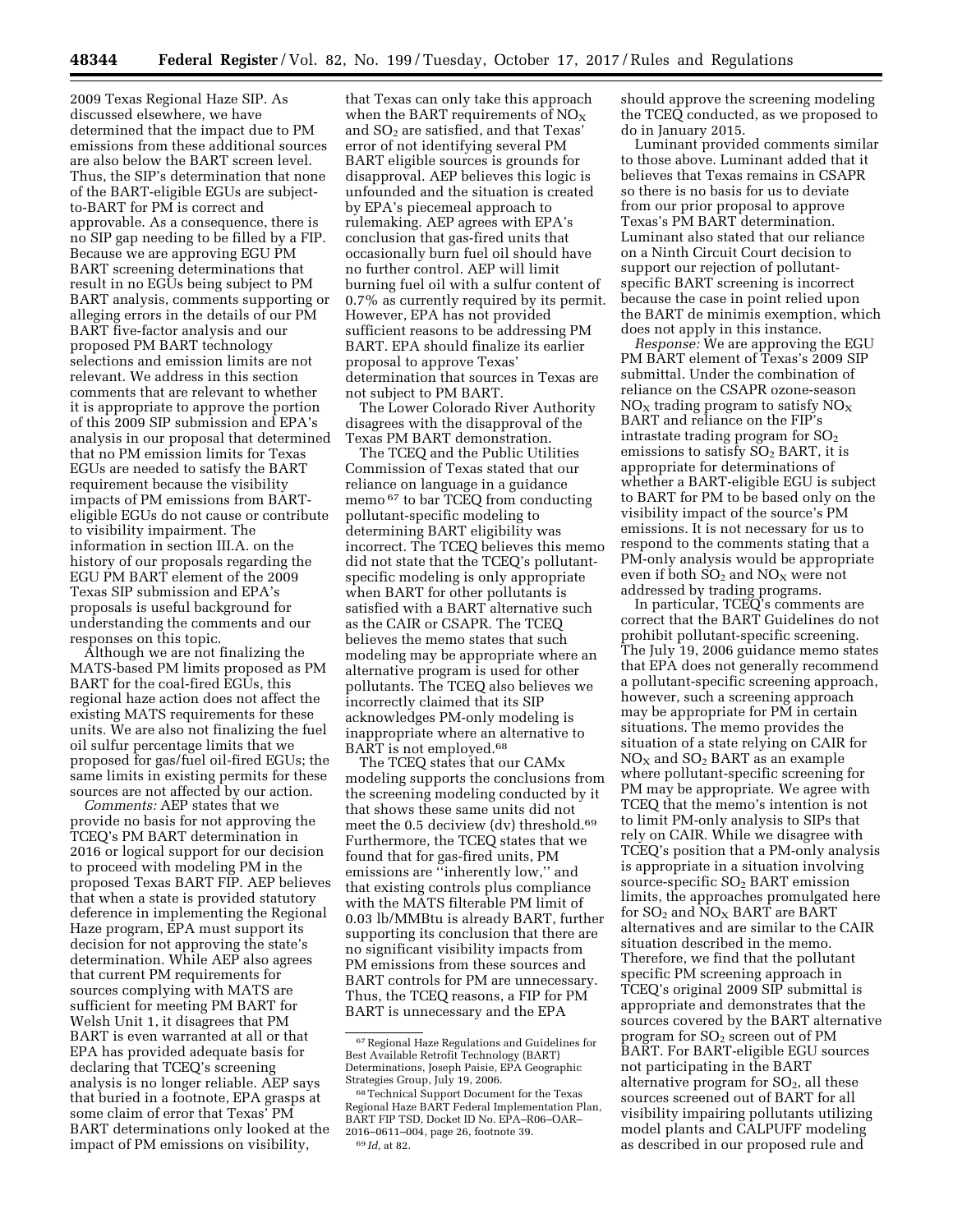BART Screening TSD. Therefore, we are approving the determination that no Texas EGUs are required to have sourcespecific PM emission limits in order for the BART requirement to be met. This approval is consistent with our December 2014 proposal for PM BART, in which EPA proposed to rely on Texas' CSAPR participation for  $SO<sub>2</sub>$  and  $NO<sub>x</sub>$  BART and to approve the SIP's determinations regarding the need for PM emission limits. *See* 79 FR 74817, 74848 (January 13, 2015). We are also determining that other sources that EPA identified in our December 2016 proposal as BART-eligible that were not identified as BART eligible in TCEQ's 2009 Regional Haze SIP are also screened out from PM BART.

*Comment:* The Sierra Club states that we should finalize our proposed disapproval of Texas's PM BART determinations, which assumed that  $SO<sub>2</sub>$  and  $NO<sub>X</sub>$  emissions contributing to PM formation would be regulated under CSAPR, *see* 82 FR at 935. Following the D.C. Circuit Court's remand of CSAPR, SO2 emissions from Texas sources are no longer limited by CSAPR. The assumption underlying Texas's PM BART determinations—that CSAPR would limit emissions of PM precursors from Texas sources—is now inaccurate; therefore, reasons the Sierra Club, we must disapprove the State's PM BART determinations.

*Response:* We note that the D.C. Circuit Court remanded the budget for Texas EGUs in the CSAPR trading program for SO2 without vacatur, so the commenter's statement that Texas EGUs are no longer limited by CSAPR was not true at the time the comment was offered. It is true now as a result of our recent action to remove Texas EGUs from the annual  $SO_2$  and  $NO<sub>X</sub>$  trading programs. However, a large set of Texas EGUs will, under the final FIP, be subject to CSAPR for ozone-season  $NO<sub>x</sub>$ and the intrastate trading program FIP for SO2. For these EGUs, the BART guidelines and our guidance allow for the subject-to-BART for PM determination to be based on only the impacts of PM emissions on visibility. For the BART-eligible EGUs that will not be required to participate in the FIP's intrastate trading program, our analysis indicates that even when all three pollutants are included in the modeling, all of these sources affect visibility at surrounding Class I Areas by less than 0.5 dv, thus screening out of being subject to PM BART.

*Comment:* EPA in its previous rulemaking on the reasonable progress measures for the Texas and Oklahoma regional haze plans initially proposed to accept Texas' finding that no PM BART

controls were necessary for EGUs ''based on a screening analysis of the visibility impacts from just PM emissions . . . . " In its current Texas BART rulemaking, EPA states that ''[i]n connection with changed circumstances on how Texas EGUs are able to satisfy  $NO<sub>X</sub>$  and  $SO<sub>2</sub>$  BART, we are now proposing to disapprove the portion of the Texas Regional Haze SIP that evaluated the PM BART requirements for EGUs.'' The changed circumstances EPA refers to is the removal of Texas sources from the  $SO<sub>2</sub>$  caps of the CSAPR rule. Unless a source is subject to a BART alternative or is otherwise determined to be exempt from BART for a particular pollutant, EPA's regulations and BART guidelines do not generally provide for exemptions from a fivefactor BART analysis for a specific pollutant. Under EPA's BART Guidelines and the definition of BART, once a source has been determined to be subject to BART, a five-factor BART analysis must be done for each pollutant pursuant to 40 CFR part 51, 51.301 and Appendix Y, section IV.A. So, EPA is correct that it must address BART for PM for the BART-subject sources in Texas.

*Response:* The premise in the comment that EGUs in Texas will not be subject to a BART alternative for both  $NO<sub>x</sub>$  and  $SO<sub>2</sub>$  is incorrect, given the content of this final action.

*Comment:* Coleto Creek Unit 1 should not be subject to any FIP emission limits, because it should not be determined to be BART-eligible.

*Response:* Texas' 2009 SIP submission did not include Coleto Creek Unit 1 as a BART-eligible source and consequently the SIP did not present any analysis of whether it is subject-to-BART, while we are determining in this action that Coleto Creek Unit 1 is BARTeligible. However, we evaluated the available modeling and other analyses and we have concluded that this information shows minimal impacts from PM from this particular BARTeligible source. Modeled PM impacts from Coleto Creek Unit 1 are expected to be much less than 0.32 delta deciviews (see Section III.4).

*Comment:* Requiring the Stryker and Graham units to switch to ultra-lowsulfur diesel would significantly improve visibility. Requiring this switching at Stryker would improve visibility by more than 0.5 dv at Caney Creek, and switching to ultra-low-sulfur diesel at Graham would improve visibility by 0.85 dv at Wichita Mountains.

*Response:* Insofar as this is a comment on our proposed source-specific FIP emission limits to address BART for

PM, it is not necessary for us to respond because we are approving the SIP and not promulgating any such limits in this action. We note that the cited visibility benefits of switching to low-sulfur fuel reflect assumed reductions in both direct PM emissions and  $SO<sub>2</sub>$  emissions from these two sources. The Stryker and Graham units are both covered by the intrastate trading program for  $SO<sub>2</sub>$  and CSAPR for  $NO<sub>x</sub>$ , so it is appropriate that the subject-to-BART determination be made on the basis of the impacts of direct PM emissions alone. Those impacts are less than 0.5 dv.

*Comment:* Texas identified 126 sources as BART-eligible or potentially BART eligible.

Yet Texas ultimately concluded that no BART-eligible source is subject to BART. Texas's determination is based in part on the unsupported selection of 0.5 dv as the threshold for contribution to visibility impairment. EPA must disapprove Texas's determination as to the sources subject to BART. Texas adopted 0.5 dv as the threshold for ''contribution'' to visibility impairment. Texas provided no justification for using a 0.5 dv threshold. There is no documentation in the record as to how or why Texas selected this threshold, and there is no legal support for such threshold. EPA's BART Guidelines do not authorize states automatically to use a 0.5 dv contribution threshold. Instead, the BART Guidelines state only that ''any threshold that you use for determining whether a source 'contributes' to visibility impairment should not be higher than 0.5 deciviews. In the next sentence, the Guidelines instruct each state that it ''should consider the number of emissions sources affecting the Class I areas at issue and the magnitude of the individual sources' impacts.'' There is no evidence in the record that Texas ever conducted this analysis. Furthermore, the Guidelines conclude that ''a larger number of sources causing impacts in a Class I area may warrant a lower contribution threshold.'' As Texas's list of 126 BART eligible sources indicates, a large number of sources impact the Class I areas in Texas and in neighboring states. Indeed, the subset of sources that screened out of BART based on individual modeling have a combined, baseline impact of nearly 10 deciviews. Thus, the situation in Texas is exactly what EPA had in mind when it noted that a contribution threshold lower than 0.5 dv may be appropriate. Had Texas followed the BART Guidelines, it may well have selected a threshold lower than 0.5 dv. Using a lower contribution threshold would change Texas's conclusion as to which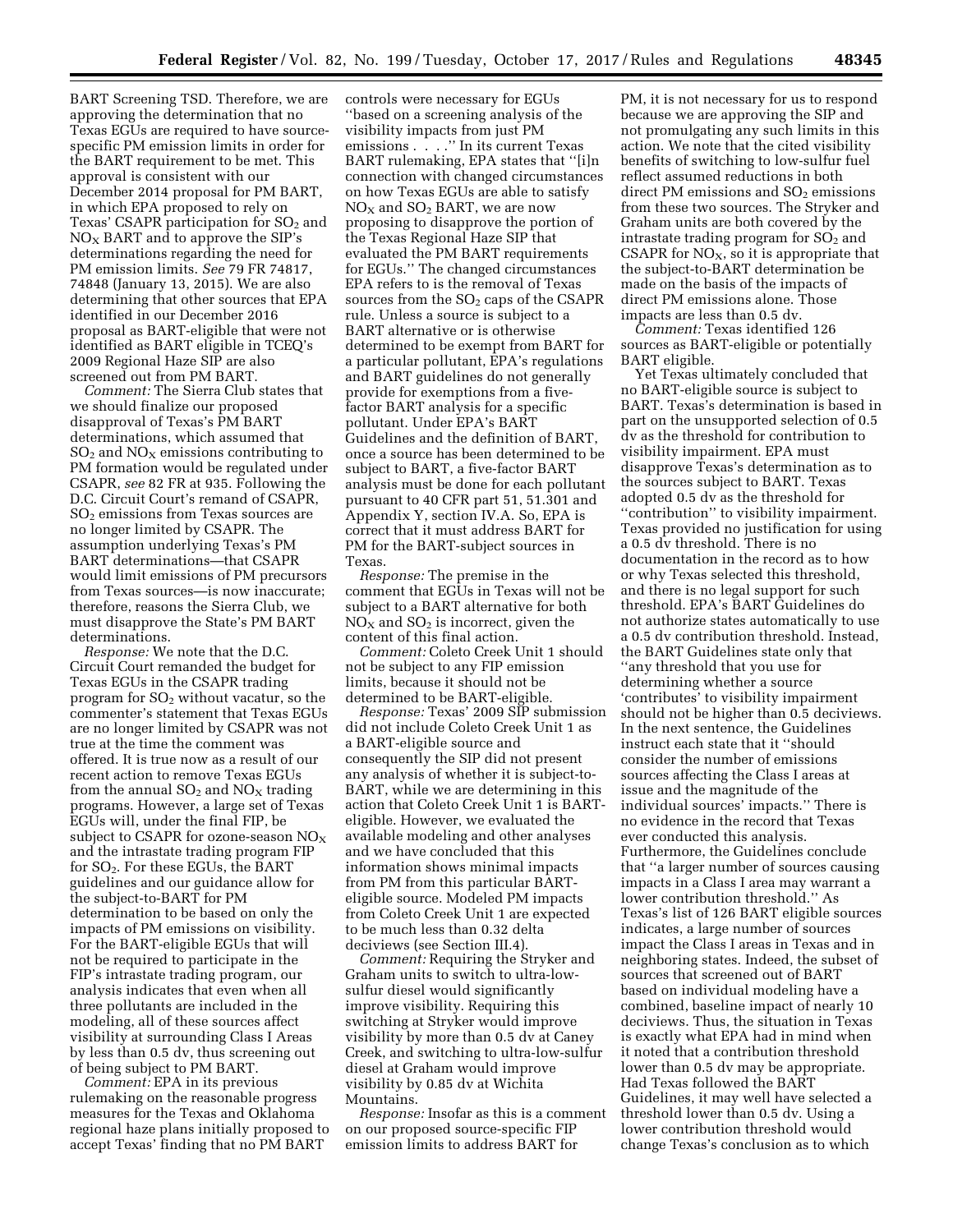sources are subject to BART because there are sources with a baseline impact just below 0.5 deciviews. EPA has a statutory responsibility to ensure that a SIP meets all applicable Clean Air Act requirements and is supported by the record. Here, Texas's use of a 0.5 dv threshold has two fatal flaws: It is not based on the analysis prescribed by the BART Guidelines, and it is not supported by any analysis whatsoever in the record. Therefore, EPA must disapprove Texas's conclusions that sources are not subject to BART, where Texas screened out sources because of a visibility impact below 0.5 deciviews.70

*Response:* EPA's BART Guidelines allow states conducting source-bysource BART determinations to exempt sources with visibility impacts as high as 0.5 dv. While we agree that a state may choose to use a lower threshold, this should be based on consideration of not only the number of sources, but the proximity to the Class I area and the potential combined visibility impacts from a group of sources. States have the discretion within the CAA, Regional Haze Rule, and BART Guidelines to set an appropriate contribution threshold considering the number of emissions sources affecting the Class I areas at issue and the magnitude of the sources' impacts.

# *G. Comments on EPA's Source-Specific SO2 BART Cost Analyses*

*Comment:* We received a large number of comments from the EGU owners covered under our proposal and environmental groups concerning various aspects of the  $SO<sub>2</sub>$  BART cost analyses we performed for the coal-fired EGUs. These comments included both criticisms of and support for our basic approach, the tools we used, and various individual aspects of our cost analyses. We also received Confidential Business Information (CBI) comments from the owner of one of the EGUs covering the same areas.

We also received comments from environmental groups stating that we should have required the gas-fired units that occasionally burn fuel oil to minimally switch to Ultra-Low-Sulfur Diesel (ULSD) in lieu of our proposed BART determination that these units be

limited to 0.7% fuel oil by weight. These commenters argued that our estimate of the price per gallon for ULSD was too high and that in any case, the total annual cost to make the switch is very low. They also argue that requiring the Stryker and Graham units to switch to ultra-low-sulfur diesel would significantly improve visibility.

*Response:* Due to the comments we received requesting a BART alternative in lieu of source-specific EGU BART determinations, we are finalizing a  $SO<sub>2</sub>$ trading program as an alternative to source-by-source BART. As a consequence, we believe that comments concerning the  $SO<sub>2</sub>$  BART cost analyses we performed on the coal-fired EGUs and these gas-fired units that occasionally burn fuel oil are no longer relevant. The trading program, by its nature, provides sources with flexibility in meeting the requirements. As a result, we expect compliance for sources to be extremely cost-effective. The program addresses both BART eligible and non-BART eligible EGUs. The combination addresses 89% of the emissions (based on 2016 annual emissions) that would have been addressed by CSAPR and, as a result, EGU emissions in Texas will be similar to emission levels anticipated in the CSAPR better than BART demonstration and will achieve greater reasonable progress than BART.

#### *H. Comments on EPA's Modeling*

1. Modeling Related to Screening out BART-eligible sources based on CALPUFF Modeling and Model Plant analysis

*Comment:* We received comments stating that we used an outdated version of CALPUFF and CALMET in our CALPUFF analyses and there are more recent EPA approved versions of CALPUFF and CALMET. The commenter indicated that there are more recent non-regulatory versions of CALPUFF (such as version 6.4) that include a number of technological improvements that could have been used. The commenter also indicated we did not follow USDA Forest Service Guidance that recommend using Mesocscale Model Interface Program (MMIF) for generating met fields for CALPUFF.71 The commenter concluded that EPA's CALPUFF analysis was less reliable because of these issues.

*Response:* For those BART-eligible EGUs that are not covered by the BART alternative for  $SO<sub>2</sub>$ , we are finalizing determinations that those EGUs are not

subject-to-BART for  $NO<sub>X</sub>$ ,  $SO<sub>2</sub>$  and PM as proposed, based on the methodologies utilizing model plants and CALPUFF modeling as described in our proposed rule and BART Screening TSD. As mentioned in the BART screening TSD, we used versions (CALPUFF v5.8.4 and an existing CALMET data set that utilized CALMET v5.53a) that do not significantly differ from the current regulatory versions of CALPUFF (v5.8.5) and CALMET (v5.8.5). The current regulatory versions do include some additional bug fixes but the bugs that were fixed are not expected to significantly change the results for the modeling assessments we have done. The 2016 USDA Forest Service Guidance was not released until August of 2016 and no BART modeling was conducted by states and RPOs using MMIF. The USDA Forest Service Guidance is more germane for future SIP developments and any visibility analyses for other regulatory assessments in the future.

In considering the comment that we should use a more recent version of CALPUFF (6.4) or an earlier version 6.112, we considered the regulatory status of CALPUFF for visibility analyses and what analyses are needed to utilize an updated CALPUFF modeling system. The requirements of 40 CFR 51.112 and 40 CFR part 51, Appendix W, Guideline on Air Quality Models (GAQM) and the BART Guidelines which refers to GAQM as the authority for using CALPUFF, provide the framework for determining the appropriate model platforms and versions and inputs to be used. Because of concern with CALPUFF's treatment of chemical transformations, which affect AQRVs, EPA has not approved the chemistry of CALPUFF's model as a ''preferred'' model. The use of the regulatory version is approved for increment and NAAQS analysis of primary pollutants only. Currently, CALPUFF Version 5.8, is subject to the requirements of GAQM 3.0(b) and as a screening model, GAQM 4. CALPUFF Versions 6.112 and 6.4 have not been approved by EPA for even this limited purpose. The versions of CALPUFF, version 6.112 or 6.4, that the commenter recommended could be used to provide modeling analyses of BART eligible sources that have not gone through a full regulatory review in accordance with 40 CFR part 51 Appendix W Section 3.2.2. Furthermore, the currently available information does not support the approval of these versions of the CALPUFF model for use in making BART determinations. In addition, if these versions of the model

<sup>70</sup>This comment was submitted to a public docket (separate from the docket established for this action), in response to our December 2014 proposal (79 FR 74817, 74853–54 (Dec. 16, 2014)) to approve the subject-to-BART determinations in Texas' 2009 SIP submission and to disapprove the reasonable progress and some other elements of that SIP submission. *See* Docket Item No. EPA–R06–OAR– 2014–0754–0067. We never took final action on PM BART, and did not respond to the comment. We are responding to it today because of its relevance to this final action.

<sup>71</sup>USDA Forest Service, Guidance on the Use of the Mesoscale Model Interface Program (MMIF) for Air Quality Related Values Long Range Transport Modeling Assessments (Aug. 2016).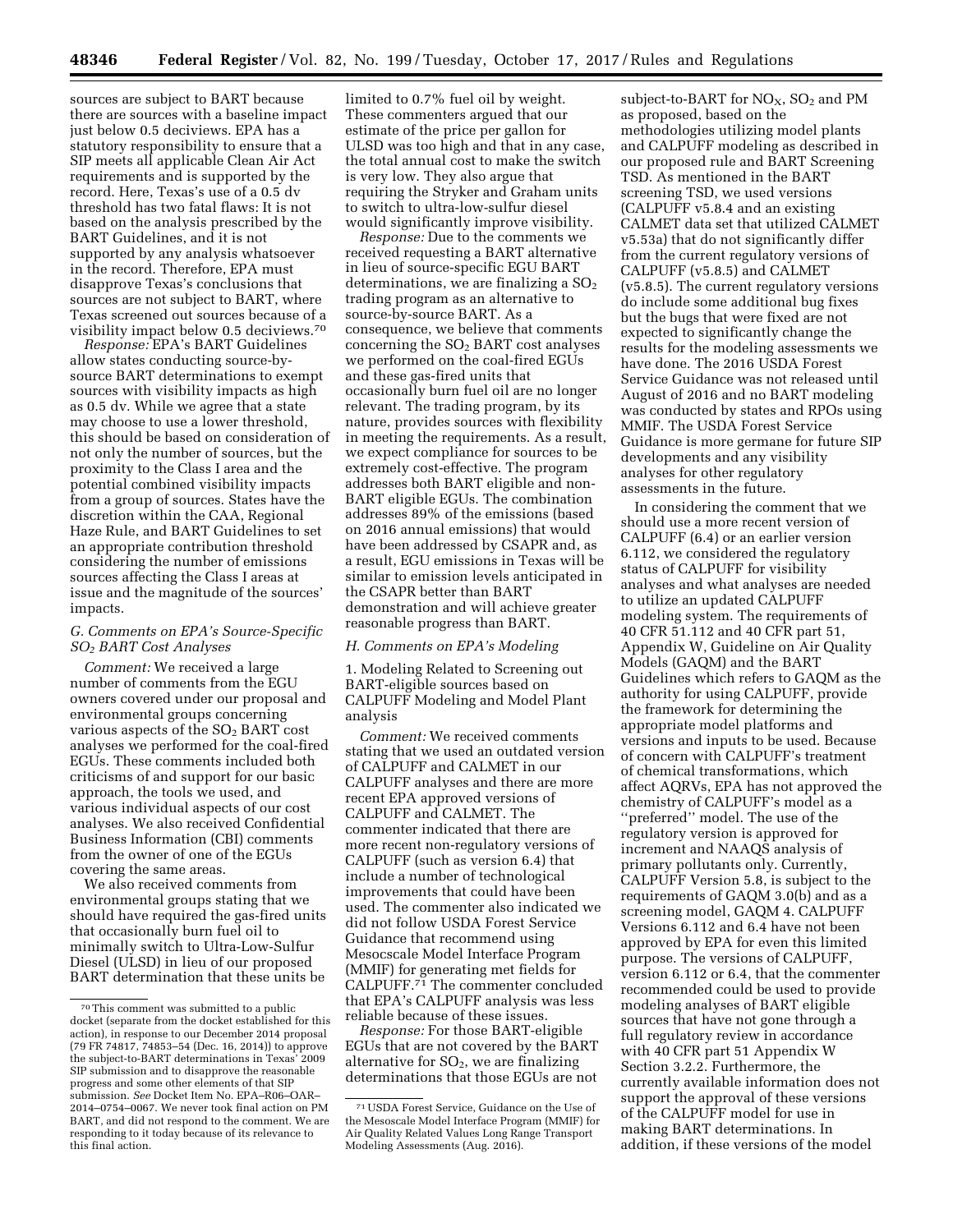were acceptable for use, EPA would have to reconsider whether using the 98th percentile impact for determining impairment was appropriate. Therefore, EPA does not believe the use of CALPUFF version 6.112 or 6.4 is appropriate for this rulemaking. We believe we have made the appropriate choice in using CALPUFF version 5.8. For further discussion, see our Modeling RTC and the response to comments in our previous New Mexico Final FIP in 2011.72

*Comment:* We received a number of comments concerning the acceptable distances/range for which CALPUFF modeling results should be used for BART screening. A number of commenters indicated that EPA has repeatedly stated that 300 km should be the maximum distance for CALPUFF modeling results and even cited to some past actions (several FIPs—Arkansas, Oklahoma, Montana, and New Mexico) where EPA has indicated that 300 km was the general outer distance for CALPUFF. Commenters also raised past promulgation of CALPUFF in 2003 and IWAQM guidance/reports to support the claim that 300 km is the acceptable outer range of CALPUFF. TCEQ commented we should not use CALPUFF for distances beyond 400 km. Two commenters indicated that EPA had inappropriately reported CALPUFF results for distances of 412 km and 436.1 km, well outside of 300 km. Another commenter indicated we included some model plants at distances greater than 400 km in our model plant screening analysis.

Other commenters indicated that we should use the modeling results from CALPUFF for BART screening at ranges much greater than 400 km. They stated that CALPUFF over-predicts visibility impacts at distances greater than 300 km; therefore, CALPUFF is an acceptable and conservative tool for screening BART sources at large distances from Class I areas. We received comments from several different companies (NRG, LCRA, Coleto Creek, and Luminant) that provided contractor (AECOM) analysis with opinions on the acceptable range of CALPUFF. AECOM's report for LCRA included CALPUFF modeling results for 14 Class I areas with distances out to more than 1000 km and asserted that TCEQ and EPA had utilized CALPUFF previously in screening out sources from being subject to a full BART analysis in the 2009 Texas regional haze SIP submission, our 2014 proposal, and our 2015 final action. Some comments were supportive of using CALPUFF

results at distances of  $400-1000 + km$ <sup>73</sup> while others opposed using CALPUFF beyond 300 km if the results did not screen a facility out of a full BART analysis.

A number of commenters also raised concerns with the accuracy of the CALPUFF model and several uncertainty issues related to the CALPUFF model and results from the model. We also received the comment that CALPUFF's regulatory status as a preferred model recently changed and that this change raises a question of whether CALPUFF should have been used for the Proposed Texas BART FIP.

*Response:* As previously discussed and included in our record for our proposal we did use direct CALPUFF modeling results of facilities out to 432 km for some very large EGU facilities (very large emissions from tall stacks). We also used CALPUFF for model plants for screening of sources beyond 360 km to a Class I Area, but the actual distance to a Class I Area was 360 km or less for each of the model plants used for screening of sources. In our 2014 proposed action 74 and the 2015 final action 75 on Texas regional haze we approved the use of CALPUFF to screen BART-eligible non-EGU sources at distances of 400 to 614 km for some sources. In those actions, we weighed the modeling results that were mostly well below 0.5 delta-dv with the potential uncertainty of CALPUFF results at these greater distances outside the typical range of CALPUFF in deciding how to use the results in screening of facilities. We disagree with the comment that it was inappropriate to rely on CALPUFF to screen BARTeligible EGU sources at ranges beyond 400 km and that it would not be

74 79 FR 74818 (Dec. 16, 2014). 75 81 FR 296 (Jan. 5, 2016).

consistent with our past approval of the BART screening modeling included in the 2009 Texas Regional Haze SIP of non-EGU BART sources.76

It has been asserted by the commenters that CALPUFF overestimates visibility impacts at greater distances (greater than 300/400 km) and therefore some commenters claimed that use of CALPUFF is conservative and acceptable for screening BART sources. We disagree with this comment. EPA has seen situations of both under-prediction and over-prediction at these greater distances. EPA has indicated historically that use of CALPUFF was generally acceptable at 300 km and for larger emissions sources with elevated stacks. We and FLM representatives have also allowed or supported the use of CALPUFF results beyond 400 km in some cases other than the Texas actions as pointed out by commenters.77 EPA has a higher confidence level with results within 300 km and when analysis of impacts at Class I areas within 300 km is sufficient to inform decisions on BART screening and BART determinations, we have often limited the use of CALPUFF results to within 300 km as there are fewer questions about the suitability of the results. However, that does not preclude the use of model results for sources beyond the 300 km range with some additional consideration of relevant issues such as stack height, size of emissions, etc. As one commenter pointed out, EPA and FLM representatives have utilized CALPUFF results in a number of different situations when the range was between 300–450 km. The model plants utilized in our model plant screening analysis were modeled at distances of 300–360 km from the Class I area. In our model plant analysis, we found that in some situations there was a difference in whether or not a source screened out based on the distance between the model plant and the Class I area. Some initial model plant runs were done at distances of 201–300 km from a Class I Area and yielded higher Q/D ratios than the same model plant evaluation with the same modeled visibility impact at 350–360 km (only 20% more than 300 km).78 This difference and the lower Q/

<sup>72</sup> 76 FR 52388, 52431–52434 (Aug. 22, 2011).

<sup>73</sup>For example, see comment from Andrew Gray, Footnote 11, ''For example, Texas used CALPUFF to perform BART modeling for Alcoa Inc, RN100221472 (nearest Class I area 490 km); Equistar Chemicals LP, RN 100542281 (nearest Class I area 517 km); ExxonMobil, RN102579307 and RN102450756 (nearest Class I areas 526 and 482 km, respectively); and Invista, RN104392626 and RN102663671 (nearest Class I areas 472 and 614 km, respectively). See February 25, 2009 Texas Regional Haze Plan, Chapter 9 at pages 9–9 through 9–14, available at *[https://www.tceq.texas.gov/](https://www.tceq.texas.gov/airquality/sip/bart/haze_sip.html) [airquality/sip/bart/haze](https://www.tceq.texas.gov/airquality/sip/bart/haze_sip.html)*\_*sip.html.* South Dakota used CALPUFF for Big Stone's BART determination, including its impact on multiple Class I areas further than 400 km away, including Isle Royale, which is more than 600 km away. See 76 FR 76656. Nebraska relied on CALPUFF modeling to evaluate whether numerous power plants were subject to BART where the ''Class I areas [were] located at distances of 300 to 600 kilometers or more from'' the sources. See Best Available Retrofit Technology Dispersion Modeling Protocol for Selected Nebraska Utilities, p. 3. EPA Docket ID No. EPA–R07–OAR–2012–0158–0008. EPA has approved reliance on these models.''

<sup>76</sup>We note that the Fifth Circuit Court of Appeals remanded the rule in its entirety. See *Texas* v. *EPA,*  829 F.3d 405 (5th Cir. 2016).

<sup>77</sup>See comments from Andrew Gray, n 11 (which is listed in its entirety earlier in this document) citing examples of modeled impacts from sources at distances greater than 300 km in Texas, Nebraska, and South Dakota.

<sup>78</sup>We did iterative modeling with the model plants to model emissions at a level that would yield a value just under the screening level of 0.5 Continued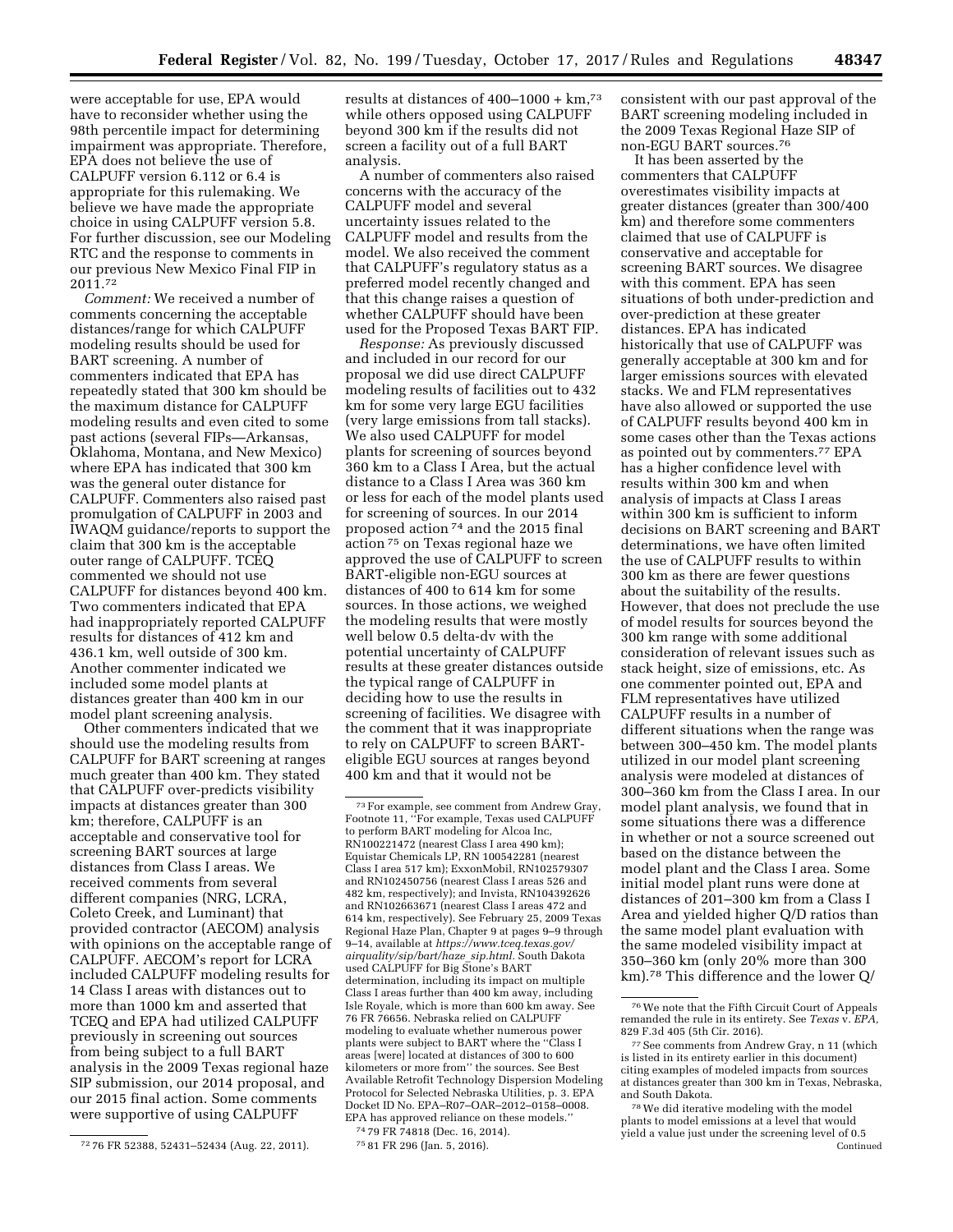D modeling for the model plant located at a greater distance from the Class I area indicated that using the model plant modeling at 300 km or less was overly conservative when we are evaluating facilities at distances of 360– 600 km. Therefore, we chose the range that we thought was appropriate in the context of the distances of the sources being evaluated with that model plant. A distance of 300–360 km also fell within a range for which we have evaluated CALPUFF results a number of times and felt comfortable with using for large elevated point sources, and in most cases the comparison of Q/D ratios of the facility to model plant were not similar and the facility screened out with a significant safety margin.<sup>79</sup>

We note that we also had direct CALPUFF screening of some coal-fired plants out to 412 km with  $NO<sub>X</sub>$ ,  $SO<sub>2</sub>$ , and PM in our proposal. The impacts of these facilities in the proposal screening modeling were typically very large and well above the 0.5 del-dv, so even considering that there are more uncertainties at distances greater than 300 km the impacts were large enough that it was clear that these facilities would have impacts above the threshold based on impacts from the 3 pollutants.80 The BART Guidelines indicate other models may be used on a case-by-case basis. CAMx is a photochemical modeling platform with a full chemistry mechanism that is also suited for assessing visibility impacts from single facilities/sources at longer distances where CALPUFF is more uncertain (such as distances much greater than 300 km). Texas and EPA have previously approved the use of CAMx for determining source impacts for BART screening purposes, and we also decided to supplement our CALPUFF analysis for some large coalfired sources with CAMx modeling. Our CAMx modeling of these coal-fired sources in the proposal further supported the magnitude of the assessed impacts were well above 0.5 del-dv  $(NO<sub>X</sub>, SO<sub>2</sub>, and PM)$  for these facilities that fell into the greater than 300 km

range. We note that this screening modeling for these coal-fired facilities directly modeled with CALPUFF beyond 300 km and also modeled with CAMx is not pertinent to this final action since these coal-fired sources are participating in the  $SO<sub>2</sub>$  trading program and we are not finalizing subject to BART determinations for these sources.

Due to the comments we received requesting a BART alternative in lieu of source-specific EGU BART determinations, we are finalizing a  $SO<sub>2</sub>$ trading program as an alternative to source-by-source BART. With the  $NO<sub>x</sub>$ BART coverage from CSAPR, all the BART-eligible sources participating in the  $SO<sub>2</sub>$  trading program only have PM emissions that have to be assessed for screening and potential subject to PM BART determinations. As discussed elsewhere, we are approving the determination in the 2009 Texas Regional Haze SIP that PM BART emission limits are not required for any Texas EGUs.

We disagree with the commenter's characterization of uncertainties raised that invalidate the CALPUFF modeling results. We respond to comments raised briefly here and in our Modeling RTC. We have also responded to a number of these issues in our past FIP actions.81

In response to the court's 2002 finding in *American Corn Growers Ass'n.* v. *EPA* 82 that we failed to provide an option for BART evaluations on an individual source-by-source basis, we had to identify the appropriate analytical tools to estimate single-source visibility impacts. The 2005 BART Guidelines recommended the use of CALPUFF for assessing visibility (secondary chemical impacts) but noted that CALPUFF's chemistry was fairly simple and the model has not been fully tested for secondary formation and thus is not fully approved for secondaryformed particulate. In the preamble of the final 2005 BART guidelines, we identify CALPUFF as the best available tool for analyzing the visibility effects of individual sources, but we also recognized that it is a model that includes certain assumptions and uncertainties.83 Evaluation of CALPUFF model performance for dispersion (no chemistry) to case studies using inert tracers has been performed.84 It was

concluded from these case studies the CALPUFF dispersion model had performed in a reasonable manner, and had no apparent bias toward over or under prediction, so long as the transport distance was limited to less than 300km.85 86 As discussed above EPA has indicated historically that use of CALPUFF was generally acceptable at 300 km and for larger emissions sources with elevated stacks we and FLM representatives have also allowed or supported the use of CALPUFF results beyond 400 km in some cases.

In promulgating the 2005 BART guidelines, we responded to comments concerning the limitations and appropriateness of using CALPUFF.87 In the 2005 BART Guidelines the selection of the 98th percentile value rather than the maximum value was made to address concerns that the maximum may be overly conservative and address concerns with CALPUFF's limitations.88

In the 2003 revisions to the Guideline on Air Quality Models, CALPUFF was added as an approved model for long range transport of primary pollutants. At that time, we considered approving CALPUFF for assessing the impact from secondary pollutants but determined that it was not appropriate in the context of a PSD review because the impact results could be used as the sole determinant in denying a permit.<sup>89</sup> However, the use of CALPUFF in the context of the Regional Haze rule provides results that can be used in a relative manner and are only one factor in the overall BART determination. We determined the visibility results from CALPUFF could be used as one of the

85 Interagency Workgroup on Air Quality Modeling (IWAQM) Phase 2 Summary Report and Recommendations for Modeling Long-Range Transport Impacts. Publication No. EPA–454/R–98– 019. Office of Air Quality Planning & Standards, Research Triangle Park, NC. 1998.

86 68 FR 18440, 18458 (Apr. 15, 2003). (2003 Revisions to Appendix W, Guideline on Air Quality Models).

87 70 FR 39104, 39121 (July 6, 2005).

88 *Id.,* at 39121. ''Most important, the simplified chemistry in the model tends to magnify the actual visibility effects of that source. Because of these features and the uncertainties associated with the model, we believe it is appropriate to use the 98th percentile—a more robust approach that does not give undue weight to the extreme tail of the distribution.

89 68 FR 18440 (Apr. 15, 2003).

del-dv, typically a value around 0.49 del-dv. In these model distance sensitivity runs when we used the same number of sources and stack parameters but varied the emissions to yield 98th percentile max impacts of approximately 0.49 del-dv. We found that model plants at 350–360 km range had lower resulting  $Q/Ds$  than the same model plants at 300 km, thus sources more easily screened out using model plants at 350–360 km.

<sup>79</sup>See our Screening of BART TSD.pdf (EPA-R06- OAR-2016-0611-0005.pdf); most sources had Q/D values on the order 30–50% of the critical Q/D from the model plant.

<sup>80</sup> *Id.* For example, Big Brown was 404 km from WIMO and the maximum impacts with  $NO<sub>x</sub>$ ,  $SO<sub>2</sub>$ , and PM was 4.265 del-dv (over 8 times the 0.5 deldv threshold).

<sup>81</sup>For example, see Arkansas FIP, 81 FR 66332, 66355- 66413 (Sept. 27, 2016) and the Response to Comments, Docket No. EPA–R06–OAR–2015–0189. 82*Am. Corn Growers Ass'n* v. *EPA,* 291 F.3d 1

<sup>(</sup>D.C. Cir. 2002). 83 70 FR 39104, 39121 (July 6, 2005).

<sup>84</sup> ''[M]ore recent series of comparisons has been completed for a new model, CALPUFF (Section A.3). Several of these field studies involved threeto-four hour releases of tracer gas sampled along

arcs of receptors at distances greater than 50km downwind. In some cases, short-term concentration sampling was available, such that the transport of the tracer puff as it passed the arc could be monitored. Differences on the order of 10 to 20 degrees were found between the location of the simulated and observed center of mass of the tracer puff. Most of the simulated centerline concentration maxima along each arc were within a factor of two of those observed.'' 68 FR 18440, 18458 (April 15, 2003), 2003 Revisions to Appendix W, Guideline on Air Quality Models.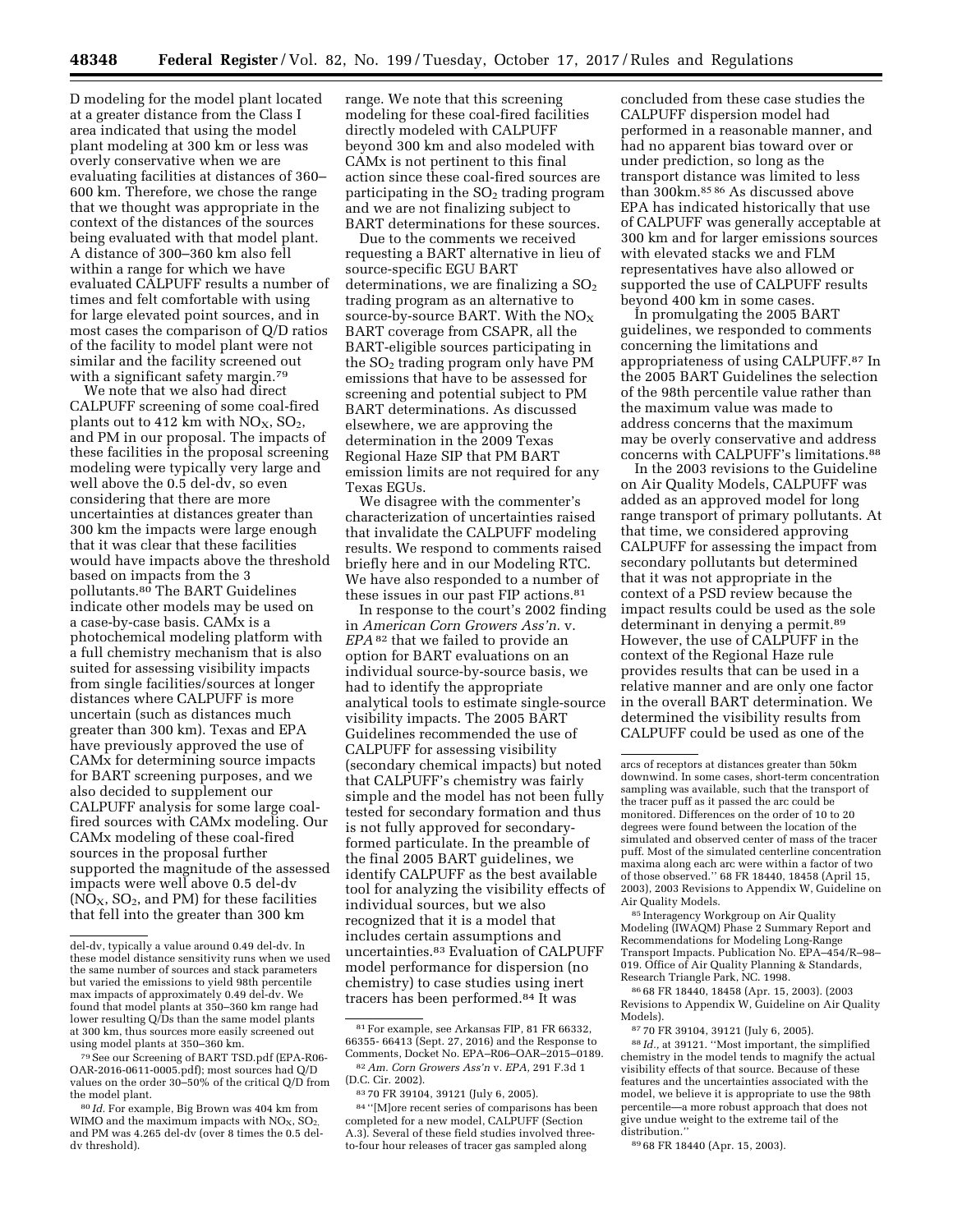five factors in a BART evaluation and the impacts should be utilized somewhat in a relative sense because CALPUFF was not explicitly approved for full chemistry calculations.<sup>90</sup> We note that since the BART Guidelines were finalized in 2005 there has been more modeling with CALPUFF for BART and PSD primary impact purposes and the general community has utilized CALPUFF in the 300–450 km range many times (a number of examples were pointed out by a commenter) and EPA and FLM representatives have weighed the additional potential uncertainties with the magnitude of the modeled impacts in comparison to screening/impact thresholds on a case-by-case basis in approving the use of CALPUFF results at these extended ranges.

We disagree with the commenter's general statement that there is an acknowledged over-prediction of the CALPUFF model or an acknowledged inaccuracy at low impact levels, and that the actual visibility impacts from the BART sources are lower. The CALPUFF model can both under-predict and over-predict visibility impacts when compared to predicted visibility impacts from photochemical grid models. See our Modeling RTC for more detailed response.91

CALPUFF visibility modeling, performed using the regulatory CALPUFF model version and following all applicable guidance and EPA/FLM recommendations, provides a consistent tool for comparison with the 0.5 dv subject-to-BART threshold. The CALPUFF model, as recommended in the BART guidelines, has been used for almost every single-source BART analysis in the country and has provided a consistent basis for assessing

91For example, see Comparison of Single-Source Air Quality Assessment Techniques for Ozone, PM2.5, other Criteria Pollutants and AQRVs, ENVIRON, September 2012; and Anderson, B., K. Baker, R. Morris, C. Emery, A. Hawkins, E. Snyder ''Proof-of-Concept Evaluation of Use of Photochemical Grid Model Source Apportionment Techniques for Prevention of Significant Deterioration of Air Quality Analysis Requirements'' Presentation for Community Modeling and Analysis System (CMAS) 2010. Annual Conference, (October 11–15, 2010) can be found at *[http://www.cmascenter.org/conference/](http://www.cmascenter.org/conference/2010/agenda.cfm) [2010/agenda.cfm.](http://www.cmascenter.org/conference/2010/agenda.cfm)* 

the degree of visibility benefit anticipated from controls as one of the factors under consideration in a five factor BART analysis. Since almost all states have completed their BART analyses and have either approved SIPs or FIPs in place, there is a large set of available data on modeled visibility impacts and benefits for comparison with, and this data illuminates how those model results were utilized to screen out sources and as part of the five-factor analysis in making BART control determinations.

The regulatory status of CALPUFF was changed in the recent revisions to the Guideline on Air Quality Models (GAQM) as far as the classification of CALPUFF as a preferred model for transport of pollutants for primary impacts, not impacts based on chemistry. The recent GAQM changes do not alter the original status of CALPUFF as discussed and approved for use in the 2005 BART guidelines. The GAQM changes indicated that the change in model preferred status had no impact on the use of CALPUFF for BART.92

*Comment:* We received comments stating that we used out-of-date and unrealistic emissions for some units, which artificially inflate the actual visibility impacts. The commenters state that the data used is unrealistic due to the 2000–2004 time period selected and also due to reporting errors to CAMD. Had more recent emissions been utilized in the screening analysis, these units would have been determined to not be subject to BART by the various screening methods applied by EPA. Commenters also state that a common sense reading of the Clean Air Act, BART regulations, and BART Guidelines indicate that the ''subject to BART'' analysis should be based on the most recently available emission data, which EPA's subject-to-BART analysis does not use. Furthermore, the BART Guidelines do not specifically mandate the use of the 2000–2004 emission rates. Although the BART Guidelines recommend that for the purpose of screening BART-eligible sources, ''States use the 24-hour average actual

emission rate from the highest emitting day of the metrological period modeled,'' the BART Guidelines do not state that the time period analyzed must be restricted to 2000–2004. In fact, in the context of analyzing cost effective control options, the BART Guidelines recommend the use of emissions that are a ''*realistic depiction* of *anticipated*  annual emissions for the source.'' 4 And ''[i]n the absence of enforceable limitations, you calculate baseline emissions based upon *continuation of past practice.*'' 5 EPA must also use realistic emissions when determining whether a unit causes or contributes to visibility impairment for BART. The use of 15-year old  $NO<sub>X</sub>$  and  $SO<sub>2</sub>$  data for purposes of evaluating this threshold question is illogical and arbitrary and capricious.

We also received comments that doubling the annual emissions of PM was conservative and we should have potentially used maximum heat input to estimate PM emission rates for subject to BART modeling. We also received comments that the values we modeled based on CEM data may have included emission rates during upset conditions, thus the emission rates used may be larger than normal operations.

*Response:* We note that, as discussed elsewhere, we are not making a subjectto-BART determination for those sources covered by the  $SO<sub>2</sub>$  trading program. In our final rule, the relevant BART requirement for these participating units will be encompassed by BART alternatives for  $NO<sub>x</sub>$  and  $SO<sub>2</sub>$ such that we do not deem it necessary to finalize subject-to-BART findings for these EGUs. In addition, we are approving the determination in the 2009 TX RH SIP that none of these sources are subject to BART for PM. Therefore, comments concerning the emissions utilized in our subject to BART modeling for the sources participating in the  $SO<sub>2</sub>$  trading program are no longer relevant. For those BART-eligible EGUs that are not covered by the BART alternative for  $SO<sub>2</sub>$ , we are finalizing determinations that those EGUs are not subject-to-BART for  $NO<sub>X</sub>$ ,  $SO<sub>2</sub>$  and PM as proposed, based on the methodologies utilizing model plants and CALPUFF modeling as described in our proposed rule and BART Screening TSD.

We disagree with the commenter and believe using emissions from the 2000– 2004 period is appropriate for determining if a source is subject to BART. Our analysis for facilities followed the BART Guidelines and was consistent with the BART analyses done for all BART-eligible sources. The BART Guidelines recommend that for the

<sup>90</sup> 70 FR 39104, 39123–24 (July 6, 2005). ''We understand the concerns of commenters that the chemistry modules of the CALPUFF model are less advanced than some of the more recent atmospheric chemistry simulations. To date, no other modeling applications with updated chemistry have been approved by EPA to estimate single source pollutant concentrations from long range transport,'' and in discussion of using other models with more advanced chemistry, ''A discussion of the use of alternative models is given in the Guideline on Air Quality in appendix W, section 3.2.''

<sup>92</sup> 82 FR 5182, 5196 (Jan. 17, 2017). ''As detailed in the preamble of the proposed rule, it is important to note that the EPA's final action to remove CALPUFF as a preferred appendix A model in this *Guideline* does not affect its use under the FLM's guidance regarding AQRV assessments (FLAG 2010) nor any previous use of this model as part of regulatory modeling applications required under the CAA. Similarly, this final action does not affect the EPA's recommendation [See 70 FR 39104, 39122–23 (July 6, 2005)] that states use CALPUFF to determine the applicability and level of best available retrofit technology in regional haze implementation plans.''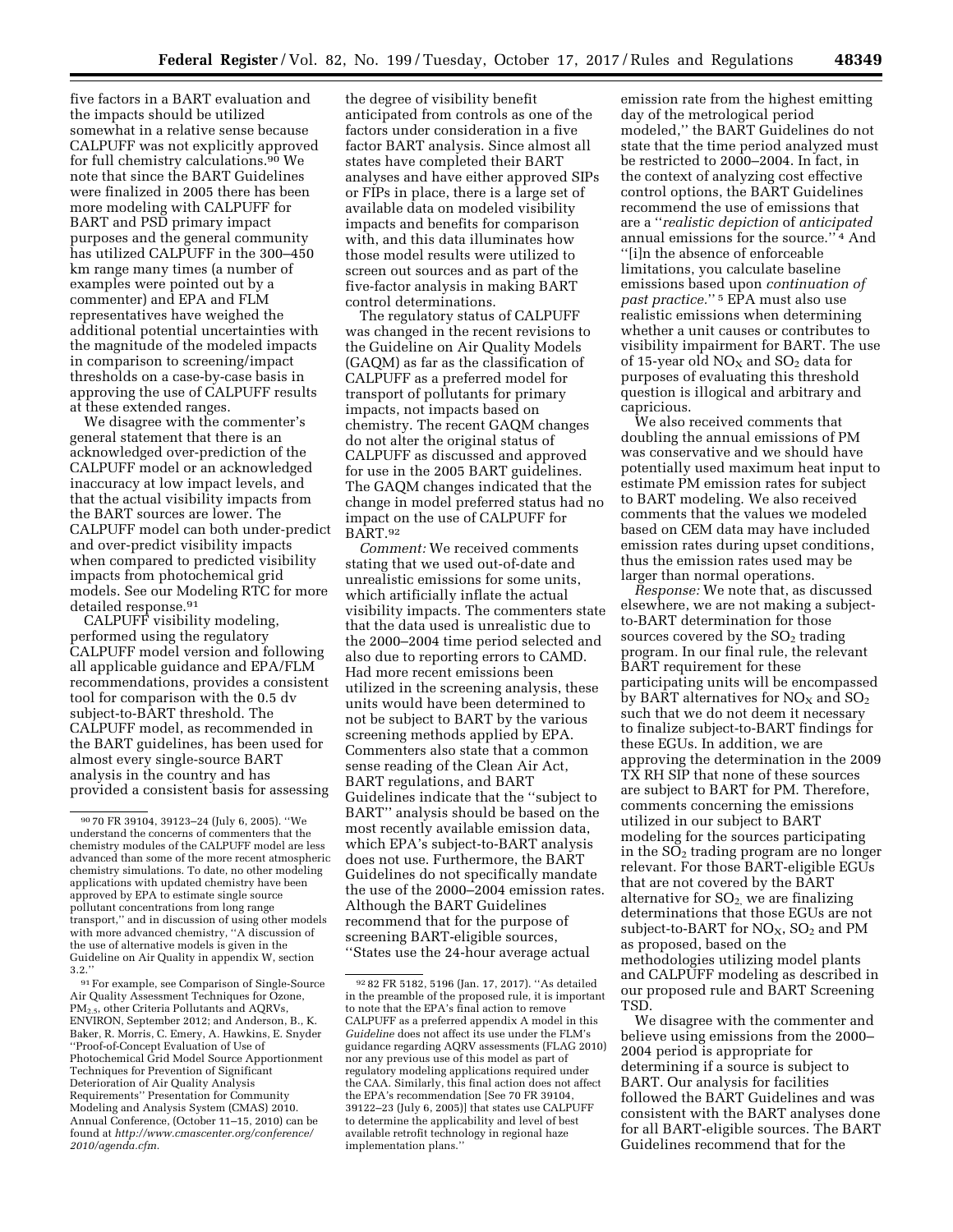purpose of screening BART-eligible sources, ''States use the 24-hour average actual emission rate from the highest emitting day of the metrological period modeled'' unless this rate reflects periods start-up, shutdown, or malfunction. The emissions estimates used in the models are intended to reflect steady-state operating conditions during periods of high capacity utilization. Consistent with this guidance, we utilized the 24-hr maximum emission rate from the 2000– 2004 baseline period and modeled using 2001–2003 meteorological data. We based our analysis on the CEM data from the baseline period 2000–2004 and removed what looked like questionably high values that did not occur often as they were potentially upset values. As discussed elsewhere we did review sources to determine if they installed controls during the baseline period and when that occurred we only looked at baseline emission data post controls. We received general comments that the values we used from CEM data might include upset values, but did not receive comments that indicated the values used were specifically upset values during the baseline period and should not be used. Facilities did not give us specific information to justify that the emission rates we used were not representative maximum 24-hour emission rates during the 2000–2004 period, so EPA considers the emission rates used were acceptable for the BART screening process.

We are not aware of any newly installed controls or limitations on emissions that have been put in place between the 2000–2004 baseline period and now for any of the BART-eligible sources not participating in the  $SO<sub>2</sub>$ trading program that would affect the potential visibility impact from the source. Furthermore, because all these sources were shown to have visibility impacts less than the 0.5 dv threshold using the maximum 24-hr actual emissions during the 2000–2004, modeling of lower emissions due to any new controls or emissions limits would also result in the same determination. We were also not provided any specific information where additional emission reductions/controls had been installed and resulted in a short-term (24-hour) maximum emission rate significantly less than modeled at any of these units.

The overall concern of the commenters was that the emissions used in the modeling resulted in some facilities being subject to a full BART analysis, but, as discussed elsewhere, we are not finalizing subject to BART determinations for the sources participating in the  $SO<sub>2</sub>$  trading

program. For the sources not participating in the trading program, they have been screened out with our baseline emissions modeling, so underlying concerns about emissions being high/non-representative would not result in any differences to the sources being screened out from a full BART analysis.

*Comment:* We received comments that stated that the proposed PM BART demonstration by Texas only considered PM emissions because  $SO_2$  and  $NO_X$ emissions were to be controlled through an alternative BART program, CAIR. Following the same type of approach, EPA in this Proposed Rule finds that CSAPR for ozone season  $NO<sub>X</sub>$  is better than BART. However, for the screen modeling used in the development of this Proposed Rule, instead of setting the  $NO<sub>x</sub>$  emission rate consistent with CSAPR, EPA uses the maximum 24 hour  $NO<sub>x</sub>$  emission rates from the 2000– 2004 time period. EPA ignores the continued application of CSAPR ozone season budgets that apply to EGUs in Texas. This methodology is inconsistent with past practices and overestimates cumulative conditions and facility impacts. Commenters also state that because  $NO<sub>x</sub>$  is to be controlled by  $CSAPR$ ,  $NO<sub>X</sub>$  related haze impacts should not be considered in the screening analysis.

*Response:* As discussed in our response to another comment, the emission rates used in the modeling should reflect maximum 24-hour emission rates from the baseline period. CSAPR for ozone season  $NO<sub>x</sub>$  is a seasonal  $NO<sub>X</sub>$  budget but does not effectively limit short-term emission rates such that a newer maximum 24 hour emission rate can be determined. Therefore, even if it were appropriate to consider any potential reductions due to CSAPR, it is not possible to accurately model any reductions/limits due to CSAPR on a short term basis. Furthermore, emissions from a unit can vary greatly over time as the CSAPR program allows sources to meet emission budgets in a given year by using banked allowances from previous years or by purchasing allowances from other sources within or outside of the State allowing emissions from the source to exceed their annual allocation level. We also note that we were not provided specific short-term emission rate limits from commenters that were based on the installation of new controls or other reductions that were permanent reductions to short-term emission rates. Our proposal did assess if emission controls were installed during the base period and we utilized the maximum short-term emission rate from the base

period after the controls were installed where applicable. Regardless of this issue, the underlying concern of the commenters was whether their facility screened out of being subject to a full BART analysis. With CSAPR coverage for  $NO<sub>X</sub>$  and the  $SO<sub>2</sub>$  intrastate trading program coverage for BART for all BART-eligible coal-fired EGUs, and several BART-eligible gas-fired and gas/ fuel oil-fired EGUs, all the BART eligible units screen out of a full BART analysis for the pollutants not covered by trading programs, thus the chief concern that the modeling based on 2000–2004 maximum emissions and the inclusion of  $NO<sub>x</sub>$  contributed to a determination that the source was subject-to-BART, is no longer relevant.

Concerning the inclusion of  $NO<sub>x</sub>$ emissions in the screening analysis, EPA's position is that the modeling must include both pollutants  $NO<sub>X</sub>$  and SO2) since they both compete for ammonia. If we modeled only  $SO<sub>2</sub>$ , all of it would convert to ammonia sulfate (based on ammonia availability) and both baseline screening impacts for SO2 and visibility benefits from any control assessments would also be overestimated. The chemical interaction between pollutants and background species can lead to situations where the reduction of emissions of a pollutant can actually lead to an increase or inaccurate assessment of the visibility impairment, if both  $NO<sub>x</sub>$  and  $SO<sub>2</sub>$  are not included in CALPUFF modeling. Therefore, to fully assess the visibility benefit anticipated from the use of controls, all pollutants should be modeled together.

BART screening modeling would also include the PM emissions. BART screening is meant to be a conservative and inclusive test. We have always considered combined  $NO<sub>X</sub>$ ,  $SO<sub>2</sub>$ , and PM impacts even if the facility had  $NO<sub>x</sub>$ coverage or stringent  $NO<sub>x</sub>$  controls already installed. The BART guidelines state "You must look at  $SO_2$ ,  $NO_X$ , and direct particulate matter (PM) emissions in determining whether sources cause or contribute to visibility impairment'' unless emissions of these pollutants from the source are less than de minimis.93 The BART Guidelines then provide three modeling options to determine which sources and pollutants need to be subject to BART: 94 (1) Dispersion modeling to ''determine an individual source's impact on visibility as a result of its emissions of  $SO_2$ ,  $NO_X$ *and* direct PM emissions''; (2) model plants to exempt individual sources with common characteristics as

<sup>93</sup> 40 CFR part 51 Appendix Y, Section III.A.2.

<sup>94</sup> 40 CFR part 51 Appendix Y, Section III.A.3.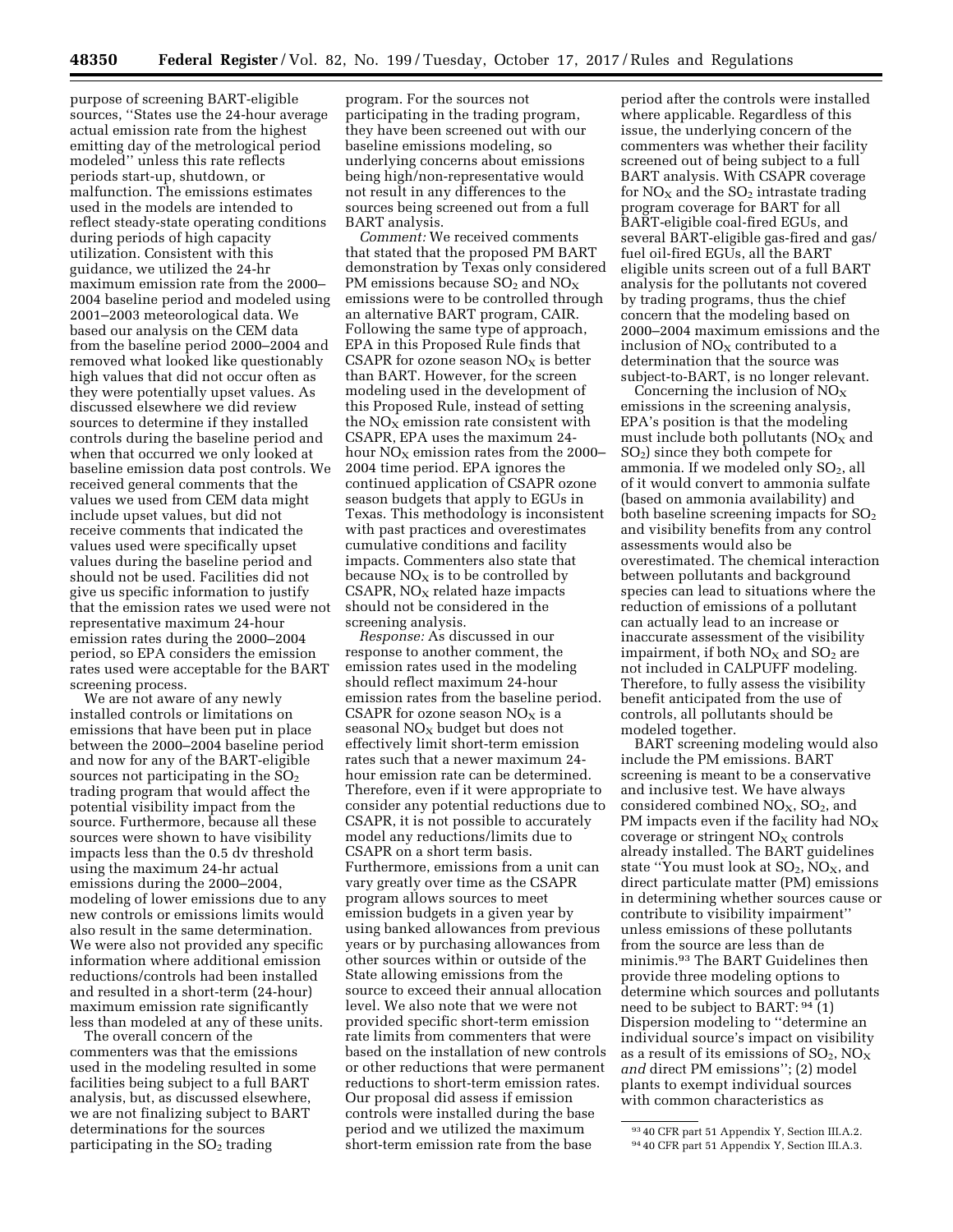described in our BART Screening TSD; and (3) cumulative modeling on a pollutant by pollutant basis or for all visibility-impairing pollutants to show that no source in the State is subject to BART. The BART guidelines are clear that individual source modeling should evaluate impacts from  $NO<sub>X</sub>$ ,  $SO<sub>2</sub>$  and PM in determining if a source is subject to BART and the pollutant-specific analyses are directed as an option to screen out the impacts of all BART sources in the State for a specific pollutant such as VOC or PM (in the case of EGUs covered by trading programs for  $NO<sub>X</sub>$  and  $SO<sub>2</sub>$ ). The BART Guidelines also state that in assessing the visibility benefits of controls "modeling should be conducted for  $SO<sub>2</sub>$ , NO<sub>X</sub>, and direct PM emissions (PM<sub>2.5</sub>) and/or  $PM_{10}$ )." 95 In many cases a state may have only a handful of sources and impacts from more linear species (VOC or PM) may be so small that they make up a very small contribution (on the order of a 0-2% of the  $NO<sub>X</sub>$  and  $SO<sub>2</sub>$ impacts) to the visibility impacts at a Class I Area, therefore it may be acceptable to screen out pollutants that have a minimal impact. This is not the situation with  $NO<sub>X</sub>$ ,  $SO<sub>2</sub>$  and PM emissions from EGUs in Texas where some EGUs' PM modeled impacts were greater than 0.25 del-dv. EPA's 2006 memorandum on this is clear that you have to model both  $NO<sub>X</sub>$  and  $SO<sub>2</sub>$ ) because of technical and policy concerns, and also reiterated that pollutant specific analysis was for the limited situation of addressing PM when a large group of sources had BART coverage for the non-linear reacting pollutants ( $NO<sub>X</sub>$  and  $SO<sub>2</sub>$ ) through a BART alternative.96 The BART Guidelines specifically indicate that  $NO<sub>X</sub>$ ,  $SO<sub>2</sub>$  and PM should be modeled together when modeling BART eligible units at one facility.97 This is similar to the BART eligibility test contemplated in the BART guidelines where if the emissions from the identified units at source exceed a potential to emit of 250 tons per year for any single visibility-impairing pollutant, the source is considered BART-eligible and may be subject to a BART review for all visibility impairing pollutants.<sup>98</sup>

As previously discussed the commenter's primary concern with

regard to the inclusion of  $NO<sub>X</sub>$  was that this may have contributed to facilities not screening out from a full BART analysis. Because, in the final rule, trading programs constitute BART alternatives for  $NO<sub>x</sub>$  and  $SO<sub>2</sub>$ , the facilities that were proposed as subject to BART now screen out for the pollutants not covered by a trading program.

*Comment:* We received a comment from TCEQ that EPA should screen out the Newman facility based on CALPUFF modeling or use CAMx to appropriately screen Newman and determine its visibility impacts. We also received comments from the owner of Newman, EPEC, stating that the PM and  $SO<sub>2</sub>$ BART limits for those gas-fired units that occasionally burn fuel oil, applicable to Newman 2 and 3, of a fuel oil sulfur content of 0.7% is acceptable, and that Newman 4 is restricted to burn only natural gas. EPEC has maintained on-site diesel fuel oil with a lesser sulfur content as emergency backup fuel for testing for preparedness purposes, and in the unlikely scenario of a natural gas curtailment event or other situation that may compromise the steady flow of the primary pipeline quality natural gas fuel supply. EPEC also notes that these units are only permitted to operate 876 hours per year.

*Response:* Based upon the comments we received requesting a BART alternative in lieu of source-specific EGU BART determinations, we are finalizing a  $SO<sub>2</sub>$  trading program as an alternative to source-by-source BART. We are not finalizing subject-to-BART determinations for BART eligible sources covered by the BART alternative for  $SO_2$  and  $NO_X$ . In our final rule, the relevant BART requirement for these participating units, including the BARTeligible Newman units, will be satisfied by BART alternatives for  $NO<sub>x</sub>$  and  $SO<sub>2</sub>$ such that we do not deem it necessary to finalize subject-to-BART findings for these EGUs. In addition, we are approving a determination that none of these sources are subject to BART for PM. Therefore, we do not find it necessary to respond to the merits of comments concerning screening modeling for this source, because the outcome of that modeling is not dispositive to the source's inclusion in the BART alternative or its allowance thereunder. See discussion above for assessment of previous CAMx PM screening (Texas 2009 RH SIP) where the Newman source was included in Group 2 with a number of other sources and screened out from being subject to BART for PM.

*Comment:* We received comments that some of the stack parameters were incorrect at facilities in our CALPUFF and CAMx modeling. New stack height, diameter, velocity values were given for some units.

*Response:* We reviewed the information provided and note that some facilities gave contradicting data within their comments. For those facilities for which we are relying on modeling to determine they are not subject to BART, we have evaluated potential changes where we may have had an inaccurate number in our proposal modeling. We have determined that the impacts from changes to stack parameters would be minimal and not change our current assessment and decisions.

2. Modeling Related to Whether Coal-Fired Sources Are Subject to BART

*Comment:* We received comments on the CALPUFF and CAMx modeling utilized to determine which coal-fired EGUs are subject to BART. These included comments concerning emissions inputs, the metrics used, the post-processing methodology, and the model performance.

*Response:* Due to the comments we received requesting a BART alternative in lieu of source-specific EGU BART determinations, we are finalizing a  $SO<sub>2</sub>$ trading program as an alternative to source-by-source BART. This trading program includes participation of all BART-eligible coal-fired EGUs such that we do not deem it necessary to finalize subject-to-BART findings for these EGUs except for PM emissions. As a consequence, we believe that it is not necessary to respond to the merits of comments concerning modeled baseline visibility impacts using CALPUFF or CAMx and determination of which coalfired sources are subject to BART. In this final action we are approving the determination in the Texas RH SIP that all EGU sources screen out of BART for PM. We are also finalizing the determination that all BART-eligible EGUs not participating in the trading program screen out of BART for  $NO<sub>x</sub>$ , SO2 and PM based on upon CALPUFF modeling (direct source and Model Plant). We address all comments pertinent to the use of CALPUFF (direct source and Model Plant) for BART screening for these sources in other responses to comments. We note that the comments expressing concerns about CALPUFF modeling were associated with facilities that did not screen out from a full subject to BART analysis. Since we have determined that no EGU sources are now subject to BART and a source-specific BART control analysis for pollutants not covered by a BART alternative, the

<sup>95</sup> 40 CFR part 51 Appendix Y, Section IV.D.5 (emphasis added).

<sup>96</sup>EPA Memorandum from Joseph W. Paisie OAQPS to Kay Prince EPA Region 4, ''Regional Haze Regulations and Guidelines for Best Available Retrofit Technology (BART) Determinations'', July 19, 2006.

<sup>97</sup> 40 CFR part 51 Appendix Y, Section III.A.3. 98See first example in 40 CFR part 51 Appendix Y, Section II.A.4.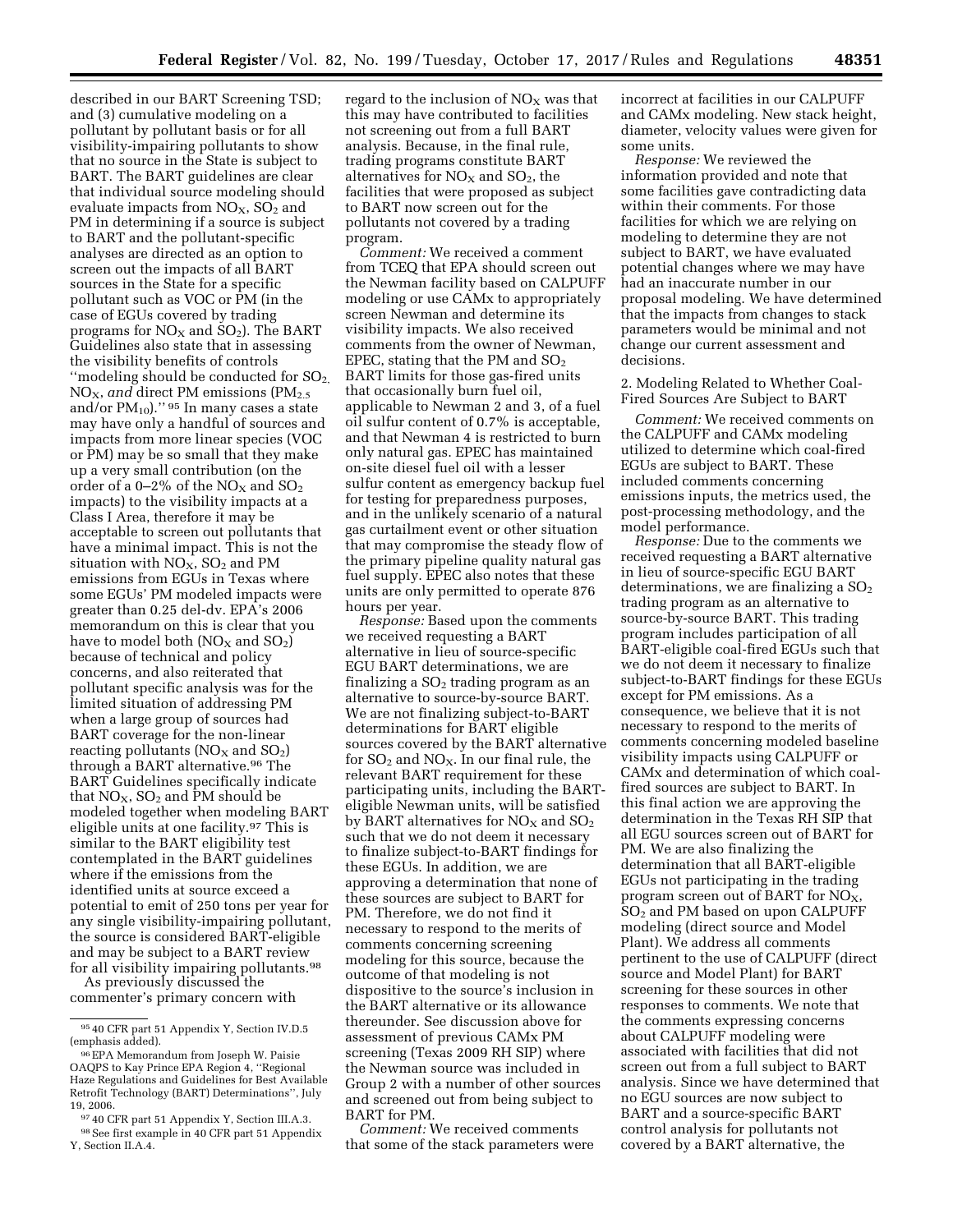specific concerns raised by commenters about being determined to be subject to a BART control analysis because of emissions inputs used, metrics used, etc. are not relevant to this final action. See the Modeling RTC document for the entirety of the modeling comments and our responses.

*Comment:* The 0.5 dv threshold used by EPA in its proposed determinations based on CAMx modeling of what sources are subject to BART is too low, given the uncertainties in the CAMx modeling methods used to quantify the visibility impacts of sources.

*Response:* In our proposed action, we utilized CAMx modeling to evaluate visibility impacts from BART-eligible sources that include BART eligible coalfired EGUs. Due to the comments we received requesting a BART alternative in lieu of source-specific EGU BART determinations, we are finalizing a  $SO<sub>2</sub>$ trading program as an alternative to source-by-source BART. This trading program includes participation of all BART-eligible coal-fired EGUs such that we do not deem it necessary to finalize subject-to-BART findings for these sources except for PM emissions.

In this final action the only CAMx modeling we are relying upon is CAMx modeling performed for TCEQ in screening of EGU emissions of PM that was included in TCEQ's 2009 SIP. Our approval of the CAMx PM screening of EGUs is based on the original CENRAP modeling datasets, agreed modeling protocols and Texas' use of the 0.5 deldv to screen sources as agreed upon by TCEQ in 2007. Any potential concerns with CAMx bias were considered in 2007 and TCEQ, EPA and FLM representatives agreed to the approach of using 0.5 del-dv to screen groups of sources using CAMx modeling. We note that the BART guidelines specifically state that ''as a general matter, any threshold that you use for determining whether a source ''contributes'' to visibility impairment should not be higher than 0.5 deciviews." 99 Furthermore, our action on the PM BART determinations in the 2009 Texas SIP submittal would not be any different had we used a higher threshold since all sources screened out based on the use of the 0.5 dv threshold. Since we are not relying on the CAMx modeling we had performed for our proposal, any comments concerning the use of this modeling are not pertinent to this final action and it is not necessary to respond to the merits of those comments.

3. Modeling Related to Visibility Benefit of Sources Subject-to-BART

*Comment:* We received comments on the CALPUFF and CAMx modeling utilized to estimate the visibility benefits of controls. These included comments concerning the emissions inputs, the metrics used, the postprocessing methodology, and the model performance.

*Response:* Based on the comments we received requesting a BART alternative in lieu of source-specific EGU BART determinations, we are finalizing a  $SO<sub>2</sub>$ trading program as an alternative to source-by-source BART. This trading program includes participation of all BART-eligible coal-fired EGUs and a number of BART-eligible gas or gas/fuel oil-fired EGUs. It also includes a number of non-BART eligible EGUs. The combination of the source coverage for this program, the total allocations for EGUs covered by the program, and recent and foreseeable emissions from EGUs not covered by the program will result in future EGU emissions in Texas that are similar to the  $SO<sub>2</sub>$  emission levels forecast in the 2012 better-than-BART demonstration for Texas EGU emissions assuming CSAPR participation. We are not finalizing our evaluation of whether individual sources are subject to BART. As a consequence, we believe that it is not necessary to respond to the merits of comments concerning source-specific visibility benefits of controls on these units, because we are not finalizing requirements based on those controls.

### *I. Comments on Affordability and Grid Reliability*

*Comment:* We received comments from the State, EGU owners covered under our proposal and environmental groups concerning whether our proposal would cause EGUs to retire and thus cause grid reliability issues. These comments included both criticisms of and support for our proposed position. Texas, in particular, stated that recent ERCOT studies have raised concerns that several units in Texas will no longer be economically viable if required to install capital intensive controls. They also indicated that EPA's IPM modeling supports this conclusion. Texas believed that if units shutdown with little notice it could cause reliability concerns.

*Response:* EPA takes very seriously concerns about grid reliability. We are finalizing a  $SO<sub>2</sub>$  trading program as an alternative to source-by-source BART. We believe the program we have designed will help address reliability concerns because it does not require

installation of capital intensive controls and will provide much more flexibility to sources than the source by source compliance we proposed. In fact, aggregate emissions of the covered sources in 2016 were below the level called for by the trading program. In addition, the supplemental allowance pool is expected to provide additional flexibility to allow sources to run, if necessary, in an emergency. We believe that it is not necessary to respond on the merits to specific comments concerning the impacts to grid reliability related to the requirements of the proposed source-specific controls, because we are not finalizing those requirements.

# **V. SO2 Trading Program and Its Implications for Interstate Visibility Transport, EGU BART, and Reasonable Progress**

The Regional Haze Rule provides each state with the flexibility to adopt an allowance trading program or other alternative measure instead of requiring source-specific BART controls, so long as the alternative measure is demonstrated to achieve greater reasonable progress than BART. As discussed in Section III.A.3 above, based principally on comments submitted by the State of Texas during the comment period urging us to consider as a BART alternative the concept of system-wide emission caps using CSAPR allocations as part of an intrastate trading program,100 we are acknowledging the State's preference and exercising our authority to promulgate a BART alternative for  $SO<sub>2</sub>$ for certain Texas EGUs. The combination of the source coverage for this program, the total allocations for EGUs covered by the program, and recent and foreseeable emissions from EGUs not covered by the program will result in future EGU emissions in Texas that are similar to what was forecast in the 2012 better than BART demonstration for Texas EGU emissions assuming CSAPR participation.

### *A. Background on the CSAPR as an Alternative to BART Concept*

In 2012, the EPA amended the Regional Haze Rule to provide that participation by a state's EGUs in a CSAPR trading program for a given pollutant—qualifies as a BART alternative for those EGUs for that pollutant.101 In promulgating this

<sup>99</sup> 40 CFR part 51 Appendix Y, Section III.A.1.

<sup>100</sup>*See* Docket Item No. EPA–R06–OAR–2016– 0611–0070, p. 3.

<sup>101</sup> 40 CFR 51.308(e)(4); *see also generally* 77 FR 33641 (June 7, 2012). Legal challenges to the CSAPR-better-than-BART rule from conservation groups and other petitioners are pending. *Utility Air*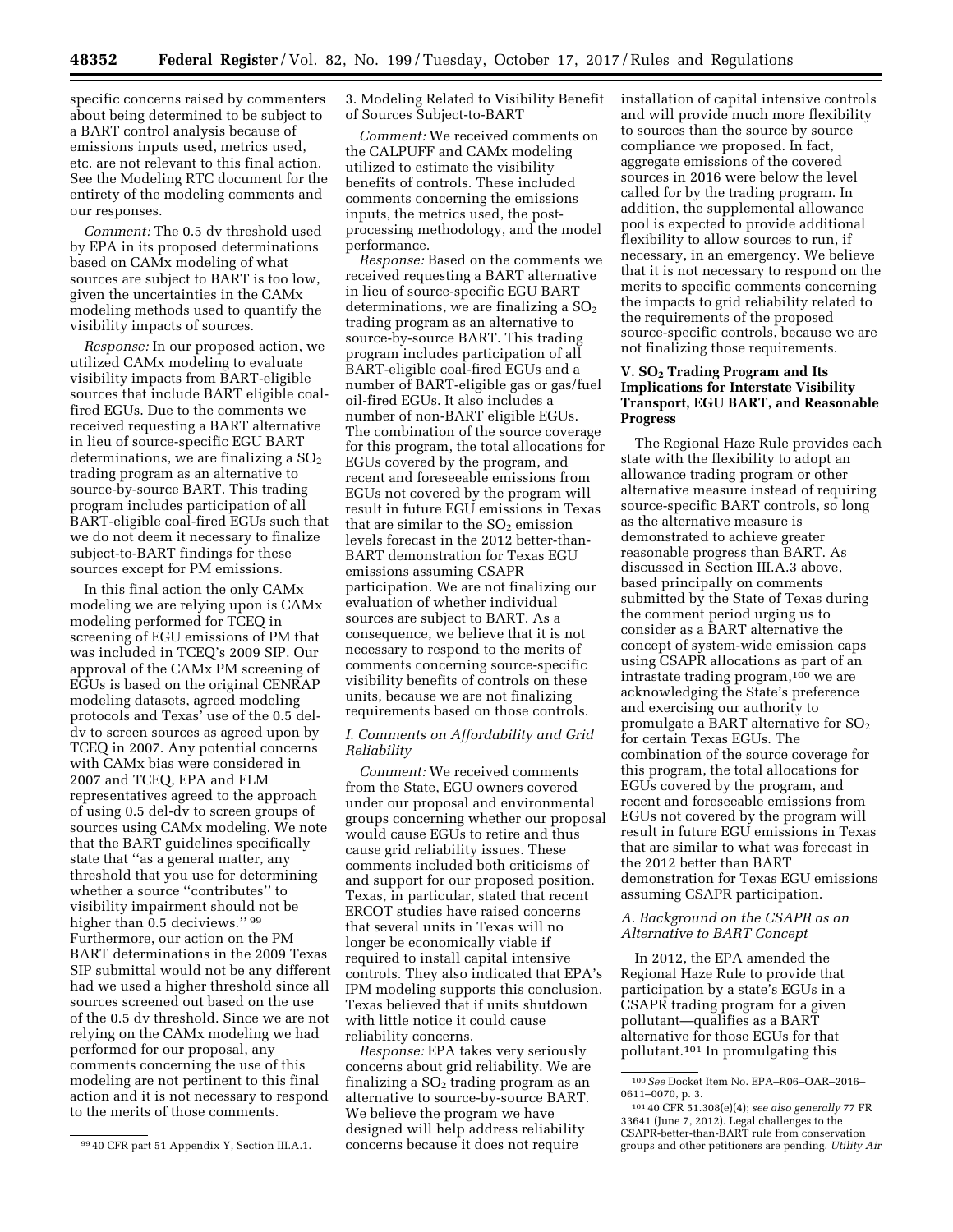CSAPR-better-than-BART rule (also referred to as ''Transport Rule as a BART Alternative''), the EPA relied on an analytic demonstration based on an air quality modeling study 102 showing that CSAPR implementation meets the Regional Haze Rule's criteria for a demonstration of greater reasonable progress than BART. In the air quality modeling study conducted for the 2012 analytic demonstration, the EPA projected visibility conditions in affected Class I areas 103 based on 2014 emissions projections for two control scenarios and on the 2014 base case emissions projections.104 One control scenario represents ''Nationwide BART'' and the other represents ''CSAPR + BART-elsewhere.'' In the base case, neither BART controls nor the EGU SO2 and  $NO<sub>x</sub>$  emissions reductions attributable to CSAPR were reflected. To project emissions under CSAPR, the EPA assumed that the geographic scope and state emissions budgets for CSAPR would be implemented as finalized and amended in 2011 and 2012.105 The results of that analytic demonstration based on this air quality modeling passed the two-pronged test set forth at 40 CFR 51.308(e)(3). The first prong ensures that the alternative program will not cause a decline in visibility at any affected Class I area. The second prong ensures that the alternative program results in improvements in average visibility across all affected Class I areas as compared to adopting source-specific BART. Together, these tests ensure that the alternative program provides for greater visibility improvement than would source-specific BART.

For purposes of the 2012 analytic demonstration that CSAPR as finalized and amended in 2011 and 2012

103The EPA identified two possible sets of ''affected Class I areas'' to consider for purposes of the study and found that implementation of CSAPR met the criteria for a BART alternative whichever set was considered. *See* 77 FR 33641, 33650 (June 7, 2012).

 $^{\rm 104}$  For additional detail on the 2014 base case, *see* the CSAPR Final Rule Technical Support Document, available in the docket for this action.

105CSAPR was amended three times in 2011 and 2012 to add five states to the seasonal  $NO<sub>x</sub>$  program and to increase certain state budgets. 76 FR 80760 (Dec. 27, 2011); 77 FR 10324 (Feb. 21, 2012); 77 FR 34830 (June 12, 2012). The CSAPR-better-than-BART final rule reflected consideration of these changes to CSAPR.

provides for greater reasonable progress than BART, the analysis included Texas EGUs as subject to CSAPR for  $SO<sub>2</sub>$  and annual  $NO<sub>X</sub>$  (as well as ozone-season  $NO<sub>x</sub>$ ). CSAPR's emissions limitations are defined in terms of emissions ''budgets'' for the collective emissions from affected EGUs in each covered state. Sources have the ability to purchase allowances from sources outside of the state, so total projected emissions for a state may, in some cases, exceed the state's emission budget, but aggregate emissions from all sources in a state should remain lower than or equal to the state's ''assurance level.'' The final emission budget under CSAPR for Texas was 294,471 tons per year for SO2, including 14,430 tons of allowances available in the new unit set aside.106 The State's ''assurance level'' under CSAPR was 347,476 tons.107 Under CSAPR, the projected  $SO<sub>2</sub>$ emissions from the affected Texas EGUs in the CSAPR + BART-elsewhere scenario were 266,600 tons per year. In a 2012 sensitivity analysis memo, EPA conducted a sensitivity analysis that confirmed that CSAPR would remain better-than-BART if Texas EGU emissions increased to approximately 317,100 tons.108

As introduced in Section I.C, in the EPA's final response to the D.C.

106Units that are subject to CSAPR but that do not receive allowance allocations as existing units are eligible for a new unit set aside (NUSA) allowance allocation. NUSA allowance allocations are a batch of emissions allowances that are reserved for new units that are regulated by the CSAPR, but weren't included in the final rule allocations. The NUSA allowance allocations are removed from the original pool of regional allowances, and divided up amongst the new units, so as not to exceed the emissions cap set in the CSAPR. Each calendar year, EPA issues three pairs of preliminary and final notices of data availability (NODAs), which are determined and recorded in two ''rounds'' and are published in the **Federal Register**. In any year, if the NUSA for a given CSAPR state and program does not have enough new units after completion of the 2nd round, the remaining allowances are allocated to existing CSAPR-affected units.

 $107$  See 40 CFR 97.710 for state  $SO<sub>2</sub>$  Group 2 trading budgets, new unit set-asides, Indian country new unit set-asides, and variability limits.

 $108$  For the projected annual  $SO<sub>2</sub>$  emissions from Texas EGUs See Technical Support Document for Demonstration of the Transport Rule as a BART Alternative, Docket ID No. EPA–HQ–OAR–2011– 0729–0014 (December 2011) (2011 CSAPR/BART Technical Support Document), available in the docket for this action. at table 2–4. Certain CSAPR budgets were increased after promulgation of the CSAPR final rule (and the increases were addressed in the 2012 CSAPR/BART sensitivity analysis memo. See memo entitled ''Sensitivity Analysis Accounting for Increases in Texas and Georgia Transport Rule State Emissions Budgets,'' Docket ID No. EPA–HQ–OAR–2011–0729–0323 (May 29, 2012), available in the docket for this action. The increase in the Texas  $SO<sub>2</sub>$  budget was 50,517 tons which, when added to the Texas  $SO_2$  emissions projected in the CSAPR + BART-elsewhere scenario of 266,600 tons, yields total potential  $SO<sub>2</sub>$  emissions from Texas EGUs of approximately 317,100 tons.

Circuit's remand of certain CSAPR budgets, we finalized the withdrawal of the requirements for Texas' EGUs to participate in the annual  $SO_2$  and  $NO_X$ trading programs and also finalized our determination that the changes to the geographic scope of the CSAPR trading programs resulting from the remand response do not affect the continued validity of participation in CSAPR as a BART alternative. This determination that CSAPR remains a viable BART alternative despite changes in geographic scope resulting from EPA's response to the CSAPR remand was based on a sensitivity analysis of the 2012 analytic demonstration used to support the original CSAPR as betterthan-BART rulemaking. A full explanation of the sensitivity analysis is included in the remand response proposal and final rule.109

### *B. Texas SO2 Trading Program*

Texas is no longer in the CSAPR program for annual  $SO<sub>2</sub>$  emissions and accordingly cannot rely on CSAPR as a BART alternative for  $SO<sub>2</sub>$  under 51.308(e)(4).110 Therefore, informed by the TCEQ comments, we are proceeding to address the SO<sub>2</sub> BART requirement for coal-fired, some gas-fired, and some gas/fuel oil-fired units under a BART alternative, which we are justifying according to the demonstration requirements under 51.308(e)(2).

1. Identification of Sources Participating in the Trading Program

Under 51.308(e)(2), a State may opt to implement or require participation in an emissions trading program or other alternative measure rather than to require sources subject to BART to install, operate, and maintain BART. Such an emissions trading program or other alternative measure must achieve greater reasonable progress than would be achieved through the installation and operation of BART. At the same time, the Texas trading program should be designed so as not to interfere with the validity of existing SIPs in other states that have relied on reductions from sources in Texas. As discussed elsewhere, the Texas trading program is designed to provide the measures that are needed to address interstate visibility transport requirements for several NAAQS and to be part of the long-term strategy needed to meet the reasonable progress requirements of the

*Regulatory Group* v. *EPA,* No. 12–1342 (D.C. Cir. filed August 6, 2012).

<sup>102</sup>*See* Technical Support Document for Demonstration of the Transport Rule as a BART Alternative, Docket ID No. EPA–HQ–OAR–2011– 0729–0014 (December 2011) (2011 CSAPR/BART Technical Support Document), and memo entitled ''Sensitivity Analysis Accounting for Increases in Texas and Georgia Transport Rule State Emissions Budgets,'' Docket ID No. EPA–HQ–OAR–2011– 0729–0323 (May 29, 2012), both available in the docket for this action.

<sup>109</sup> 81 FR 78954 (Nov. 10, 2016) and final action signed September 21, 2017 available at *regulations.gov* in Docket No. EPA–HQ–OAR– 2016–0598.

<sup>110</sup>See final action signed September 21, 2017 available at *regulations.gov* in Docket No. EPA–HQ– OAR–2016–0598.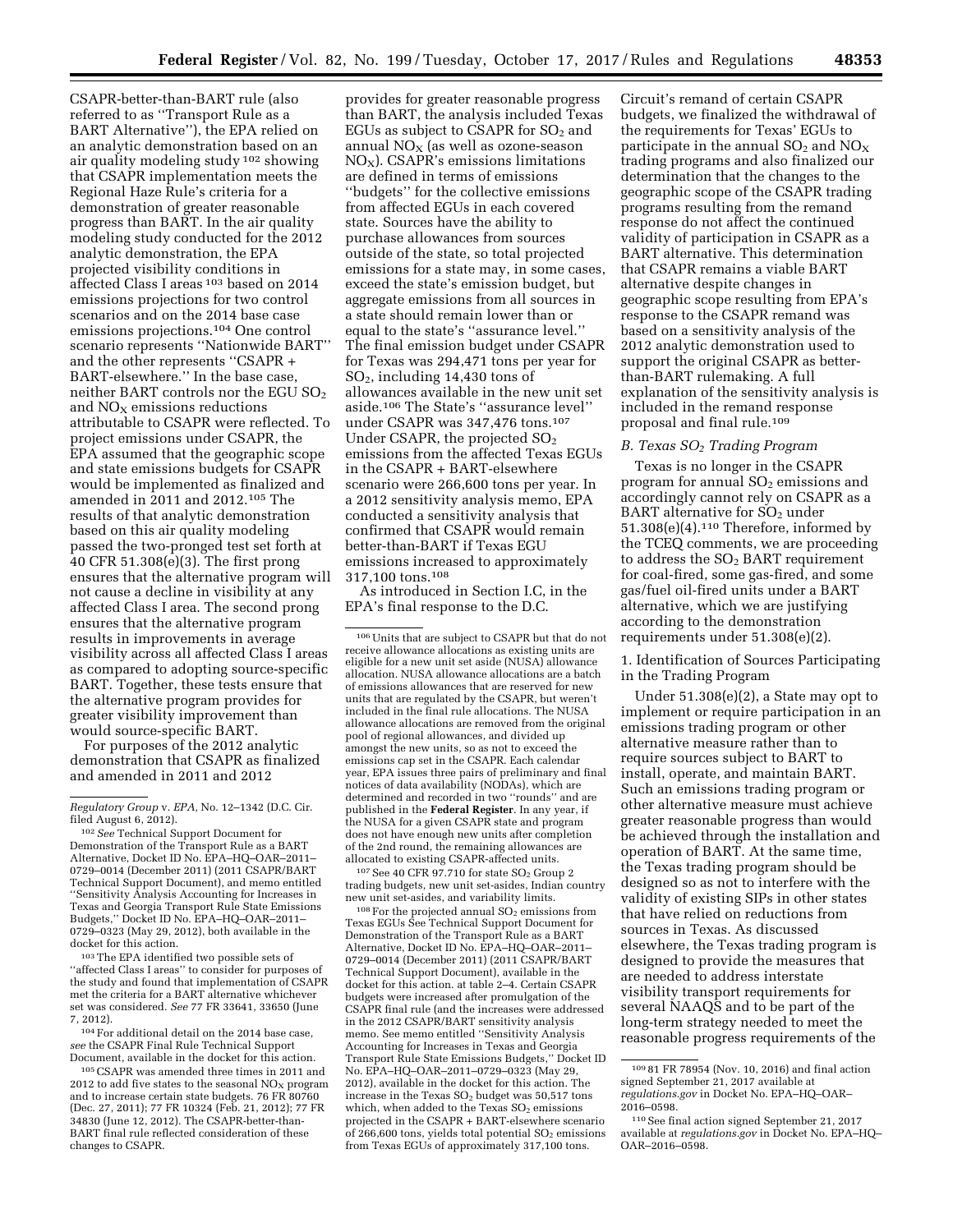Regional Haze Rule.111 To meet all of these goals, the trading program must not only be inclusive of all BARTeligible sources that are treated as satisfying the BART requirements through participation in a BART alternative, but must also include additional emission sources such that the trading program as a whole can be shown to both achieve greater reasonable progress than would be achieved through the installation and operation of BART, and achieve the emission reductions relied upon by other states during consultation and assumed by other states in their own regional haze SIPs, including their reasonable progress goals for their Class I areas.

The identification of EGUs in the trading program necessarily begins with the list of BART-eligible EGUs for which we intend to address the BART requirements through a BART alternative. As discussed elsewhere, we determined that several BART-eligible gas-fired and gas/oil-fired EGUs are not subject-to-BART for  $NO<sub>X</sub>$ ,  $SO<sub>2</sub>$ , and PM, therefore those BART-eligible sources are not included in the trading program. The table below lists those BARTeligible EGUs identified for participation in the trading program.

# TABLE 4—BART-ELIGIBLE EGUS PAR-TICIPATING IN THE TRADING PRO-GRAM

| Facility                                                                                                                                                                                                                                                                                                                                                                                                                                                                                                                                 | Unit                                                                                                                       |
|------------------------------------------------------------------------------------------------------------------------------------------------------------------------------------------------------------------------------------------------------------------------------------------------------------------------------------------------------------------------------------------------------------------------------------------------------------------------------------------------------------------------------------------|----------------------------------------------------------------------------------------------------------------------------|
| Big Brown (Luminant)<br>Big Brown (Luminant)<br>Coleto Creek (Dynegy <sup>112</sup> )<br>Fayette (LCRA)<br>Fayette (LCRA)<br>Graham (Luminant)<br>Harrington Station (Xcel)<br>Harrington Station (Xcel)<br>J T Deely (CPS Energy)<br>J T Deely (CPS Energy)<br>Martin Lake (Luminant)<br>Martin Lake (Luminant)<br>Martin Lake (Luminant)<br>Monticello (Luminant)<br>Monticello (Luminant)<br>Monticello (Luminant)<br>Newman (El Paso Electric)<br>Newman (El Paso Electric)<br>Newman (El Paso Electric)<br>O W Sommers (CPS Energy) | 1.<br>2.<br>1.<br>1.<br>2.<br>2.<br>061B.<br>062B.<br>1.<br>2.<br>1.<br>2.<br>3.<br>1.<br>2.<br>3.<br>2.<br>3.<br>4.<br>1. |
| O W Sommers (CPS Energy)                                                                                                                                                                                                                                                                                                                                                                                                                                                                                                                 | 2.                                                                                                                         |

<sup>111</sup>EPA is not determining at this time that this final action fully resolves the EPA's outstanding obligations with respect to reasonable progress that resulted from the Fifth Circuit's remand of our reasonable progress FIP. We intend to take future action to address the Fifth Circuit's remand.

| TABLE 4—BART-ELIGIBLE EGUS PAR- |  |  |
|---------------------------------|--|--|
| TICIPATING IN THE TRADING PRO-  |  |  |
| GRAM—Continued                  |  |  |

| Facility                                                                                                                                                                                                                                | Unit                                                                                                              |
|-----------------------------------------------------------------------------------------------------------------------------------------------------------------------------------------------------------------------------------------|-------------------------------------------------------------------------------------------------------------------|
| Stryker Creek (Luminant)<br>WA Parish (NRG)<br>WA Parish (NRG)<br>WA Parish (NRG)<br>Welsh Power Plant (AEP)<br>Welsh Power Plant (AEP)<br>Wilkes Power Plant (AEP)<br>Wilkes Power Plant (AEP)    2.<br>Wilkes Power Plant (AEP)    3. | ST <sub>2</sub><br>WAP4.<br>WAP5.<br>WAP <sub>6</sub> .<br>$\mathbf{1}$ .<br>$\overline{2}$ .<br>$\overline{1}$ . |
|                                                                                                                                                                                                                                         |                                                                                                                   |

For a BART alternative that includes an emissions trading program, the applicability provisions must be designed to prevent any significant potential shifting within the state of production and emissions from sources in the program to sources outside the program. Shifting would be logistically simplest among units in the same facility, because they are under common management and have access to the same transmission lines. In addition, since a coal-fired EGU to which electricity production could shift would have a relatively high  $SO<sub>2</sub>$  emission rate (compared to a gas-fired EGU), such shifting could also shift substantive amounts of  $SO<sub>2</sub>$  emissions. To prevent any significant shifting of generation and  $SO<sub>2</sub>$  emissions from participating sources to non-participating sources within the same facility, coal-fired EGUs that are not BART-eligible but are colocated with BART-eligible EGUs have been included in the program. While Fayette Unit 3, WA Parish Unit 8 (WAP8), and J K Spruce Units 1 and 2 were identified as coal-fired units that are not BART-eligible but are co-located with BART-eligible EGUs, these units have scrubbers installed to control  $SO<sub>2</sub>$ emissions such that a shift in generation from the participating units to these units would not result in a significant increase in emissions. Fayette Unit 3 has a high performing scrubber similar to the scrubbers on Fayette Units 1 and 2,113 and has a demonstrated ability to maintain  $SO<sub>2</sub>$  emissions at or below 0.04 lbs/MMBtu.114 We find that any shifting of generation from the participating units at the facility to Fayette Unit 3 would result in an insignificant shift of emissions. The scrubber at Parish Unit 8 maintains an emission rate four to five times lower than the emission rate of the other coal-fired units at the facility

(Parish Units 5, 6, and 7) that are uncontrolled.115 Shifting of generation from the participating units at the Parish facility to Parish Unit 8 would result in a decrease in overall emissions from the source. Similarly, J K Spruce Units 1 and 2 have high performing scrubbers and emit at emission rates much lower than the co-located BART-eligible coalfired units (J T Deely Units 1 and 2).<sup>116</sup> In addition, because these units not covered by the program are on average better controlled for  $SO<sub>2</sub>$  than the covered sources and emit far less  $SO<sub>2</sub>$ per unit of energy produced, we conclude that in general, based on the current emission rates of the EGUs, should a portion of electricity generation shift to those units not covered by the program, the net result would be a decrease in overall SO<sub>2</sub> emissions, as these non-participating units are on average much better controlled. Relative to current emission levels, should participating units increase their emissions rates and decrease generation to comply with their allocation, emissions from nonparticipating units may see a small increase. Therefore, we have not included Fayette Unit 3, WA Parish Unit 8 (WAP8), and J K Spruce Units 1 and 2 in the trading program. The table below lists those coal-fired units that are co-located with BART-eligible units that have been identified for inclusion in the trading program.

# TABLE 5—COAL-FIRED EGUS CO-LO-CATED WITH BART-ELIGIBLE EGUS AND PARTICIPATING IN THE TRADING PROGRAM

| Facility                    | Unit |
|-----------------------------|------|
| Welsh Power Plant (AEP)  3. |      |

In addition to these sources, we also evaluated other EGUs for inclusion in the trading program based on their potential to impact visibility at Class I areas. Addressing emissions from sources with the largest potential to impact visibility is required to make progress towards the goal of natural visibility conditions and to address emissions that may otherwise interfere

<sup>112</sup> Dynegy purchased the Coleto Creek power plant from Engie in February, 2017. Note that Coleto Creek may still be listed as being owned by Engie in some of our supporting documentation which was prepared before that sale.

<sup>113</sup>See the BART FIP TSD, available in the docket for this action (Document Id: EPA–R06–OAR–2016– 0611–0004), for evaluation of the performance of scrubbers on Fayette Units 1 and 2.

<sup>114</sup>The annual average emission rate for 2016 for this unit was 0.01 lb/MMBtu.

<sup>115</sup>Parish Units 5 and 6 are coal-fired BARTeligible units. Parish Unit 7 is not BART-eligible, but is a co-located coal-fired EGU. Unlike Parish Unit 8, these three units do not have an  $SO<sub>2</sub>$ scrubber installed.

<sup>116</sup>The annual average emission rate for 2016 for J K Spruce Units 1 and 2 was 0.03 lb/MMBtu and 0.01 lb/MMBtu, respectively. The annual average emission rate for 2016 for J T Deely Units 1 and 2 was 0.52 lb/MMBtu and 0.51 lb/MMBtu, respectively.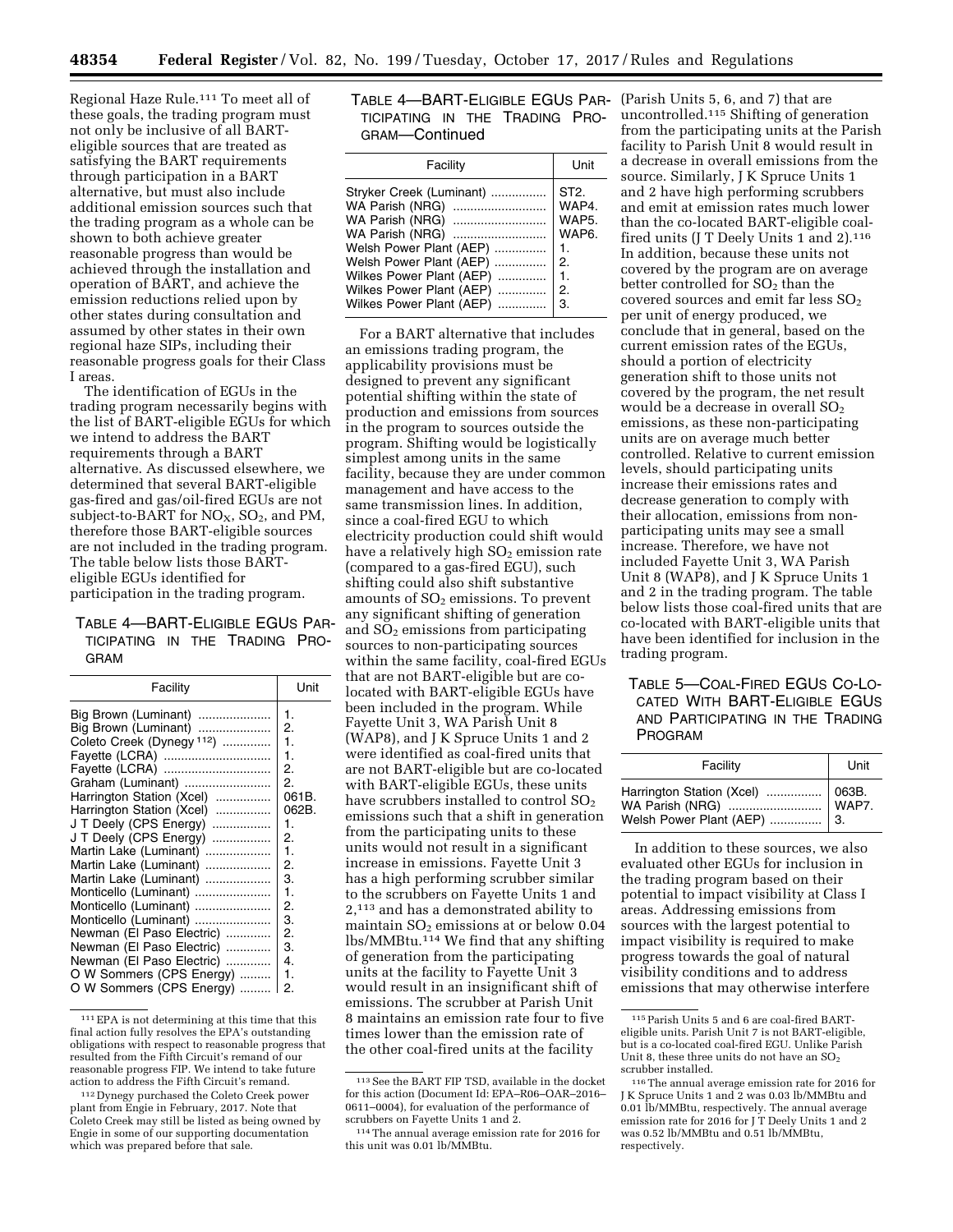with measures required to protect visibility in other states. EPA, States, and RPOs have historically used a Q/D analysis to identify those facilities that have the potential to impact visibility at a Class I area based on their emissions and distance to the Class I area. Where,

1. Q is the annual emissions in tons per year (tpy), and

2. D is the nearest distance to a Class I Area in kilometers (km).

We used a Q/D value of 10 as a threshold for identification of facilities that may impact air visibility at Class I areas and could be included in the trading program in order to meet the goals of achieving greater reasonable progress than BART and limiting visibility transport. We selected this value of 10 based on guidance contained in the BART Guidelines, which states:

Based on our analyses, we believe that a State that has established 0.5 deciviews as a contribution threshold could reasonably exempt from the BART review process sources that emit less than 500 tpy of  $NO<sub>X</sub>$  or  $SO<sub>2</sub>$  (or combined  $NO<sub>X</sub>$  and  $SO<sub>2</sub>$ ), as long as these sources are located more than 50 kilometers from any Class I area; and sources that emit less than 1000 tpy of  $NO<sub>x</sub>$  or  $SO<sub>2</sub>$  (or combined  $NO<sub>x</sub>$  and  $SO<sub>2</sub>$ ) that are located more than 100 kilometers from any Class I area.<sup>117</sup>

The approach described above corresponds to a Q/D threshold of 10. This approach has also been recommended by the Federal Land Managers' Air Quality Related Values Work Group (FLAG) 118 as an initial screening test to determine if an analysis is required to evaluate the potential impact of a new or modified source on air quality related value (AQRV) at a Class I area. For this purpose, a Q/D value is calculated using the combined annual emissions in tons per year of  $(SO<sub>2</sub>, NO<sub>X</sub>, PM<sub>10</sub>, and$ sulfuric acid mist  $(H<sub>2</sub>SO<sub>4</sub>)$  divided by the distance to the Class I area in km. A Q/D value greater than 10 requires a Class I area AQRV analysis.119

We considered the results of an available Q/D analysis based on 2009 emissions to identify facilities that may impact air visibility at Class I areas.<sup>120</sup>

The table below summarizes the results of that Q/D analysis for EGU sources in Texas with a Q/D value greater than 10 with respect to the nearest Class I area to the source.

# TABLE 6—Q/D ANALYSIS FOR TEXAS EGUS

[Q/D greater than 10, 2009 annual emissions]

| Facility                  | Maximum Q/D |
|---------------------------|-------------|
| H.W. Pirkey (AEP)         | 35.8        |
| Big Brown (Luminant)      | 182.9       |
| Sommers-Deely (CPS)       | 56.9        |
| Coleto Creek (Dynegy)     | 46.0        |
| Fayette (LCRA)            | 61.0        |
| Gibbons Creek (TMPA)      | 30.8        |
| Harrington Station (XCEL) | 107.8       |
| San Miquel                | 32.9        |
| Limestone (NRG)           | 85.1        |
| Martin Lake (Luminant)    | 367.4       |
| Monticello (Luminant)     | 425.4       |
| Oklaunion (AEP)           | 85.0        |
| Sandow (Luminant)         | 63.0        |
| Tolk Station (XCEL)       | 148.5       |
| Twin Oaks                 | 14.2        |
| WA Parish (NRG)           | 84.3        |
| Welsh (AEP)               | 230.1       |

Based on the above Q/D analysis, we identified additional coal-fired EGUs for participation in the  $SO<sub>2</sub>$  trading program due to their emissions, proximity to Class I areas, and potential to impact visibility at Class I areas. While Gibbons Creek is identified by the Q/D analysis, the facility does not include any BARTeligible EGUs and has installed very stringent controls such that current emissions are approximately 1% of what they were in 2009.121 Therefore, we do not consider Gibbons Creek to have significant potential to impact visibility at any Class I area and do not include it in the trading program. The Twin Oaks facility, consisting of two units, is also identified as having a Q/ D greater than 10. However, the Q/D for this facility is significantly lower than that of the other facilities, the facility does not include any BART-eligible EGUs, and the estimated Q/D for an individual unit would be less than 10. We do not consider the potential visibility impacts from these units to be significant relative to the other coalfired EGUs in Texas with Q/Ds much greater than 10 and do not include it in the trading program. The Oklaunion facility consists of one coal-fired unit that is not BART-eligible. Annual emissions of  $SO<sub>2</sub>$  in 2016 from this source were 1,530 tons, less than 1% of the total annual emissions for EGUs in the state. We have determined that the

most recent emissions from this facility are small relative to other non-BART units included in the program and we have not included Oklaunion in the trading program. Finally, San Miguel is identified as having a Q/D greater than 10. The San Miguel facility consists of one coal-fired unit that is not BARTeligible. In our review of existing controls at the facility performed as part of our action to address the remaining regional haze obligations for Texas, we found that the San Miguel facility has upgraded its  $SO<sub>2</sub>$  scrubber system to perform at the highest level (94% control efficiency) that can reasonably be expected based on the extremely high sulfur content of the coal being burned, and the technology currently available.122 Since completion of all scrubber upgrades,<sup>123</sup> emissions from the facility on a 30-day boiler operating day 124 rolling average basis have remained below 0.6 lb/MMBtu and the 2016 annual average emission rate was 0.44 lb/MMBtu. Therefore, we have determined that the facility is well controlled and have not included San Miguel in the trading program. Other coal-fired EGUs in Texas that are not included in the trading program either had Q/D values less than 10 based on 2009 emissions or were not yet operating in 2009. New units beginning operation after 2009 would be permitted and constructed using emission control technology determined under either BACT or LAER review, as applicable and we do not consider the potential visibility impacts from these units to be significant relative to those coal-fired EGUs participating in the program. See Table 10 and accompanying discussion in the section below for additional information on coal-fired EGUs not included in the trading program. The table below lists the additional units identified by the Q/D analysis described above as potentially significantly impacting visibility and are included in the trading program. We note that all of the other coal-fired units identified for inclusion in the trading program due to their BART-eligibility or by the fact that they are co-located with BART-eligible coal units would also be identified for

<sup>117</sup>See 40 CFR part 51, App. Y, § III (How to Identify Sources ''Subject to BART'').

<sup>118</sup>Federal Land Managers' Air Quality Related Values Work Group (FLAG), Phase I Report— Revised (2010) Natural Resource Report NPS/ NRPC/NRR—2010/232, October 2010. Available at *[http://www.nature.nps.gov/air/Pubs/pdf/flag/FLAG](http://www.nature.nps.gov/air/Pubs/pdf/flag/FLAG_2010.pdf)* \_*[2010.pdf.](http://www.nature.nps.gov/air/Pubs/pdf/flag/FLAG_2010.pdf)* 

<sup>119</sup>We also note that TCEQ utilized a Q/D threshold of 5 in its analysis of reasonable progress sources in the 2009 Texas Regional Haze SIP. See Appendix 10–1.

<sup>120</sup> See the TX RH FIP TSD that accompanied our December 2014 Proposed action 79 FR 74818 (Dec

<sup>16, 2014)</sup> and 2009statesum\_Q\_D.xlsx available in the docket for that action.

 $121 2016$  annual  $SO<sub>2</sub>$  emissions were only 138 tons compared to 11,931 tons in 2009.

<sup>122</sup> 79 FR 74818 (Dec. 16, 2014).

<sup>123</sup>San Miguel Electric Cooperative FGD Upgrade Program Update, URS Corporation, June 30, 2014. Available in the docket for our December 2014 Proposed action, 79 FR 74818 (Dec 16, 2014) as ''TX166–008–066 San Miguel FGD Upgrade Program.''

<sup>124</sup>A boiler operating day (BOD) is any 24-hour period between 12:00 midnight and the following midnight during which any fuel is combusted at any time at the steam generating unit. See 70 FR 39172 (July 6, 2005).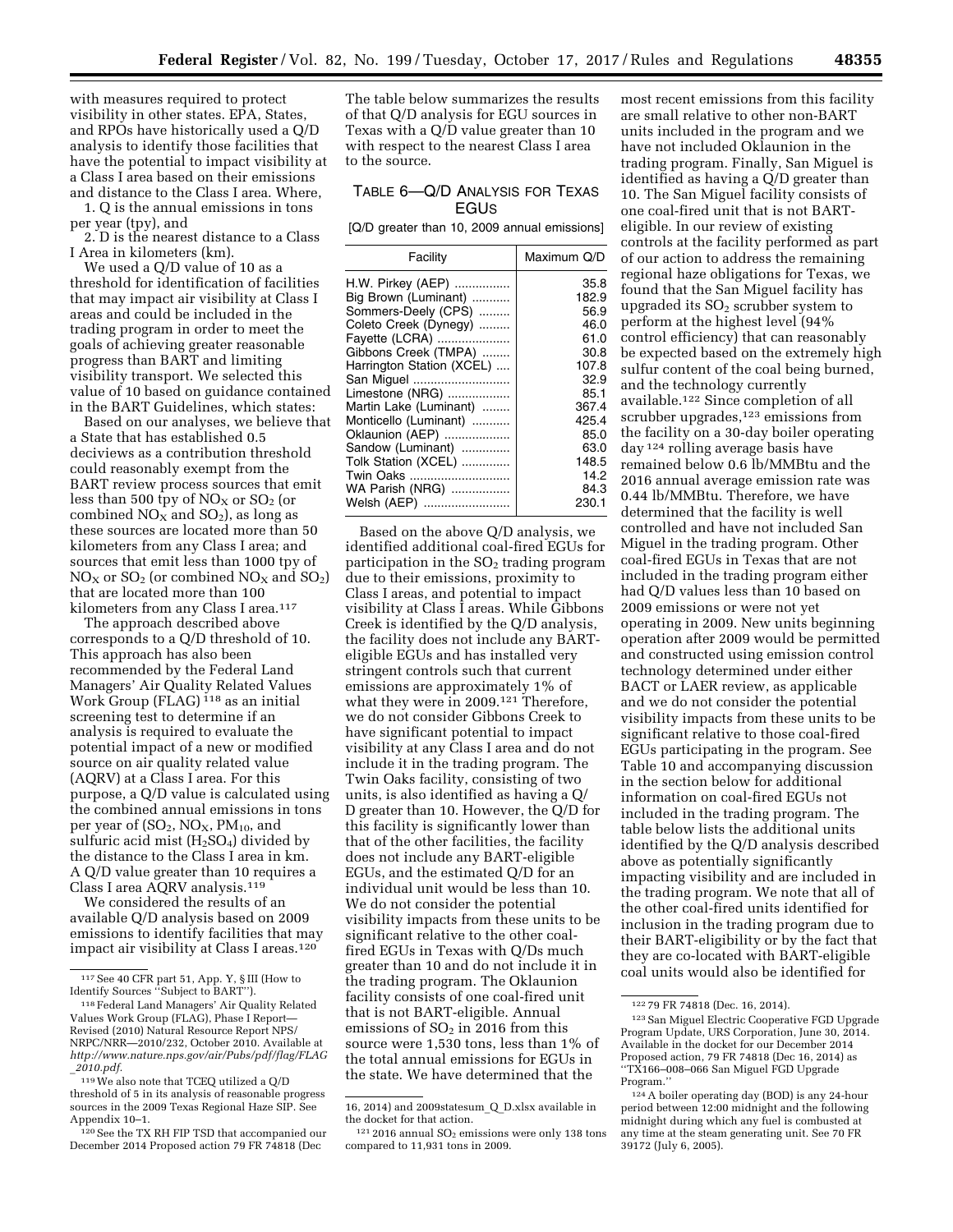inclusion in the trading program if the Q/D analysis were applied to them.

TABLE 7—ADDITIONAL UNITS IDENTI-FIED FOR INCLUSION IN THE TRADING PROGRAM

| Facility | <b>Unit</b> |
|----------|-------------|
|          |             |

As discussed in more detail below, the inclusion of all of these identified sources (Tables 4, 5, and 7 above) in an intrastate  $SO<sub>2</sub>$  trading program will achieve emission levels that are similar to original projected participation by all Texas EGUs in the CSAPR program for trading of  $SO<sub>2</sub>$  and achieve greater reasonable progress than BART. In addition to being a sufficient alternative to BART, the trading program secures reductions consistent with visibility transport requirements and is part of the long-term strategy to meet the reasonable progress requirements of the Regional Haze Rule.125 The combination of the source coverage for this program, the total allocations for EGUs covered by the program, and recent and foreseeable emissions from EGUs not covered by the program will result in future EGU emissions in Texas that on average will be no greater than what was forecast in the 2012 better-than-BART demonstration for Texas EGU emissions assuming CSAPR participation.

2. Texas SO<sub>2</sub> Trading Program as a BART Alternative

40 CFR 51.308(e)(2) contains the required plan elements and analyses for an emissions trading program or alternative measure designed as a BART alternative.

As discussed above, consistent with our proposal, we are finalizing our list of all BART-eligible sources, in Texas, which serves to satisfy  $§ 51.308(e)(2)(i)(A).$ 

This action includes a list of all EGUs covered by the trading program, satisfying the first requirement of § 51.308(e)(2)(i)(B). All BART-eligible coal-fired units, some additional coalfired EGUs, and some BART-eligible gas-fired and oil-and-gas-fired units are

covered by the alternative program.126 This coverage and our determinations that the BART-eligible gas-fired and oiland-gas-fired EGUs not covered by the program are not subject-to-BART for  $NO<sub>X</sub>$ ,  $SO<sub>2</sub>$  and PM satisfy the second requirement of  $\S 51.308(e)(2)(i)(B)$ .

Regarding the requirements of 40 CFR  $51.308(e)(2)(i)(C)$ , we are not making determinations of BART for each source subject to BART and covered by the program. The demonstration for a BART alternative does not need to include determinations of BART for each source subject to BART and covered by the program when the ''alternative measure has been designed to meet a requirement other than BART.'' The Texas trading program meets this condition, as discussed elsewhere, because it has been designed to meet multiple requirements other than BART. This BART alternative extends beyond all BART-eligible coal-fired units to include a number of additional coalfired EGUs, and some BART-eligible gas-fired and oil-and-gas-fired units, capturing the majority of emissions from EGUs in the State and is designed to provide the measures that are needed to address interstate visibility transport requirements for several NAAQS. This is because for all sources covered by the Texas  $SO<sub>2</sub>$  trading program, those sources' CSAPR allocations for  $SO<sub>2</sub>$  are incorporated into this finalized BART alternative, and the BART FIP obtains more emission reductions of  $SO<sub>2</sub>$  and  $NO<sub>x</sub>$  than the level of emissions reductions relied upon by other states during consultation and assumed by other states in their own regional haze SIPs including their reasonable progress goals for their Class I areas. This BART alternative, addressing emissions from both BART eligible and non-BART eligible sources, that in combination provides for greater reasonable progress than BART, is also designed to be part of the long-term strategy needed to meet the reasonable progress requirements of the Regional Haze Rule, which remain outstanding after the remand of our reasonable progress FIP by the Fifth Circuit Court of Appeals. Since the time of our January 4, 2017 proposal on BART, we note that the Fifth Circuit Court of Appeals has remanded without vacatur our prior action on the 2009 Texas Regional Haze SIP and part of the Oklahoma Regional Haze SIP.127 We contemplate that future action on this remand, including action that may merge with new development of SIP

revisions by the State of Texas as contemplated in its request for the  $SO<sub>2</sub>$ BART alternative, will bring closure to the reasonable progress requirement. For these reasons, we find that it is not necessary for us to make determinations of BART for each source subject to BART and covered by the program. In this context, 51.308(e)(2)(i)(C) provides that we may ''determine the best system of continuous emission control technology and associated emission reductions for similar types of sources within a source category based on both source-specific and category-wide information, as appropriate.'' In this action, we are relying on the determinations of the best system of continuous emission control technology and associated emission reductions for EGUs as was used in our 2012 determination that showed that CSAPR as finalized and amended in 2011 and 2012 achieves more reasonable progress than BART. These determinations were based on category-wide information.

Regarding the requirement of 40 CFR  $51.308(e)(2)(i)(D)$ , our analysis is that the Texas trading program will effectively limit the aggregate annual SO2 emissions of the covered EGUs to be no higher than the sum of their allowances. As discussed elsewhere, the average total annual allowance allocation for covered sources is 238,393 tons and an additional 10,000 tons for the Supplemental Allowance pool. In addition, while the Supplemental Allowance pool may grow over time as unused supplemental allowances remain available and allocations from retired units are placed in the supplemental pool, the total number of allowances that can be allocated in a control period from the supplemental pool is limited to a maximum 54,711 tons plus the amount of any allowances placed in the pool that year from retired units and corrections. Therefore, annual average emissions for the covered sources will be less than or equal to 248,393 tons with some year to year variability constrained by the number of banked allowances and number of allowances that can be allocated in a control period from the supplemental pool. The projected  $SO<sub>2</sub>$  emission reduction that will be achieved by the program, relative to any selected historical baseline year, is therefore the difference between the aggregate historical baseline emissions of the covered units and the average total annual allocation. For example, the aggregate  $2014$   $SO<sub>2</sub>$  emissions of the covered EGUs were 309,296 tons per year, while the average total annual allocation for the covered EGUs is

<sup>125</sup>EPA is not determining at this time that this final action fully resolves the EPA's outstanding obligations with respect to reasonable progress that resulted from the Fifth Circuit's remand of our reasonable progress FIP. We intend to take future action to address the Fifth Circuit's remand.

 $^{126}\, \rm{See}$  Table 3 above for list of participating units and identification of BART-eligible participating units.

<sup>127</sup>*Texas* v. *EPA,* 829 F.3d 405 (5th Cir. 2016).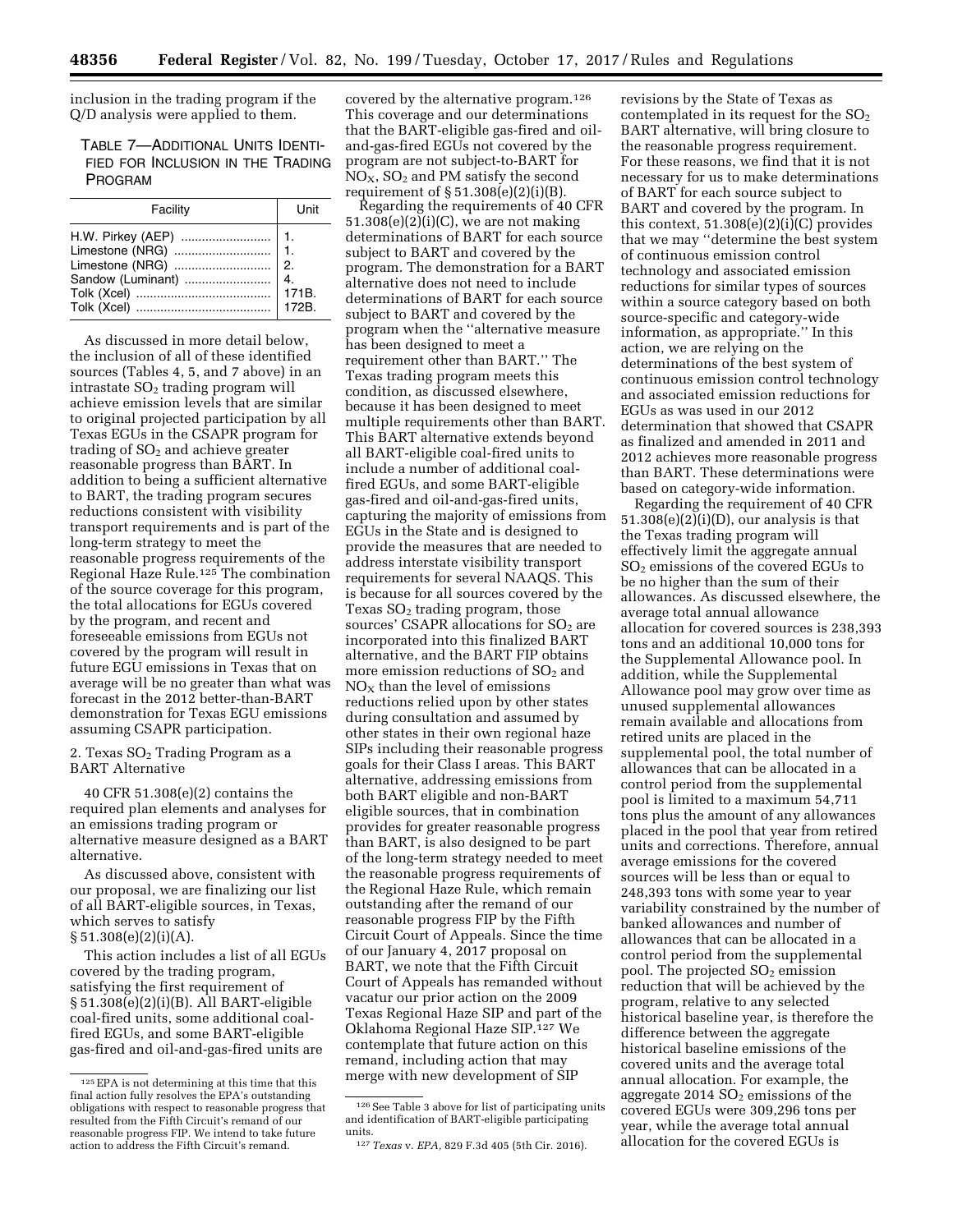248,393 tons/year.128 Therefore, compared to 2014 emissions, the Texas trading program is projected to achieve an average reduction of approximately 60,903 tons per year.<sup>129</sup> We note that the trading program allows additional sources to opt-in to the program. Should sources choose to opt-in in the future, the average total annual allocation could increase up to a maximum of 289,740. For comparison, the aggregate  $2014$   $SO<sub>2</sub>$ emissions of the covered EGUs including all potential opt-ins were 343,425 tons per year. Therefore, compared to 2014 emissions, the Texas trading program including all potential opt-ins is projected to achieve an average reduction of approximately 53,685 tons per year.

Regarding the requirement of 40 CFR 51.308(e)(2)(i)(E), the BART alternative being finalized today is supported by our determination that the clear weight of the evidence is that the trading program achieves greater reasonable progress than would be achieved through the installation and operation of BART at the covered sources. The 2012 demonstration showed that CSAPR as finalized and amended in 2011 and 2012 meets the Regional Haze Rule's criteria for a demonstration of greater reasonable progress than BART. This 2012 demonstration is the primary evidence that the Texas trading program achieves greater reasonable progress

than BART. However, the states participating in CSAPR are now slightly different than the geographic scope of CSAPR assumed in the 2012 analytic demonstration. The changes to states participating in both CSAPR  $NO<sub>x</sub>$ trading programs resulting from EPA's response to the D.C. Circuit's remand were found by us to have no adverse impact on the 2012 determination that CSAPR participation remains betterthan-BART.<sup>130</sup> Regarding  $SO_2$  emissions from Texas, as detailed below, the BART alternative is projected to accomplish emission levels from Texas EGUs that are similar to the emission levels from Texas EGUs that would have been realized from the  $SO<sub>2</sub>$  trading program under CSAPR. The changes to the geographic scope of the  $NO<sub>X</sub>$  CSAPR programs combined with the expectation that the Texas trading program will reduce the  $SO<sub>2</sub>$  emissions of EGUs in Texas to levels similar to CSAPR-participation levels, despite slight differences in EGU participation between the two  $SO<sub>2</sub>$  programs, lead to the finding here that post-remand CSAPR and the Texas BART alternative program are better-than-BART for Texas.

The differences in Texas EGU participation in CSAPR and this BART alternative are either not significant or, in some cases, work to demonstrate the relative stringency of the BART alternative as compared to CSAPR. If

Texas EGUs were still required to participate in CSAPR's  $SO<sub>2</sub>$  trading program, it would be plainly consistent with previous findings and approvals that CSAPR is an acceptable BART alternative. The Texas trading program will result in emissions from the covered EGUs and other EGUs in Texas that are no higher than if Texas EGUs were still required to participate in  $CSAPR's SO<sub>2</sub> trading program, and thus$ the clear weight of evidence is that the Texas trading program will provide more reasonable progress than BART. Still regarding 40 CFR 51.308(e)(2)(i)(E), we have considered the question of whether in applying this portion of the Regional Haze Rule we should take as the baseline the application of sourcespecific BART at the covered sources. We interpret the rule to not require that approach in this situation, given that  $51.308(e)(2)(i)(C)$  provides for an exception (which we are exercising) to the requirement for source-specific BART determinations for the covered sources. We are not making any sourcespecific BART determinations in this action, nor did Texas do so in its 2009 SIP submission.

Table 8 below identifies the participating units and their unit-level allocations under the Texas  $SO<sub>2</sub>$  trading program. These allocations are the same as under CSAPR.

TABLE 8-ALLOCATIONS FOR TEXAS EGUS SUBJECT TO THE FIP SO<sub>2</sub> TRADING PROGRAM

| Owner/operator | Units | Allocations<br>(tpy) |
|----------------|-------|----------------------|
| <b>AEP</b>     |       | 6,496                |
|                |       | 7,050                |
|                |       | 7,208                |
|                |       | 8,882                |
|                |       | 14                   |
|                |       | 2                    |
|                |       | 3                    |
|                |       | 6,170                |
|                |       | 6,082                |
|                |       | 55                   |
|                |       |                      |
|                |       | 9,057                |
|                |       |                      |
|                |       |                      |
|                |       | $\overline{2}$       |
| <b>LCRA</b>    |       | 7,979                |
|                |       | 8,019                |
|                |       | 8,473                |
|                |       | 8,559                |
|                |       | 12,024               |
|                |       | 11,580               |
|                |       | 12,236               |
|                |       | 8,598                |

<sup>128</sup>Texas sources were subject to CSAPR in 2015 and 2016 but are no longer subject to CSAPR. We therefore select 2014 as the appropriate most recent year for this comparison.

129We note that for other types of alternative programs that might be adopted under 40 CFR

51.308(e)(2), the analysis of achievable emission reductions could be more complicated. For example, a program that involved economic incentives instead of allowances or that involved interstate allowance trading would present a more complex situation in which achievable emission reductions could not be calculated simply be

comparing aggregate baseline emissions to aggregate allowances.

130 81 FR 78954, 78962 (November 10, 2016) and final action signed September 21, 2017 available at *regulations.gov* in Docket No. EPA–HQ–OAR– 2016–0598.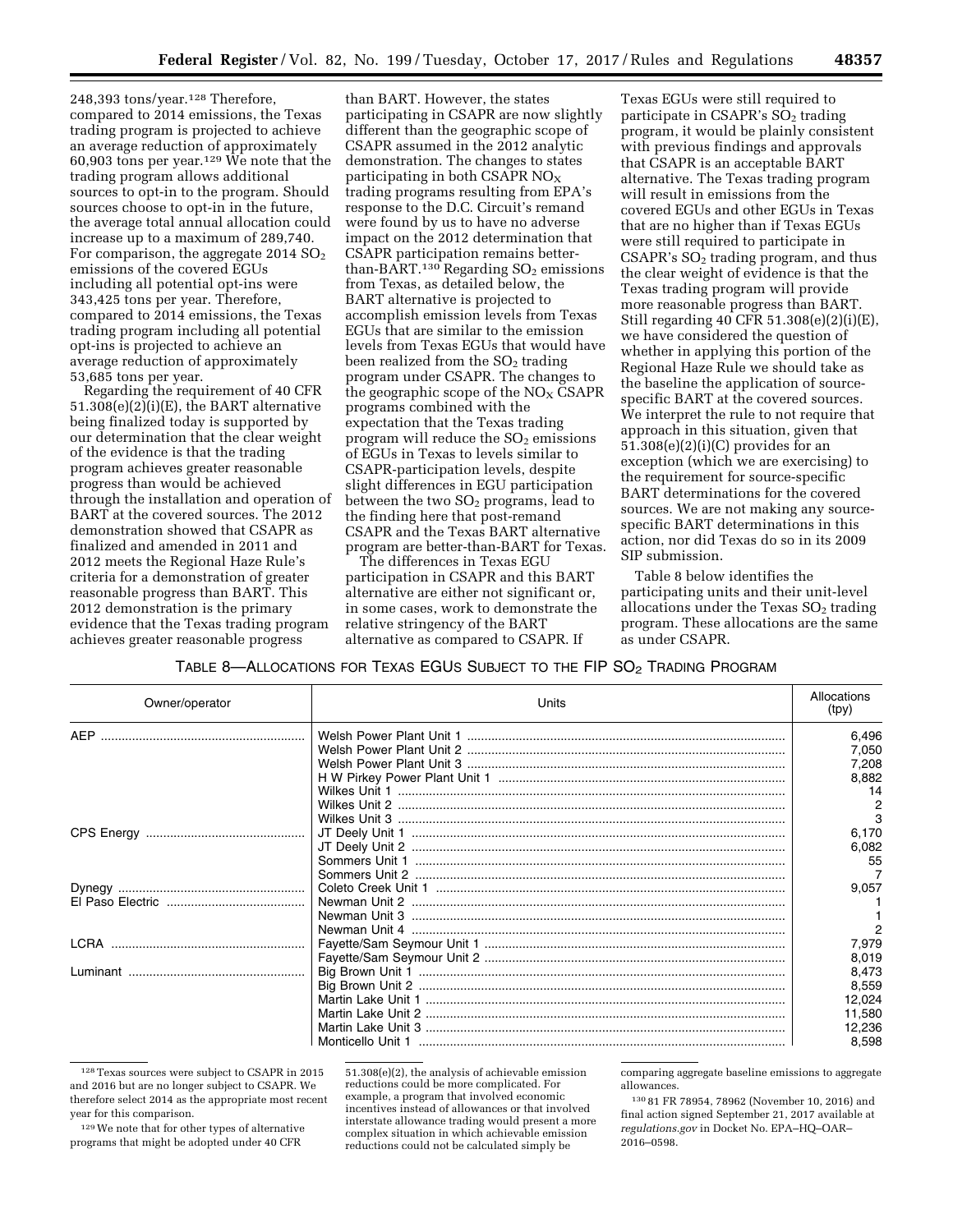# TABLE 8-ALLOCATIONS FOR TEXAS EGUS SUBJECT TO THE FIP SO<sub>2</sub> TRADING PROGRAM-Continued

| Owner/operator | Units                | Allocations<br>(tpy) |
|----------------|----------------------|----------------------|
|                |                      | 8.795                |
|                |                      | 12,216               |
|                |                      | 8,370                |
|                |                      | 145                  |
|                |                      | 226                  |
|                |                      | 12,081               |
|                |                      | 12.293               |
|                |                      | 3                    |
|                |                      | 9,580                |
|                |                      | 8,900                |
|                |                      | 7,653                |
|                |                      | 6.900                |
|                |                      | 7,062                |
|                |                      | 5,361                |
|                | Harrington Unit 062B | 5,255                |
|                |                      | 5,055                |
|                |                      |                      |
| Tota           |                      | 238,393              |

The total annual allocation for all sources in the Texas  $SO<sub>2</sub>$  trading program is 238,393 tons. In addition, a Supplemental Allowance pool initially holds an additional 10,000 tons for a maximum total annual allocation of 248,393 tons. The Administrator may allocate a limited number of additional allowances from this pool to sources whose emissions exceed their annual

allocation, pursuant to 40 CFR 97.912. Under CSAPR, the total allocations for all existing EGUs in Texas is 279,740 tons, with a total of 294,471 tons including the new unit set aside of 14,430 tons and the Indian country new unit set aside.131 As shown in Table 9 below, the coverage of the Texas  $SO<sub>2</sub>$ trading program represents 81% of the total CSAPR allocation for Texas and

85% of the CSAPR allocations for existing units. The Supplemental Allowance pool contains an additional 10,000 tons, compared to the new unit set aside (NUSA) allowance allocation under CSAPR of 14,430 tons. Examining 2016 emissions, the EGUs covered by the program represent 89% of total Texas EGU emissions.

TABLE 9-COMPARISON OF TEXAS SO<sub>2</sub> TRADING PROGRAM ALLOCATIONS TO PREVIOUSLY APPLICABLE CSAPR ALLOCATIONS AND TO 2016 EMISSIONS

| Annual allocations in the<br>Texas Trading Program<br>(tons per year) | % of total<br>previously applicable<br>CSAPR<br>allocations<br>$(294, 471$ tons per year) | 2016 emissions<br>(tons per year) |
|-----------------------------------------------------------------------|-------------------------------------------------------------------------------------------|-----------------------------------|
| 238.393                                                               | 81                                                                                        | 218.291<br>245.737                |
| 10.000                                                                | 3.4<br>16                                                                                 | 27.446                            |

\* No allocation.

The remaining 11% of the total 2016 emissions due to sources not covered by the program come from coal-fired units that on average are better controlled for  $SO<sub>2</sub>$  than the covered sources (26,795) tons in 2016) and gas units that rarely burn fuel oil (651 tons in 2016). The table below lists these coal-fired units. The average annual emission rate for 2016 is 0.50 lb/MMBTU for the coalfired units participating in the trading program compared to 0.12 lb/MMBTU for the coal-fired units not covered by the program. Therefore, we conclude that in general, based on the current emission rates of the EGUs, should a portion of electricity generation shift to units not covered by the program, the net result would be a decrease in overall  $SO<sub>2</sub>$  emissions, as these nonparticipating units are on average much better controlled and emit far less  $SO<sub>2</sub>$ per unit of energy produced. Relative to current emission levels, should participating units increase their emissions rates and decrease generation to comply with their allocation, emissions from non-participating units may see a small increase.

<sup>131</sup>An Indian Country new unit set-aside is established for each state under the CSAPR that

provides allowances for future new units locating in Indian Country. The Indian Country new unit

set-aside for Texas is 294 tons. See 40 CFR 97.710.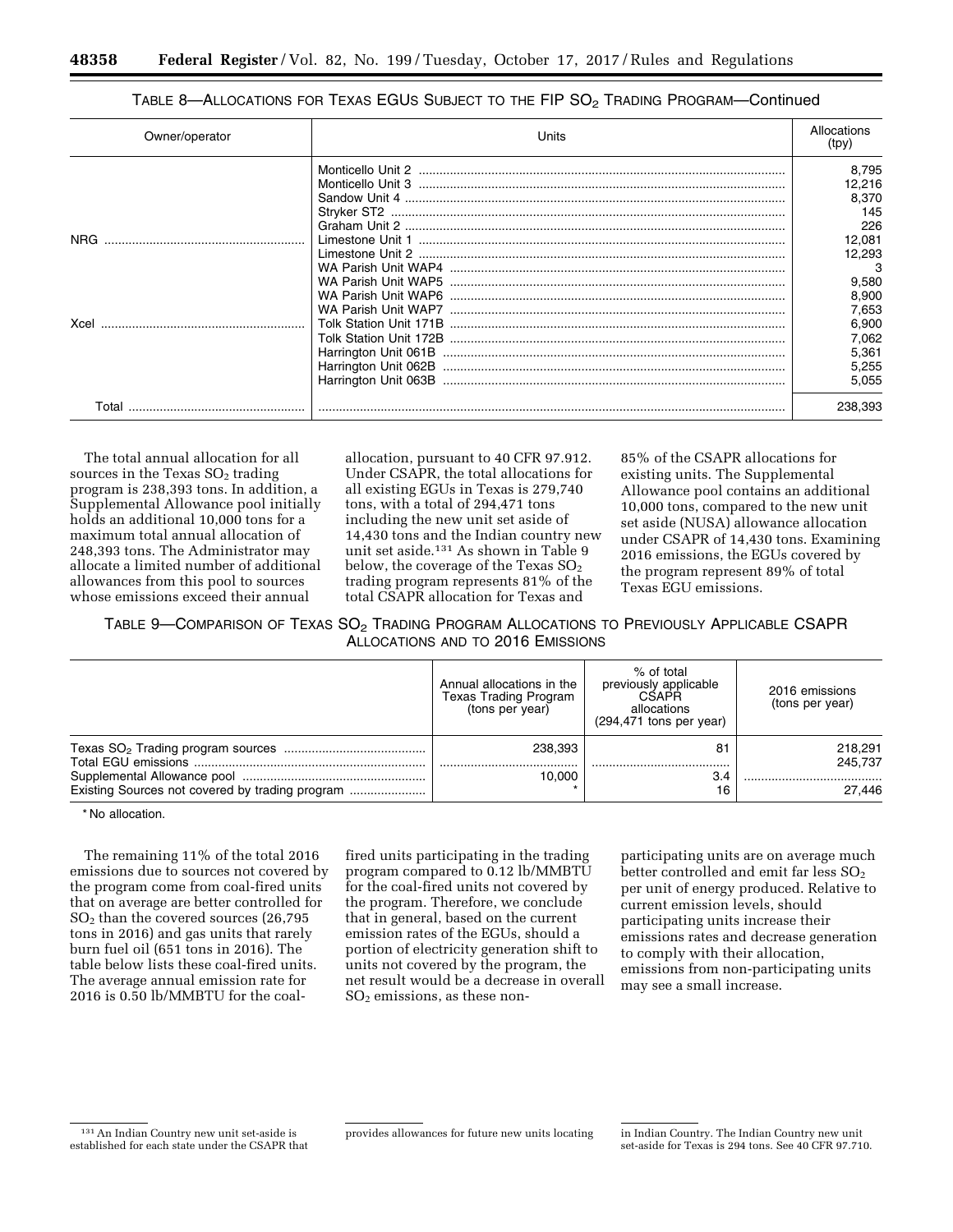| Previously applicable<br>CSAPR allocation<br>(tons) | 2016 emissions<br>(tons) | 2016 annual average<br>emission rate<br>(lb/MMBtu) |
|-----------------------------------------------------|--------------------------|----------------------------------------------------|
| 2,955                                               | 231                      | 0.01                                               |
| 6,314                                               | 138                      | 0.02                                               |
| 4.133                                               | 467                      | 0.03                                               |
| 158                                                 | 151                      | 0.01                                               |
| 1.665                                               | 3.334                    | 0.11                                               |
|                                                     | 3.727                    | 0.12                                               |
| 4.386                                               | 1,530                    | 0.11                                               |
| 6.271                                               | 6.815                    | 0.44                                               |
| 773                                                 | 1.117                    | 0.11                                               |
| 725                                                 | 1.146                    | 0.10                                               |
|                                                     | 1,842                    | 0.09                                               |
| 2.326                                               | 1.712                    | 0.21                                               |
| 2.270                                               | 1.475                    | 0.23                                               |
| 4.071                                               | 3.112                    | 0.16                                               |
| 36.047                                              | 26.795                   |                                                    |

\* Oak Grove Unit 2 and Sandy Creek Unit 1 received allocations from the new unit set aside under the CSAPR program.

The exclusion of a large number of gas-fired units that occasionally burn fuel oil further limits allowances in the program as compared to CSAPR because CSAPR allocated these units allowances that are higher than their recent and current emissions. In 2016, these units emitted 651 tons of SO<sub>2</sub>, but received allowances for over 5,000 tons. By excluding these sources from the program, those unused allowances are not available for purchase by other EGUs. We note the trading program does allow non-participating sources that previously had CSAPR allocations to opt-in to the trading program and receive an allocation equivalent to the CSAPR level allocation. Should some sources choose to opt-in to the program, the total number of allowances will increase by that amount. This will serve to increase the percentage of CSAPR allowances represented by the Texas  $SO<sub>2</sub>$  trading program and increase the portion of emissions covered by the program, more closely resembling the CSAPR program.

Finally, the Texas  $SO<sub>2</sub>$  trading program does not allow EGUs to purchase allowances from sources in other states. Under CSAPR, Texas EGUs were allowed to purchase allowances from other Group 2 states, a fact which could, and was projected to, result in an increase in annual allowances used in the State above the state budget. CSAPR also included a variability limit that was set at 18% of the State budget and an assurance level equal to the State's budget plus variability limit. The assurance level for Texas was set at 347,476 tons. The CSAPR assurance provisions are triggered if the State's emissions for a year exceed the assurance level. These assurance

provisions require some sources to surrender two additional allowances per ton beyond the amount equal to their actual emissions, depending on their emissions and annual allocation level. In effect, under CSAPR, EGUs in Texas could emit above the allocation if willing to pay the market price of allowances and the cost associated with each incremental ton of emissions could triple if in the aggregate they exceeded the assurance level. The Texas trading program will have 248,393 tons of allowances allocated every year, with no ability to purchase additional allowances from sources outside of the State, preventing an increase beyond that annual allocation.132 This includes an annual allocation of 10,000 allowances to the Supplemental Allowance pool. The Supplemental Allowance pool may grow over time as unused supplemental allowances remain available and allocations from retired units are placed in the supplemental pool but the total number of allowances that can be allocated in a control period from in this supplemental pool is limited to a maximum 54,711 tons plus the amount of any allowances placed in the pool that year from retired units and corrections. The 54,711-ton value is equal to 10,000 tons annually allocated to the pool plus 18% of the total annual allocation for participating units, mirroring the variability limit from CSAPR. The total number of allowances that can be allocated in a single year is

therefore 293,104, which is the sum of the 238,393 budget for existing units plus 54,711. Annual average emissions for the covered sources will be less than or equal to 248,393 tons with some year to year variability constrained by the number of banked allowances and allowances available to be allocated during a control period from the Supplemental Allowance pool. If additional units opt into the program, additional allowances will be available corresponding to the amounts that those units would have been allocated under CSAPR. The projected  $SO<sub>2</sub>$  emissions from the affected Texas EGUs in the CSAPR + BART-elsewhere scenario were 266,600 tons per year. In a 2012 sensitivity analysis memo, EPA conducted a sensitivity analysis that confirmed that CSAPR would remain better-than-BART if Texas EGU emissions increased to approximately 317,100 tons.<sup>133</sup> Under the Texas  $SO_2$ trading program, annual average EGU emissions are anticipated to remain well below 317,100 tons per year as annual allocations for participating units are

<sup>132</sup>We note the trading program does allow nonparticipating sources that previously had CSAPR allocations to opt-in to the trading program and receive an allocation equivalent to the CSAPR level allocation. Should some sources choose to opt-in to the program, the total number of allowances will increase by that amount.

 $^{133}\rm{For}$  the projected annual  $\rm{SO}_2$  emissions from Texas EGUs *see* Technical Support Document for Demonstration of the Transport Rule as a BART Alternative, Docket ID No. EPA–HQ–OAR–2011– 0729–0014 (December 2011) (2011 CSAPR/BART Technical Support Document), available in the docket for this action, at table 2–4. Certain CSAPR budgets were increased after promulgation of the CSAPR final rule (and the increases were addressed in the 2012 CSAPR/BART sensitivity analysis memo), *See* memo titled ''Sensitivity Analysis Accounting for Increases in Texas and Georgia Transport Rule State Emissions Budgets,'' Docket ID No. EPA–HQ–OAR–2011–0729–0323 (May 29, 2012), available in the docket for this action. The increase in the Texas  $SO<sub>2</sub>$  budget was 50,517 tons which, when added to the Texas  $SO_2$  emissions projected in the CSAPR + BART-elsewhere scenario of 266,600 tons, yields total potential  $SO<sub>2</sub>$  emissions from Texas EGUs of approximately 317,100 tons.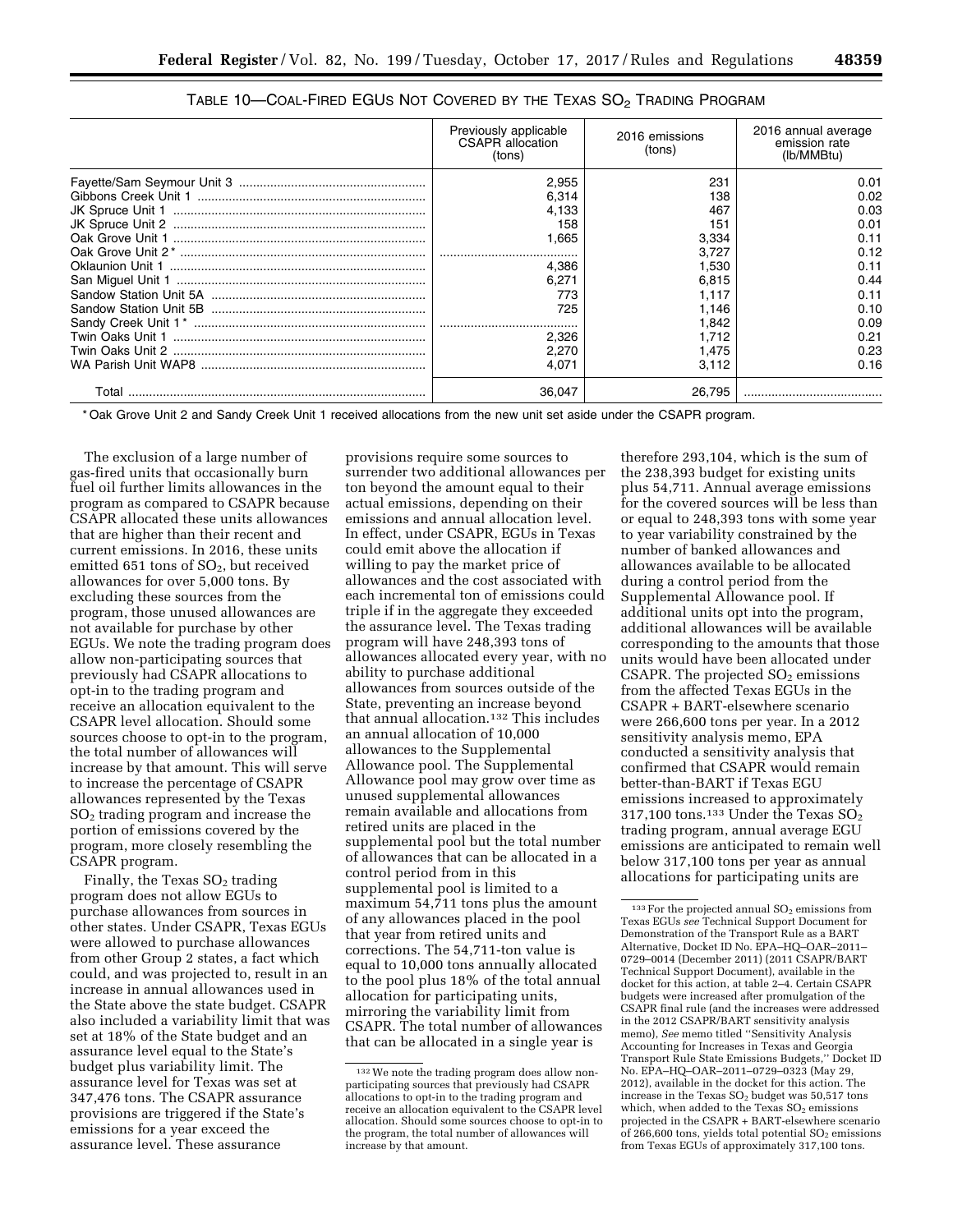held at 248,393 tons per year. Sources not covered by the program emitted less than 27,500 tons of  $SO<sub>2</sub>$  in 2016 and are not projected to significantly increase from this level. Any new units would be required to be well controlled and similar to the existing units not covered by the program, they would not significantly increase total emissions of SO2. Furthermore, as discussed above, any load shifting to these new nonparticipating units would be projected to result in a net decrease in emissions per unit of electricity generated and at most a small increase in total  $SO<sub>2</sub>$ emissions compared to them not having been brought into operation. We note that total emissions of  $SO<sub>2</sub>$  from all EGU sources in Texas in 2016 were 245,737 tons.

We also note that state-wide EGU emissions in Texas have decreased considerably since the 2002 baseline period, reflecting market changes and reductions due to requirements such as CAIR/CSAPR. In 2002, Texas EGU emissions were 560,860 tons of  $SO<sub>2</sub>$ compared to emissions of 245,737 tons in 2016, a reduction of over 56%. The Texas  $SO<sub>2</sub>$  trading program locks in the large majority of these reductions by limiting allocation of allowances to 248,393 tons per year for participating sources. While the Texas program does not include all EGU sources in the State, as discussed above, the EGUs outside of the program contribute relatively little to the total state emissions and these units on average are better controlled for  $SO<sub>2</sub>$  than the units subject to the Texas program.

### *C. Specific Texas SO2 Trading Program Features*

The Texas  $SO<sub>2</sub>$  Trading Program is an intrastate cap-and-trade program for listed covered sources in the State of Texas. The EPA is promulgating the Texas  $SO<sub>2</sub>$  Trading Program under 40 CFR 52.2312 and subpart FFFFF of part 97. The State of Texas may choose to remain under the Texas  $SO<sub>2</sub>$  Trading Program or replace it with an appropriate SIP. If the State of Texas is interested in pursuing delegation of the Texas  $SO<sub>2</sub>$  Trading Program, the request would need to provide a demonstration of the State's statutory authority to implement any delegated elements.

The Texas  $SO<sub>2</sub>$  Trading Program is modeled after the EPA's CSAPR  $SO<sub>2</sub>$ Group 2 Trading Program and satisfies the requirements of  $\S 51.308(e)(2)(vi)$ . Similar to the CSAPR  $SO<sub>2</sub>$  Group 2 Trading Program, the Texas  $SO<sub>2</sub>$  Trading Program sets an  $SO<sub>2</sub>$  emission budget for the State of Texas. Authorizations to emit SO<sub>2</sub>, known as allowances, are allocated to affected units. The Texas

SO2 Trading Program provides flexibility to affected units and sources by allowing units and sources to determine their own compliance path; this includes adding or operating control technologies, upgrading or improving controls, switching fuels, and using allowances. Sources can buy and sell allowances and bank (save) allowances for future use as long as each source holds enough allowances to account for its emissions of  $SO<sub>2</sub>$  by the end of the compliance period.

Pursuant to the requirements of  $\S 51.308(e)(2)(vi)(A)$ , the applicability of the Texas  $SO<sub>2</sub>$  Trading Program is defined in 40 CFR 97.904. Section 97.904(a) identifies the subject units, which include all BART-eligible coalfired EGUs, additional coal-fired EGUs, and several BART-eligible gas-fired and gas/fuel oil-fired EGUs, all of which were previously covered by the CSAPR SO2 Group 2 Trading Program. Additionally, under 40 CFR 97.904(b), the EPA is providing an opportunity for any other unit in the State of Texas that was subject to the CSAPR  $SO<sub>2</sub>$  Group 2 Trading Program to opt-in to the Texas SO2 Trading Program. We discuss in Section V.B above, how the applicability results in coverage of the Texas  $SO<sub>2</sub>$  trading program representing 81% of the total CSAPR allocation for Texas and 85% of the CSAPR allocations for existing units, and how potential shifts in generation would result in an insignificant change in emissions. The Texas  $SO<sub>2</sub>$  Trading Program establishes the statewide  $SO<sub>2</sub>$ budget for the subject units at 40 CFR 97.910(a). This budget is equal to the allowances for each subject unit identified under §§ 97.904(a) and 97.911(a). As units opt-in to the Texas SO2 Trading under § 97.904(b), the allowances for each of these units will equal their CSAPR  $SO<sub>2</sub>$  Group 2 allowances under § 97.911(b). Additionally, the EPA has established a Supplemental Allowance Pool with a budget of 10,000 tons of  $SO<sub>2</sub>$  to provide compliance assistance to subject units and sources. Section 40 CFR 97.912 establishes how allowances are allocated from the Supplemental Allowance Pool to sources (collections of participating units at a facility) that have reported total emissions for that control period exceeding the total amounts of allowances allocated to the participating units at the source for that control period (before any allocation from the Supplemental Allowance Pool). For any control period, the maximum supplemental allocation from the Supplemental Allowance Pool that a source may receive is the amount by

which the total emissions reported for its participating units exceed the total allocations to its participating units (before any allocation from the Supplemental Allowance Pool). If the total amount of allowances available for allocation from the Supplemental Allowance Pool for a control period is less than the sum of these maximum allocations, sources will receive less than the maximum supplemental allocation from the Supplemental Allowance Pool, where the amount of supplemental allocations for each source is determined in proportion to the sources' respective maximum allocations, with one exception. While all other sources required to participate in the trading program have flexibility to transfer allowances among multiple participating units under the same owner/operator when planning operations, Coleto Creek consists of only one coal-fired unit and is the only coalfired unit in Texas owned and operated by Dynegy. To provide this source additional flexibility, Coleto Creek will be allocated its maximum supplemental allocation from the Supplemental Allowance Pool as long as there are sufficient allowances in the Supplemental Allowance Pool available for allocation, and its actual allocation will not be reduced in proportion with any reductions made to the supplemental allocations to other sources. Section 97.921 establishes how the Administrator will record the allowances for the Texas  $SO<sub>2</sub>$  Trading Program and ensures that the Administrator will not record more allowances than are available under the program consistent with 40 CFR 51.308(e)(2)(vi)(B). The monitoring, recordkeeping, and reporting provisions for the Texas  $SO<sub>2</sub>$  Trading Program at 40 CFR 97.930–97.935 are consistent with those requirements in the CSAPR  $SO<sub>2</sub>$ Group 2 Trading Program. The provisions in 40 CFR 97.930–97.935 require the subject units to comply with the monitoring, recordkeeping, and reporting requirements for SO2 emissions in 40 CFR part 75; thereby satisfying the requirements of § 51.308(e)(2)(vi)(C)–(E). The Texas SO2 Trading Program will be implemented by the EPA using the Allowance Management System. The use of the Allowance Management System will provide a consistent approach to implementation and tracking of allowances and emissions for the EPA, subject sources, and the public consistent with the requirements of 40 CFR  $51.308(e)(2)(vi)(F)$ . Additionally, the EPA is promulgating requirements at 40 CFR 97.913–97.918 for designated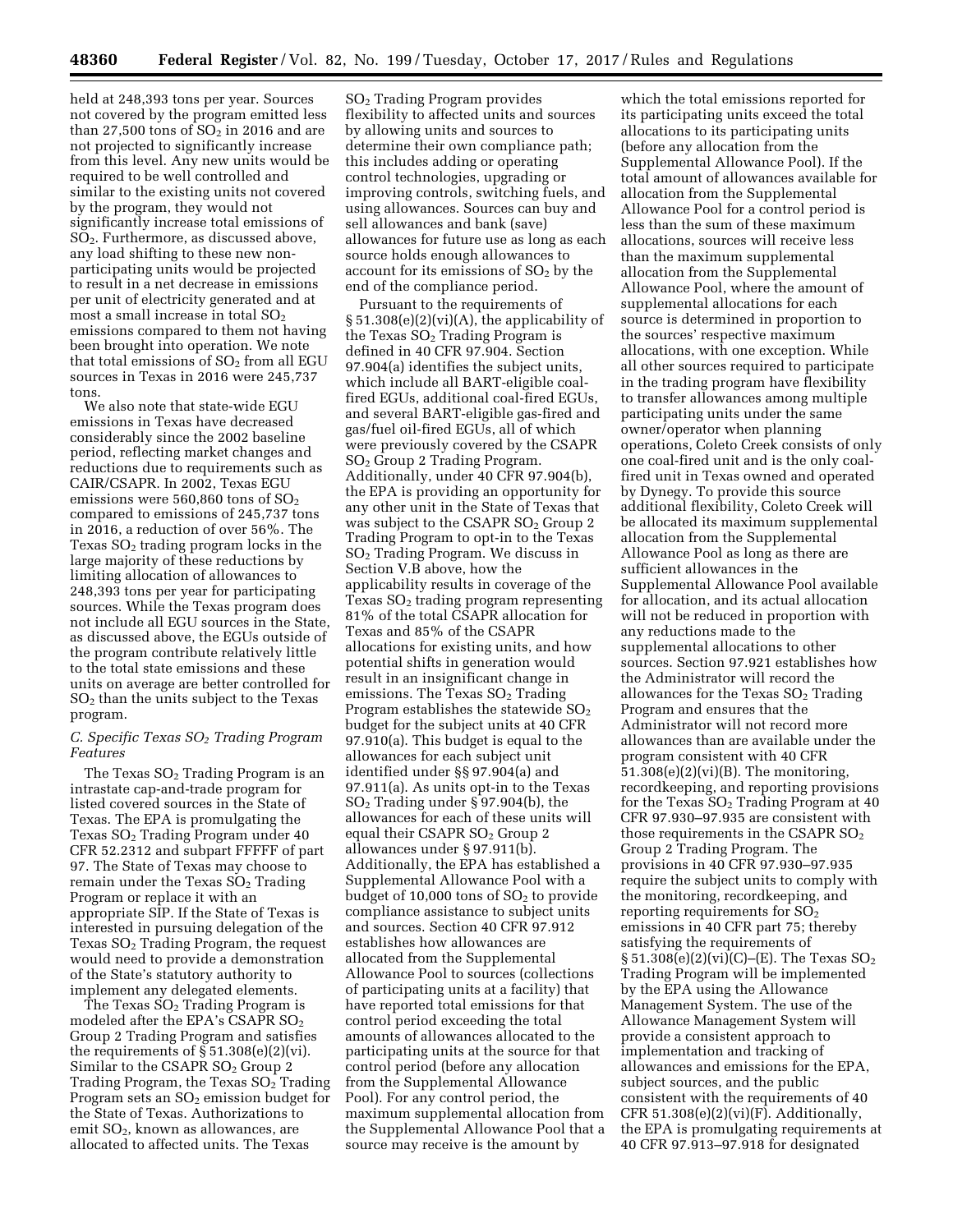and alternate designated representatives that satisfy the requirements of 40 CFR 51.308(e)(2)(vi)(G) and are consistent with the EPA's other trading programs under 40 CFR part 97. Allowance transfer provisions for the Texas  $SO<sub>2</sub>$ Trading Program at 40 CFR 97.922 and 97.923 provide procedures that allow timely transfer and recording of allowances; these provisions will minimize administrative barriers to the operation of the allowance market and ensure that such procedures apply uniformly to all sources and other potential participants in the allowance market, consistent with 40 CFR 51.308(e)(2)(vi)(H). Compliance provisions for the Texas  $SO<sub>2</sub>$  Trading Program at 40 CFR 97.924 prohibit a source from emitting a total tonnage of  $SO<sub>2</sub>$  that exceeds the tonnage value of its  $SO<sub>2</sub>$  allowance holdings as required by 40 CFR 51.308(e)(2)(vi)(I). The Texas SO2 Trading Program includes automatic allowance surrender provisions at 40 CFR 97.924(d) that apply consistently from source to source and the tonnage value of the allowances deducted shall equal at least three times the tonnage of the excess emissions, consistent with the penalty provisions at 40 CFR 51.308(e)(2)(vi)(J). The Texas SO2 Trading Program provides for banking of allowances under 40 CFR 97.926; Texas  $SO<sub>2</sub>$  Trading Program allowances are valid for compliance in the control period of issuance or may be banked for future use, consistent with 40 CFR 51.308(e)(2)(vi)(K). The EPA is promulgating the Texas  $SO<sub>2</sub>$  Trading Program as a BART-alternative for Texas' Regional Haze obligations. The CAA and EPA's implementing regulations require periodic review of the state's regional haze approach under

40 CFR 51.308(g) to evaluate progress towards the reasonable progress goals for Class I areas located within the State and Class I areas located outside the State affected by emissions from within the State. Because the Texas  $SO<sub>2</sub>$ Trading Program is a BART-alternative for Texas' Regional Haze obligations, this program is required to be reviewed in each progress report. We anticipate this progress report will provide the information needed to assess program performance, as required by 40 CFR 51.308(e)(2)(vi)(L).

As previously discussed, the EPA modeled the Texas SO<sub>2</sub> Trading Program after the EPA's CSAPR  $SO<sub>2</sub>$ Group 2 Trading Program. Relying on a trading program structure that is already in effect enables the EPA, the subject sources, and the public to benefit from the use of the Allowance Management System, forms, and monitoring, recordkeeping, and reporting requirements. However, there are a few features of the Texas  $SO<sub>2</sub>$  Trading Program that are separate and unique from the EPA's CSAPR. First, the program does not address new units that are built after the inception of the program; these units would be permitted and constructed using emission control technology determined under either BACT or LAER review, as applicable. Second, the Texas  $SO<sub>2</sub>$ Trading Program provides that sources that were previously covered under the CSAPR SO2 Group 2 Trading Program, but are not subject to the requirements of subpart FFFFF of part 97 can opt-in to the Texas  $SO<sub>2</sub>$  Trading Program at the allocation level established under CSAPR. Finally, the Texas  $SO<sub>2</sub>$  Trading Program includes a Supplemental Allowance Pool to provide some compliance assistance to units whose

emissions exceed their allocations. The amount of allocations to the Supplemental Allowance Pool each year is less than the portion of the Texas budget under the CSAPR SO<sub>2</sub> Group 2 Trading Program that would have been set aside each year for new units (and which would have been allocated to existing units to the extent not needed by new units).

#### **VI. Final Action**

#### *A. Regional Haze*

We are finalizing our identification of BART-eligible EGUs. We are approving the portion of the Texas Regional Haze SIP that addresses the BART requirement for EGUs for PM. As discussed elsewhere in this preamble, we are replacing Texas' reliance on CAIR with reliance on CSAPR to address the  $NO<sub>x</sub>$  BART requirements for EGUs. To address the SO2 BART requirements for EGUs, we are promulgating a FIP to replace Texas' reliance on CAIR with reliance on an intrastate  $SO<sub>2</sub>$  trading program for certain EGUs identified in Table 11 below. This FIP is codified under 40 CFR 52.2312 and subpart FFFFF of part 97. We are finalizing our determination that BART-eligible EGUs not covered by the intrastate  $SO<sub>2</sub>$  trading program are not subject-to-BART. This final action is also part of the long-term strategy to address the reasonable progress requirements for Texas EGUs, which remain outstanding after the remand of our reasonable progress FIP by the Fifth Circuit Court of Appeals. However, further assessment and analysis of the CAA's reasonable progress factors will be needed before the Regional Haze Rule's reasonable progress requirements will be fully addressed for Texas.

|  |  | TABLE 11—TEXAS EGUS SUBJECT TO THE FIP $\mathrm{SO}_2$ Trading Program |
|--|--|------------------------------------------------------------------------|
|--|--|------------------------------------------------------------------------|

| Owner/operator | Units                                            |
|----------------|--------------------------------------------------|
|                | Welsh Power Plant Units 1, 2, and 3.             |
|                | H W Pirkey Power Plant Unit 1.                   |
|                | Wilkes Units $1^*$ , $2^*$ , and $3^*$ .         |
|                | JT Deely Units 1 and 2, Sommers Units 1* and 2*. |
|                | Coleto Creek Unit 1.                             |
|                | Fayette/Sam Seymour Units 1 and 2.               |
|                | Big Brown Units 1 and 2.                         |
|                | Martin Lake Units 1, 2, and 3.                   |
|                | Monticello Units 1, 2, and 3.                    |
|                | Sandow Unit 4.                                   |
|                | Stryker ST2*.                                    |
|                | Graham Unit 2 <sup>*</sup> .                     |
| NRG.           | Limestone Units 1 and 2.                         |
|                | WA Parish Units WAP4*, WAP5, WAP6, WAP7.         |
| Xcel           | Tolk Station Units 171B and 172B.                |
|                | Harrington Units 061B, 062B, and 063B.           |
|                | Newman Units 2*, 3*, and 4*.                     |

\* Gas-fired or gas/fuel oil-fired units.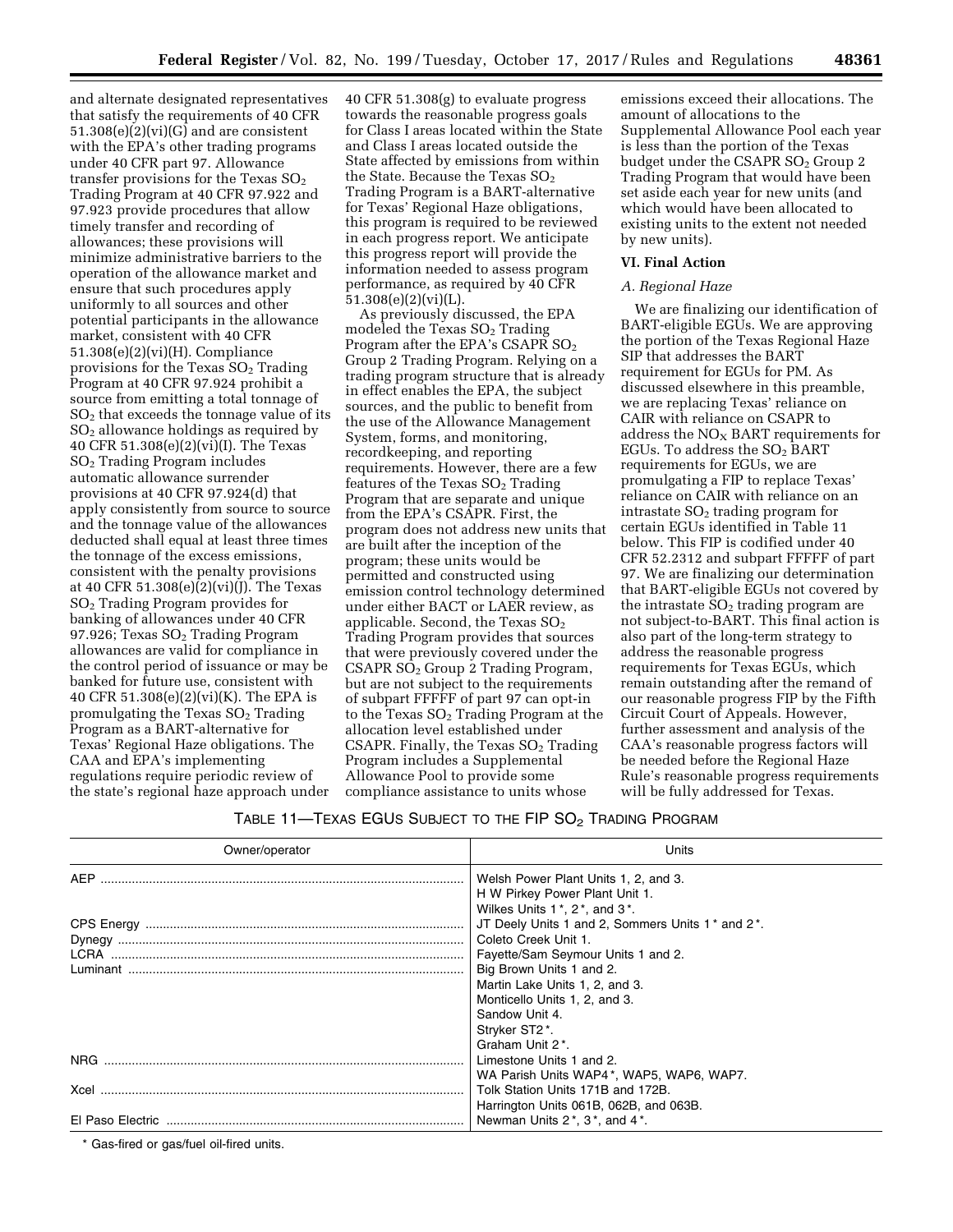**48362 Federal Register** / Vol. 82, No. 199 / Tuesday, October 17, 2017 / Rules and Regulations

#### *B. Interstate Visibility Transport*

In our January 5, 2016 final action 134 we disapproved the portion of Texas' SIP revisions intended to address interstate visibility transport for six NAAQS, including the 1997 8-hour ozone and 1997  $PM_{2.5}$ <sup>135</sup> That rulemaking was challenged, however, and in December 2016, following the submittal of a request by the EPA for a voluntary remand of the parts of the rule under challenge, the Fifth Circuit Court of Appeals remanded the rule in its entirety without vacatur.136 In our January 4, 2017 proposed action we proposed to reconsider the basis of our prior disapproval of Texas' SIP revisions addressing interstate visibility transport under CAA section 110(a)(2)(D)(i)(II) for six NAAQS. We have reconsidered the basis of our prior disapproval and are disapproving Texas' SIP revisions addressing interstate visibility transport under CAA section 110(a)(2)(D)(i)(II) for six NAAQS. We are finalizing a FIP to fully address Texas' interstate visibility transport obligations for the following six NAAQS: (1) 1997 8-hour ozone, (2) 1997 PM<sub>2.5</sub> (annual and 24 hour),  $(3)$ 2006 PM2.5 (24-hour), (4) 2008 8-hour ozone, (5) 2010 1-hour NO<sub>2</sub> and (6) 2010 1-hour SO2. The BART FIP emission reductions are consistent with the level of emission reductions relied upon by other states during Regional Haze consultation, and it is therefore adequate to ensure that emissions from Texas do not interfere with measures to protect visibility in nearby states in accordance with CAA section  $110(a)(2)(D)(i)(II).$ 

### **VII. Statutory and Executive Order Reviews**

# *A. Executive Order 12866: Regulatory Planning and Overview, Executive Order 13563: Improving Regulation and Regulatory Review*

This action is not a ''significant regulatory action'' under the terms of Executive Order 12866 (58 FR 51735, October 4, 1993) and is therefore not subject to review under Executive Orders 12866 and 13563 (76 FR 3821, January 21, 2011).

*B. Executive Order 13771: Reducing Regulations and Controlling Regulatory Costs* 

This action is not an Executive Order 13771 regulatory action because this action is not significant under Executive Order 12866.

### *C. Paperwork Reduction Act*

The Office of Management and Budget (OMB) has determined that this action imposes a collection burden that is subject to the Paperwork Reduction Act (PRA). An agency may not conduct or sponsor, and a person is not required to respond to, a collection of information unless it displays a currently valid OMB control number. Therefore, the EPA will obtain a valid OMB control number unless OMB determines that these collection activities are covered under an existing information collection request (ICR) and associated OMB control number. If the EPA obtains a new OMB control number or amends an existing ICR with a valid OMB control number, the EPA will provide notice in the **Federal Register** as required by the PRA and the implementing regulations, with burden estimates, and, if necessary, publish a technical amendment to 40 CFR part 9 to display the new OMB control number for the information collection activities contained in this final rule.

# *D. Regulatory Flexibility Act*

136*Texas* v. *EPA,* 829 F.3d 405 (5th Cir. 2016). 137 62 FR 19885 (Apr. 23, 1997). I certify that this action will not have a significant impact on a substantial number of small entities. In making this determination, the impact of concern is any significant adverse economic impact on small entities. An agency may certify that a rule will not have a significant economic impact on a substantial number of small entities if the rule relieves regulatory burden, has no net burden or otherwise has a positive economic effect on the small entities subject to the rule. This rule does not impose any requirements or create impacts on small entities. This FIP action under Section 110 of the CAA will not create any new requirement with which small entities must comply. Accordingly, it affords no opportunity for the EPA to fashion for small entities less burdensome compliance or reporting requirements or timetables or exemptions from all or part of the rule. The fact that the CAA prescribes that various consequences (*e.g.,* emission limitations) may or will flow from this action does not mean that the EPA either can or must conduct a regulatory flexibility analysis for this action. We have therefore concluded that, this action will have no net

regulatory burden for all directly regulated small entities.

### *E. Unfunded Mandates Reform Act (UMRA)*

This action does not contain an unfunded mandate of \$100 million or more as described in UMRA, 2 U.S.C. 1531–1538, and does not significantly or uniquely affect small governments.

### *F. Executive Order 13132: Federalism*

This action does not have federalism implications. It will not have substantial direct effects on the states, on the relationship between the national government and the states, or on the distribution of power and responsibilities among the various levels of government.

# *G. Executive Order 13175: Consultation and Coordination With Indian Tribal Governments*

This rule does not have tribal implications, as specified in Executive Order 13175. It will not have substantial direct effects on tribal governments. Thus, Executive Order 13175 does not apply to this rule.

# *H. Executive Order 13045: Protection of Children From Environmental Health Risks and Safety Risks*

Executive Order 13045: Protection of Children From Environmental Health Risks and Safety Risks 137 applies to any rule that: (1) Is determined to be economically significant as defined under Executive Order 12866; and (2) concerns an environmental health or safety risk that we have reason to believe may have a disproportionate effect on children. EPA interprets EO 13045 as applying only to those regulatory actions that concern health or safety risks, such that the analysis required under Section 5–501 of the EO has the potential to influence the regulation. This action is not subject to Executive Order 13045 because it is not economically significant as defined in Executive Order 12866, and because the EPA does not believe the environmental health or safety risks addressed by this action present a disproportionate risk to children. This action is not subject to EO 13045 because it implements specific standards established by Congress in statutes. However, to the extent this rule will limit emissions of SO2, the rule will have a beneficial effect on children's health by reducing air pollution.

<sup>134</sup> 81 FR 296 (Jan. 5, 2016).

<sup>135</sup>Specifically, we previously disapproved the relevant portion of these Texas' SIP submittals: April 4, 2008: 1997 8-hour Ozone, 1997 PM<sub>2.5</sub> (24hour and annual); May 1, 2008: 1997 8-hour Ozone, 1997 PM2.5 (24-hour and annual); November 23, 2009: 2006 24-hour PM2.5; December 7, 2012: 2010 NO2; December 13, 2012: 2008 8-hour Ozone; May 6, 2013: 2010 1-hour SO2 (Primary NAAQS). 79 FR 74818, 74821; 81 FR 296, 302.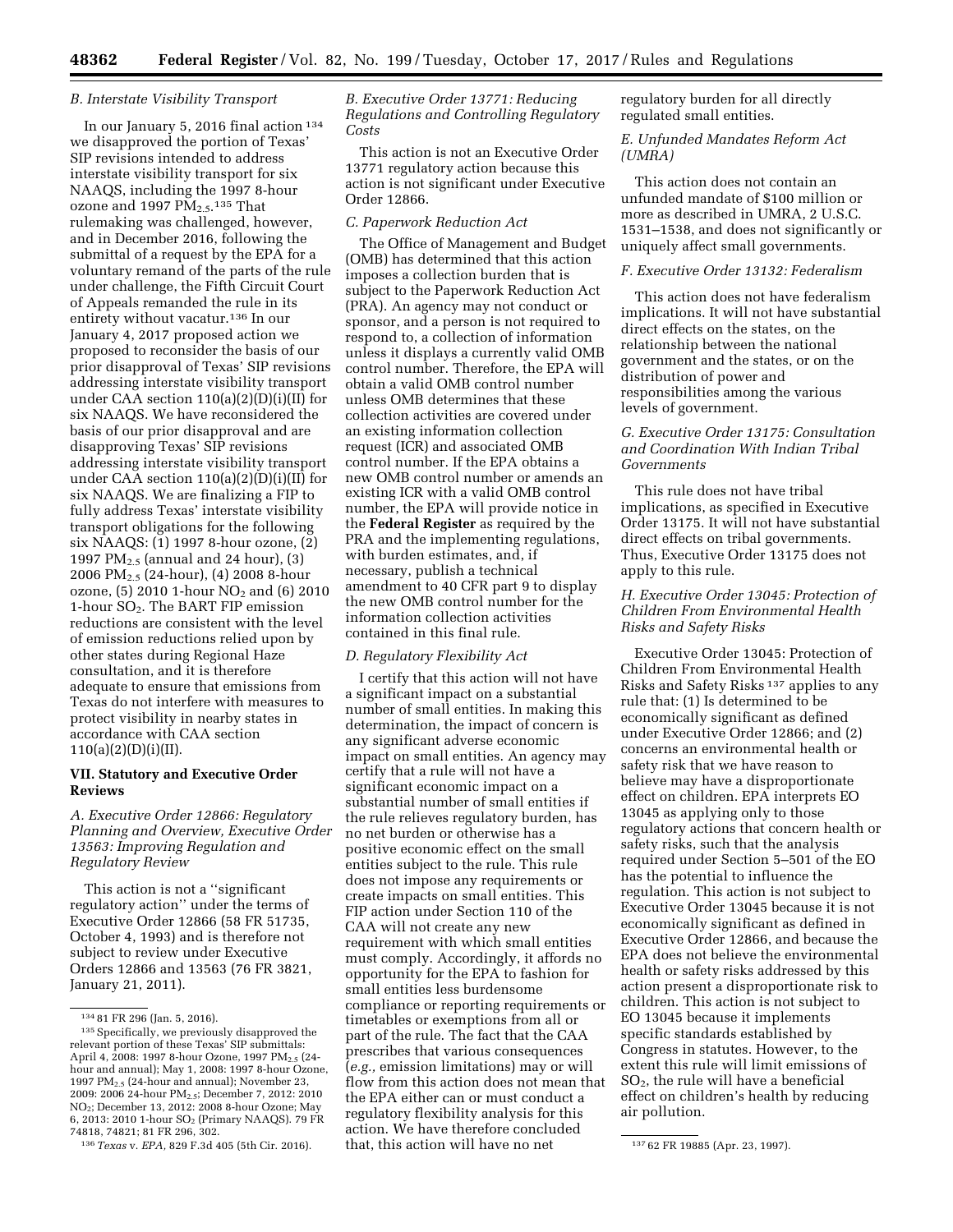### *I. Executive Order 13211: Actions That Significantly Affect Energy Supply, Distribution, or Use*

This action is not subject to Executive Order 13211 (66 FR 28355 (May 22, 2001)), because it is not a significant regulatory action under Executive Order 12866.

# *J. National Technology Transfer and Advancement Act (NTTAA)*

This action involves technical standards. The EPA has decided to use the applicable monitoring requirements of 40 CFR part 75. Part 75 already incorporates a number of voluntary consensus standards. Consistent with the Agency's Performance Based Measurement System (PBMS), part 75 sets forth performance criteria that allow the use of alternative methods to the ones set forth in part 75. The PBMS approach is intended to be more flexible and cost-effective for the regulated community; it is also intended to encourage innovation in analytical technology and improved data quality. At this time, EPA is not recommending any revisions to part 75; however, EPA periodically revises the test procedures set forth in part 75. When EPA revises the test procedures set forth in part 75 in the future, EPA will address the use of any new voluntary consensus standards that are equivalent. Currently, even if a test procedure is not set forth in part 75, EPA is not precluding the use of any method, whether it constitutes a voluntary consensus standard or not, as long as it meets the performance criteria

specified; however, any alternative methods must be approved through the petition process under 40 CFR 75.66 before they are used.

# *K. Executive Order 12898: Federal Actions To Address Environmental Justice in Minority Populations and Low-Income Populations*

The EPA believes that this action does not have disproportionately high and adverse human health or environmental effects on minority populations, lowincome populations and/or indigenous peoples, as specified in Executive Order 12898 (59 FR 7629, February 16, 1994). We have determined that this rule will not have disproportionately high and adverse human health or environmental effects on minority or low-income populations because it increases the level of environmental protection for all affected populations without having any disproportionately high and adverse human health or environmental effects on any population, including any minority or low-income population. The rule limits emissions of  $SO<sub>2</sub>$  from certain facilities in Texas.

*L. Congressional Review Act (CRA)* 

This rule is exempt from the CRA because it is a rule of particular applicability.

### **List of Subjects**

#### *40 CFR Part 52*

Environmental protection, Air pollution control, Best available retrofit technology, Incorporation by reference,

Intergovernmental relations, Interstate transport of pollution, Nitrogen dioxide, Ozone, Particulate matter, Regional haze, Reporting and recordkeeping requirements, Sulfur dioxides, Visibility.

### *40 CFR Part 97*

Environmental protection, Administrative practice and procedure, Air pollution control, Intergovernmental relations, Nitrogen dioxide, Reporting and recordkeeping requirements, Sulfur dioxides.

Dated: September 29, 2017.

# **E. Scott Pruitt,**

*Administrator.* 

40 CFR parts 52 and 97 are amended as follows:

# **PART 52—APPROVAL AND PROMULGATION OF IMPLEMENTATION PLANS**

■ 1. The authority citation for part 52 continues to read as follows:

**Authority:** 42 U.S.C. 7401 *et seq.* 

### **Subpart SS—Texas**

 $\blacksquare$  2. In § 52.2270, the second table in paragraph (e) is amended by adding the entry ''Texas Regional Haze BART Requirement for EGUs for PM'' at the end of the table to read as follows:

#### **§ 52.2270 Identification of plan.**

\* \* \* \* \* (e) \* \* \*

EPA APPROVED NONREGULATORY PROVISIONS AND QUASI-REGULATORY MEASURES IN THE TEXAS SIP

| Name of SIP provision                                              | Applicable<br>geographic or<br>nonattainment<br>area | State submittal<br>date/effective<br>date | EPA approval date                                         | Comments |
|--------------------------------------------------------------------|------------------------------------------------------|-------------------------------------------|-----------------------------------------------------------|----------|
|                                                                    |                                                      |                                           |                                                           |          |
| Texas Regional Haze BART Requirement for Statewide<br>EGUs for PM. |                                                      | 3/31/2009                                 | 10/17/2017, [insert Federal<br><b>Register</b> citation]. |          |

■ 3. Section 52.2304 is amended by adding paragraph (f) to read as follows:

# **§ 52.2304 Visibility protection.**

\* \* \* \* \*

(f) *Measures addressing disapproval associated with NO*X *and SO*2. (1) The deficiencies associated with  $NO<sub>x</sub>$ identified in EPA's limited disapproval of the regional haze plan submitted by Texas on March 31, 2009, and EPA's disapprovals in paragraph (d) of this section, are satisfied by § 52.2283(d).

(2) The deficiencies associated with SO2 identified in EPA's limited

disapproval of the regional haze plan submitted by Texas on March 31, 2009, and EPA's disapprovals in paragraph (d of this section), are satisfied by § 52.2312.

■ 4. Add § 52.2312 to subpart SS to read as follows:

### **§ 52.2312 Requirements for the control of SO2 emissions to address in full or in part requirements related to BART, reasonable progress, and interstate visibility transport.**

(a) The Texas  $SO<sub>2</sub>$  Trading Program provisions set forth in subpart FFFFF of part 97 of this chapter constitute the Federal Implementation Plan provisions

fully addressing Texas' obligations with respect to best available retrofit technology under section 169A of the Act and the deficiencies associated with EPA's disapprovals in § 52.2304(d) and partially addressing Texas' obligations with respect to reasonable progress under section 169A of the Act, as those obligations relate to emissions of sulfur  $divide (SO<sub>2</sub>)$  from electric generating units (EGUs).

(b) The provisions of subpart FFFFF of part 97 of this chapter apply to sources in Texas but not sources in Indian country located within the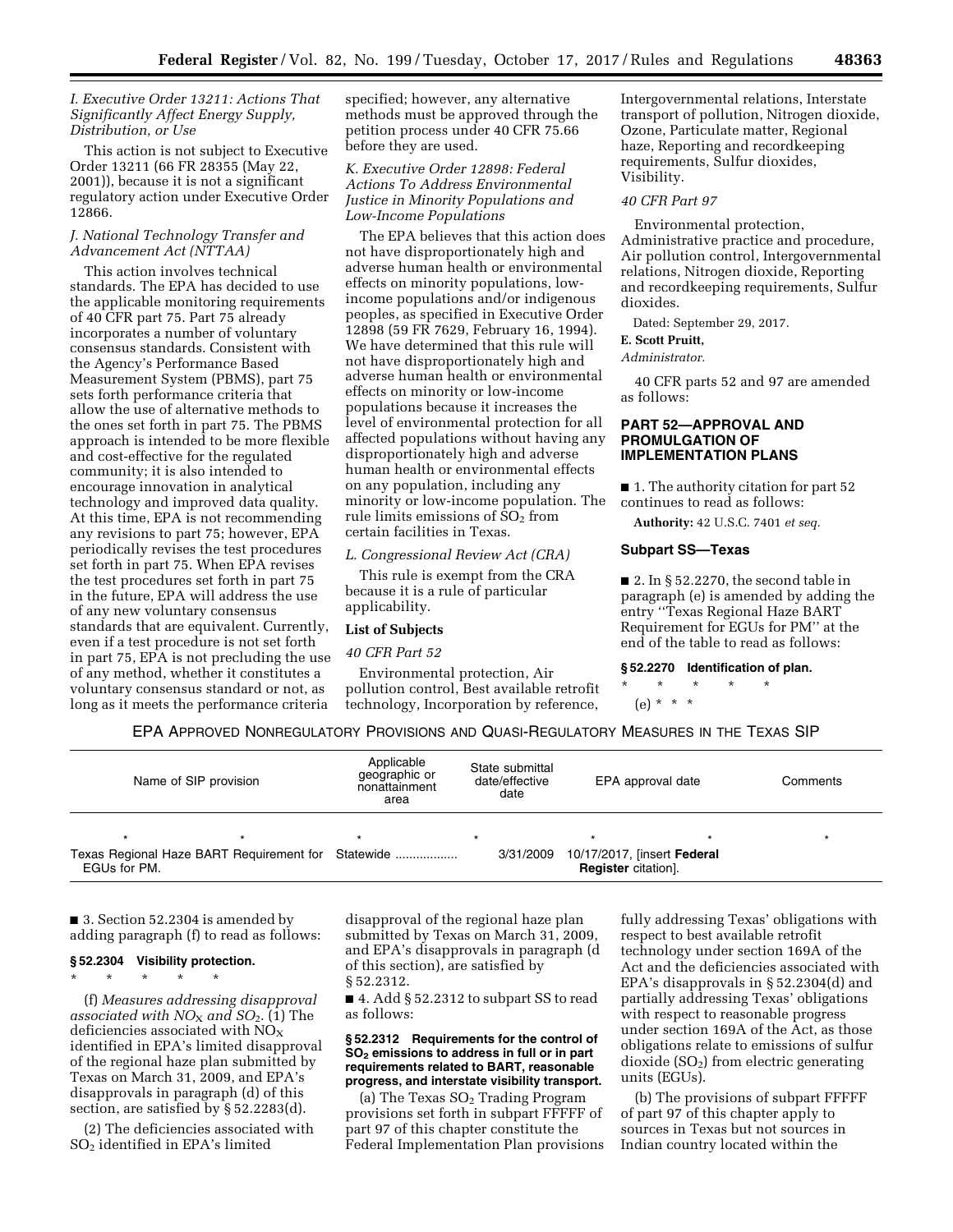borders of Texas, with regard to emissions in 2019 and each subsequent year.

# **PART 97—FEDERAL NO<sub>X</sub> BUDGET TRADING PROGRAM, CAIR NOX AND SO2 TRADING PROGRAMS, CSAPR NOX AND SO2 TRADING PROGRAMS, AND TEXAS SO2 TRADING PROGRAM**

■ 5. The authority citation for part 97 continues to read as follows:

**Authority:** 42 U.S.C. 7401, 7403, 7410, 7426, 7601, and 7651, *et seq.* 

■ 6. Revise the part heading for part 97 to read as set forth above.

■ 7. Add subpart FFFFF consisting of §§ 97.901 through 97.935 to read as follows:

## **Subpart FFFFF—Texas SO2 Trading Program**

- Sec.
- 97.901 Purpose.<br>97.902 Definitio
- Definitions.
- 97.903 Measurements, abbreviations, and acronyms.
- 97.904 Applicability.
- 
- 97.905 Retired unit exemptions.<br>97.906 General provisions. General provisions.
- 97.907 Computation of time.
- 97.908 Administrative appeal procedures.
- 
- 97.909 [Reserved]<br>97.910 Texas  $SO<sub>2</sub>$ Texas SO<sub>2</sub> Trading Program and
- Supplemental Allowance Pool Budgets. 97.911 Texas SO<sub>2</sub> Trading Program
- allowance allocations. 97.912 Texas SO<sub>2</sub> Trading Program
- Supplemental Allowance Pool. 97.913 Authorization of designated
- representative and alternate designated representative.
- 97.914 Responsibilities of designated representative and alternate designated representative.
- 97.915 Changing designated representative and alternate designated representative; changes in owners and operators; changes in units at the source.
- 97.916 Certificate of representation.
- 97.917 Objections concerning designated representative and alternate designated representative.
- 97.918 Delegation by designated representative and alternate designated representative.
- 97.919 [Reserved]
- 97.920 Establishment of compliance accounts and general accounts.
- 97.921 Recordation of Texas SO<sub>2</sub> Trading Program allowance allocations.
- 97.922 Submission of Texas  $SO<sub>2</sub>$  Trading Program allowance transfers.
- 97.923 Recordation of Texas  $SO<sub>2</sub>$  Trading Program allowance transfers.
- 97.924 Compliance with Texas  $SO<sub>2</sub>$  Trading
- Program emissions limitations.<br>97.925 [Reserved] [Reserved]
- 97.926 Banking.<br>97.927 Account
- Account error.
- 97.928 Administrator's action on submissions.
- 97.929 [Reserved]
- 97.930 General monitoring, recordkeeping, and reporting requirements.
- 97.931 Initial monitoring system certification and recertification procedures.
- 97.932 Monitoring system out-of-control periods.
- 97.933 Notifications concerning monitoring.
- 97.934 Recordkeeping and reporting. 97.935 Petitions for alternatives to
- monitoring, recordkeeping, or reporting requirements.

### **Subpart FFFFF-Texas SO<sub>2</sub> Trading Program**

### **§ 97.901 Purpose.**

This subpart sets forth the general, designated representative, allowance, and monitoring provisions for the Texas SO2 Trading Program under sections 110 and 169A of the Clean Air Act and 40 CFR 52.2312, as a means of addressing Texas' obligations with respect to BART, reasonable progress, and interstate visibility transport as those obligations relate to sulfur dioxide emissions from electricity generating units.

#### **§ 97.902 Definitions.**

The terms used in this subpart shall have the meanings set forth in this section as follows:

*Acid rain program* means a multistate  $SO<sub>2</sub>$  and  $NO<sub>X</sub>$  air pollution control and emission reduction program established by the Administrator under title IV of the Clean Air Act and parts 72 through 78 of this chapter.

*Administrator* means the Administrator of the United States Environmental Protection Agency or the Director of the Clean Air Markets Division (or its successor determined by the Administrator) of the United States Environmental Protection Agency, the Administrator's duly authorized representative under this subpart.

*Allocate* or *allocation* means, with regard to Texas  $SO<sub>2</sub>$  Trading Program allowances, the determination by the Administrator, State, or permitting authority, in accordance with this subpart or any SIP revision submitted by the State approved by the Administrator, of the amount of such Texas SO2 Trading Program allowances to be initially credited, at no cost to the recipient, to a Texas  $SO<sub>2</sub>$  Trading Program unit.

*Allowance management system*  means the system by which the Administrator records allocations, transfers, and deductions of Texas  $SO<sub>2</sub>$ Trading Program allowances under the Texas  $SO<sub>2</sub>$  Trading Program. Such allowances are allocated, recorded, held, transferred, or deducted only as whole allowances.

*Allowance management system account* means an account in the

Allowance Management System established by the Administrator for purposes of recording the allocation, holding, transfer, or deduction of Texas SO2 Trading Program allowances.

*Allowance transfer deadline* means, for a control period in a given year, midnight of March 1 (if it is a business day), or midnight of the first business day thereafter (if March 1 is not a business day), immediately after such control period and is the deadline by which a Texas  $SO<sub>2</sub>$  Trading Program allowance transfer must be submitted for recordation in a Texas  $SO<sub>2</sub>$  Trading Program source's compliance account in order to be available for use in complying with the source's Texas  $SO<sub>2</sub>$ Trading Program emissions limitation for such control period in accordance with §§ 97.906 and 97.924.

*Alternate designated representative*  means, for a Texas  $SO<sub>2</sub>$  Trading Program source and each Texas  $SO<sub>2</sub>$  Trading Program unit at the source, the natural person who is authorized by the owners and operators of the source and all such units at the source, in accordance with this subpart, to act on behalf of the designated representative in matters pertaining to the Texas  $SO<sub>2</sub>$  Trading Program. If the Texas  $SO<sub>2</sub>$  Trading Program source is also subject to the Acid Rain Program or CSAPR  $NO<sub>X</sub>$ Ozone Season Group 2 Trading Program, then this natural person shall be the same natural person as the alternate designated representative as defined in the respective program.

*Authorized account representative*  means, for a general account, the natural person who is authorized, in accordance with this subpart, to transfer and otherwise dispose of Texas  $SO<sub>2</sub>$  trading Program allowances held in the general account and, for a Texas  $SO<sub>2</sub>$  Trading Program source's compliance account, the designated representative of the source.

*Automated data acquisition and handling system* or *DAHS* means the component of the continuous emission monitoring system, or other emissions monitoring system approved for use under this subpart, designed to interpret and convert individual output signals from pollutant concentration monitors, flow monitors, diluent gas monitors, and other component parts of the monitoring system to produce a continuous record of the measured parameters in the measurement units required by this subpart.

*Business day* means a day that does not fall on a weekend or a federal holiday.

*Clean Air Act* means the Clean Air Act, 42 U.S.C. 7401, *et seq.*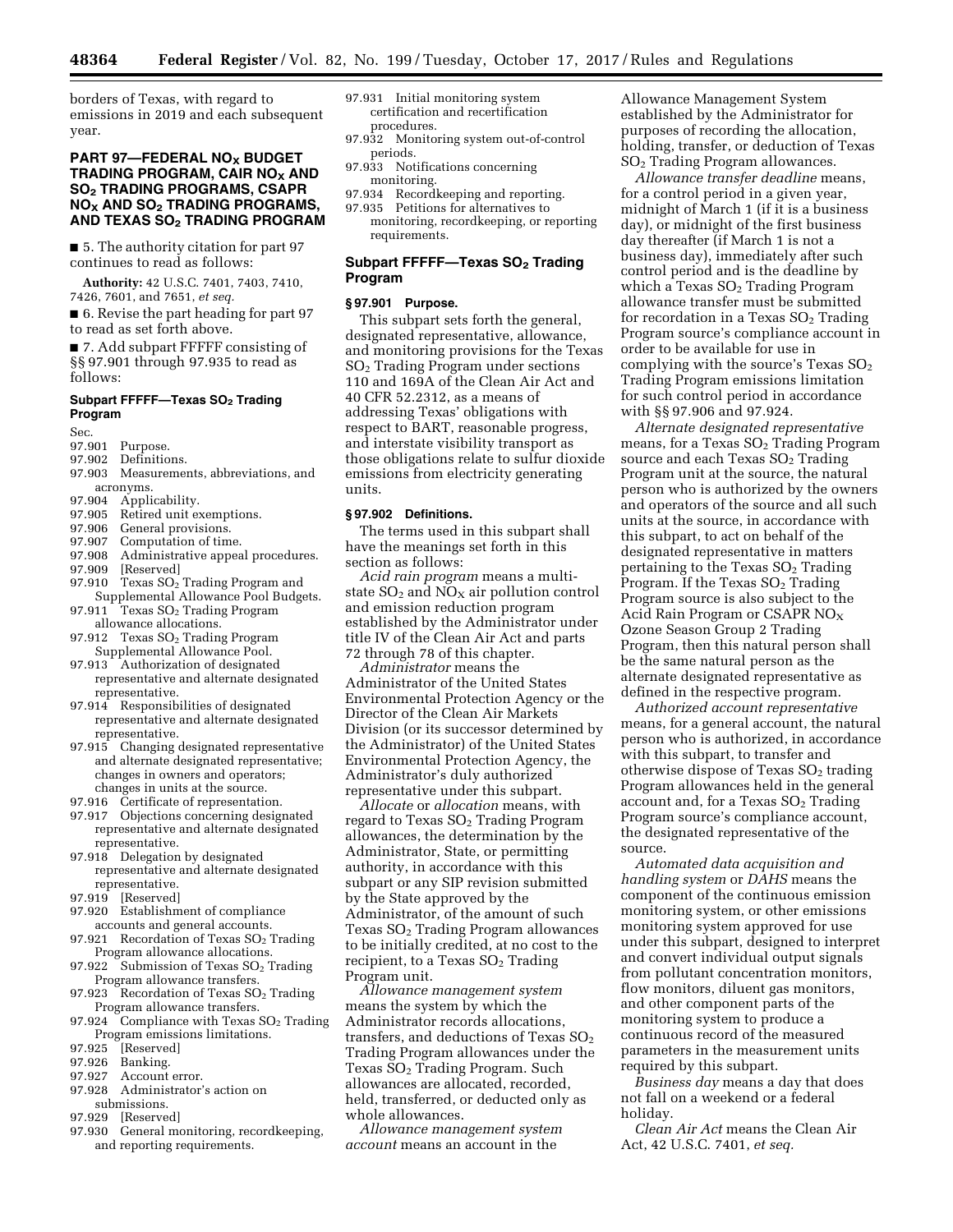*Coal* means ''coal'' as defined in § 72.2 of this chapter.

*Commence commercial operation*  means, with regard to a Texas  $SO<sub>2</sub>$ Trading Program unit, to have begun to produce steam, gas, or other heated medium used to generate electricity for sale or use, including test generation.

*Common stack* means a single flue through which emissions from 2 or more units are exhausted.

*Compliance account* means an Allowance Management System account, established by the Administrator for a Texas  $SO<sub>2</sub>$  Trading Program source under this subpart, in which any Texas  $SO<sub>2</sub>$  Trading Program allowance allocations to the Texas  $SO<sub>2</sub>$ Trading Program units at the source are recorded and in which are held any Texas  $SO<sub>2</sub>$  Trading Program allowances available for use for a control period in a given year in complying with the source's Texas  $SO<sub>2</sub>$  Trading Program emissions limitation in accordance with §§ 97.906 and 97.924.

*Continuous emission monitoring system* or *CEMS* means the equipment required under this subpart to sample, analyze, measure, and provide, by means of readings recorded at least once every 15 minutes and using an automated data acquisition and handling system (DAHS), a permanent record of  $SO<sub>2</sub>$  emissions, stack gas volumetric flow rate, stack gas moisture content, and  $O_2$  or  $CO_2$  concentration (as applicable), in a manner consistent with part 75 of this chapter and §§ 97.930 through 97.935. The following systems are the principal types of continuous emission monitoring systems:

(1) A flow monitoring system, consisting of a stack flow rate monitor and an automated data acquisition and handling system and providing a permanent, continuous record of stack gas volumetric flow rate, in standard cubic feet per hour (scfh);

 $(2)$  A SO<sub>2</sub> monitoring system, consisting of a SO<sub>2</sub> pollutant concentration monitor and an automated data acquisition and handling system and providing a permanent, continuous record of SO<sub>2</sub> emissions, in parts per million (ppm);

(3) A moisture monitoring system, as defined in § 75.11(b)(2) of this chapter and providing a permanent, continuous record of the stack gas moisture content, in percent  $H_2O$ ;

 $(4)$  A CO<sub>2</sub> monitoring system, consisting of a  $CO<sub>2</sub>$  pollutant concentration monitor (or an  $O_2$  monitor plus suitable mathematical equations from which the  $CO<sub>2</sub>$  concentration is derived) and an automated data acquisition and handling system and providing a permanent, continuous

record of CO<sub>2</sub> emissions, in percent CO<sub>2</sub>; liquid, or gaseous fuel derived from and

 $(5)$  An  $O<sub>2</sub>$  monitoring system, consisting of an  $O<sub>2</sub>$  concentration monitor and an automated data acquisition and handling system and providing a permanent, continuous record of  $O_2$ , in percent  $O_2$ .

*Control period* means the period starting January 1 of a calendar year, except as provided in § 97.906(c)(3), and ending on December 31 of the same year, inclusive.

*CSAPR NOX Ozone Season Group 2 Trading Program* means a multi-state  $NO<sub>x</sub>$  air pollution control and emission reduction program established in accordance with subpart EEEEE of this part and  $\S 52.38(b)(1)$ , (b)(2)(i) and (iii), (b)(6) through (11), and (b)(13) of this chapter (including such a program that is revised in a SIP revision approved by the Administrator under § 52.38(b)(7) or (8) of this chapter or that is established in a SIP revision approved by the Administrator under § 52.38(b)(6) or (9) of this chapter), as a means of mitigating interstate transport of ozone and  $\overline{NO_x}$ 

*Designated representative* means, for a Texas SO<sub>2</sub> Trading Program source and each Texas SO<sub>2</sub> Trading Program unit at the source, the natural person who is authorized by the owners and operators of the source and all such units at the source, in accordance with this subpart, to represent and legally bind each owner and operator in matters pertaining to the Texas  $SO<sub>2</sub>$  Trading Program. If the Texas  $SO<sub>2</sub>$  Trading Program source is also subject to the Acid Rain Program or CSAPR  $NO<sub>x</sub>$ Ozone Season Group 2 Trading Program, then this natural person shall be the same natural person as the designated representative as defined in the respective program.

*Emissions* means air pollutants exhausted from a unit or source into the atmosphere, as measured, recorded, and reported to the Administrator by the designated representative, and as modified by the Administrator:

(1) In accordance with this subpart; and

(2) With regard to a period before the unit or source is required to measure, record, and report such air pollutants in accordance with this subpart, in accordance with part 75 of this chapter.

*Excess emissions* means any ton of emissions from the Texas  $SO<sub>2</sub>$  Trading Program units at a Texas  $SO<sub>2</sub>$  Trading Program source during a control period in a given year that exceeds the Texas SO2 Trading Program emissions limitation for the source for such control period.

*Fossil fuel* means natural gas, petroleum, coal, or any form of solid, such material.

*Fossil-fuel-fired* means, with regard to a unit, combusting any amount of fossil fuel in 2005 or any calendar year thereafter.

*General account* means an Allowance Management System account, established under this subpart, which is not a compliance account.

*Generator* means a device that produces electricity.

*Heat input* means, for a unit for a specified period of unit operating time, the product (in mmBtu) of the gross calorific value of the fuel (in mmBtu/lb) fed into the unit multiplied by the fuel feed rate (in lb of fuel/time) and unit operating time, as measured, recorded, and reported to the Administrator by the designated representative and as modified by the Administrator in accordance with this subpart and excluding the heat derived from preheated combustion air, recirculated flue gases, or exhaust.

*Heat input rate* means, for a unit, the quotient (in mmBtu/hr) of the amount of heat input for a specified period of unit operating time (in mmBtu) divided by unit operating time (in hr) or, for a unit and a specific fuel, the amount of heat input attributed to the fuel (in mmBtu) divided by the unit operating time (in hr) during which the unit combusts the fuel.

*Indian country* means ''Indian country'' as defined in 18 U.S.C. 1151.

*Life-of-the-unit, firm power contractual arrangement* means a unit participation power sales agreement under which a utility or industrial customer reserves, or is entitled to receive, a specified amount or percentage of nameplate capacity and associated energy generated by any specified unit and pays its proportional amount of such unit's total costs, pursuant to a contract:

(1) For the life of the unit;

(2) For a cumulative term of no less than 30 years, including contracts that permit an election for early termination; or

(3) For a period no less than 25 years or 70 percent of the economic useful life of the unit determined as of the time the unit is built, with option rights to purchase or release some portion of the nameplate capacity and associated energy generated by the unit at the end of the period.

*Monitoring system* means any monitoring system that meets the requirements of this subpart, including a continuous emission monitoring system, an alternative monitoring system, or an excepted monitoring system under part 75 of this chapter.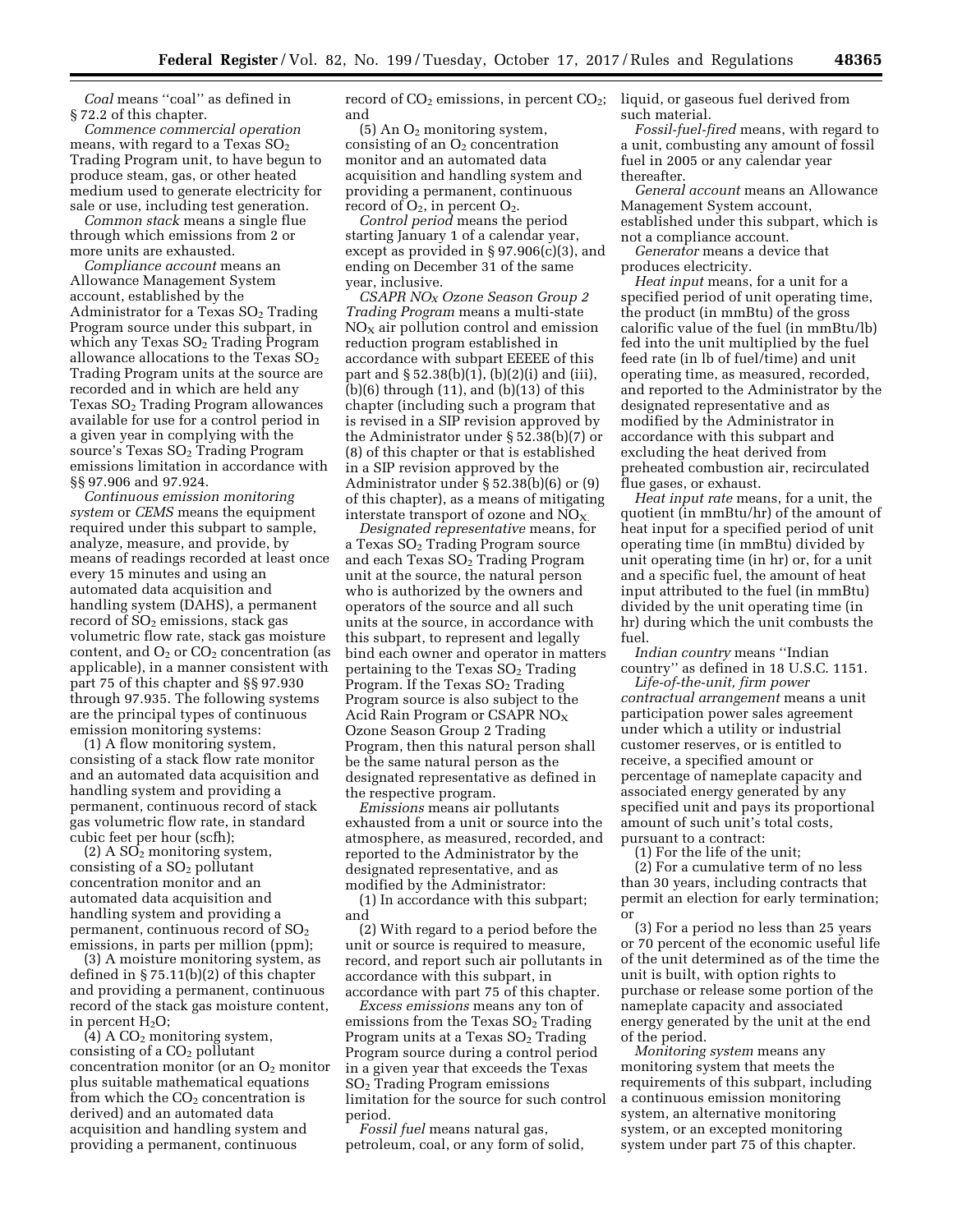*Nameplate capacity* means, starting from the initial installation of a generator, the maximum electrical generating output (in MWe, rounded to the nearest tenth) that the generator is capable of producing on a steady state basis and during continuous operation (when not restricted by seasonal or other deratings) as of such installation as specified by the manufacturer of the generator or, starting from the completion of any subsequent physical change in the generator resulting in an increase in the maximum electrical generating output that the generator is capable of producing on a steady state basis and during continuous operation (when not restricted by seasonal or other deratings), such increased maximum amount (in MWe, rounded to the nearest tenth) as of such completion as specified by the person conducting the physical change.

*Natural gas* means ''natural gas'' as defined in § 72.2 of this chapter.

*Natural person* means a human being, as opposed to a legal person, which may be a private (*i.e.,* business entity or nongovernmental organization) or public (*i.e.,* government) organization.

*Operate* or *operation* means, with regard to a unit, to combust fuel.

 $Operator$  means, for a Texas  $\mathrm{SO}_2$ Trading Program source or a Texas  $SO<sub>2</sub>$ Trading Program unit at a source respectively, any person who operates, controls, or supervises a Texas  $SO<sub>2</sub>$ Trading Program unit at the source or the Texas  $SO<sub>2</sub>$  Trading Program unit and shall include, but not be limited to, any holding company, utility system, or plant manager of such source or unit.

*Owner* means, for a Texas SO<sub>2</sub> Trading Program source or a Texas SO<sub>2</sub> Trading Program unit at a source, any of the following persons:

(1) Any holder of any portion of the legal or equitable title in a Texas  $SO<sub>2</sub>$ Trading Program unit at the source or the Texas  $SO<sub>2</sub>$  Trading Program unit;

(2) Any holder of a leasehold interest in a Texas SO2 Trading Program unit at the source or the Texas  $SO<sub>2</sub>$  Trading Program unit, provided that, unless expressly provided for in a leasehold agreement, ''owner'' shall not include a passive lessor, or a person who has an equitable interest through such lessor, whose rental payments are not based (either directly or indirectly) on the revenues or income from such Texas SO2 Trading Program unit; and

(3) Any purchaser of power from a Texas  $S\ddot{O}_2$  Trading Program unit at the source or the Texas  $SO<sub>2</sub>$  Trading Program unit under a life-of-the-unit, firm power contractual arrangement.

*Permanently retired* means, with regard to a unit, a unit that is

unavailable for service and that the unit's owners and operators do not expect to return to service in the future.

*Permitting authority* means ''permitting authority'' as defined in §§ 70.2 and 71.2 of this chapter.

*Receive* or *receipt of* means, when referring to the Administrator, to come into possession of a document, information, or correspondence (whether sent in hard copy or by authorized electronic transmission), as indicated in an official log, or by a notation made on the document, information, or correspondence, by the Administrator in the regular course of business.

*Recordation, record,* or *recorded*  means, with regard to Texas  $SO<sub>2</sub>$ Trading Program allowances, the moving of Texas SO2 Trading Program allowances by the Administrator into, out of, or between Allowance Management System accounts, for purposes of allocation, transfer, or deduction.

*Reference method* means any direct test method of sampling and analyzing for an air pollutant as specified in § 75.22 of this chapter.

*Replacement, replace,* or *replaced*  means, with regard to a unit, the demolishing of a unit, or the permanent retirement and permanent disabling of a unit, and the construction of another unit (the replacement unit) to be used instead of the demolished or retired unit (the replaced unit).

*Serial number* means, for a Texas SO<sub>2</sub> Trading Program allowance, the unique identification number assigned to each Texas  $SO<sub>2</sub>$  Trading Program allowance by the Administrator.

*Source* means all buildings, structures, or installations located in one or more contiguous or adjacent properties under common control of the same person or persons. This definition does not change or otherwise affect the definition of ''major source'', ''stationary source'', or ''source'' as set forth and implemented in a title V operating permit program or any other program under the Clean Air Act.

*State* means Texas.

*Submit* or *serve* means to send or transmit a document, information, or correspondence to the person specified in accordance with the applicable regulation:

(1) In person;

(2) By United States Postal Service; or (3) By other means of dispatch or transmission and delivery;

(4) Provided that compliance with any ''submission'' or ''service'' deadline shall be determined by the date of dispatch, transmission, or mailing and not the date of receipt.

*Texas SO2 Trading Program* means an  $SO<sub>2</sub>$  air pollution control and emission reduction program established in accordance with this subpart and 40 CFR 52.2312 (including such a program that is revised in a SIP revision approved by the Administrator), or established in a SIP revision approved by the Administrator, as a means of addressing the State's obligations with respect to BART, reasonable progress, and interstate visibility transport as those obligations relate to emissions of SO2 from electricity generating units.

*Texas SO2 Trading Program allowance* means a limited authorization issued and allocated by the Administrator under this subpart, or by a State or permitting authority under a SIP revision approved by the Administrator, to emit one ton of  $SO<sub>2</sub>$ during a control period of the specified calendar year for which the authorization is allocated or of any calendar year thereafter under the Texas  $SO<sub>2</sub>$  Trading Program.

*Texas SO2 Trading Program allowance deduction* or *deduct Texas SO2 Trading Program allowances* means the permanent withdrawal of Texas  $SO<sub>2</sub>$ Trading Program allowances by the Administrator from a compliance account (*e.g.,* in order to account for compliance with the Texas  $SO<sub>2</sub>$  Trading Program emissions limitation).

*Texas SO2 Trading Program allowances held* or *hold Texas SO2 Trading Program allowances* means the Texas  $SO<sub>2</sub>$  Trading Program allowances treated as included in an Allowance Management System account as of a specified point in time because at that time they:

(1) Have been recorded by the Administrator in the account or transferred into the account by a correctly submitted, but not yet recorded, Texas  $SO<sub>2</sub>$  Trading Program allowance transfer in accordance with this subpart; and

(2) Have not been transferred out of the account by a correctly submitted, but not yet recorded, Texas SO<sub>2</sub> Trading Program allowance transfer in accordance with this subpart.

*Texas SO2 Trading Program emissions limitation* means, for a Texas SO<sub>2</sub> Trading Program source, the tonnage of SO2 emissions authorized in a control period by the Texas  $SO<sub>2</sub>$  Trading Program allowances available for deduction for the source under § 97.924(a) for such control period.

*Texas SO2 Trading Program source*  means a source that includes one or more Texas  $SO<sub>2</sub>$  Trading Program units.

*Texas SO2 Trading Program unit*  means a unit that is subject to the Texas SO2 Trading Program under § 97.904.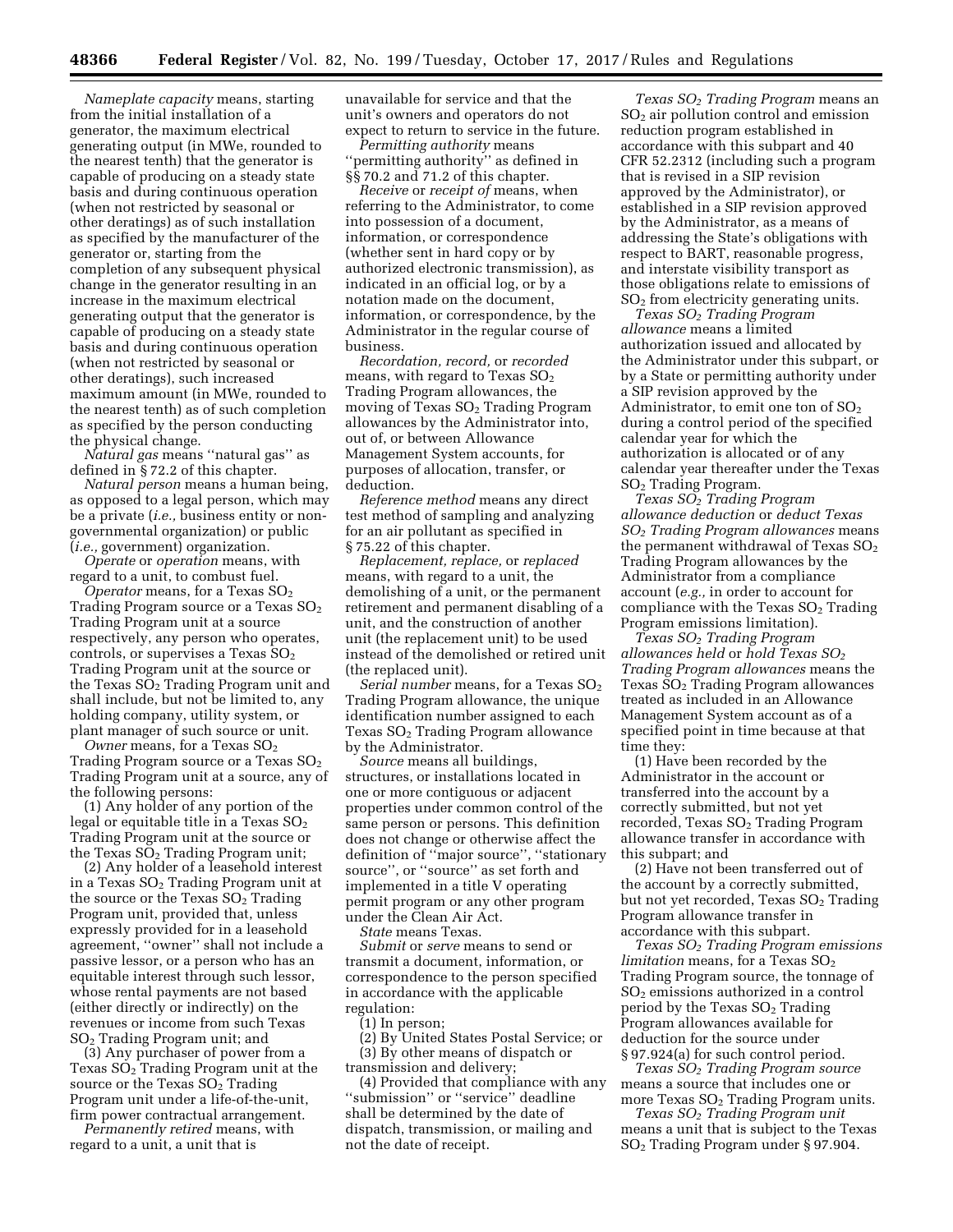*Unit* means a stationary, fossil-fuelfired boiler, stationary, fossil-fuel-fired combustion turbine, or other stationary, fossil-fuel-fired combustion device. A unit that undergoes a physical change or is moved to a different location or source shall continue to be treated as the same unit. A unit (the replaced unit) that is replaced by another unit (the replacement unit) at the same or a different source shall continue to be treated as the same unit, and the replacement unit shall be treated as a separate unit.

*Unit operating day* means, with regard to a unit, a calendar day in which the unit combusts any fuel.

*Unit operating hour or hour of unit operation* means, with regard to a unit, an hour in which the unit combusts any fuel.

### **§ 97.903 Measurements, abbreviations, and acronyms.**

Measurements, abbreviations, and acronyms used in this subpart are defined as follows: BART—best available retrofit technology Btu—British thermal unit  $CO<sub>2</sub>$ —carbon dioxide CSAPR—Cross-State Air Pollution Rule H2O—water hr—hour lb—pound mmBtu—million Btu MWe—megawatt electrical  $NO<sub>X</sub>$ —nitrogen oxides  $O_2$ —oxygen ppm—parts per million scfh—standard cubic feet per hour SIP—State implementation plan  $SO<sub>2</sub>$ —sulfur dioxide

#### **§ 97.904 Applicability.**

(a) Each of the units in Texas listed in the table in  $\S 97.911(a)(1)$  shall be a Texas  $SO<sub>2</sub>$  Trading Program unit, and each source that includes one or more such units shall be a Texas  $SO<sub>2</sub>$  Trading Program source, subject to the requirements of this subpart.

(b) *Opt-in provisions.* (1) The provisions of paragraph (b) of this section apply to each unit in Texas that:

(i) Is listed in the table entitled ''Unit Level Allocations under the CSAPR FIPs after Tolling,'' EPA–HQ–OAR–2009– 0491–5028, available at *[www.regulations.gov;](http://www.regulations.gov)* 

(ii) Is not a Texas  $SO<sub>2</sub>$  Trading Program unit under paragraph (a) of this section; and

(iii) Has not received a determination of non-applicability under 40 CFR 97.404(c), 97.504(c), 97.704(c), or  $97.804(c)$ .

(2) The designated representative of a unit described in paragraph (b)(1) of this

section may submit an opt-in application seeking authorization for the unit to participate in the Texas  $SO<sub>2</sub>$ Trading Program, provided that the unit has operated in the calendar year preceding submission of the opt-in application. Opt-in applications must be submitted in a format specified by the Administrator no later than October 1 of the year preceding the first control period for which authorization to participate in the Texas  $SO<sub>2</sub>$  Trading Program is sought.

(3) The Administrator shall review applications for opt-in units and respond in writing to the designated representative within 30 business days. The Administrator will authorize the unit to participate in the Texas  $SO<sub>2</sub>$ Trading Program if the provisions of paragraphs (b)(1) and (2) of this section are satisfied.

(4) Following submission of an opt-in application and authorization in accordance with paragraphs (b)(2) and (3) of this section, the unit shall be a Texas  $SO<sub>2</sub>$  Trading Program unit, and the source that includes the unit shall be a Texas SO<sub>2</sub> Trading Program source, subject to the requirements of this subpart starting on the next January 1. The unit shall remain subject to the requirements of this subpart for the life of the source, with the exception for retired units under § 97.905.

(5) Opt-in units shall receive allowance allocations as provided in § 97.911(b). These allocations shall be recorded into a source's compliance account per the recordation schedule in § 97.921.

(6) The Administrator will maintain a publicly accessible record of all units that become Texas  $SO<sub>2</sub>$  Trading Program units under paragraph (b) of this section and of all allocations of allowances to such units. Such public access may be provided through posting of information on a Web site.

### **§ 97.905 Retired unit exemptions.**

(a)(1) Any Texas  $SO<sub>2</sub>$  Trading Program unit that is permanently retired shall be exempt from § 97.906(b) and (c)(1), § 97.924, and §§ 97.930 through 97.935.

(2) The exemption under paragraph (a)(1) of this section shall become effective the day on which the Texas SO2 Trading Program unit is permanently retired. Within 30 days of the unit's permanent retirement, the designated representative shall submit a statement to the Administrator. The statement shall state, in a format prescribed by the Administrator, that the unit was permanently retired on a specified date and will comply with the requirements of paragraph (b) of this section.

(b) *Special provisions.* (1) A unit exempt under paragraph (a) of this section shall not emit any  $SO<sub>2</sub>$  starting on the date that the exemption takes effect.

(2) For a period of 5 years from the date the records are created, the owners and operators of a unit exempt under paragraph (a) of this section shall retain, at the source that includes the unit, records demonstrating that the unit is permanently retired. The 5-year period for keeping records may be extended for cause, at any time before the end of the period, in writing by the Administrator. The owners and operators bear the burden of proof that the unit is permanently retired.

(3) The owners and operators and, to the extent applicable, the designated representative of a unit exempt under paragraph (a) of this section shall comply with the requirements of the Texas  $SO<sub>2</sub>$  Trading Program concerning all periods for which the exemption is not in effect, even if such requirements arise, or must be complied with, after the exemption takes effect.

(4) A unit exempt under paragraph (a) of this section shall lose its exemption on the first date on which the unit resumes operation. A retired unit that resumes operation will not receive an allowance allocation under § 97.911. The unit may receive allowances from the Supplemental Allowance Pool pursuant to § 97.912. All other provisions of Subpart FFFFF regarding monitoring, reporting, recordkeeping and compliance will apply on the first date on which the unit resumes operation.

# **§ 97.906 General provisions.**

(a) *Designated representative requirements.* The owners and operators shall comply with the requirement to have a designated representative, and may have an alternate designated representative, in accordance with §§ 97.913 through 97.918.

(b) *Emissions monitoring, reporting, and recordkeeping requirements.* (1) The owners and operators, and the designated representative, of each Texas SO2 Trading Program source and each Texas  $SO<sub>2</sub>$  Trading Program unit at the source shall comply with the monitoring, reporting, and recordkeeping requirements of §§ 97.930 through 97.935.

(2) The emissions data determined in accordance with §§ 97.930 through 97.935 shall be used to calculate allocations of Texas  $SO<sub>2</sub>$  Trading Program allowances under § 97.912 and to determine compliance with the Texas SO2 Trading Program emissions limitation under paragraph (c) of this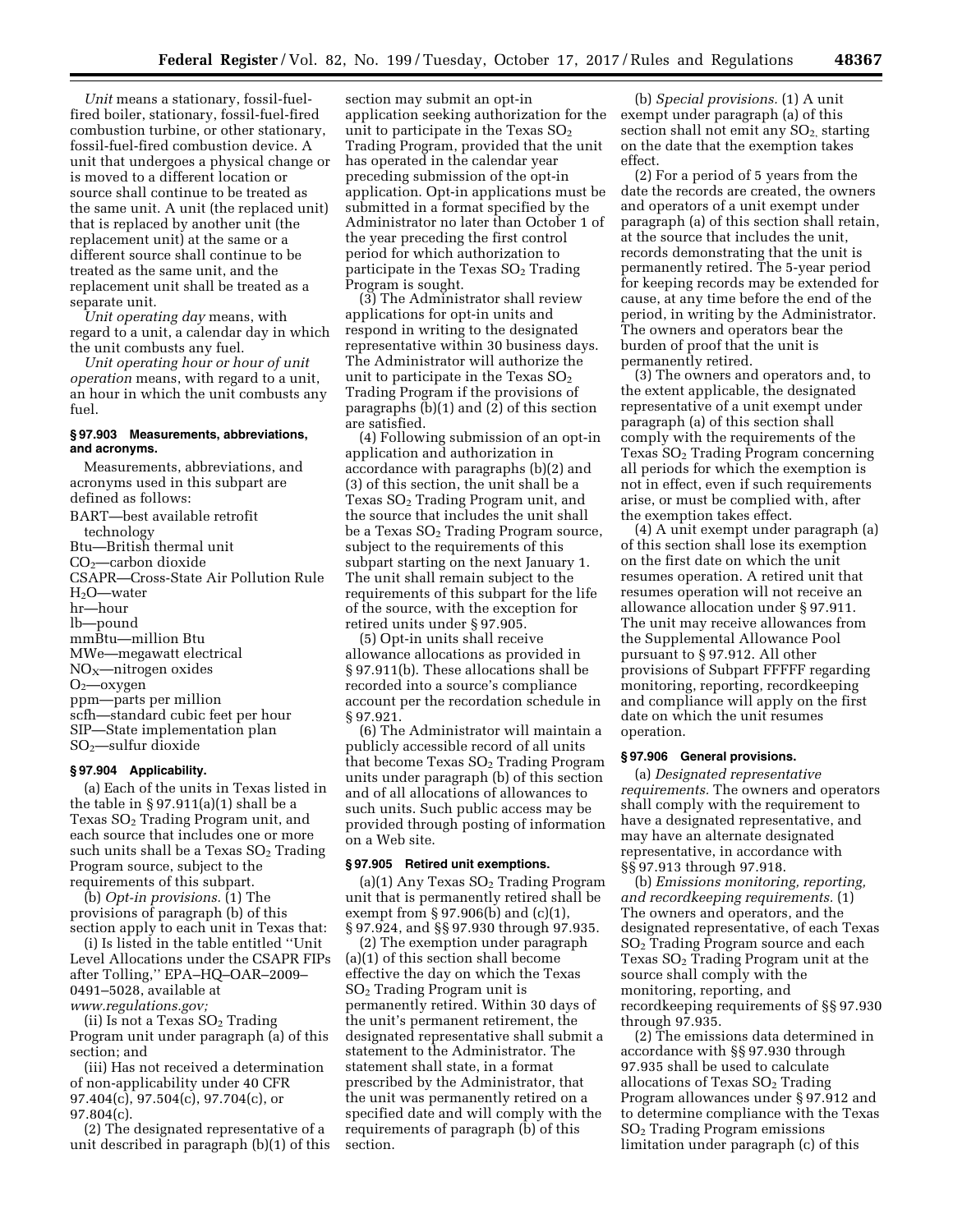section, provided that, for each monitoring location from which mass emissions are reported, the mass emissions amount used in calculating such allocations and determining such compliance shall be the mass emissions amount for the monitoring location determined in accordance with §§ 97.930 through 97.935 and rounded to the nearest ton, with any fraction of a ton less than 0.50 being deemed to be zero and any fraction of a ton greater than or equal to 0.50 being deemed to be a whole ton.

(c) *SO2 emissions requirements*—(1) *Texas SO2 Trading Program emissions limitation.* (i) As of the allowance transfer deadline for a control period in a given year, the owners and operators of each Texas SO<sub>2</sub> Trading Program source and each Texas  $SO<sub>2</sub>$  Trading Program unit at the source shall hold, in the source's compliance account, Texas SO2 Trading Program allowances available for deduction for such control period under § 97.924(a) in an amount not less than the tons of total  $SO_2$ emissions for such control period from all Texas  $SO<sub>2</sub>$  Trading Program units at the source.

(ii) If total  $SO<sub>2</sub>$  emissions during a control period in a given year from the Texas  $SO<sub>2</sub>$  Trading Program units at a Texas  $SO<sub>2</sub>$  Trading Program source are in excess of the Texas  $SO<sub>2</sub>$  Trading Program emissions limitation set forth in paragraph (c)(1)(i) of this section, then:

(A) The owners and operators of the source and each Texas  $SO<sub>2</sub>$  Trading Program unit at the source shall hold the Texas  $SO<sub>2</sub>$  Trading Program allowances required for deduction under § 97.924(d); and

(B) The owners and operators of the source and each Texas  $SO<sub>2</sub>$  Trading Program unit at the source shall pay any fine, penalty, or assessment or comply with any other remedy imposed, for the same violations, under the Clean Air Act, and each ton of such excess emissions and each day of such control period shall constitute a separate violation of this subpart and the Clean Air Act.

(2) *Compliance periods.* A Texas SO2 Trading Program unit shall be subject to the requirements under paragraph (c)(1) of this section for the control period starting on the later of January 1, 2019 or the deadline for meeting the unit's monitor certification requirements under § 97.930(b) and for each control period thereafter.

(3) *Vintage of Texas SO2 Trading Program allowances held for compliance.* (i) A Texas SO<sub>2</sub> Trading Program allowance held for compliance with the requirements under paragraph

 $(c)(1)(i)$  of this section for a control period in a given year must be a Texas SO2 Trading Program allowance that was allocated for such control period or a control period in a prior year.

(ii) A Texas  $SO<sub>2</sub>$  Trading Program allowance held for compliance with the requirements under paragraph (c)(1)(ii)(A) of this section for a control period in a given year must be a Texas SO2 Trading Program allowance that was allocated for a control period in a prior year or the control period in the given year or in the immediately following year.

(4) *Allowance Management System requirements.* Each Texas SO<sub>2</sub> Trading Program allowance shall be held in, deducted from, or transferred into, out of, or between Allowance Management System accounts in accordance with this subpart.

(5) *Limited authorization.* A Texas SO2 Trading Program allowance is a limited authorization to emit one ton of SO2 during the control period in one year. Such authorization is limited in its use and duration as follows:

(i) Such authorization shall only be used in accordance with the Texas  $SO<sub>2</sub>$ Trading Program; and

(ii) Notwithstanding any other provision of this subpart, the Administrator has the authority to terminate or limit the use and duration of such authorization to the extent the Administrator determines is necessary or appropriate to implement any provision of the Clean Air Act.

(6) *Property right.* A Texas SO2 Trading Program allowance does not constitute a property right.

(d) *Title V permit requirements.* (1) No title V permit revision shall be required for any allocation, holding, deduction, or transfer of Texas  $SO<sub>2</sub>$  Trading Program allowances in accordance with this subpart.

(2) A description of whether a unit is required to monitor and report  $SO<sub>2</sub>$ emissions using a continuous emission monitoring system (under subpart B of part 75 of this chapter), an excepted monitoring system (under appendices D and E to part 75 of this chapter), a low mass emissions excepted monitoring methodology (under § 75.19 of this chapter), or an alternative monitoring system (under subpart E of part 75 of this chapter) in accordance with §§ 97.930 through 97.935 may be added to, or changed in, a title V permit using minor permit modification procedures in accordance with §§ 70.7(e)(2) and 71.7(e)(1) of this chapter, provided that the requirements applicable to the described monitoring and reporting (as added or changed, respectively) are already incorporated in such permit.

This paragraph explicitly provides that the addition of, or change to, a unit's description as described in the prior sentence is eligible for minor permit modification procedures in accordance with §§ 70.7(e)(2)(i)(B) and  $71.7(e)(1)(i)(B)$  of this chapter.

(e) *Additional recordkeeping and reporting requirements.* (1) Unless otherwise provided, the owners and operators of each Texas SO<sub>2</sub> Trading Program source and each Texas  $SO<sub>2</sub>$ Trading Program unit at the source shall keep on site at the source each of the following documents (in hardcopy or electronic format) for a period of 5 years from the date the document is created. This period may be extended for cause, at any time before the end of 5 years, in writing by the Administrator.

(i) The certificate of representation under § 97.916 for the designated representative for the source and each Texas  $SO<sub>2</sub>$  Trading Program unit at the source and all documents that demonstrate the truth of the statements in the certificate of representation; provided that the certificate and documents shall be retained on site at the source beyond such 5-year period until such certificate of representation and documents are superseded because of the submission of a new certificate of representation under § 97.916 changing the designated representative.

(ii) All emissions monitoring information, in accordance with this subpart.

(iii) Copies of all reports, compliance certifications, and other submissions and all records made or required under, or to demonstrate compliance with the requirements of, the Texas  $SO<sub>2</sub>$  Trading Program.

(2) The designated representative of a Texas SO2 Trading Program source and each Texas  $SO<sub>2</sub>$  Trading Program unit at the source shall make all submissions required under the Texas  $SO<sub>2</sub>$  Trading Program, except as provided in § 97.918. This requirement does not change, create an exemption from, or otherwise affect the responsible official submission requirements under a title V operating permit program in parts 70 and 71 of this chapter.

(f) *Liability.* (1) Any provision of the Texas  $SO<sub>2</sub>$  Trading Program that applies to a Texas  $SO<sub>2</sub>$  Trading Program source or the designated representative of a Texas SO<sub>2</sub> Trading Program source shall also apply to the owners and operators of such source and of the Texas  $SO<sub>2</sub>$ Trading Program units at the source.

(2) Any provision of the Texas  $SO<sub>2</sub>$ Trading Program that applies to a Texas SO2 Trading Program unit or the designated representative of a Texas  $SO<sub>2</sub>$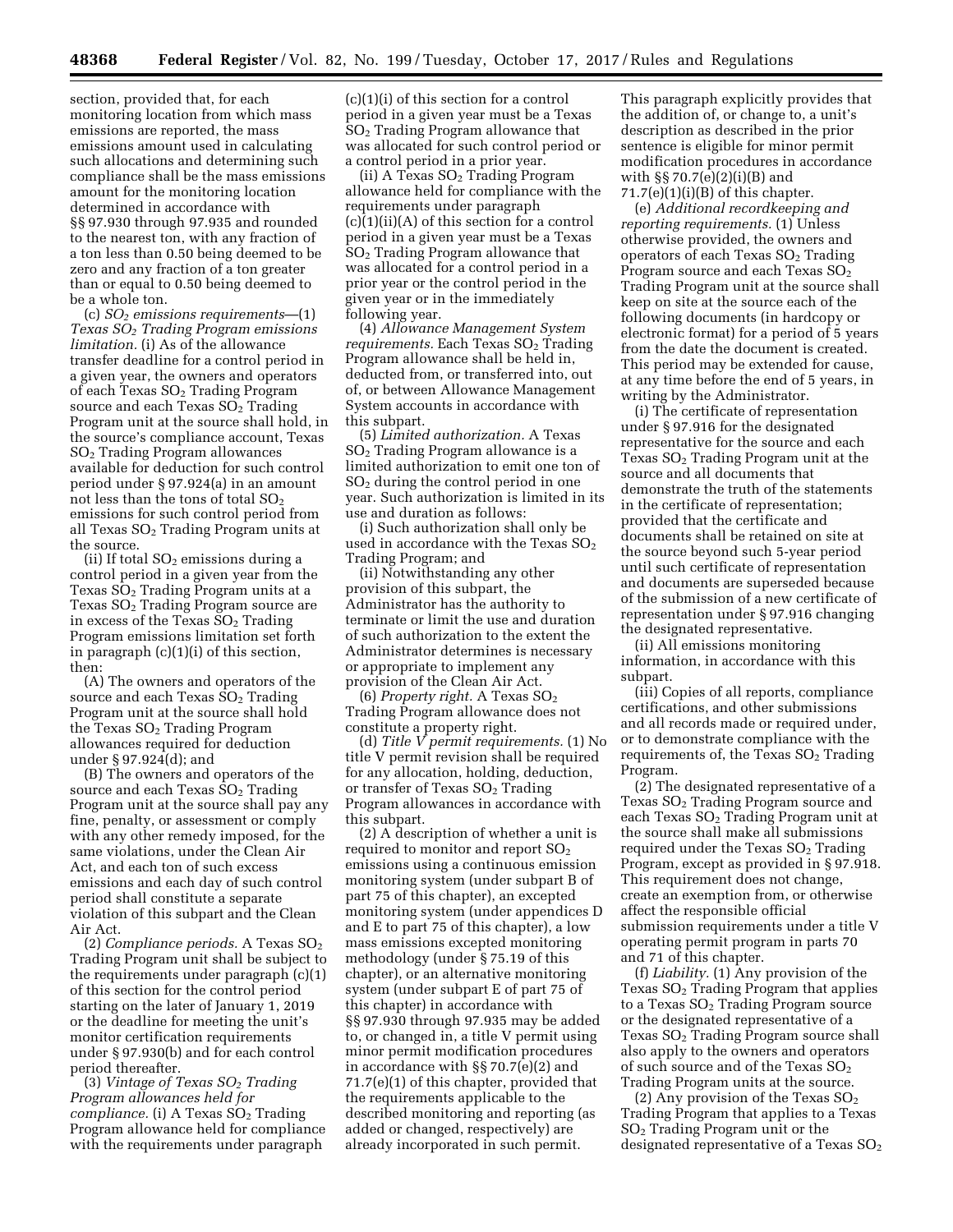Trading Program unit shall also apply to the owners and operators of such unit.

(g) *Effect on other authorities.* No provision of the Texas SO<sub>2</sub> Trading Program or exemption under § 97.905 shall be construed as exempting or excluding the owners and operators, and the designated representative, of a Texas  $SO<sub>2</sub>$  Trading Program source or Texas SO<sub>2</sub> Trading Program unit from compliance with any other provision of the applicable, approved State implementation plan, a federally enforceable permit, or the Clean Air Act.

### **§ 97.907 Computation of time.**

(a) Unless otherwise stated, any time period scheduled, under the Texas  $SO<sub>2</sub>$ Trading Program, to begin on the occurrence of an act or event shall begin on the day the act or event occurs.

(b) Unless otherwise stated, any time period scheduled, under the Texas  $SO<sub>2</sub>$  Trading Program, to begin before the occurrence of an act or event shall be computed so that the period ends the day before the act or event occurs.

(c) Unless otherwise stated, if the final day of any time period, under the Texas SO2 Trading Program, is not a business day, the time period shall be extended to the next business day.

### **§ 97.908 Administrative appeal procedures.**

The administrative appeal procedures for decisions of the Administrator under the Texas  $SO<sub>2</sub>$  Trading Program are set forth in part 78 of this chapter.

#### **§ 97.909 [Reserved]**

# § 97.910 Texas SO<sub>2</sub> Trading Program and **Supplemental Allowance Pool Budgets.**

(a) The budgets for the Texas  $SO<sub>2</sub>$ Trading Program and Supplemental Allowance Pool for the control periods in 2019 and thereafter are as follows:

(1) The Texas  $SO<sub>2</sub>$  Trading Program budget for the control period in 2019 and each future control period is 238,393 tons.

(2) The Texas  $SO<sub>2</sub>$  Trading Program Supplemental Allowance Pool budget for the control period in 2019 and each future control period is 10,000 tons.

(b) [reserved]

### **§ 97.911 Texas SO2 Trading Program allowance allocations.**

(a)(1) Except as provided in paragraph (a)(2) of this section, Texas  $SO<sub>2</sub>$  Trading Program allowances from the Texas  $SO<sub>2</sub>$ Trading Program budget will be allocated, for the control periods in 2019 and each year thereafter, as provided in the following table:

| Texas $SO2$ trading program units | ORIS code | Texas SO <sub>2</sub><br>trading<br>program<br>allocation |
|-----------------------------------|-----------|-----------------------------------------------------------|
|                                   | 3497      | 8,473                                                     |
|                                   | 3497      | 8,559                                                     |
|                                   | 6178      | 9,057                                                     |
|                                   | 6179      | 7,979                                                     |
|                                   | 6179      | 8,019                                                     |
|                                   | 3490      | 226                                                       |
|                                   | 7902      | 8,882                                                     |
|                                   | 6193      | 5,361                                                     |
|                                   | 6193      | 5,255                                                     |
|                                   | 6193      | 5,055                                                     |
|                                   | 6181      | 6,170                                                     |
|                                   | 6181      | 6,082                                                     |
|                                   | 298       | 12,081                                                    |
|                                   | 298       | 12,293                                                    |
|                                   | 6146      | 12.024                                                    |
|                                   | 6146      | 11,580                                                    |
|                                   | 6146      | 12,236                                                    |
|                                   | 6147      | 8,598                                                     |
|                                   | 6147      | 8,795                                                     |
|                                   | 6147      | 12,216                                                    |
|                                   | 3456      |                                                           |
|                                   | 3456      | 1                                                         |
|                                   | 3456      | $\overline{2}$                                            |
|                                   | 6648      | 8,370                                                     |
|                                   | 3611      | 55                                                        |
|                                   | 3611      | 7                                                         |
|                                   | 3504      | 145                                                       |
|                                   | 6194      | 6,900                                                     |
|                                   | 6194      | 7,062                                                     |
|                                   | 3470      | 3                                                         |
|                                   | 3470      | 9,580                                                     |
|                                   | 3470      | 8,900                                                     |
|                                   | 3470      | 7,653                                                     |
|                                   | 6139      | 6,496                                                     |
|                                   | 6139      | 7,050                                                     |
|                                   | 6139      | 7.208                                                     |
|                                   | 3478      | 14                                                        |
| Wilkes Unit 2                     | 3478      |                                                           |
|                                   | 3478      | 3                                                         |

(2) Notwithstanding paragraph (a)(1) of this section, if a unit provided an allocation pursuant to the table in

paragraph (a)(1) of this section does not operate, starting after 2018, during the control period in two consecutive years,

such unit will not be allocated the Texas SO2 Trading Program allowances provided in paragraph (a)(1) of this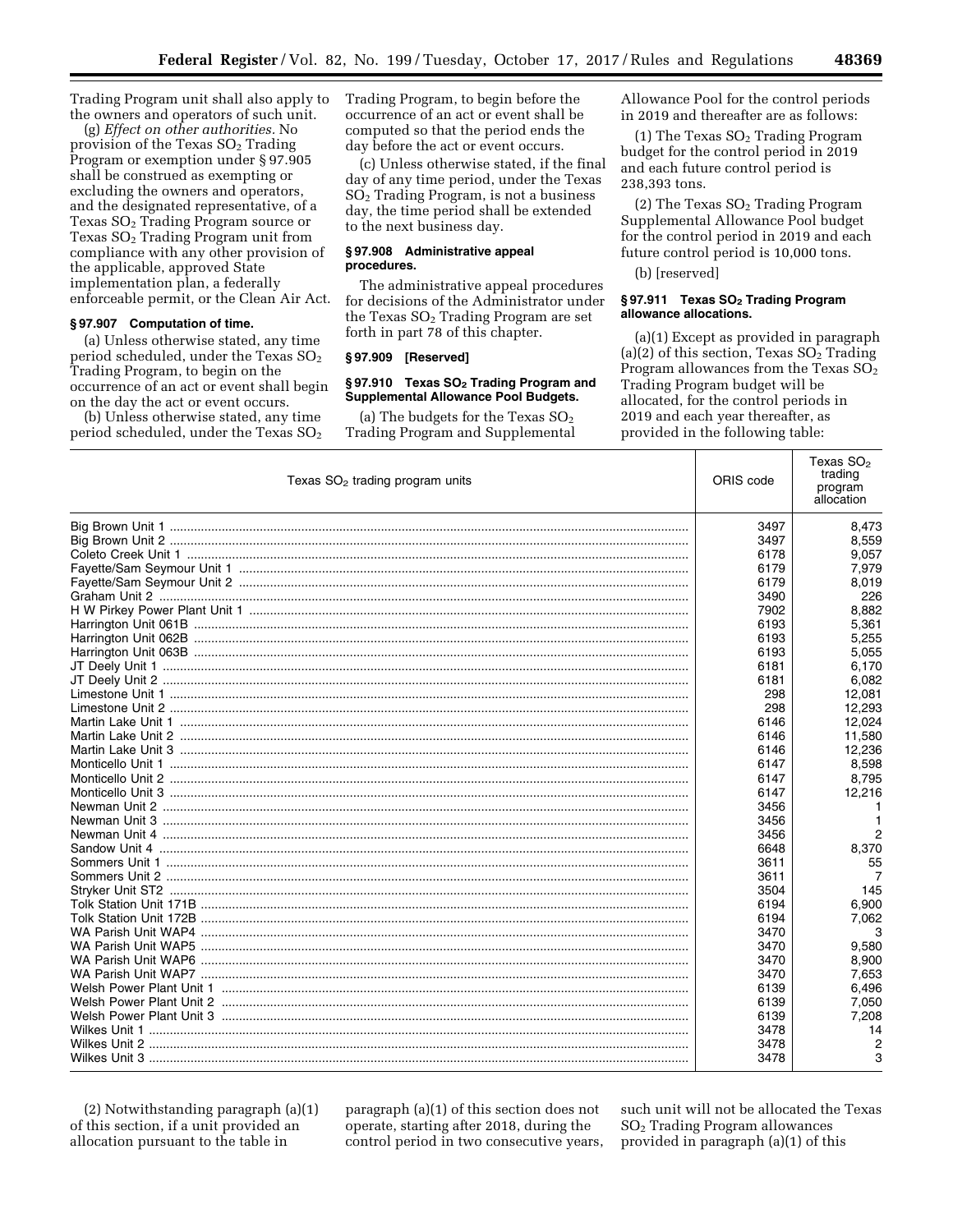section for the unit for the control periods in the fifth year after the first such year and in each year after that fifth year. All Texas  $SO<sub>2</sub>$  Trading Program allowances that would otherwise have been allocated to such unit will be allocated under the Texas Supplemental Allowance Pool under 40 CFR 97.912.

(b)(1) A unit that becomes a Texas SO2 Trading Program unit pursuant to § 97.904(b) will receive an allocation of Texas SO2 Trading Program allowances equal to the  $SO<sub>2</sub>$  allocation shown for the unit in the table referenced in § 97.404(b)(1) (ignoring the years shown in the column headings in the table) for the control period in each year while the unit is a Texas  $SO<sub>2</sub>$  Trading Program unit, provided that the unit has operated during the calendar year immediately preceding the year of each such control period.

(2) If a unit that becomes a Texas  $SO<sub>2</sub>$ Trading Program unit pursuant to § 97.904(b) does not operate during a given calendar year, no Texas  $SO<sub>2</sub>$ Trading Program allowances will be allocated to that unit for the control period in the following year or any subsequent year, nor will any allowances that would otherwise have been allocated to such unit under paragraph (b)(1) of this section be made available for use by any other unit under the Texas Supplemental Allowance Pool or otherwise.

(c) *Units incorrectly allocated Texas SO2 Trading Program allowances.* (1) For each control period in 2019 and thereafter, if the Administrator determines that Texas SO<sub>2</sub> Trading Program allowances were incorrectly allocated under paragraph (a) or (b) of this section, or under a provision of a SIP revision approved by the Administrator, then the Administrator will notify the designated representative of the recipient and will act in accordance with the procedures set forth in paragraphs  $(c)(2)$  through  $(5)$  of this section:

(2) Except as provided in paragraph (c)(3) or (4) of this section, the Administrator will not record such Texas  $SO<sub>2</sub>$  Trading Program allowances under § 97.921.

(3) If the Administrator already recorded such Texas  $SO<sub>2</sub>$  Trading Program allowances under § 97.921 and if the Administrator makes the determination under paragraph (c)(1) of this section before making deductions for the source that includes such recipient under § 97.924(b) for such control period, then the Administrator will deduct from the account in which such Texas  $SO<sub>2</sub>$  Trading Program allowances were recorded an amount of

Texas SO2 Trading Program allowances allocated for the same or a prior control period equal to the amount of such already recorded Texas  $SO<sub>2</sub>$  Trading Program allowances. The authorized account representative shall ensure that there are sufficient Texas  $SO<sub>2</sub>$  Trading Program allowances in such account for completion of the deduction.

(4) If the Administrator already recorded such Texas  $SO<sub>2</sub>$  Trading Program allowances under § 97.921 and if the Administrator makes the determination under paragraph (c)(1) of this section after making deductions for the source that includes such recipient under § 97.924(b) for such control period, then the Administrator will not make any deduction to take account of such already recorded Texas  $SO_2$ Trading Program allowances.

(5) With regard to the Texas  $SO<sub>2</sub>$ Trading Program allowances that are not recorded, or that are deducted as an incorrect allocation, in accordance with paragraphs (c)(2) and (3) of this section for a recipient under paragraph (a) of this section, the Administrator will transfer such Texas SO<sub>2</sub> Trading Program allowances to the Texas Supplemental Allowance Pool under 40 CFR 97.912. With regard to the Texas SO2 Trading Program allowances that are not recorded, or that are deducted as an incorrect allocation, in accordance with paragraphs (c)(2) and (3) of this section for a recipient under paragraph (b) of this section, the Administrator will retire such Texas  $SO<sub>2</sub>$  Trading Program allowances.

#### **§ 97.912 Texas SO2 Trading Program Supplemental Allowance Pool.**

(a) For each control period in 2019 and thereafter, the Administrator will allocate Texas SO<sub>2</sub> Trading Program allowances from the Texas  $SO<sub>2</sub>$  Trading Program Supplemental Allowance Pool as follows:

(1) No later than February 15, 2020 and each subsequent February 15, the Administrator will review all the quarterly  $SO<sub>2</sub>$  emissions reports provided under § 97.934(d) for each Texas  $SO<sub>2</sub>$  Trading Program unit for the previous control period. The Administrator will identify each Texas SO2 Trading Program source for which the total amount of emissions reported for the units at the source for that control period exceeds the total amount of allowances allocated to the units at the source for that control period under § 97.911.

 $(2)$  For each Texas  $SO<sub>2</sub>$  Trading Program source identified under paragraph (a)(1) of this section, the Administrator will calculate the amount by which the total amount of reported

emissions for that control period exceeds the total amount of allowances allocated for that control period under § 97.911.

(3)(i) For Coleto Creek (ORIS 6178), if the source is identified under paragraph (a)(1) of this section, the Administrator will allocate and record in the source's compliance account an amount of allowances from the Supplemental Allowance Pool equal to the lesser of the amount calculated for the source under paragraph (a)(2) of this section or the total number of allowances in the Supplemental Allowance Pool available for allocation under paragraph (b) of this section.

(ii) For any Texas  $SO<sub>2</sub>$  Trading Program sources identified under paragraph (a)(1) of this section other than Coleto Creek (ORIS 6178), the Administrator will allocate and record allowances from the Supplemental Allowance Pool as follows:

(A) If the total for all such sources of the amounts calculated under paragraph (a)(2) of this section is less than or equal to the total number of allowances in the Supplemental Allowance Pool available for allocation under paragraph (b) of this section that remain after any allocation under paragraph (a)(3)(i) of this section, then the Administrator will allocate and record in the compliance account for each such source an amount of allowances from the Supplemental Allowance Pool equal to the amount calculated for the source under paragraph (a)(2) of this section.

(B) If the total for all such sources of the amounts calculated under paragraph (a)(2) of this section is greater than the total number of allowances in the Supplemental Allowance Pool available for allocation under paragraph (b) of this section that remain after any allocation under paragraph (a)(3)(i) of this section, then the Administrator will calculate each such source's allocation of allowances from the Supplemental Allowance Pool by dividing the amount calculated under paragraph (a)(2) of this section for the source by the sum of the amounts calculated under paragraph (a)(2) of this section for all such sources, then multiplying by the number of allowances in the Supplemental Allowance Pool available for allocation under paragraph (b) of this section that remain after any allocation under paragraph (a)(3)(i) of this section and rounding to the nearest allowance. The Administrator will then record the calculated allocations of allowances in the applicable compliance accounts.

(iii) Any unallocated allowances remaining in the Supplemental Allowance Pool after the allocations determined under paragraphs (a)(3)(i)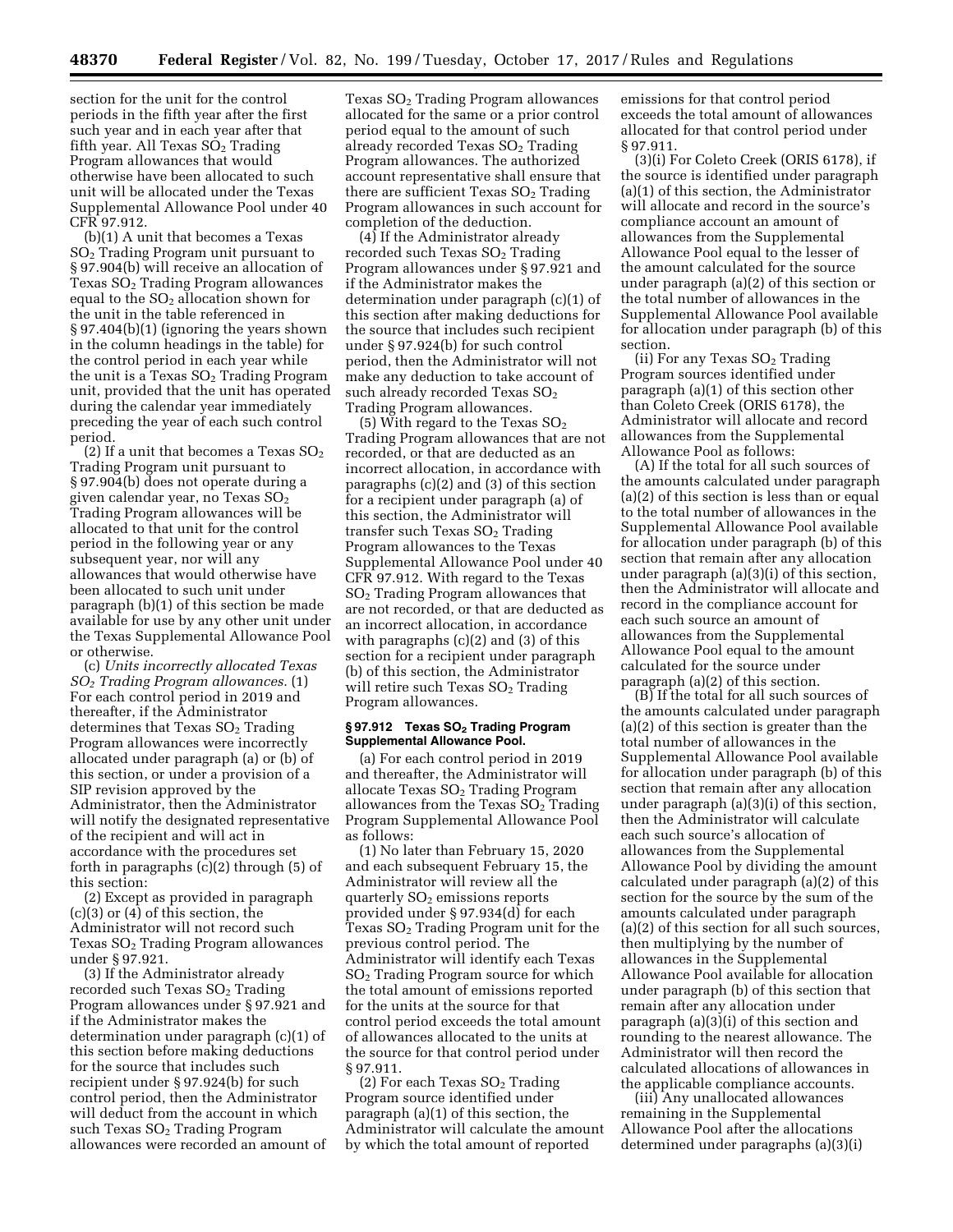and (ii) of this section will be maintained in the Supplemental Allowance Pool. These allowances will be available for allocation by the Administrator in subsequent control periods to the extent consistent with paragraph (b) of this section.

(4) The Administrator will notify the designated representative of each Texas  $SO<sub>2</sub>$  Trading Program source when the allowances from the Supplemental Allowance Pool have been recorded.

(b) The total amount of allowances in the Texas SO<sub>2</sub> Trading Program Supplemental Allowance Pool available for allocation for a control period is equal to the sum of the Texas  $SO<sub>2</sub>$ Trading Program Supplemental Allowance Pool budget under § 97.910(a)(2), any allowances from retired units pursuant to § 97.911(a)(2) and from corrections pursuant to § 97.911(c)(5), and any allowances maintained in the Supplemental Allowance Pool pursuant to paragraph (a)(3)(iii) of this section, but cannot exceed by more than 44,711 tons the sum of the budget provided under § 97.910(a)(2) and any portion of the budget provided under § 97.910(a)(1) not otherwise allocated for that control period under § 97.911(a)(1). If the number of allowances in the Supplemental Allowance Pool exceeds this level then the Administrator may only allocate allowances up to this level for the control period.

#### **§ 97.913 Authorization of designated representative and alternate designated representative.**

(a) Except as provided under § 97.915, each Texas  $SO<sub>2</sub>$  Trading Program source, including all Texas SO<sub>2</sub> Trading Program units at the source, shall have one and only one designated representative, with regard to all matters under the Texas  $SO<sub>2</sub>$  Trading Program.

(1) The designated representative shall be selected by an agreement binding on the owners and operators of the source and all Texas  $SO<sub>2</sub>$  Trading Program units at the source and shall act in accordance with the certification statement in § 97.916(a)(4)(iii).

(2) Upon and after receipt by the Administrator of a complete certificate of representation under § 97.916:

(i) The designated representative shall be authorized and shall represent and, by his or her representations, actions, inactions, or submissions, legally bind each owner and operator of the source and each Texas  $SO<sub>2</sub>$  Trading Program unit at the source in all matters pertaining to the Texas  $SO<sub>2</sub>$  Trading Program, notwithstanding any agreement between the designated

representative and such owners and operators; and

(ii) The owners and operators of the source and each Texas  $SO<sub>2</sub>$  Trading Program unit at the source shall be bound by any decision or order issued to the designated representative by the Administrator regarding the source or any such unit.

(b) Except as provided under § 97.915, each Texas SO<sub>2</sub> Trading Program source may have one and only one alternate designated representative, who may act on behalf of the designated representative. The agreement by which the alternate designated representative is selected shall include a procedure for authorizing the alternate designated representative to act in lieu of the designated representative.

(1) The alternate designated representative shall be selected by an agreement binding on the owners and operators of the source and all Texas SO2 Trading Program units at the source and shall act in accordance with the certification statement in  $§ 97.916(a)(4)(iii).$ 

(2) Upon and after receipt by the Administrator of a complete certificate of representation under § 97.916,

(i) The alternate designated representative shall be authorized;

(ii) Any representation, action, inaction, or submission by the alternate designated representative shall be deemed to be a representation, action, inaction, or submission by the designated representative; and

(iii) The owners and operators of the source and each Texas  $SO<sub>2</sub>$  Trading Program unit at the source shall be bound by any decision or order issued to the alternate designated representative by the Administrator regarding the source or any such unit.

(c) Except in this section, § 97.902, and §§ 97.914 through 97.918, whenever the term ''designated representative'' is used in this subpart, the term shall be construed to include the designated representative or any alternate designated representative.

#### **§ 97.914 Responsibilities of designated representative and alternate designated representative.**

(a) Except as provided under § 97.918 concerning delegation of authority to make submissions, each submission under the Texas  $SO<sub>2</sub>$  Trading Program shall be made, signed, and certified by the designated representative or alternate designated representative for each Texas  $SO<sub>2</sub>$  Trading Program source and Texas SO2 Trading Program unit for which the submission is made. Each such submission shall include the following certification statement by the

designated representative or alternate designated representative: ''I am authorized to make this submission on behalf of the owners and operators of the source or units for which the submission is made. I certify under penalty of law that I have personally examined, and am familiar with, the statements and information submitted in this document and all its attachments. Based on my inquiry of those individuals with primary responsibility for obtaining the information, I certify that the statements and information are to the best of my knowledge and belief true, accurate, and complete. I am aware that there are significant penalties for submitting false statements and information or omitting required statements and information, including the possibility of fine or imprisonment.''

(b) The Administrator will accept or act on a submission made for a Texas SO2 Trading Program source or a Texas SO2 Trading Program unit only if the submission has been made, signed, and certified in accordance with paragraph (a) of this section and § 97.918.

### **§ 97.915 Changing designated representative and alternate designated representative; changes in owners and operators; changes in units at the source.**

(a) *Changing designated representative.* The designated representative may be changed at any time upon receipt by the Administrator of a superseding complete certificate of representation under § 97.916. Notwithstanding any such change, all representations, actions, inactions, and submissions by the previous designated representative before the time and date when the Administrator receives the superseding certificate of representation shall be binding on the new designated representative and the owners and operators of the Texas  $SO<sub>2</sub>$  Trading Program source and the Texas SO2 Trading Program units at the source.

(b) *Changing alternate designated representative.* The alternate designated representative may be changed at any time upon receipt by the Administrator of a superseding complete certificate of representation under § 97.916. Notwithstanding any such change, all representations, actions, inactions, and submissions by the previous alternate designated representative before the time and date when the Administrator receives the superseding certificate of representation shall be binding on the new alternate designated representative, the designated representative, and the owners and operators of the Texas  $SO<sub>2</sub>$ Trading Program source and the Texas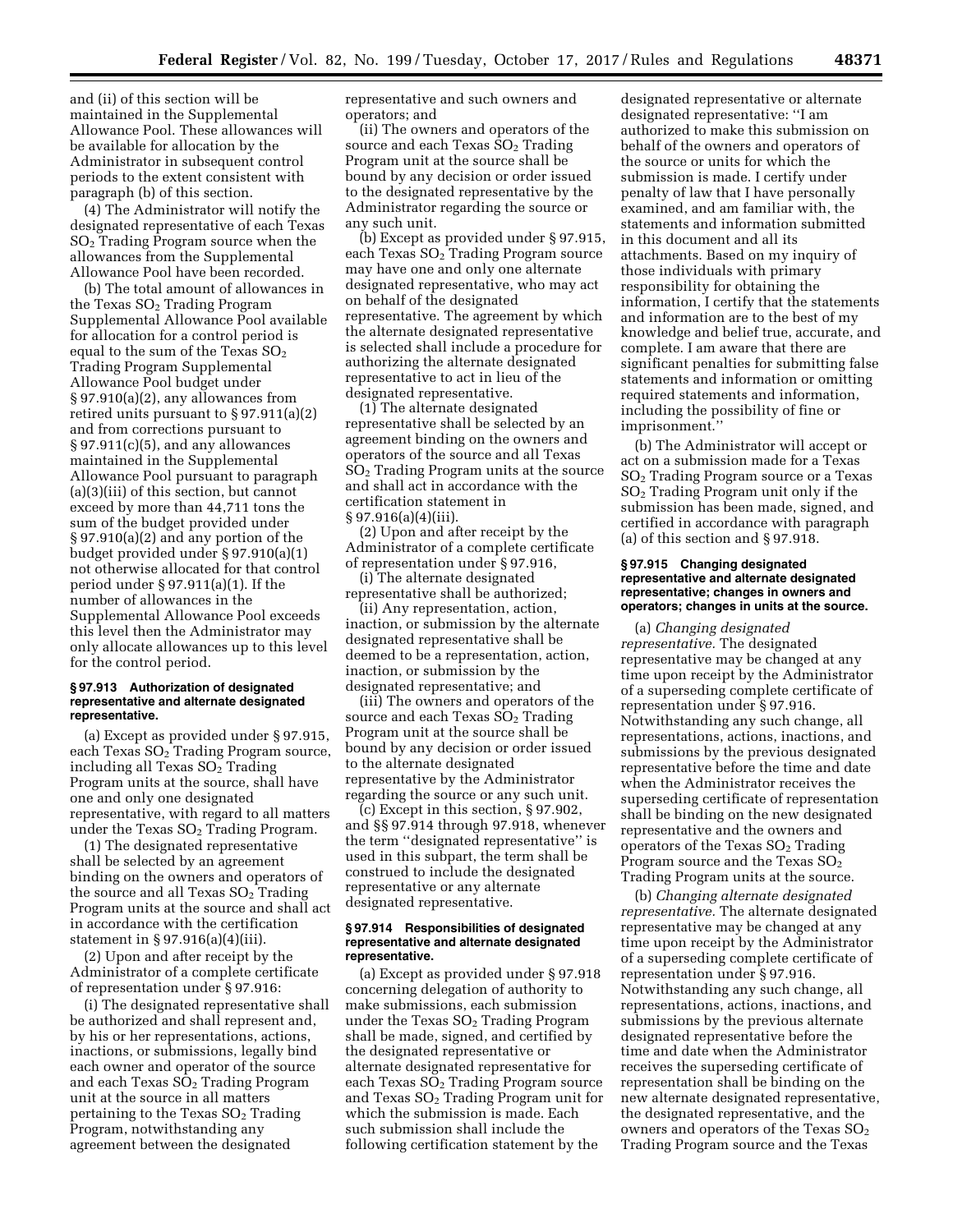SO2 Trading Program units at the source.

(c) *Changes in owners and operators.*  (1) In the event an owner or operator of a Texas  $SO<sub>2</sub>$  Trading Program source or a Texas  $SO<sub>2</sub>$  Trading Program unit at the source is not included in the list of owners and operators in the certificate of representation under § 97.916, such owner or operator shall be deemed to be subject to and bound by the certificate of representation, the representations, actions, inactions, and submissions of the designated representative and any alternate designated representative of the source or unit, and the decisions and orders of the Administrator, as if the owner or operator were included in such list.

(2) Within 30 days after any change in the owners and operators of a Texas  $SO<sub>2</sub>$ Trading Program source or a Texas  $SO<sub>2</sub>$ Trading Program unit at the source, including the addition or removal of an owner or operator, the designated representative or any alternate designated representative shall submit a revision to the certificate of representation under § 97.916 amending the list of owners and operators to reflect the change.

(d) *Changes in units at the source.*  Within 30 days of any change in which units are located at a Texas  $SO<sub>2</sub>$  Trading Program source (including the addition (see § 97.904(b)) or removal of a unit), the designated representative or any alternate designated representative shall submit a certificate of representation under § 97.916 amending the list of units to reflect the change.

(1) If the change is the addition of a unit (see § 97.904(b)) that operated (other than for purposes of testing by the manufacturer before initial installation) before being located at the source, then the certificate of representation shall identify, in a format prescribed by the Administrator, the entity from whom the unit was purchased or otherwise obtained (including name, address, telephone number, and facsimile number (if any)), the date on which the unit was purchased or otherwise obtained, and the date on which the unit became located at the source.

(2) If the change is the removal of a unit, then the certificate of representation shall identify, in a format prescribed by the Administrator, the entity to which the unit was sold or that otherwise obtained the unit (including name, address, telephone number, and facsimile number (if any)), the date on which the unit was sold or otherwise obtained, and the date on which the unit became no longer located at the source.

## **§ 97.916 Certificate of representation.**

(a) A complete certificate of representation for a designated representative or an alternate designated representative shall include the following elements in a format prescribed by the Administrator:

(1) Identification of the Texas  $SO_2$ Trading Program source, and each Texas SO2 Trading Program unit at the source, for which the certificate of representation is submitted, including source name, source category and NAICS code (or, in the absence of a NAICS code, an equivalent code), State, plant code, county, latitude and longitude, unit identification number and type, identification number and nameplate capacity (in MWe, rounded to the nearest tenth) of each generator served by each such unit, and actual date of commencement of commercial operation, and a statement of whether such source is located in Indian country.

(2) The name, address, email address (if any), telephone number, and facsimile transmission number (if any) of the designated representative and any alternate designated representative.

(3) A list of the owners and operators of the Texas SO<sub>2</sub> Trading Program source and of each Texas  $SO<sub>2</sub>$  Trading Program unit at the source.

(4) The following certification statements by the designated representative and any alternate designated representative—

(i) ''I certify that I was selected as the designated representative or alternate designated representative, as applicable, by an agreement binding on the owners and operators of the source and each Texas  $SO<sub>2</sub>$  Trading Program unit at the source.''

(ii) ''I certify that I have all the necessary authority to carry out my duties and responsibilities under the Texas  $SO<sub>2</sub>$  Trading Program on behalf of the owners and operators of the source and of each Texas  $SO<sub>2</sub>$  Trading Program unit at the source and that each such owner and operator shall be fully bound by my representations, actions, inactions, or submissions and by any decision or order issued to me by the Administrator regarding the source or unit.''

(iii) ''Where there are multiple holders of a legal or equitable title to, or a leasehold interest in, a Texas  $\mathrm{SO}_2$ Trading Program unit, or where a utility or industrial customer purchases power from a Texas  $SO<sub>2</sub>$  Trading Program unit under a life-of-the-unit, firm power contractual arrangement, I certify that: I have given a written notice of my selection as the 'designated representative' or 'alternate designated

representative', as applicable, and of the agreement by which I was selected to each owner and operator of the source and of each Texas SO2 Trading Program unit at the source; and Texas  $SO<sub>2</sub>$ Trading Program allowances and proceeds of transactions involving Texas  $SO<sub>2</sub>$  Trading Program allowances will be deemed to be held or distributed in proportion to each holder's legal, equitable, leasehold, or contractual reservation or entitlement, except that, if such multiple holders have expressly provided for a different distribution of Texas  $SO<sub>2</sub>$  Trading Program allowances by contract, Texas SO<sub>2</sub> Trading Program allowances and proceeds of transactions involving Texas  $SO<sub>2</sub>$  Trading Program allowances will be deemed to be held or distributed in accordance with the contract.''

(5) The signature of the designated representative and any alternate designated representative and the dates signed.

(b) Unless otherwise required by the Administrator, documents of agreement referred to in the certificate of representation shall not be submitted to the Administrator. The Administrator shall not be under any obligation to review or evaluate the sufficiency of such documents, if submitted.

#### **§ 97.917 Objections concerning designated representative and alternate designated representative.**

(a) Once a complete certificate of representation under § 97.916 has been submitted and received, the Administrator will rely on the certificate of representation unless and until a superseding complete certificate of representation under § 97.916 is received by the Administrator.

(b) Except as provided in paragraph (a) of this section, no objection or other communication submitted to the Administrator concerning the authorization, or any representation, action, inaction, or submission, of a designated representative or alternate designated representative shall affect any representation, action, inaction, or submission of the designated representative or alternate designated representative or the finality of any decision or order by the Administrator under the Texas  $SO<sub>2</sub>$  Trading Program.

(c) The Administrator will not adjudicate any private legal dispute concerning the authorization or any representation, action, inaction, or submission of any designated representative or alternate designated representative, including private legal disputes concerning the proceeds of Texas  $SO<sub>2</sub>$  Trading Program allowance transfers.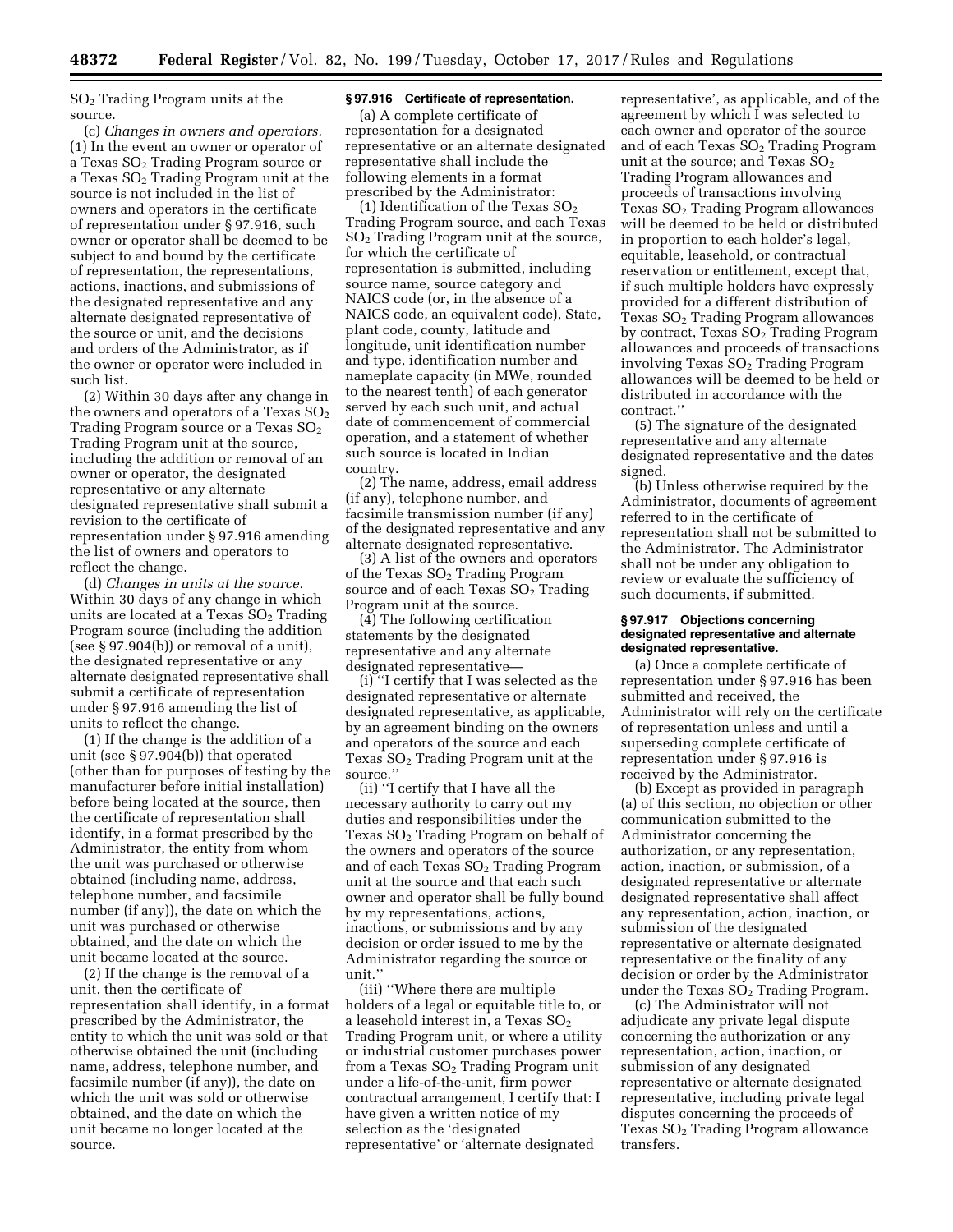#### **§ 97.918 Delegation by designated representative and alternate designated representative.**

(a) A designated representative may delegate, to one or more natural persons, his or her authority to make an electronic submission to the Administrator provided for or required under this subpart.

(b) An alternate designated representative may delegate, to one or more natural persons, his or her authority to make an electronic submission to the Administrator provided for or required under this subpart.

(c) In order to delegate authority to a natural person to make an electronic submission to the Administrator in accordance with paragraph (a) or (b) of this section, the designated representative or alternate designated representative, as appropriate, must submit to the Administrator a notice of delegation, in a format prescribed by the Administrator, that includes the following elements:

(1) The name, address, email address, telephone number, and facsimile transmission number (if any) of such designated representative or alternate designated representative;

(2) The name, address, email address, telephone number, and facsimile transmission number (if any) of each such natural person (referred to in this section as an "agent");

(3) For each such natural person, a list of the type or types of electronic submissions under paragraph (a) or (b) of this section for which authority is delegated to him or her; and

(4) The following certification statements by such designated representative or alternate designated representative:

(i) ''I agree that any electronic submission to the Administrator that is made by an agent identified in this notice of delegation and of a type listed for such agent in this notice of delegation and that is made when I am a designated representative or alternate designated representative, as appropriate, and before this notice of delegation is superseded by another notice of delegation under 40 CFR 97.918(d) shall be deemed to be an electronic submission by me.''

(ii) ''Until this notice of delegation is superseded by another notice of delegation under 40 CFR 97.918(d), I agree to maintain an email account and to notify the Administrator immediately of any change in my email address unless all delegation of authority by me under 40 CFR 97.918 is terminated.''

(d) A notice of delegation submitted under paragraph (c) of this section shall

be effective, with regard to the designated representative or alternate designated representative identified in such notice, upon receipt of such notice by the Administrator and until receipt by the Administrator of a superseding notice of delegation submitted by such designated representative or alternate designated representative, as appropriate. The superseding notice of delegation may replace any previously identified agent, add a new agent, or eliminate entirely any delegation of authority.

(e) Any electronic submission covered by the certification in paragraph (c)(4)(i) of this section and made in accordance with a notice of delegation effective under paragraph (d) of this section shall be deemed to be an electronic submission by the designated representative or alternate designated representative submitting such notice of delegation.

# **§ 97.919 [Reserved]**

#### **§ 97.920 Establishment of compliance accounts and general accounts.**

(a) *Compliance accounts.* Upon receipt of a complete certificate of representation under § 97.916, the Administrator will establish a compliance account for the Texas  $SO<sub>2</sub>$ Trading Program source for which the certificate of representation was submitted, unless the source already has a compliance account. The designated representative and any alternate designated representative of the source shall be the authorized account representative and the alternate authorized account representative respectively of the compliance account.

(b) *General accounts*—(1) *Application for general account.* (i) Any person may apply to open a general account, for the purpose of holding and transferring Texas SO<sub>2</sub> Trading Program allowances, by submitting to the Administrator a complete application for a general account. Such application shall designate one and only one authorized account representative and may designate one and only one alternate authorized account representative who may act on behalf of the authorized account representative.

(A) The authorized account representative and alternate authorized account representative shall be selected by an agreement binding on the persons who have an ownership interest with respect to Texas  $SO<sub>2</sub>$  Trading Program allowances held in the general account.

(B) The agreement by which the alternate authorized account representative is selected shall include a procedure for authorizing the alternate authorized account representative to act in lieu of the authorized account representative.

(ii) A complete application for a general account shall include the following elements in a format prescribed by the Administrator:

(A) Name, mailing address, email address (if any), telephone number, and facsimile transmission number (if any) of the authorized account representative and any alternate authorized account representative;

(B) An identifying name for the general account;

(C) A list of all persons subject to a binding agreement for the authorized account representative and any alternate authorized account representative to represent their ownership interest with respect to the Texas  $SO<sub>2</sub>$  Trading Program allowances held in the general account;

(D) The following certification statement by the authorized account representative and any alternate authorized account representative: ''I certify that I was selected as the authorized account representative or the alternate authorized account representative, as applicable, by an agreement that is binding on all persons who have an ownership interest with respect to Texas SO<sub>2</sub> Trading Program allowances held in the general account. I certify that I have all the necessary authority to carry out my duties and responsibilities under the Texas  $SO<sub>2</sub>$ Trading Program on behalf of such persons and that each such person shall be fully bound by my representations, actions, inactions, or submissions and by any decision or order issued to me by the Administrator regarding the general account.''

(E) The signature of the authorized account representative and any alternate authorized account representative and the dates signed.

(iii) Unless otherwise required by the Administrator, documents of agreement referred to in the application for a general account shall not be submitted to the Administrator. The Administrator shall not be under any obligation to review or evaluate the sufficiency of such documents, if submitted.

(2) *Authorization of authorized account representative and alternate authorized account representative.* (i) Upon receipt by the Administrator of a complete application for a general account under paragraph (b)(1) of this section, the Administrator will establish a general account for the person or persons for whom the application is submitted, and upon and after such receipt by the Administrator: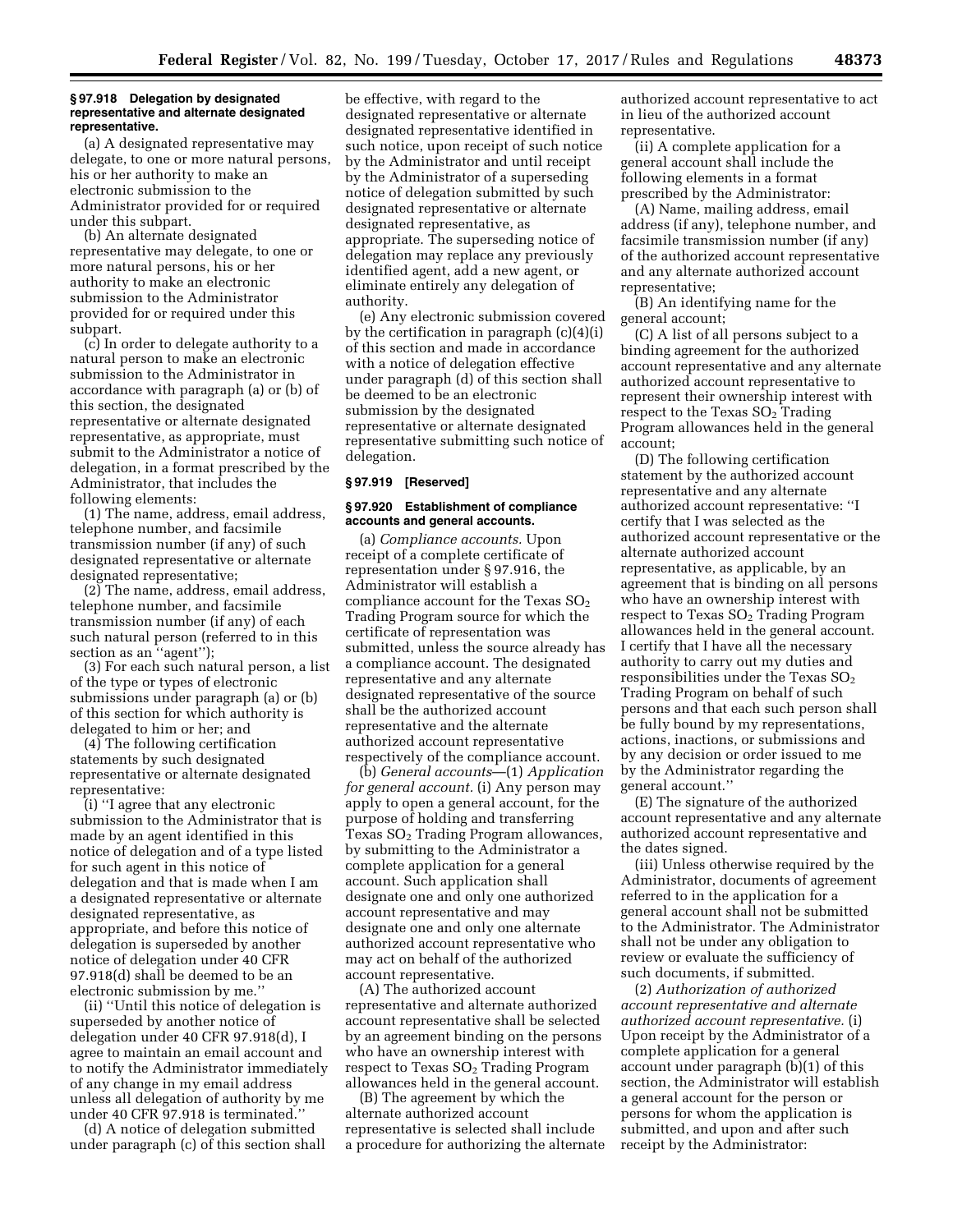(A) The authorized account representative of the general account shall be authorized and shall represent and, by his or her representations, actions, inactions, or submissions, legally bind each person who has an ownership interest with respect to Texas SO2 Trading Program allowances held in the general account in all matters pertaining to the Texas  $SO<sub>2</sub>$  Trading Program, notwithstanding any agreement between the authorized account representative and such person.

(B) Any alternate authorized account representative shall be authorized, and any representation, action, inaction, or submission by any alternate authorized account representative shall be deemed to be a representation, action, inaction, or submission by the authorized account representative.

(C) Each person who has an ownership interest with respect to Texas SO2 Trading Program allowances held in the general account shall be bound by any decision or order issued to the authorized account representative or alternate authorized account representative by the Administrator regarding the general account.

(ii) Except as provided in paragraph (b)(5) of this section concerning delegation of authority to make submissions, each submission concerning the general account shall be made, signed, and certified by the authorized account representative or any alternate authorized account representative for the persons having an ownership interest with respect to Texas SO2 Trading Program allowances held in the general account. Each such submission shall include the following certification statement by the authorized account representative or any alternate authorized account representative: ''I am authorized to make this submission on behalf of the persons having an ownership interest with respect to the Texas  $SO<sub>2</sub>$  Trading Program allowances held in the general account. I certify under penalty of law that I have personally examined, and am familiar with, the statements and information submitted in this document and all its attachments. Based on my inquiry of those individuals with primary responsibility for obtaining the information, I certify that the statements and information are to the best of my knowledge and belief true, accurate, and complete. I am aware that there are significant penalties for submitting false statements and information or omitting required statements and information, including the possibility of fine or imprisonment.''

(iii) Except in this section, whenever the term ''authorized account

representative'' is used in this subpart, the term shall be construed to include the authorized account representative or any alternate authorized account representative.

(3) *Changing authorized account representative and alternate authorized account representative; changes in persons with ownership interest.* (i) The authorized account representative of a general account may be changed at any time upon receipt by the Administrator of a superseding complete application for a general account under paragraph (b)(1) of this section. Notwithstanding any such change, all representations, actions, inactions, and submissions by the previous authorized account representative before the time and date when the Administrator receives the superseding application for a general account shall be binding on the new authorized account representative and the persons with an ownership interest with respect to the Texas  $SO<sub>2</sub>$  Trading Program allowances in the general account.

(ii) The alternate authorized account representative of a general account may be changed at any time upon receipt by the Administrator of a superseding complete application for a general account under paragraph (b)(1) of this section. Notwithstanding any such change, all representations, actions, inactions, and submissions by the previous alternate authorized account representative before the time and date when the Administrator receives the superseding application for a general account shall be binding on the new alternate authorized account representative, the authorized account representative, and the persons with an ownership interest with respect to the Texas  $SO<sub>2</sub>$  Trading Program allowances in the general account.

 $(iii)(\bar{A})$  In the event a person having an ownership interest with respect to Texas SO2 Trading Program allowances in the general account is not included in the list of such persons in the application for a general account, such person shall be deemed to be subject to and bound by the application for a general account, the representation, actions, inactions, and submissions of the authorized account representative and any alternate authorized account representative of the account, and the decisions and orders of the Administrator, as if the person were included in such list.

(B) Within 30 days after any change in the persons having an ownership interest with respect to Texas  $SO<sub>2</sub>$ Trading Program allowances in the general account, including the addition or removal of a person, the authorized

account representative or any alternate authorized account representative shall submit a revision to the application for a general account amending the list of persons having an ownership interest with respect to the Texas  $SO<sub>2</sub>$  Trading Program allowances in the general account to include the change.

(4) *Objections concerning authorized account representative and alternate authorized account representative.* (i) Once a complete application for a general account under paragraph (b)(1) of this section has been submitted and received, the Administrator will rely on the application unless and until a superseding complete application for a general account under paragraph (b)(1) of this section is received by the Administrator.

(ii) Except as provided in paragraph (b)(4)(i) of this section, no objection or other communication submitted to the Administrator concerning the authorization, or any representation, action, inaction, or submission of the authorized account representative or any alternate authorized account representative of a general account shall affect any representation, action, inaction, or submission of the authorized account representative or any alternate authorized account representative or the finality of any decision or order by the Administrator under the Texas  $S\ddot{O}_2$  Trading Program.

(iii) The Administrator will not adjudicate any private legal dispute concerning the authorization or any representation, action, inaction, or submission of the authorized account representative or any alternate authorized account representative of a general account, including private legal disputes concerning the proceeds of Texas SO<sub>2</sub> Trading Program allowance transfers.

(5) *Delegation by authorized account representative and alternate authorized account representative.* (i) An authorized account representative of a general account may delegate, to one or more natural persons, his or her authority to make an electronic submission to the Administrator provided for or required under this subpart.

(ii) An alternate authorized account representative of a general account may delegate, to one or more natural persons, his or her authority to make an electronic submission to the Administrator provided for or required under this subpart.

(iii) In order to delegate authority to a natural person to make an electronic submission to the Administrator in accordance with paragraph (b)(5)(i) or (ii) of this section, the authorized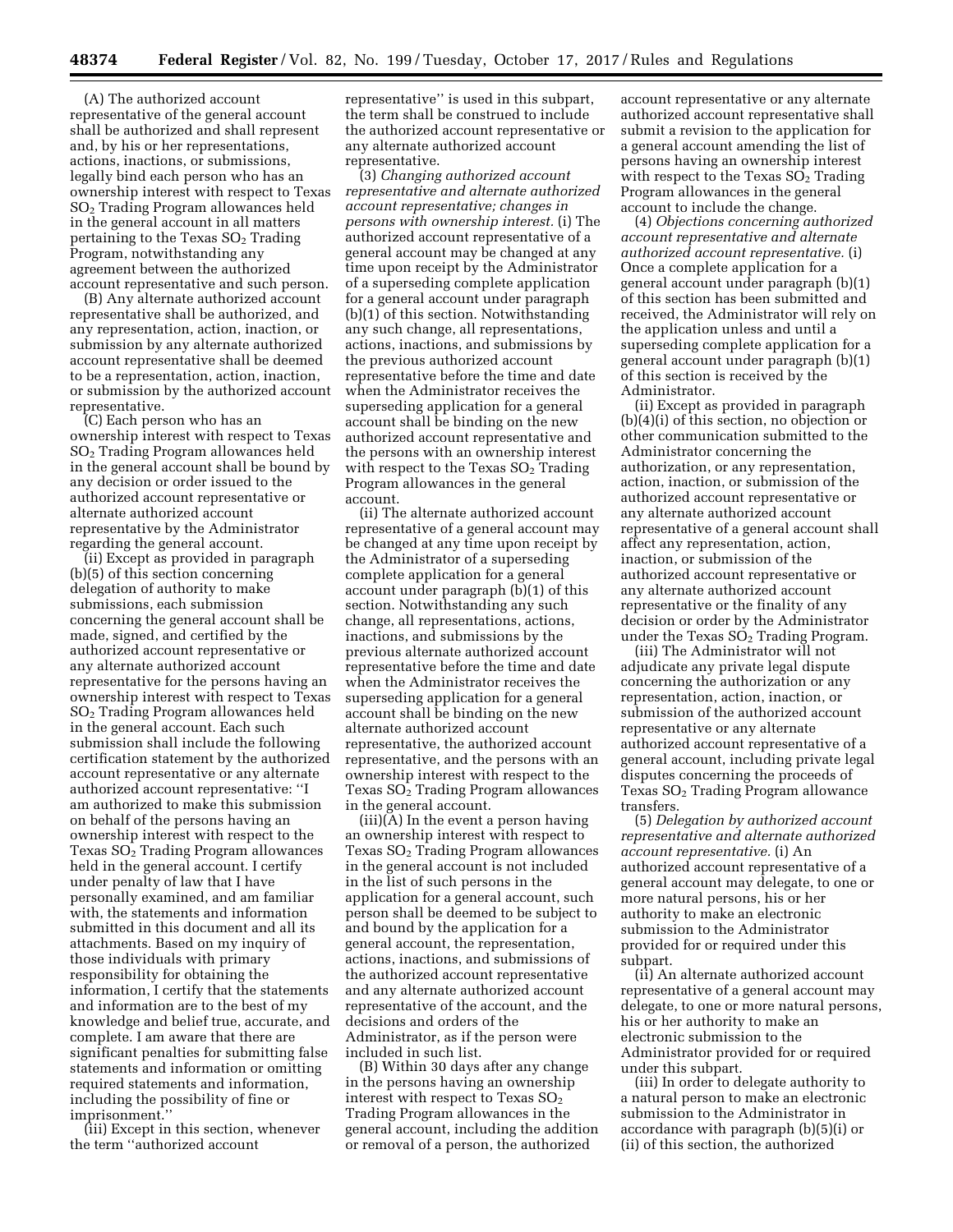account representative or alternate authorized account representative, as appropriate, must submit to the Administrator a notice of delegation, in a format prescribed by the Administrator, that includes the following elements:

(A) The name, address, email address, telephone number, and facsimile transmission number (if any) of such authorized account representative or alternate authorized account representative;

(B) The name, address, email address, telephone number, and facsimile transmission number (if any) of each such natural person (referred to in this section as an "agent");

(C) For each such natural person, a list of the type or types of electronic submissions under paragraph (b)(5)(i) or (ii) of this section for which authority is delegated to him or her;

(D) The following certification statement by such authorized account representative or alternate authorized account representative: ''I agree that any electronic submission to the Administrator that is made by an agent identified in this notice of delegation and of a type listed for such agent in this notice of delegation and that is made when I am an authorized account representative or alternate authorized account representative, as appropriate, and before this notice of delegation is superseded by another notice of delegation under 40 CFR 97.920(b)(5)(iv) shall be deemed to be an electronic submission by me.''; and

(E) The following certification statement by such authorized account representative or alternate authorized account representative: ''Until this notice of delegation is superseded by another notice of delegation under 40 CFR 97.920(b)(5)(iv), I agree to maintain an email account and to notify the Administrator immediately of any change in my email address unless all delegation of authority by me under 40 CFR 97.920(b)(5) is terminated.''

(iv) A notice of delegation submitted under paragraph (b)(5)(iii) of this section shall be effective, with regard to the authorized account representative or alternate authorized account representative identified in such notice, upon receipt of such notice by the Administrator and until receipt by the Administrator of a superseding notice of delegation submitted by such authorized account representative or alternate authorized account representative, as appropriate. The superseding notice of delegation may replace any previously identified agent, add a new agent, or eliminate entirely any delegation of authority.

(v) Any electronic submission covered by the certification in paragraph (b)(5)(iii)(D) of this section and made in accordance with a notice of delegation effective under paragraph (b)(5)(iv) of this section shall be deemed to be an electronic submission by the authorized account representative or alternate authorized account representative submitting such notice of delegation.

(6) *Closing a general account.* (i) The authorized account representative or alternate authorized account representative of a general account may submit to the Administrator a request to close the account. Such request shall include a correctly submitted Texas  $SO<sub>2</sub>$ Trading Program allowance transfer under § 97.922 for any Texas  $SO<sub>2</sub>$ Trading Program allowances in the account to one or more other Allowance Management System accounts.

(ii) If a general account has no Texas SO2 Trading Program allowance transfers to or from the account for a 12 month period or longer and does not contain any Texas  $SO<sub>2</sub>$  Trading Program allowances, the Administrator may notify the authorized account representative for the account that the account will be closed after 30 days after the notice is sent. The account will be closed after the 30-day period unless, before the end of the 30-day period, the Administrator receives a correctly submitted Texas  $SO<sub>2</sub>$  Trading Program allowance transfer under § 97.922 to the account or a statement submitted by the authorized account representative or alternate authorized account representative demonstrating to the satisfaction of the Administrator good cause as to why the account should not be closed.

(c) *Account identification.* The Administrator will assign a unique identifying number to each account established under paragraph (a) or (b) of this section.

(d) *Responsibilities of authorized account representative and alternate authorized account representative.* After the establishment of a compliance account or general account, the Administrator will accept or act on a submission pertaining to the account, including, but not limited to, submissions concerning the deduction or transfer of Texas SO2 Trading Program allowances in the account, only if the submission has been made, signed, and certified in accordance with §§ 97.914(a) and 97.918 or paragraphs  $(b)(2)(ii)$  and  $(b)(5)$  of this section.

### § 97.921 Recordation of Texas SO<sub>2</sub> **Trading Program allowance allocations.**

(a) By November 1, 2018, the Administrator will record in each Texas SO2 Trading Program source's compliance account the Texas  $SO<sub>2</sub>$ Trading Program allowances allocated to the Texas  $SO<sub>2</sub>$  Trading Program units at the source in accordance with § 97.911(a) for the control periods in 2019, 2020, 2021, and 2022. The Administrator may delay recordation of Texas  $SO<sub>2</sub>$  Trading Program allowances for the specified control periods if the State of Texas submits a SIP revision before the recordation deadline.

(b) By July 1, 2019 and July 1 of each year thereafter, the Administrator will record in each Texas SO<sub>2</sub> Trading Program source's compliance account the Texas  $SO<sub>2</sub>$  Trading Program allowances allocated to the Texas  $SO<sub>2</sub>$ Trading Program units at the source in accordance with § 97.911(a) for the control period in the fourth year after the year of the applicable recordation deadline under this paragraph. The Administrator may delay recordation of the Texas  $SO<sub>2</sub>$  Trading Program allowances for the applicable control periods if the State of Texas submits a SIP revision by May 1 of the year of the applicable recordation deadline under this paragraph.

(c) By February 15, 2020, and February 15 of each year thereafter, the Administrator will record in each Texas SO2 Trading Program source's compliance account the allowances allocated from the Texas  $SO<sub>2</sub>$  Trading Program Supplemental Allowance Pool in accordance with § 97.912 for the control period in the year of the applicable recordation deadline under this paragraph, .

(d) By July 1, 2019 and July 1 of each year thereafter, the Administrator will record in each Texas  $SO<sub>2</sub>$  Trading Program source's compliance account the Texas  $SO<sub>2</sub>$  Trading Program allowances allocated to the Texas  $SO<sub>2</sub>$ Trading Program units at the source in accordance with § 97.911(b).

(e) When recording the allocation of Texas SO2 Trading Program allowances to a Texas  $SO<sub>2</sub>$  Trading Program unit in an Allowance Management System account, the Administrator will assign each Texas SO<sub>2</sub> Trading Program allowance a unique identification number that will include digits identifying the year of the control period for which the Texas  $SO<sub>2</sub>$  Trading Program allowance is allocated.

### § 97.922 Submission of Texas SO<sub>2</sub> Trading **Program allowance transfers.**

(a) An authorized account representative seeking recordation of a Texas $\mathrm{SO}_2$  Trading Program allowance transfer shall submit the transfer to the Administrator.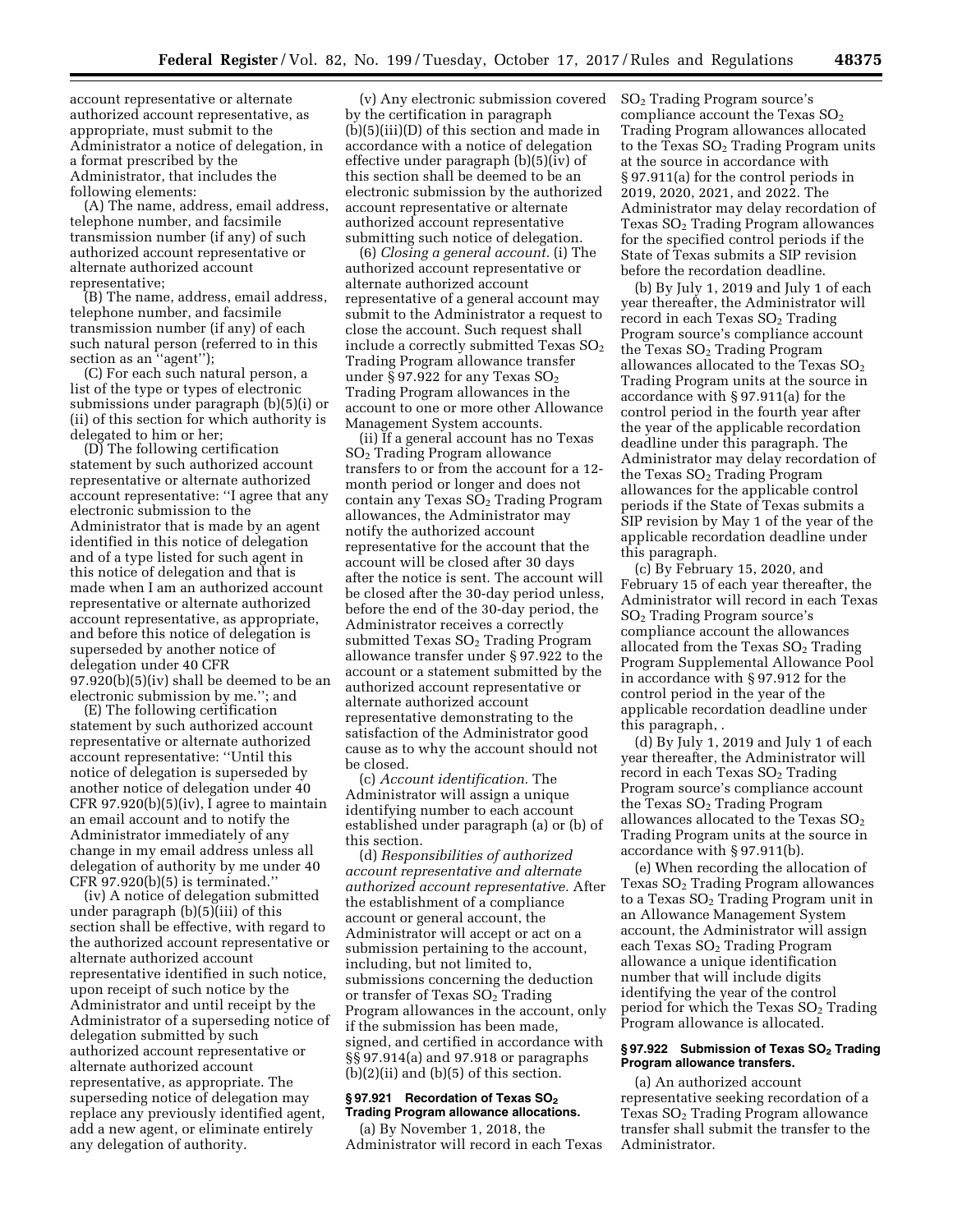(b) A Texas  $SO<sub>2</sub>$  Trading Program allowance transfer shall be correctly submitted if:

(1) The transfer includes the following elements, in a format prescribed by the Administrator:

(i) The account numbers established by the Administrator for both the transferor and transferee accounts;

(ii) The serial number of each Texas SO2 Trading Program allowance that is in the transferor account and is to be transferred; and

(iii) The name and signature of the authorized account representative of the transferor account and the date signed; and

(2) When the Administrator attempts to record the transfer, the transferor account includes each Texas  $SO<sub>2</sub>$ Trading Program allowance identified by serial number in the transfer.

### **§ 97.923 Recordation of Texas SO2 Trading Program allowance transfers.**

(a) Within 5 business days (except as provided in paragraph (b) of this section) of receiving a Texas  $SO<sub>2</sub>$ Trading Program allowance transfer that is correctly submitted under § 97.922, the Administrator will record a Texas SO2 Trading Program allowance transfer by moving each Texas  $SO<sub>2</sub>$  Trading Program allowance from the transferor account to the transferee account as specified in the transfer.

(b) A Texas  $SO<sub>2</sub>$  Trading Program allowance transfer to or from a compliance account that is submitted for recordation after the allowance transfer deadline for a control period and that includes any Texas SO<sub>2</sub> Trading Program allowances allocated for any control period before such allowance transfer deadline will not be recorded until after the Administrator completes the deductions from such compliance account under § 97.924 for the control period immediately before such allowance transfer deadline.

(c) Where a Texas  $SO<sub>2</sub>$  Trading Program allowance transfer is not correctly submitted under § 97.922, the Administrator will not record such transfer.

(d) Within 5 business days of recordation of a Texas  $SO<sub>2</sub>$  Trading Program allowance transfer under paragraphs (a) and (b) of the section, the Administrator will notify the authorized account representatives of both the transferor and transferee accounts.

(e) Within 10 business days of receipt of a Texas  $SO<sub>2</sub>$  Trading Program allowance transfer that is not correctly submitted under § 97.922, the Administrator will notify the authorized account representatives of both accounts subject to the transfer of:

(1) A decision not to record the transfer, and

(2) The reasons for such nonrecordation.

### **§ 97.924 Compliance with Texas SO2 Trading Program emissions limitations.**

(a) *Availability for deduction for compliance.* Texas  $SO<sub>2</sub>$  Trading Program allowances are available to be deducted for compliance with a source's Texas SO2 Trading Program emissions limitation for a control period in a given year only if the Texas  $SO<sub>2</sub>$  Trading Program allowances:

(1) Were allocated for such control period or a control period in a prior year; and

(2) Are held in the source's compliance account as of the allowance transfer deadline for such control period.

(b) *Deductions for compliance.* After the recordation, in accordance with § 97.923, of Texas SO<sub>2</sub> Trading Program allowance transfers submitted by the allowance transfer deadline for a control period in a given year, the Administrator will deduct from each source's compliance account Texas  $SO<sub>2</sub>$ Trading Program allowances available under paragraph (a) of this section in order to determine whether the source meets the Texas  $SO<sub>2</sub>$  Trading Program emissions limitation for such control period, as follows:

(1) Until the amount of Texas  $SO<sub>2</sub>$ Trading Program allowances deducted equals the number of tons of total  $SO<sub>2</sub>$ emissions from all Texas  $SO<sub>2</sub>$  Trading Program units at the source for such control period; or

(2) If there are insufficient Texas  $SO<sub>2</sub>$ Trading Program allowances to complete the deductions in paragraph (b)(1) of this section, until no more Texas SO2 Trading Program allowances available under paragraph (a) of this section remain in the compliance account.

(c)(1) *Identification of Texas* SO2 Trading Program allowances by serial number. The authorized account representative for a source's compliance account may request that specific Texas SO2 Trading Program allowances, identified by serial number, in the compliance account be deducted for emissions or excess emissions for a control period in a given year in accordance with paragraph (b) or (d) of this section. In order to be complete, such request shall be submitted to the Administrator by the allowance transfer deadline for such control period and include, in a format prescribed by the Administrator, the identification of the Texas  $SO<sub>2</sub>$  Trading Program source and the appropriate serial numbers.

(2) *First-in, first-out.* The Administrator will deduct Texas  $SO<sub>2</sub>$ Trading Program allowances under paragraph (b) or (d) of this section from the source's compliance account in accordance with a complete request under paragraph (c)(1) of this section or, in the absence of such request or in the case of identification of an insufficient amount of Texas SO2 Trading Program allowances in such request, on a first-in, first-out accounting basis in the following order:

(i) Any Texas SO<sub>2</sub> Trading Program allowances that were recorded in the compliance account pursuant to § 97.921 and not transferred out of the compliance account, in the order of recordation; and then

(ii) Any other Texas  $SO<sub>2</sub>$  Trading Program allowances that were transferred to and recorded in the compliance account pursuant to this subpart, in the order of recordation.

(d) *Deductions for excess emissions.*  After making the deductions for compliance under paragraph (b) of this section for a control period in a year in which the Texas  $SO<sub>2</sub>$  Trading Program source has excess emissions, the Administrator will deduct from the source's compliance account an amount of Texas SO<sub>2</sub> Trading Program allowances, allocated for a control period in a prior year or the control period in the year of the excess emissions or in the immediately following year, equal to three times the number of tons of the source's excess emissions.

(e) *Recordation of deductions.* The Administrator will record in the appropriate compliance account all deductions from such an account under paragraphs (b) and (d) of this section.

### **§ 97.925 [Reserved]**

### **§ 97.926 Banking.**

(a) A Texas  $SO<sub>2</sub>$  Trading Program allowance may be banked for future use or transfer in a compliance account or general account in accordance with paragraph (b) of this section.

(b) Any Texas SO2 Trading Program allowance that is held in a compliance account or a general account will remain in such account unless and until the Texas  $SO<sub>2</sub>$  Trading Program allowance is deducted or transferred under § 97.911(c), § 97.923, § 97.924, § 97.927, or § 97.928.

## **§ 97.927 Account error.**

The Administrator may, at his or her sole discretion and on his or her own motion, correct any error in any Allowance Management System account. Within 10 business days of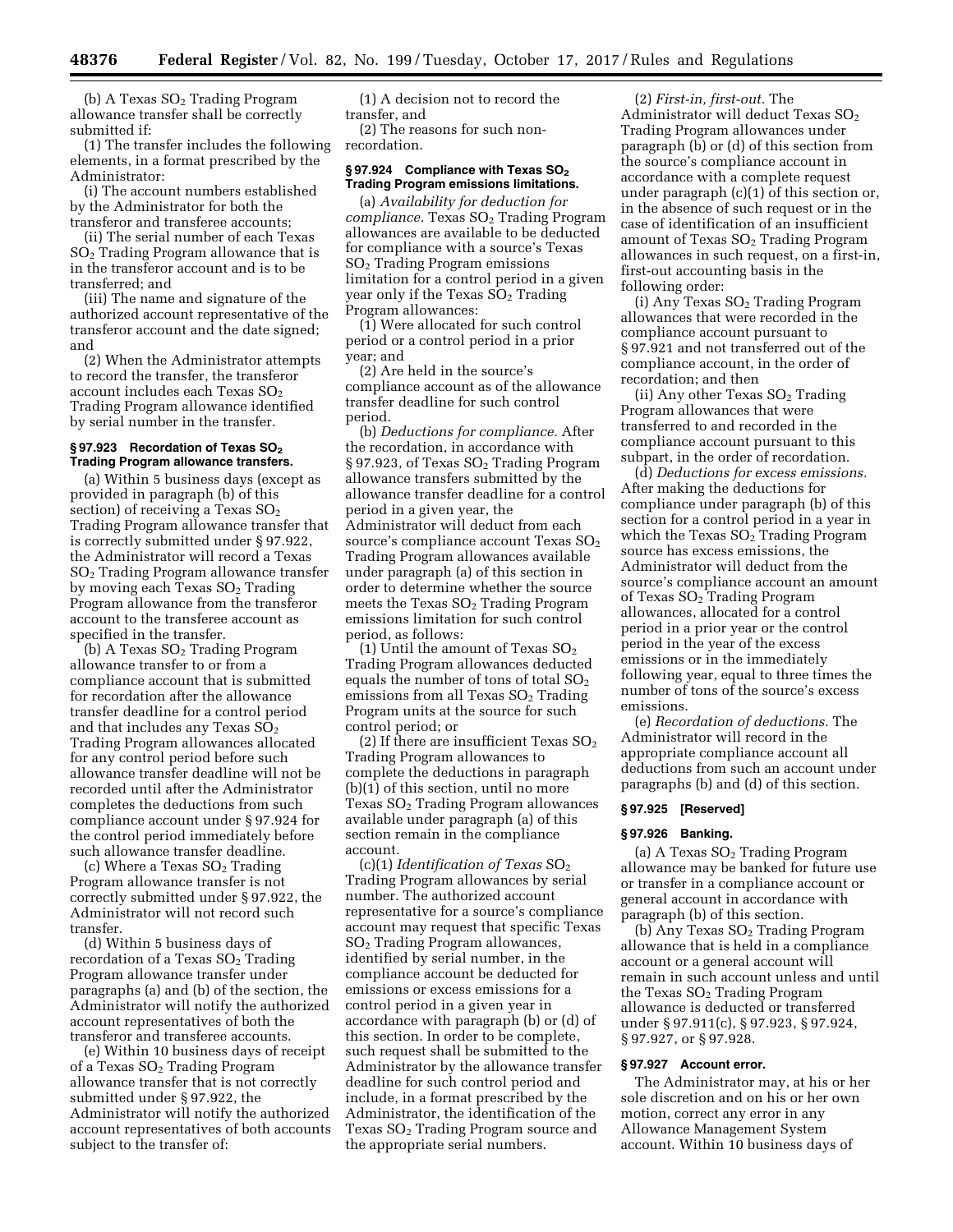making such correction, the Administrator will notify the authorized account representative for the account.

#### **§ 97.928 Administrator's action on submissions.**

(a) The Administrator may review and conduct independent audits concerning any submission under the Texas  $SO<sub>2</sub>$ Trading Program and make appropriate adjustments of the information in the submission.

(b) The Administrator may deduct Texas  $SO<sub>2</sub>$  Trading Program allowances from or transfer Texas SO<sub>2</sub> Trading Program allowances to a compliance account, based on the information in a submission, as adjusted under paragraph (a) of this section, and record such deductions and transfers.

### **§ 97.929 [Reserved]**

#### **§ 97.930 General monitoring, recordkeeping, and reporting requirements.**

The owners and operators, and to the extent applicable, the designated representative, of a Texas  $SO<sub>2</sub>$  Trading Program unit, shall comply with the monitoring, recordkeeping, and reporting requirements as provided in this subpart and subparts F and G of part 75 of this chapter. For purposes of applying such requirements, the definitions in § 97.902 and in § 72.2 of this chapter shall apply, the terms ''affected unit,'' ''designated representative,'' and ''continuous emission monitoring system'' (or ''CEMS'') in part 75 of this chapter shall be deemed to refer to the terms ''Texas SO2 Trading Program unit,'' ''designated representative,'' and ''continuous emission monitoring system'' (or ''CEMS'') respectively as defined in § 97.902. The owner or operator of a unit that is not a Texas  $SO<sub>2</sub>$  Trading Program unit but that is monitored under § 75.16(b)(2) of this chapter shall comply with the same monitoring, recordkeeping, and reporting requirements as a Texas  $SO<sub>2</sub>$  Trading Program unit.

(a) *Requirements for installation, certification, and data accounting.* The owner or operator of each Texas SO<sub>2</sub> Trading Program unit shall:

(1) Install all monitoring systems required under this subpart for monitoring  $SO<sub>2</sub>$  mass emissions and individual unit heat input (including all systems required to monitor  $SO<sub>2</sub>$ concentration, stack gas moisture content, stack gas flow rate,  $CO<sub>2</sub>$  or  $O<sub>2</sub>$ concentration, and fuel flow rate, as applicable, in accordance with §§ 75.11 and 75.16 of this chapter);

(2) Successfully complete all certification tests required under § 97.931 and meet all other

requirements of this subpart and part 75 of this chapter applicable to the monitoring systems under paragraph (a)(1) of this section; and

(3) Record, report, and quality-assure the data from the monitoring systems under paragraph (a)(1) of this section.

(b) *Compliance deadlines.* Except as provided in paragraph (e) of this section, the owner or operator of a Texas SO2 Trading Program unit shall meet the monitoring system certification and other requirements of paragraphs (a)(1) and (2) of this section on or before the later of the following dates and shall record, report, and quality-assure the data from the monitoring systems under paragraph (a)(1) of this section on and after:

(1) For a Texas  $SO<sub>2</sub>$  Trading Program unit under § 97.904(a), January 1, 2019; or

(2) For a Texas  $SO<sub>2</sub>$  Trading Program unit under § 97.904(b), January 1 of the first control period for which the unit is a Texas SO2 Trading Program unit.

(3) The owner or operator of a Texas SO2 Trading Program unit for which construction of a new stack or flue or installation of add-on  $SO<sub>2</sub>$  emission controls is completed after the applicable deadline under paragraph (b)(1) or (2) of this section shall meet the requirements of  $\S 75.4(e)(1)$  through (4) of this chapter, except that:

(i) Such requirements shall apply to the monitoring systems required under § 97.930 through § 97.935, rather than the monitoring systems required under part 75 of this chapter;

(ii)  $SO<sub>2</sub>$  concentration, stack gas moisture content, stack gas volumetric flow rate, and  $O_2$  or  $CO_2$  concentration data shall be determined and reported, rather than the data listed in § 75.4(e)(2) of this chapter; and

(iii) Any petition for another procedure under § 75.4(e)(2) of this chapter shall be submitted under § 97.935, rather than § 75.66 of this chapter.

(c) *Reporting data.* The owner or operator of a Texas  $SO<sub>2</sub>$  Trading Program unit that does not meet the applicable compliance date set forth in paragraph (b) of this section for any monitoring system under paragraph (a)(1) of this section shall, for each such monitoring system, determine, record, and report maximum potential (or, as appropriate, minimum potential) values for  $SO<sub>2</sub>$  concentration, stack gas flow rate, stack gas moisture content, fuel flow rate, and any other parameters required to determine  $SO<sub>2</sub>$  mass emissions and heat input in accordance with § 75.31(b)(2) or (c)(3) of this chapter or section 2.4 of appendix D to part 75 of this chapter, as applicable.

(d) *Prohibitions.* (1) No owner or operator of a Texas  $SO<sub>2</sub>$  Trading Program unit shall use any alternative monitoring system, alternative reference method, or any other alternative to any requirement of this subpart without having obtained prior written approval in accordance with § 97.935.

(2) No owner or operator of a Texas SO2 Trading Program unit shall operate the unit so as to discharge, or allow to be discharged,  $SO<sub>2</sub>$  to the atmosphere without accounting for all such  $SO<sub>2</sub>$  in accordance with the applicable provisions of this subpart and part 75 of this chapter.

(3) No owner or operator of a Texas SO2 Trading Program unit shall disrupt the continuous emission monitoring system, any portion thereof, or any other approved emission monitoring method, and thereby avoid monitoring and recording  $SO<sub>2</sub>$  mass discharged into the atmosphere or heat input, except for periods of recertification or periods when calibration, quality assurance testing, or maintenance is performed in accordance with the applicable provisions of this subpart and part 75 of this chapter.

(4) No owner or operator of a Texas SO2 Trading Program unit shall retire or permanently discontinue use of the continuous emission monitoring system, any component thereof, or any other approved monitoring system under this subpart, except under any one of the following circumstances:

(i) During the period that the unit is covered by an exemption under § 97.905 that is in effect;

(ii) The owner or operator is monitoring emissions from the unit with another certified monitoring system approved, in accordance with the applicable provisions of this subpart and part 75 of this chapter, by the Administrator for use at that unit that provides emission data for the same pollutant or parameter as the retired or discontinued monitoring system; or

(iii) The designated representative submits notification of the date of certification testing of a replacement monitoring system for the retired or discontinued monitoring system in accordance with  $\S 97.931(d)(3)(i)$ .

(e) *Long-term cold storage.* The owner or operator of a Texas  $SO<sub>2</sub>$  Trading Program unit is subject to the applicable provisions of § 75.4(d) of this chapter concerning units in long-term cold storage.

### **§ 97.931 Initial monitoring system certification and recertification procedures.**

(a) The owner or operator of a Texas SO2 Trading Program unit shall be exempt from the initial certification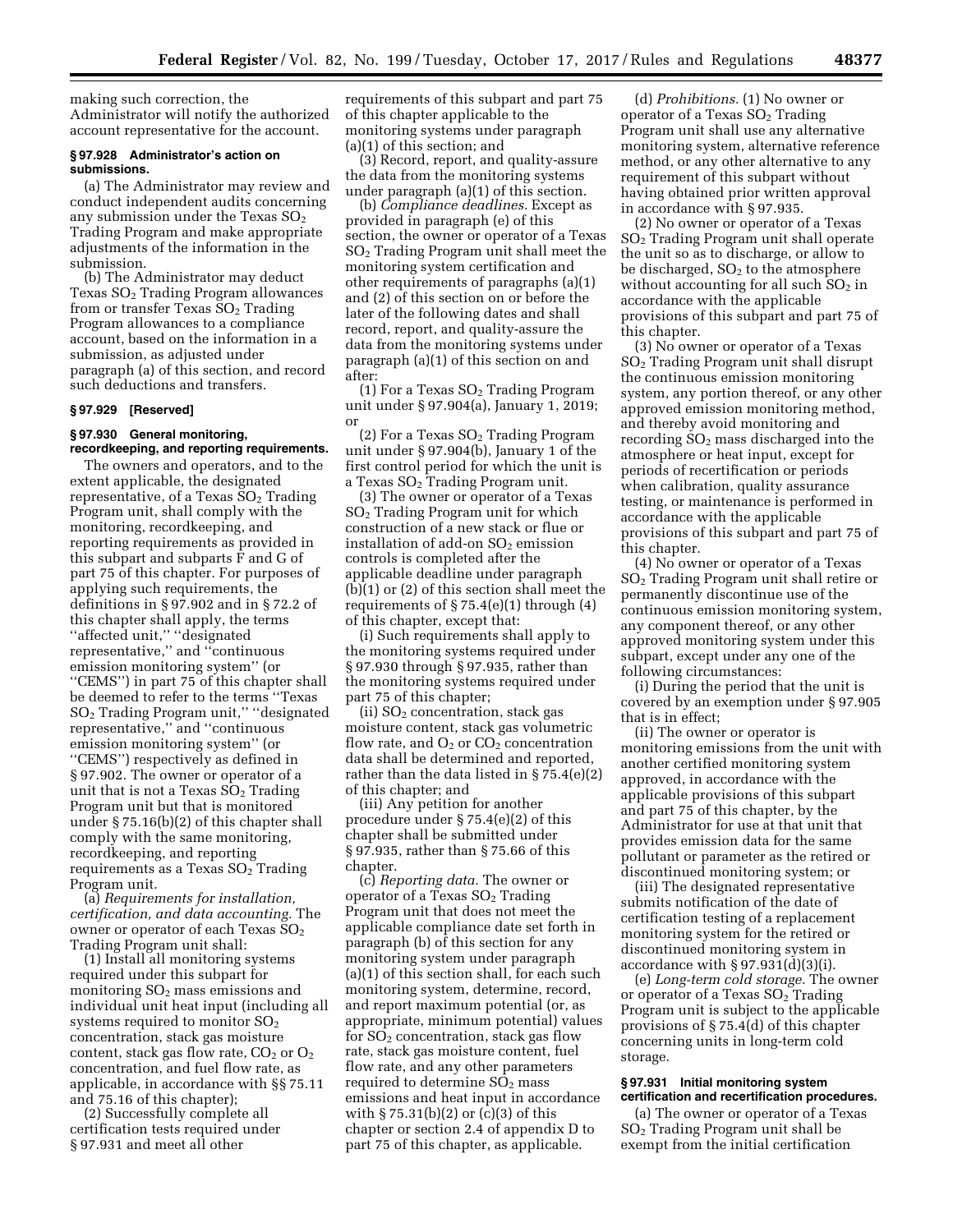requirements of this section for a monitoring system under § 97.930(a)(1) if the following conditions are met:

(1) The monitoring system has been previously certified in accordance with part 75 of this chapter; and

(2) The applicable quality-assurance and quality-control requirements of § 75.21 of this chapter and appendices B and D to part 75 of this chapter are fully met for the certified monitoring system described in paragraph (a)(1) of this section.

(b) The recertification provisions of this section shall apply to a monitoring system under  $\S 97.930(a)(1)$  that is exempt from initial certification requirements under paragraph (a) of this section.

(c) [Reserved]

(d) Except as provided in paragraph (a) of this section, the owner or operator of a Texas  $SO<sub>2</sub>$  Trading Program unit shall comply with the following initial certification and recertification procedures, for a continuous monitoring system (*i.e.,* a continuous emission monitoring system and an excepted monitoring system under appendix D to part 75 of this chapter) under § 97.930(a)(1). The owner or operator of a unit that qualifies to use the low mass emissions excepted monitoring methodology under § 75.19 of this chapter or that qualifies to use an alternative monitoring system under subpart E of part 75 of this chapter shall comply with the procedures in paragraph (e) or (f) of this section respectively.

(1) *Requirements for initial certification.* The owner or operator shall ensure that each continuous monitoring system under § 97.930(a)(1) (including the automated data acquisition and handling system) successfully completes all of the initial certification testing required under § 75.20 of this chapter by the applicable deadline in § 97.930(b). In addition, whenever the owner or operator installs a monitoring system to meet the requirements of this subpart in a location where no such monitoring system was previously installed, initial certification in accordance with § 75.20 of this chapter is required.

(2) *Requirements for recertification.*  Whenever the owner or operator makes a replacement, modification, or change in any certified continuous emission monitoring system under § 97.930(a)(1) that may significantly affect the ability of the system to accurately measure or record  $SO<sub>2</sub>$  mass emissions or heat input rate or to meet the quality-assurance and quality-control requirements of § 75.21 of this chapter or appendix B to part 75 of this chapter, the owner or operator

shall recertify the monitoring system in accordance with § 75.20(b) of this chapter. Furthermore, whenever the owner or operator makes a replacement, modification, or change to the flue gas handling system or the unit's operation that may significantly change the stack flow or concentration profile, the owner or operator shall recertify each continuous emission monitoring system whose accuracy is potentially affected by the change, in accordance with § 75.20(b) of this chapter. Examples of changes to a continuous emission monitoring system that require recertification include replacement of the analyzer, complete replacement of an existing continuous emission monitoring system, or change in location or orientation of the sampling probe or site. Any fuel flowmeter system under § 97.930(a)(1) is subject to the recertification requirements in § 75.20(g)(6) of this chapter.

(3) *Approval process for initial certification and recertification.* For initial certification of a continuous monitoring system under § 97.930(a)(1), paragraphs (d)(3)(i) through (v) of this section apply. For recertifications of such monitoring systems, paragraphs (d)(3)(i) through (iv) of this section and the procedures in  $\S 75.20(b)(5)$  and  $(g)(7)$ of this chapter (in lieu of the procedures in paragraph  $(d)(3)(v)$  of this section) apply, provided that in applying paragraphs (d)(3)(i) through (iv) of this section, the words ''certification'' and ''initial certification'' are replaced by the word ''recertification'' and the word ''certified'' is replaced by with the word ''recertified''.

(i) *Notification of certification.* The designated representative shall submit to the appropriate EPA Regional Office and the Administrator written notice of the dates of certification testing, in accordance with § 97.933.

(ii) *Certification application.* The designated representative shall submit to the Administrator a certification application for each monitoring system. A complete certification application shall include the information specified in § 75.63 of this chapter.

(iii) *Provisional certification date.* The provisional certification date for a monitoring system shall be determined in accordance with § 75.20(a)(3) of this chapter. A provisionally certified monitoring system may be used under the Texas  $SO<sub>2</sub>$  Trading Program for a period not to exceed 120 days after receipt by the Administrator of the complete certification application for the monitoring system under paragraph (d)(3)(ii) of this section. Data measured and recorded by the provisionally certified monitoring system, in

accordance with the requirements of part 75 of this chapter, will be considered valid quality-assured data (retroactive to the date and time of provisional certification), provided that the Administrator does not invalidate the provisional certification by issuing a notice of disapproval within 120 days of the date of receipt of the complete certification application by the Administrator.

(iv) *Certification application approval process.* The Administrator will issue a written notice of approval or disapproval of the certification application to the owner or operator within 120 days of receipt of the complete certification application under paragraph (d)(3)(ii) of this section. In the event the Administrator does not issue such a notice within such 120-day period, each monitoring system that meets the applicable performance requirements of part 75 of this chapter and is included in the certification application will be deemed certified for use under the Texas  $SO<sub>2</sub>$  Trading Program.

(A) *Approval notice.* If the certification application is complete and shows that each monitoring system meets the applicable performance requirements of part 75 of this chapter, then the Administrator will issue a written notice of approval of the certification application within 120 days of receipt.

(B) *Incomplete application notice.* If the certification application is not complete, then the Administrator will issue a written notice of incompleteness that sets a reasonable date by which the designated representative must submit the additional information required to complete the certification application. If the designated representative does not comply with the notice of incompleteness by the specified date, then the Administrator may issue a notice of disapproval under paragraph  $(d)(3)(iv)(C)$  of this section.

(C) *Disapproval notice.* If the certification application shows that any monitoring system does not meet the performance requirements of part 75 of this chapter or if the certification application is incomplete and the requirement for disapproval under paragraph  $(d)(3)(iv)(B)$  of this section is met, then the Administrator will issue a written notice of disapproval of the certification application. Upon issuance of such notice of disapproval, the provisional certification is invalidated by the Administrator and the data measured and recorded by each uncertified monitoring system shall not be considered valid quality-assured data beginning with the date and hour of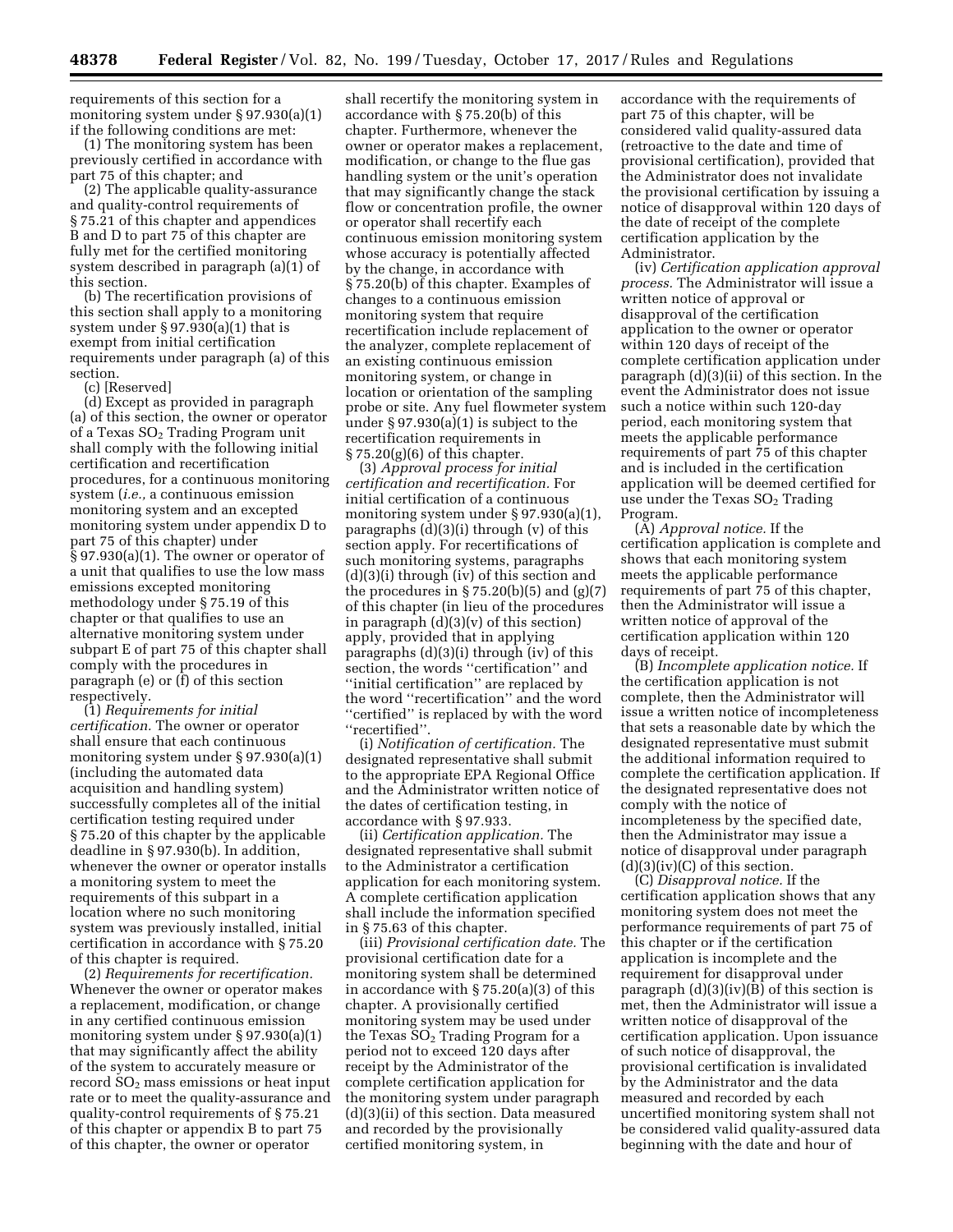provisional certification (as defined under § 75.20(a)(3) of this chapter).

(D) *Audit decertification.* The Administrator may issue a notice of disapproval of the certification status of a monitor in accordance with § 97.932(b).

(v) *Procedures for loss of certification.*  If the Administrator issues a notice of disapproval of a certification application under paragraph  $(d)(3)(iv)(C)$  of this section or a notice of disapproval of certification status under paragraph (d)(3)(iv)(D) of this section, then:

(A) The owner or operator shall substitute the following values, for each disapproved monitoring system, for each hour of unit operation during the period of invalid data specified under § 75.20(a)(4)(iii), § 75.20(g)(7), or § 75.21(e) of this chapter and continuing until the applicable date and hour specified under § 75.20(a)(5)(i) or (g)(7) of this chapter:

*(1)* For a disapproved SO2 pollutant concentration monitor and disapproved flow monitor, respectively, the maximum potential concentration of  $SO<sub>2</sub>$  and the maximum potential flow rate, as defined in sections 2.1.1.1 and 2.1.4.1 of appendix A to part 75 of this chapter.

*(2)* For a disapproved moisture monitoring system and disapproved diluent gas monitoring system, respectively, the minimum potential moisture percentage and either the  $maximum$  potential  $CO<sub>2</sub>$  concentration or the minimum potential  $O<sub>2</sub>$ concentration (as applicable), as defined in sections 2.1.5, 2.1.3.1, and 2.1.3.2 of appendix A to part 75 of this chapter.

*(3)* For a disapproved fuel flowmeter system, the maximum potential fuel flow rate, as defined in section 2.4.2.1 of appendix D to part 75 of this chapter.

(B) The designated representative shall submit a notification of certification retest dates and a new certification application in accordance with paragraphs  $(d)(3)(i)$  and  $(ii)$  of this section.

(C) The owner or operator shall repeat all certification tests or other requirements that were failed by the monitoring system, as indicated in the Administrator's notice of disapproval, no later than 30 unit operating days after the date of issuance of the notice of disapproval.

(e) The owner or operator of a unit qualified to use the low mass emissions (LME) excepted methodology under § 75.19 of this chapter shall meet the applicable certification and recertification requirements in §§ 75.19(a)(2) and 75.20(h) of this chapter. If the owner or operator of such

a unit elects to certify a fuel flowmeter system for heat input determination, the owner or operator shall also meet the certification and recertification requirements in § 75.20(g) of this chapter.

(f) The designated representative of each unit for which the owner or operator intends to use an alternative monitoring system approved by the Administrator under subpart E of part 75 of this chapter shall comply with the applicable notification and application procedures of § 75.20(f) of this chapter.

### **§ 97.932 Monitoring system out-of-control periods.**

(a) *General provisions.* Whenever any monitoring system fails to meet the quality-assurance and quality-control requirements or data validation requirements of part 75 of this chapter, data shall be substituted using the applicable missing data procedures in subpart D or appendix D to part 75 of this chapter.

(b) *Audit decertification.* Whenever both an audit of a monitoring system and a review of the initial certification or recertification application reveal that any monitoring system should not have been certified or recertified because it did not meet a particular performance specification or other requirement under § 97.931 or the applicable provisions of part 75 of this chapter, both at the time of the initial certification or recertification application submission and at the time of the audit, the Administrator will issue a notice of disapproval of the certification status of such monitoring system. For the purposes of this paragraph, an audit shall be either a field audit or an audit of any information submitted to the Administrator or any State or permitting authority. By issuing the notice of disapproval, the Administrator revokes prospectively the certification status of the monitoring system. The data measured and recorded by the monitoring system shall not be considered valid quality-assured data from the date of issuance of the notification of the revoked certification status until the date and time that the owner or operator completes subsequently approved initial certification or recertification tests for the monitoring system. The owner or operator shall follow the applicable initial certification or recertification procedures in § 97.931 for each disapproved monitoring system.

### **§ 97.933 Notifications concerning monitoring.**

The designated representative of a Texas SO2 Trading Program unit shall

submit written notice to the Administrator in accordance with § 75.61 of this chapter.

#### **§ 97.934 Recordkeeping and reporting.**

(a) *General provisions.* The designated representative of a Texas  $SO<sub>2</sub>$  Trading Program unit shall comply with all recordkeeping and reporting requirements in paragraphs (b) through (e) of this section, the applicable recordkeeping and reporting requirements in subparts F and G of part 75 of this chapter, and the requirements of § 97.914(a).

(b) *Monitoring plans.* The owner or operator of a Texas  $SO<sub>2</sub>$  Trading Program unit shall comply with the requirements of § 75.62 of this chapter.

(c) *Certification applications.* The designated representative shall submit an application to the Administrator within 45 days after completing all initial certification or recertification tests required under § 97.931, including the information required under § 75.63 of this chapter.

(d) *Quarterly reports.* The designated representative shall submit quarterly reports, as follows:

(1) The designated representative shall report the  $SO<sub>2</sub>$  mass emissions data and heat input data for a Texas  $SO<sub>2</sub>$ Trading Program unit, in an electronic quarterly report in a format prescribed by the Administrator, for each calendar quarter beginning with the later of:

(i) The calendar quarter covering January 1, 2019 through March 31, 2019; or

(ii) The calendar quarter corresponding to the earlier of the date of provisional certification or the applicable deadline for initial certification under § 97.930(b).

(2) The designated representative shall submit each quarterly report to the Administrator within 30 days after the end of the calendar quarter covered by the report. Quarterly reports shall be submitted in the manner specified in § 75.64 of this chapter.

 $(3)$  For Texas  $SO<sub>2</sub>$  Trading Program units that are also subject to the Acid Rain Program or CSAPR NO<sub>X</sub> Ozone Season Group 2 Trading Program, quarterly reports shall include the applicable data and information required by subparts F through H of part 75 of this chapter as applicable, in addition to the  $SO<sub>2</sub>$  mass emission data, heat input data, and other information required by this subpart.

(4) The Administrator may review and conduct independent audits of any quarterly report in order to determine whether the quarterly report meets the requirements of this subpart and part 75